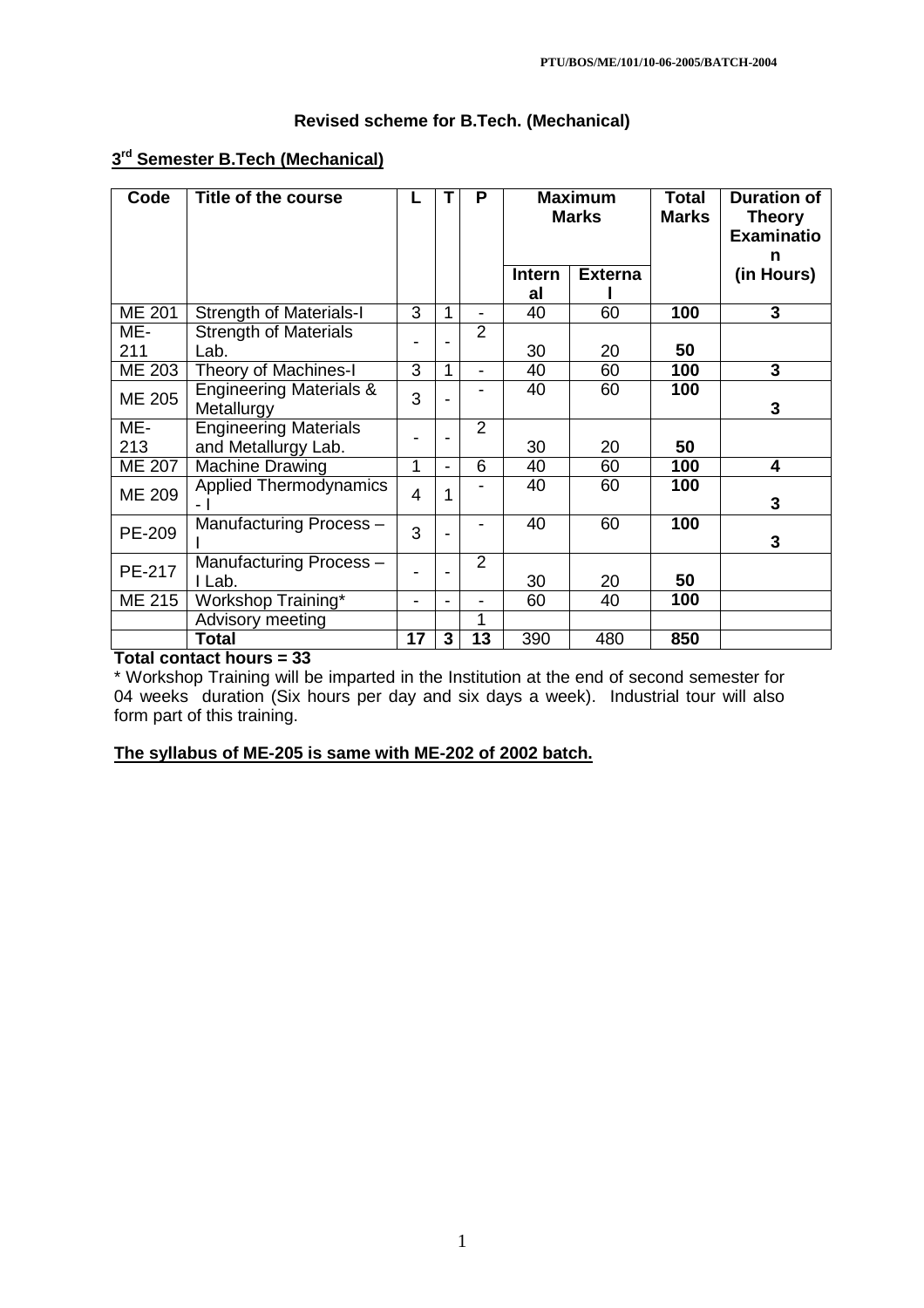# **4 th Semester B.Tech (Mechanical)**

| Code             | Title of the course                    | L              | т | P                        | <b>Maximum Marks</b> |                | <b>Total</b><br><b>Mark</b><br>S | <b>Duration of</b><br><b>Theory</b><br><b>Examinatio</b><br>n |
|------------------|----------------------------------------|----------------|---|--------------------------|----------------------|----------------|----------------------------------|---------------------------------------------------------------|
|                  |                                        |                |   |                          | Interna              | <b>Externa</b> |                                  | (in Hours)                                                    |
| AM<br>201        | Mathematics-III                        | 4              | 1 | ۰                        | 40                   | 60             | 100                              | 3                                                             |
| <b>ME</b><br>202 | Strength of Materials - II             | 3              | 1 |                          | 40                   | 60             | 100                              | 3                                                             |
| ME<br>204        | Theory of Machines - II                | 3              | 1 | $\overline{\phantom{a}}$ | 40                   | 60             | 100                              | $\mathbf{3}$                                                  |
| ME-<br>212       | Theory of Machines Lab                 | -              |   | $\overline{2}$           | 30                   | 20             | 50                               |                                                               |
| ME<br>206        | Fluid Mechanics -I                     | 3              | 1 |                          | 40                   | 60             | 100                              | 3                                                             |
| ME-<br>214       | <b>Fluid Mechanics-I Lab</b>           | $\blacksquare$ |   | $\overline{2}$           | 30                   | 20             | 50                               |                                                               |
| <b>ME</b><br>208 | <b>Applied Thermodynamics</b><br>- 11  | 3              | 1 |                          | 40                   | 60             | 100                              | 3                                                             |
| ME-<br>216       | <b>Applied Thermodynamics</b><br>Lab   |                |   | $\overline{2}$           | 30                   | 20             | 50                               |                                                               |
| ME<br>210        | <b>Manufacturing Process-II</b>        | 3              |   |                          | 40                   | 60             | 100                              | 3                                                             |
| ME-<br>218       | <b>Manufacturing Process-II</b><br>Lab | $\blacksquare$ |   | $\overline{2}$           | 30                   | 20             | 50                               |                                                               |
|                  | <b>General Fitness</b>                 |                |   |                          | 100                  |                | 100                              |                                                               |
|                  | Advisory meeting                       |                |   | 1                        |                      |                |                                  |                                                               |
|                  | Total                                  | 19             | 5 | 9                        | 460                  | 440            | 900                              |                                                               |

# **Total contact hours =31**

**NOTE:-** There shall be industrial training of 0 6 weeks duration in reputed industries at the end of  $4^{\text{th}}$  semester. The marks for this will be included in the  $5^{\text{th}}$  semester.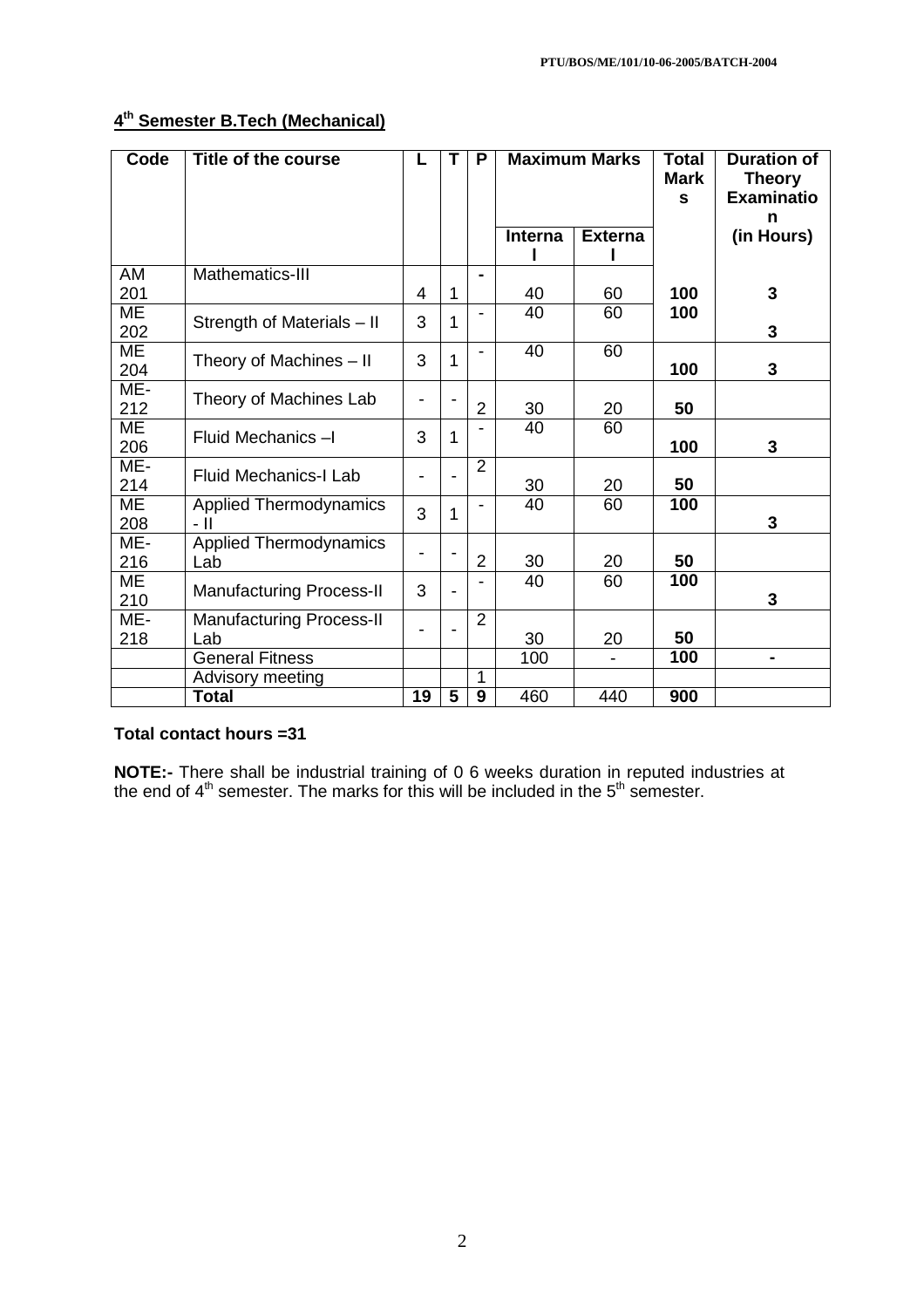# **5 th Semester B.Tech (Mechanical).**

| Code   | Title of the course                                 | L                        |                          | P                        | <b>Maximum Marks</b> |         | <b>Total</b><br><b>Marks</b> | <b>Duration of</b><br><b>Theory</b><br><b>Examination</b> |
|--------|-----------------------------------------------------|--------------------------|--------------------------|--------------------------|----------------------|---------|------------------------------|-----------------------------------------------------------|
|        |                                                     |                          |                          |                          | Intern<br>al         | Externa |                              | (in Hours)                                                |
| ME-301 | Machine Design -I                                   | 3                        | 1                        | $\overline{\phantom{a}}$ | 40                   | 60      | 100                          | 4                                                         |
| ME-311 | Machine Design Practice-                            | ۰                        |                          | $\overline{2}$           | 30                   | 20      | 50                           |                                                           |
| ME-303 | <b>Heat Transfer</b>                                | $\overline{4}$           | 1                        | $\blacksquare$           | 40                   | 60      | 100                          | 3                                                         |
| ME-313 | Heat Transfer Lab.                                  | $\overline{\phantom{0}}$ | $\blacksquare$           | $\overline{2}$           | 30                   | 20      | 50                           |                                                           |
| ME-305 | <b>Automobile Engineering</b>                       | 3                        |                          |                          | 40                   | 60      | 100                          | 3                                                         |
| ME-315 | <b>Automobile Engineering</b><br>lab                |                          |                          | $\overline{2}$           | 30                   | 20      | 50                           |                                                           |
| ME-307 | <b>Mechanical Measurement</b><br>and Metrology      | 3                        |                          |                          | 40                   | 60      | 100                          | 3                                                         |
| ME-317 | <b>Mechanical Measurement</b><br>and Metrology Lab. |                          |                          | $\overline{2}$           | 30                   | 20      | 50                           |                                                           |
| ME-309 | <b>Numerical Methods in</b><br>Engg                 | 3                        | 1                        |                          | 40                   | 60      | 100                          | 3                                                         |
| ME-319 | Numerical Methods in<br>Engg Lab                    | ٠                        |                          | $\overline{2}$           | 30                   | 20      | 50                           |                                                           |
| ME-321 | <b>Computer Aided Drafting</b>                      | $\overline{a}$           | $\overline{\phantom{0}}$ | 2                        | 30                   | 20      | 50                           |                                                           |
| ME-323 | **Industrial Training                               | $\overline{\phantom{0}}$ |                          |                          | 60                   | 40      | 100                          |                                                           |
|        | Advisory meeting                                    |                          |                          |                          |                      |         |                              |                                                           |
|        | Total                                               | 16                       | 3                        | 13                       | 440                  | 460     | 900                          |                                                           |

**Total Contact hours=32** 

\*\* Industrial Training in reputed industries will be arranged for 6 weeks duration at the end of fourth semester.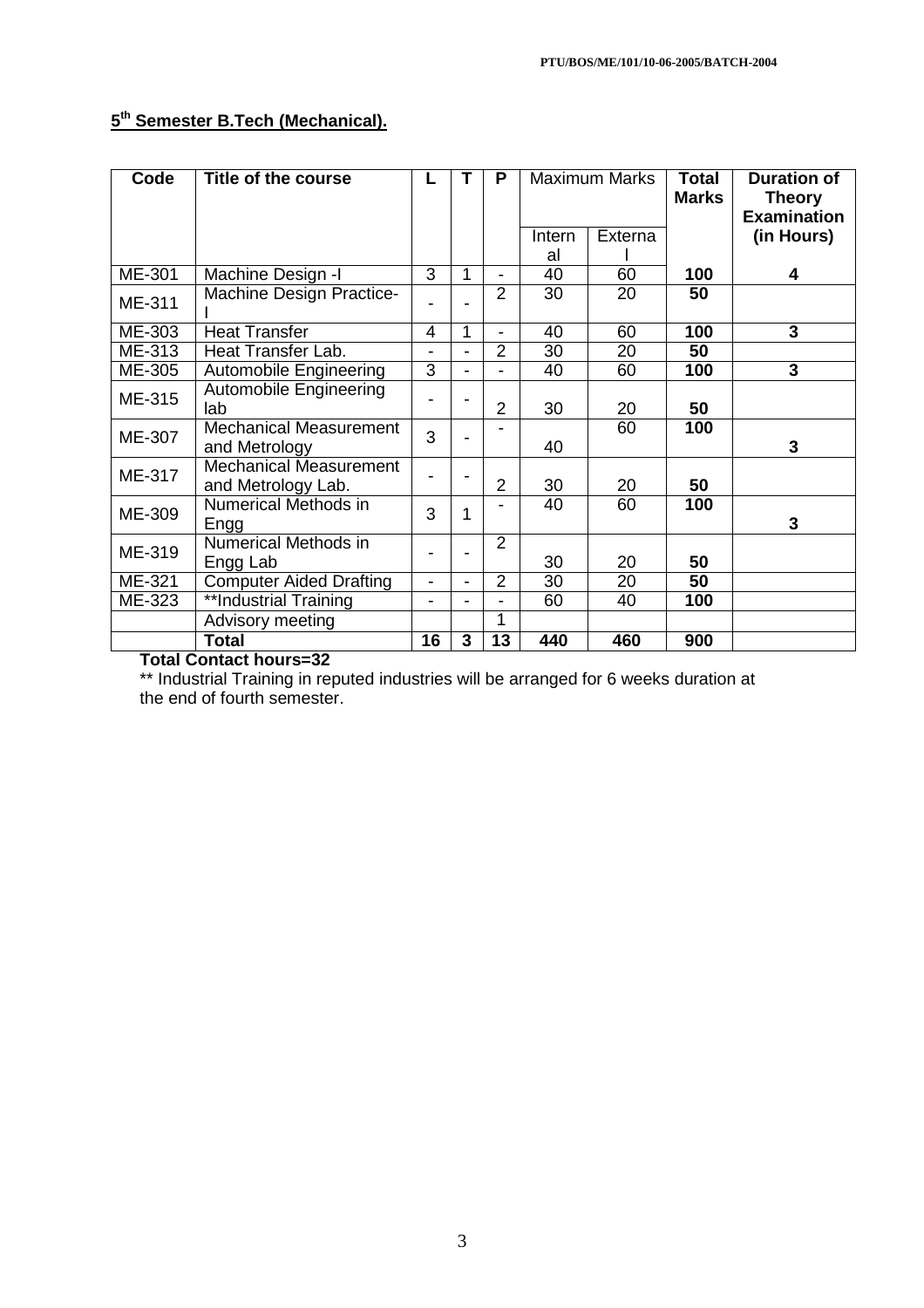| Code       | <b>Title of the course</b>                          | L                        | Т              | P              | <b>Maximum Marks</b> |     | <b>Total</b><br><b>Marks</b> | <b>Duration of</b><br><b>Theory</b><br><b>Examinatio</b><br>n |
|------------|-----------------------------------------------------|--------------------------|----------------|----------------|----------------------|-----|------------------------------|---------------------------------------------------------------|
|            |                                                     |                          |                |                | Int.                 | Ext |                              | in Hours                                                      |
| ME-<br>302 | Machine Design-II                                   | 3                        | 1              |                | 40                   | 60  | 100                          | 4                                                             |
| ME-<br>310 | Machine Design-II<br>Practice                       | $\blacksquare$           |                | $\overline{2}$ | 30                   | 20  | 50                           |                                                               |
| ME-<br>304 | Refrigeration & Air<br>Conditioning                 | 4                        | 1              |                | 40                   | 60  | 100                          | 3                                                             |
| ME-<br>312 | Refrigeration & Air<br>Conditioning Lab             | $\overline{\phantom{a}}$ |                | $\overline{2}$ | 30                   | 20  | 50                           |                                                               |
| ME-<br>306 | <b>Fluid Machinery</b>                              | 3                        | 1              | ۰              | 40                   | 60  | 100                          | $\overline{3}$                                                |
| ME-<br>314 | Fluid Machinery lab                                 |                          |                | $\overline{2}$ | 30                   | 20  | 50                           |                                                               |
| PE-<br>408 | <b>Industrial Automation and</b><br><b>Robotics</b> | 3                        | $\blacksquare$ |                | 40                   | 60  | 100                          | 3                                                             |
| PE-<br>414 | Industrial Automation and<br>Robotics lab           |                          |                | $\overline{2}$ | 30                   | 20  | 50                           |                                                               |
| CE-<br>216 | <b>Environmental Science</b>                        | 3                        | 1              | Ē,             | 40                   | 60  | 100                          | 3                                                             |
|            | <b>Departmental Elective-I</b>                      | 3                        | 1              |                | 40                   | 60  | 100                          | $\overline{3}$                                                |
|            | Advisory meeting                                    |                          |                | 1              |                      |     |                              |                                                               |
|            | <b>General Fitness</b>                              | $\overline{\phantom{a}}$ | $\overline{a}$ |                |                      |     | 100                          |                                                               |
|            | Total                                               | 19                       | 5              | 9              | 460                  | 440 | 900                          |                                                               |

# **6 th Semester B.Tech (Mechanical)**

**Total Contact hours=33** 

| 7 <sup>th</sup> /8 <sup>th</sup> Semester* |                             |                 |          |              |  |  |  |  |  |
|--------------------------------------------|-----------------------------|-----------------|----------|--------------|--|--|--|--|--|
|                                            | <b>Course Title</b>         | <b>Internal</b> | Ext.Viva | <b>TOTAL</b> |  |  |  |  |  |
|                                            | 6-month Industrial Training | 500             | 500      | 1000         |  |  |  |  |  |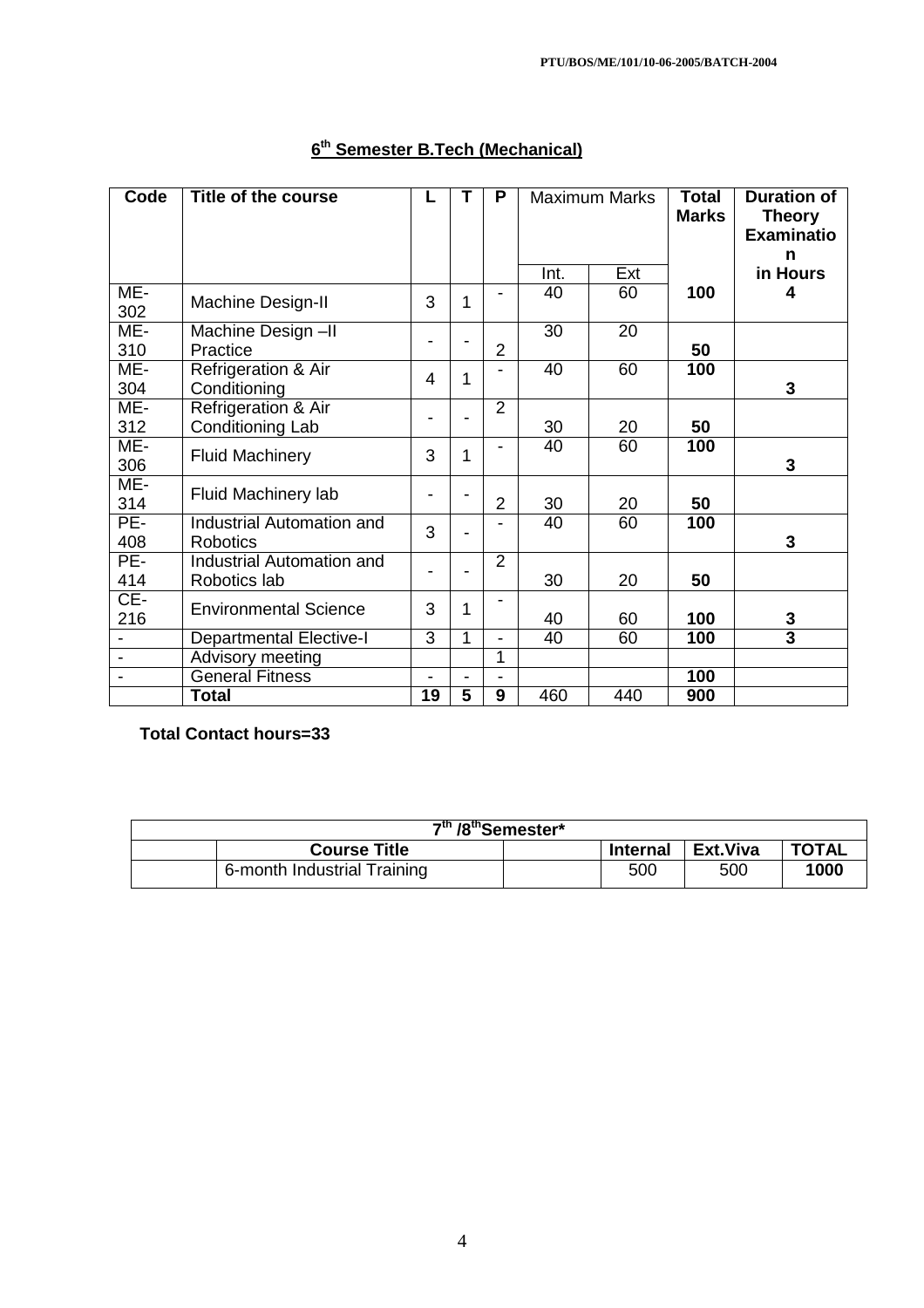# **7 th / 8th Semester B.Tech (Mechanical)**

| Code   | Title of the course                  | L  |   | P  | Maximum Marks |      | <b>Total</b><br><b>Marks</b> | <b>Duration of</b><br><b>Theory</b><br><b>Examinatio</b><br>n |
|--------|--------------------------------------|----|---|----|---------------|------|------------------------------|---------------------------------------------------------------|
|        |                                      |    |   |    | Int.          | Ext. |                              | in Hours                                                      |
| ME-402 | <b>Industrial Safety &amp;</b>       | 3  |   |    | 40            | 60   | 100                          |                                                               |
|        | Environment                          |    |   |    |               |      |                              | 3                                                             |
| ME-404 | CAD/CAM                              | 3  |   |    | 40            | 60   | 100                          | 3                                                             |
| ME-410 | CAD / CAM Lab                        | -  |   | 2  | 30            | 20   | 50                           |                                                               |
| ME-406 | <b>Operations Research</b>           | 3  | 4 | -  | 40            | 60   | 100                          | 3                                                             |
| ME-408 | <b>Mechanical Vibrations</b>         | 3  |   |    | 40            | 60   | 100                          | 3                                                             |
| ME-412 | <b>Mechanical Vibrations</b><br>Lab. | -  |   | 2  | 30            | 20   | 50                           |                                                               |
|        | <b>Open Elective</b>                 | 3  |   |    | 40            | 60   | 100                          | 3                                                             |
|        | <b>Department Elective-II</b>        | 3  |   |    | 40            | 60   | 100                          | 3                                                             |
| ME-414 | Project                              | -  |   | 6  | 120           | 80   | 200                          |                                                               |
|        | <b>General Fitness</b>               | -  |   |    | 100           |      | 100                          |                                                               |
|        | Advisory meeting                     |    |   | 1  |               |      |                              |                                                               |
|        | Total                                | 18 | 4 | 11 | 520           | 480  | 1000                         |                                                               |

# **Total contact hours=33**

**List of Elective Subjects (For 2002 and 2003 Admission Batch students): B.Tech (Mech)** 

 **Group-1** 

DE/ME-1.1 I.C Engines

DE/ME-1.2 Cryogenic Technology

DE/ME-1.3 Non Conventional Energy resources

DE/ME-1.4 Energy Conservation and Management

DE/ME-1.5 Fluid Mechanics-II

DE/ME-1.6 Solar Energy

DE/ME-1.7 Heat Exchanger Design

DE/ME-1.8 Power Plant Engg.

DE/ME-1.9 Gas Dynamics

#### **Group-2**

DE/PE-2.0 Non-Traditional Machining

DE/PE-2.1 Industrial Engg

DE/PE-2.2 Modeling and Simulation

DE/ME-2.3 Operations Management

DE/ME-2.4 Non -Destructive Testing

DE/ME-2.5 Total Quality Management

DE/ME-2.6 Maintenance and Reliability Engg

DE/ME-2.7 Material Management

- DE/ME-2.8 Management Information System
- DE/ME-2.9 Entrepreneurship

### **Group-3**

- DE/PE-3.0 Product Design and Development
- DE/PE-3.1 Machine Tool Design
- DE/PE-3.2 Network Analysis
- DE/ME-3.3 Tool Design<br>DE/ME-3.4 Finite Eleme
- **Finite Element Method**
- DE/ME-3.5 Experimental Stress Analysis
- DE/ME-3.6 Industrial Tribology
- DE/ME-3.7 Theory of plasticity
- DE/ME-3.8 Mechatronics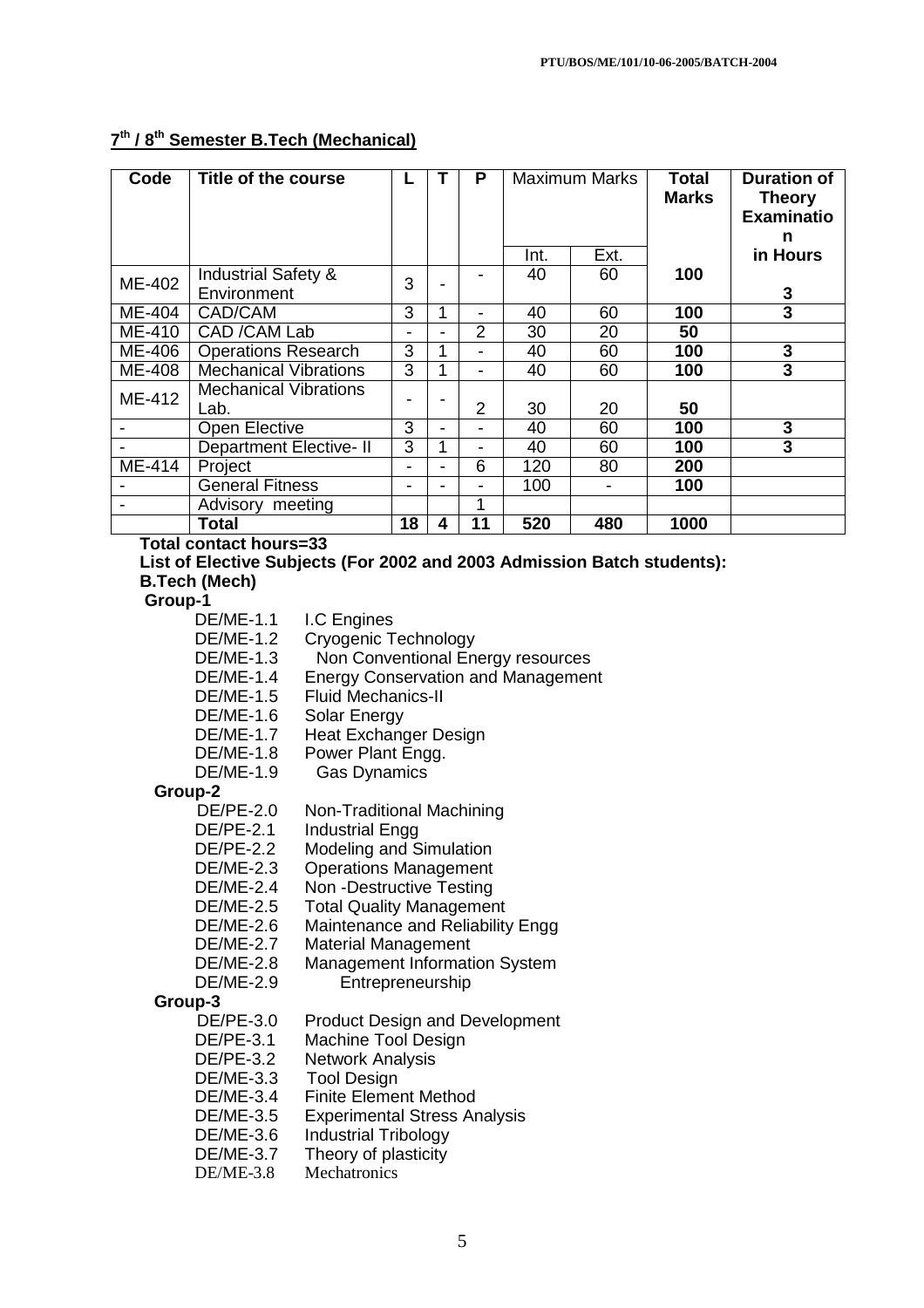#### **Note:**

- 1. Minimum 10 students are required to offer a Department Elective Subject
- **2.** The Department Elective subjects shall be offered to the students simultaneously from all the three groups (Group 1, Group 2, and Group 3). However, Deptt Elective –I (to be offered in  $6<sup>th</sup>$  or  $7<sup>th</sup>$  Semester) and Deptt Elective –II (to be offered in  $8<sup>th</sup>$ Semester) should be from the same group.
- **\*\***
- **The syllabi of DE/PE-2.0 is same as the syllabi of PE-404.**
- **The syllabi of DE/PE-2.1 is same as the syllabi of PE-302.**
- **The syllabi of DE/PE-2.2 is same as the syllabi of PE-304.**
- **The syllabi of DE/ME-2.5 is same as the syllabi of ME-251.**
- **The syllabi of DE/PE-3.0 is same as the syllabi of PE-306.**
- **The syllabi of DE/PE-3.1 is same as the syllabi of PE-406.**
- **The syllabi of DE/PE-2.7 is same as the syllabi of DE/PE/2.7.**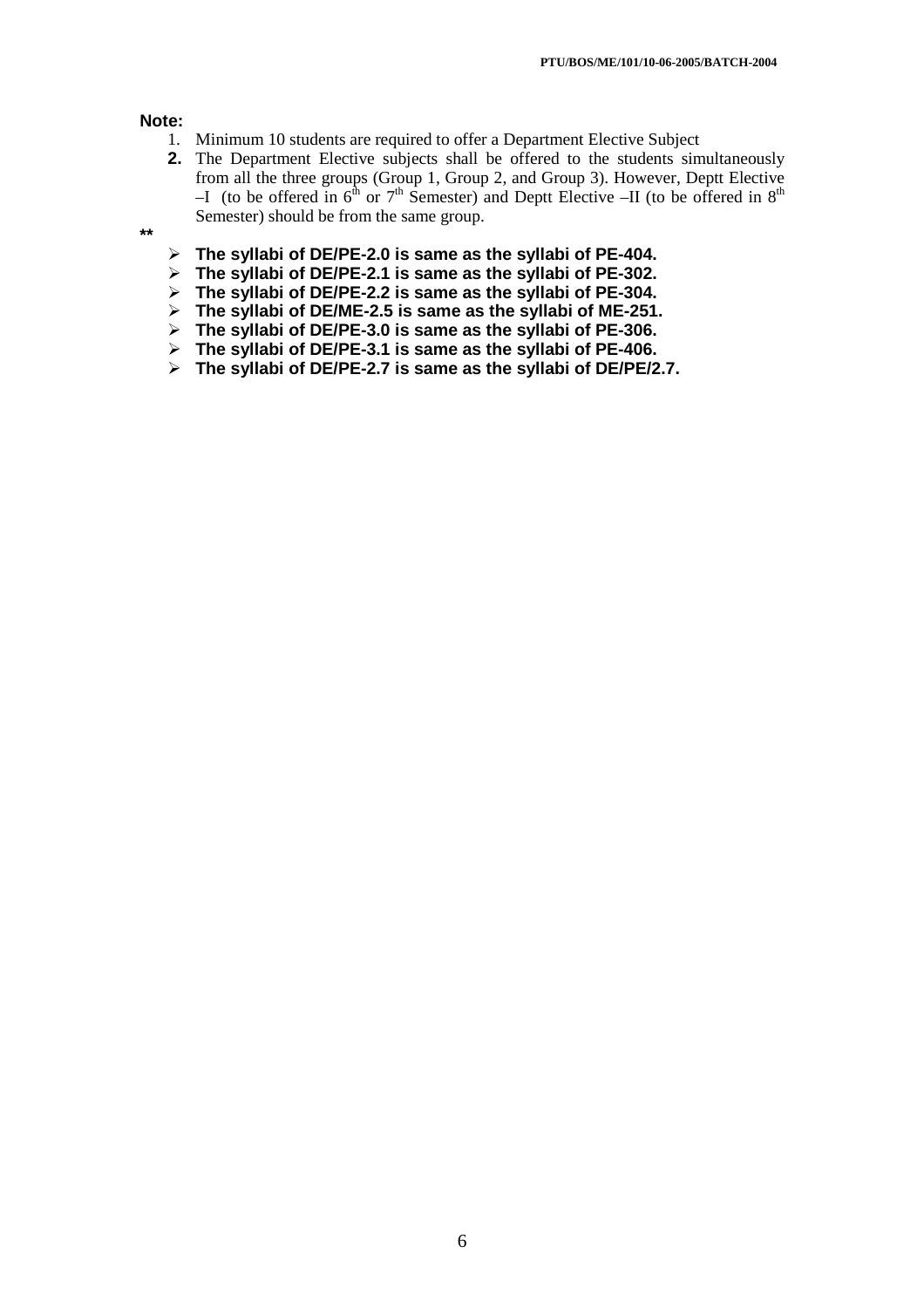# **ME-201 STRENGTH OF MATERIALS – I**

**Internal Marks: 40 L T P L T P External Marks: 60 3 1 0 Total Marks: 100**

# **Course Objectives**

1. Understand the concept of simple stress and strain.

2. Understand different types of direct stresses and strains.

3. Understand stress- strain diagram. Hookes law, Poisson's ratio. Young's Modulus of Elasticity.

4. Compute simple stresses and strains in bars of uniform and varying sections subjected to axial loads.

5. Derive relationship between the Elastic Moduli.

6. Compute stresses and strains in compound bars subjected to axial loads and temperature variations.

7. Compute combined stresses and strains at a point across any plane in a two dimensional system.

8. Understand the concept of principal planes and principal stresses.

9. Apply graphical and analytical methods to compute principal stresses and strain and locate principal planes.

10. Derive mathematically the Torsion Equation.

11. Apply the Torsion equation to compute torsional stresses in solid and hollow shafts.

12. Compute principal stresses and maximum shear stresses in circular shafts subjected to combined stresses.

13. Analyze stresses in close- coiled helical springs.

14. Analyze stresses in thin shells and spheres subjected to internal pressure.

15. Apply different formulae to analyze stresses in struts and columns subjected to axial loads.

16. Compute bending moments and shear forces at different sections of determinate beam structures subjected to different types of loading and sketch their distribution graphically.

17. Derive mathematically the relationship between the rate of loading, shear force and bending moment at any section of a beam.

18. Understand the theory of simple bending.

19. Apply the theory of simple bending to compute stresses in beams of homogenous and composite sections of different shapes.

20. Derive relationship between moment slope and deflection.

21. Use the above relationship and other methods to calculate slope and deflection in beams.

22. Compute stresses in determine trussed frames and roof trusses.

## **Detailed Contents**

1**. Simple stresses and strains** : Concept of stress and strain; St. Vernants principle, stress and strain diagram, Hooke's law, Young's modulus, Poisson ratio, stress at a point, stress and strains in bars subjected to axial loading. Modulus of elasticity, stress produced in compound bars subject to axial loading.Temperature stress and strain calculations due to applications of axial loads and variation of temperature in single and compound bars. Compound stress and strains, the two dimensional system; stress at a point on a plane, principal stresses and principal planes; Mohr's circle of stress; ellipse of stress and their applications. Generalized Hook's Law, principal stresses related to principal strains

**2. Bending moment and shear force diagrams**: S.F and B.M definitions. BM and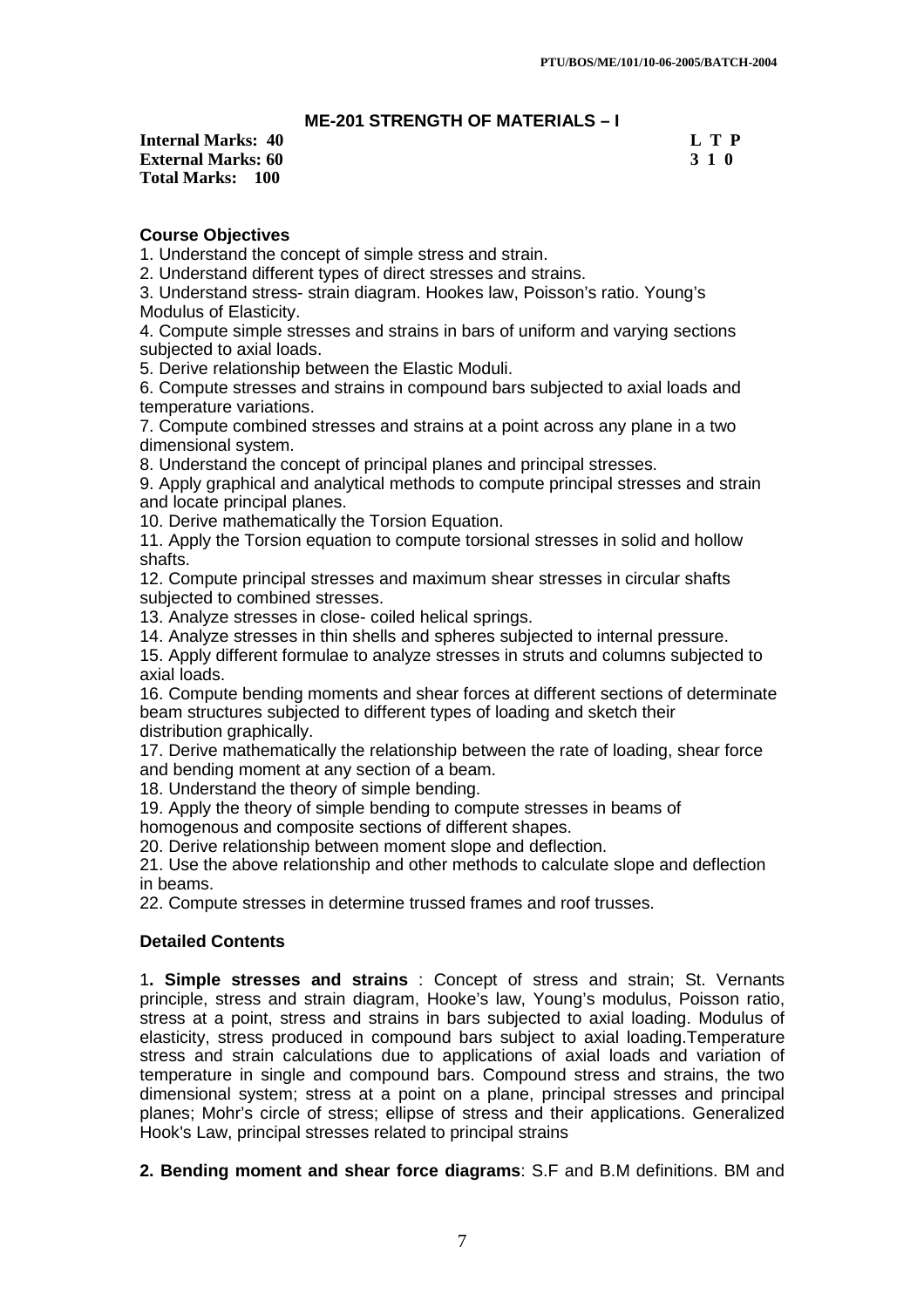SF diagrams for cantilevers, simply supported beams with or without overhangs and calculation of maximum BM and SF and the point of contraflexure under the following loads:

a) Concentrated loads

b) Uniformity distributed loads over the whole span or part of span

c) Combination of concentrated loads (two or three) and uniformly distributed loads

d) Uniformity varying loads

e) Application of moments

Relation between rate of loading, shear force and bending moment

**3. Theory of bending stresses in beams due to bending**: assumptions in the simple bending theory, derivation of formula: its application to beams of rectangular, circular and channel, I & T- sections,: Combined direct and bending stresses in aforementioned sections, composite / flitched beams.

**4. Torsion :** Derivation of torsion equation and its assumptions. Applications of the equation to the hollow and solid circular shafts, torsional rigidity, combined torsion and bending of circular shafts principal stress and maximum shear stresses under combined loading of bending and torsion, analysis of close-coiled-helical springs.

**5. Thin cylinders and spheres** : Derivation of formulae and calculation of hoop stress, longitudinal stress in a cylinder, effects of joints, change in diameter, length and internal volume; principal stresses in sphere and change in diameter and internal volume

**6. Columns and struts** : Columns and failure of columns : Euler's formuls; Rankine-Gordon's formula, Johnson's empirical formula for axially loaded columns and their applications.

**7. Slope and deflection** : Relationship between moment, slope and deflection, Moment area method; method of integration; Macaulay's method: Use of all these methods to calculate slope and deflection for the following :

a) Cantilevers

b) Simply supported beams with or without overhang

c) Under concentrated loads, uniformly distributed loads or combination of concentrated and uniformly distributed loads

## **Books**

- 1. Strength of Materials by Ferdinand P Singer and Andrew Pytel,Harper and Row H. Kogakusha Publishers, New York
- 2. Mechanics of Materials by SI Version, end edition by Ferdinand P. Beer and E Russel Johnston (Jr); McGraw Hill, India
- 3. Mechanics of Materials-SI Version 2nd Edition by EP Popov, Prentice Hall India
- 4. Introduction to Solid Mechanics by D.H Shames, Prentice Hall Inc.
- 5. Elements of strength of Materials by Timoshenko and Young
- 6. Strength of Materials by DS Bedi; Khanna book Publishing Company, New Delhi.
- 7. Strength of materials by R.S Lehri and A.S. Lehri, S.K Kataria and Sons.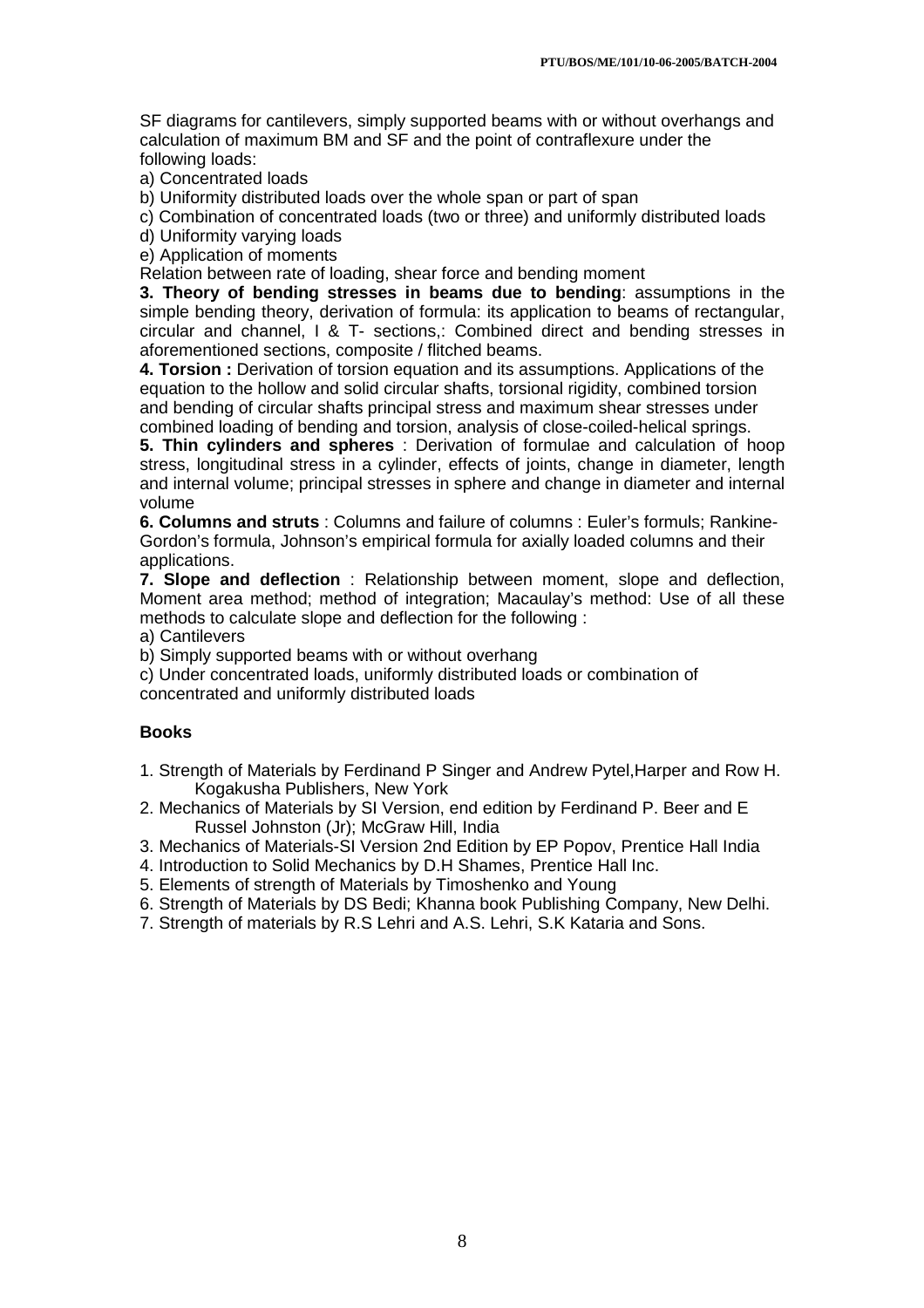## **ME-211 STRENGTH OF MATERIALS LAB**

**Internal Marks: 30 L T P**<br> **External Marks: 20** 0 0 2 **External Marks: 20 Total Marks: 50**

1. To perform tensile test in ductile and brittle materials and to draw stress-strain curve and to determine various mechanical properties.

2. To perform compression test on C.I. and to determine ultimate compressive strength.

3. To perform shear test on different materials and determine ultimate shear strength.

4. To perform any one hardness test (Rockwell, Brinell & Vicker's test) and determine hardness of materials.

5. To perform impact test to determine impact strength.

6. To perform torsion test and to determine various mechanical properties.

7. Study of performance of Fatigue & Creep tests

8. To perform bending test on beam (wooden or any other material) and to determine the Young's modulus and Modulus of rupture

9. To perform Torsion test and close coiled helical spring in tension and compression and to determine modulus of rigidity/stiffness

10. Determination of Bucking loads of long columns with different end conditions.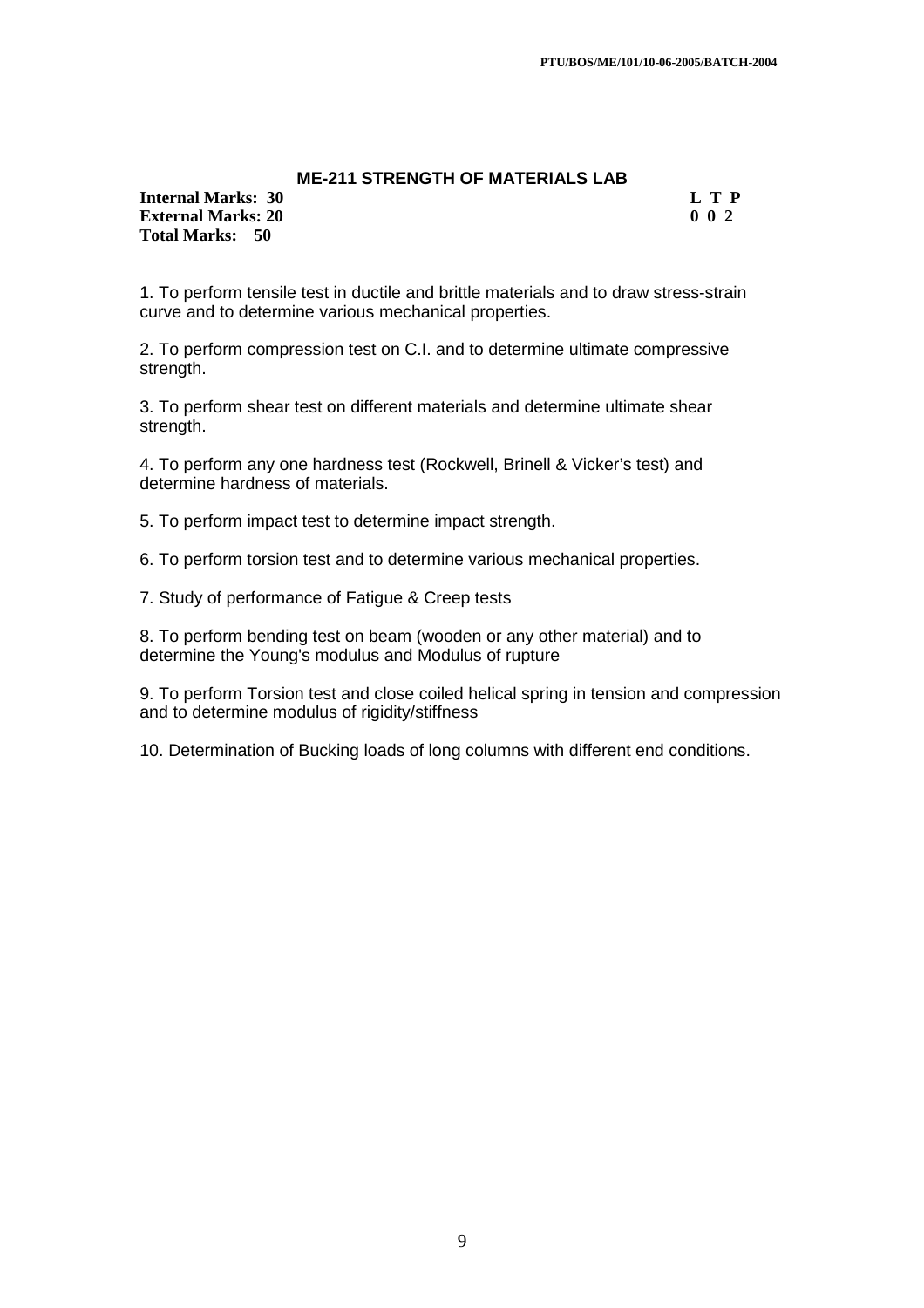# **ME-203 THEORY OF MACHINES-I**

#### **Internal Marks: 40 L T P External Marks: 60 Total Marks: 100 Course Objectives**

1. Understand the basic concepts of machines and mechanisms.

2. Understand/ compute the velocity and acceleration diagrams of all basic mechanisms.

3. Draw velocity and acceleration diagrams of basic link mechanism.

4. Understand turning moment and crank effort diagram.

5. Understand the types of lower pairs.

6. Understand the types of cam & follower.

7. Understand the types of drives such as: belts, ropes and chains.

8. Derive the relationship between tension on tight and slack sides of belts and HP transmitted by the belt.

9. Understand different types of brakes and dynamometers.

10. Applied different formulae to compute problems on brakes.

11. Understand the functions, types and characteristics of governors.

12. Apply the theory of governors to solve numerical problems.

#### **Detailed Contents**

**1. Basic Concept of machines:** link mechanism kinematic pair and chain, principles of inversion, inversion of a four bar chain, slider-crank-chain, double slider-crankchain and their inversions, kinematic pairs, Graphical (relative velocity vector and instantaneous center methods) and Analytical methods for finding: Displacement, velocity, and acceleration of mechanisms (including Corliolis components).

**2. Lower Pairs:** Universal joint, calculation of maximum torque, steering mechanisms including Ackerman and Davis approximate steering mechanism, engine indicator, Pentograph, Straight line mechanisms

**3. Belts, Ropes and Chains** : Material, types of drives, idle pulley, intermediate or counter shaft pulley, angle and right angle drive, quarter turn drive, velocity ratio, crowning shaft pulley, loose and fast pulley, stepped or cone pulleys, ratio of tension on tight and slack sided of belts, HP transmitted by belts including consideration of creep and slip, centrifugal tensions and its effect on HP transmitted. Use of gravity, idle, flat, V-belts and rope materials. Length of belt, rope and chain drives, type and cone type.

**4. Cams:** Types of cams and follower, definitions of terms connected with cams, displacement velocity and acceleration diagrams for cam followers. Analytical and Graphical design of cam profiles with various motions (SHM, uniform acceleration and retardation, cycloidal). Analysis of follower motion for circular convex, tangent cam profiles. Calculation of pressure angle.

**5. Friction Devices**: Concepts of frictions and wear related to bearing and clutches. Types of brakes, principle of function of brakes of various types. Braking of front and rear tyres of a vehicle, Problems to determine braking capacity, Types of dynamometers,(absorption, transmission).

**6. Flywheels:** Turning moment and crank effort diagrams for reciprocating machines Fluctuations of speed, coefficient of fluctuation of speed and energy, Determination of flywheel mass and dimensions for engines and Punching Machines

**7. Governors** : Function, types and characteristics of governors, Watt, Porter and Proell governor. Hartnell and Willson-Hartnell, spring loaded governors. Simple numerical problems on these governors. Sensitivity, stability, isochronisms and hunting of governors. Governor effort and power controlling force curve, effect of sleeve friction.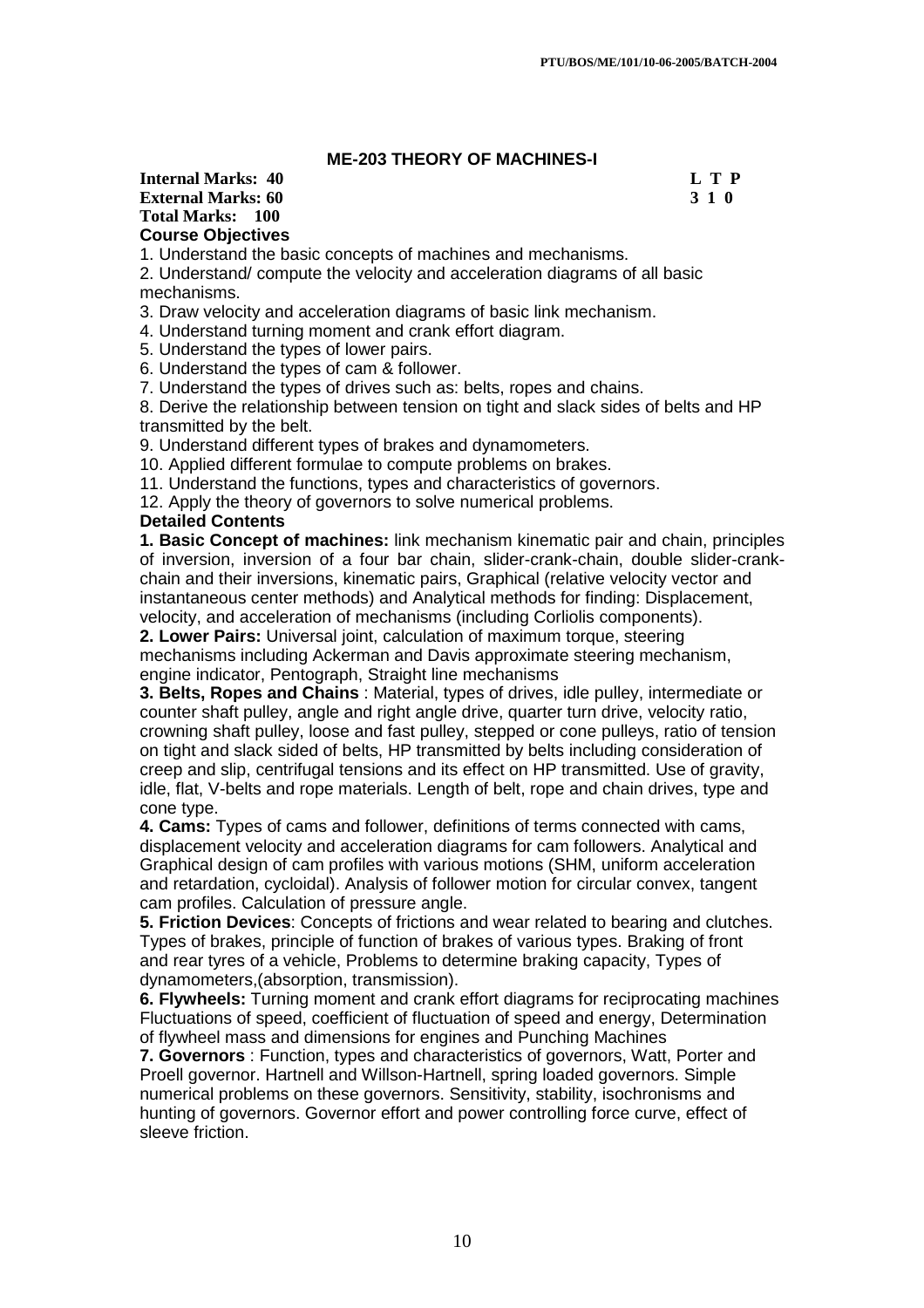## **Books**

**1.** Jagdish Lal, Theory of Mechanisms & Machines, Metropolitan Book Co. Pvt. Ltd, New Delhi.

2. S. S. Rattan, Theory of Machines, Tata McGraw Hill, New Delhi

3. Thomas Beven, Theory of Machines, Longman's Green & Co., London

4. W. G. Green, Theory of Machines, Blackie & Sons, London

5. Shigley , Theory of Machines, Mcgraw Hill , New York

## **ME-205 ENGINEERING MATERIALS & METALLURGY**

**Internal Marks: 40 L T P L T P External Marks: 60 3 0 0 Total Marks: 100**

## **Detailed Syllabus**

1. Atomic structure of metals crystal structure, crystal lattice of (i) Body centered cubic (ii) face centered cubic (iii) closed packed hexagonal, crystallographic notation of atomic planes, polymorphism and allotropy, solidification of crystallization (i) nuclear formation (crystal growth) (ii) crystal imperfection Elementary treatment of theories of plastic deformation, phenomenon of slip twinning, dislocation, identification of crystallographic possible slip planes and direction in FCC, BCC, C.P., recovery, re-crystallization, preferred orientation causes and effects on the property of metals.

2. Introduction to Engineering materials, their mechanical behaviour, testing and manufacturing properties of materials, physical properties of materials, classification of engineering materials.

3. General principles of phase transformation in alloys, phase rule and equilibrium diagrams, Equilibrium diagrams of Binary system in which the componenets form a mechanical mixture of crystals in the solid state and are completely mutually soluble in both liquid state. Equilibrium diagrams of a systems whose components have complete mutual solubility in the liquid state and limited solubility in the solid state in which the solid state solubility deceases with temperature. Equilibrium diagram of alloys whose components have complete mutual solubility in the liquid state and limited solubility in solid state(Alloy with a peritectic transformation) Equilibrium diagrams of a system whose components are subject to allotropic change. Iron carbon equilibrium diagram. Phase transformation in the iron carbon diagram (i) Formation of Austenite (ii) Transformation of austenite into pearlite (iii) Martensite transformation in steel, time temperature transformation curves.

4. Principles and applications of heat treatment processes viz. annealing, normalizing hardening, tempering; harden ability & its measurement, surface hardening processes. Defects in heat treatment and their remedies; effects produced by alloying elements (Si, Mn. Ni. Cr. Mo. Wc. Al) on the structures and properties of steel. Composition of alloy steels.

### **BOOKS**

1. Engg. Physical Metallurgy Y. Lakhin, Mir Publishers

2. Heat treatment of metals B. Zakharv

3. Engineering Metallurgy V. Raghavan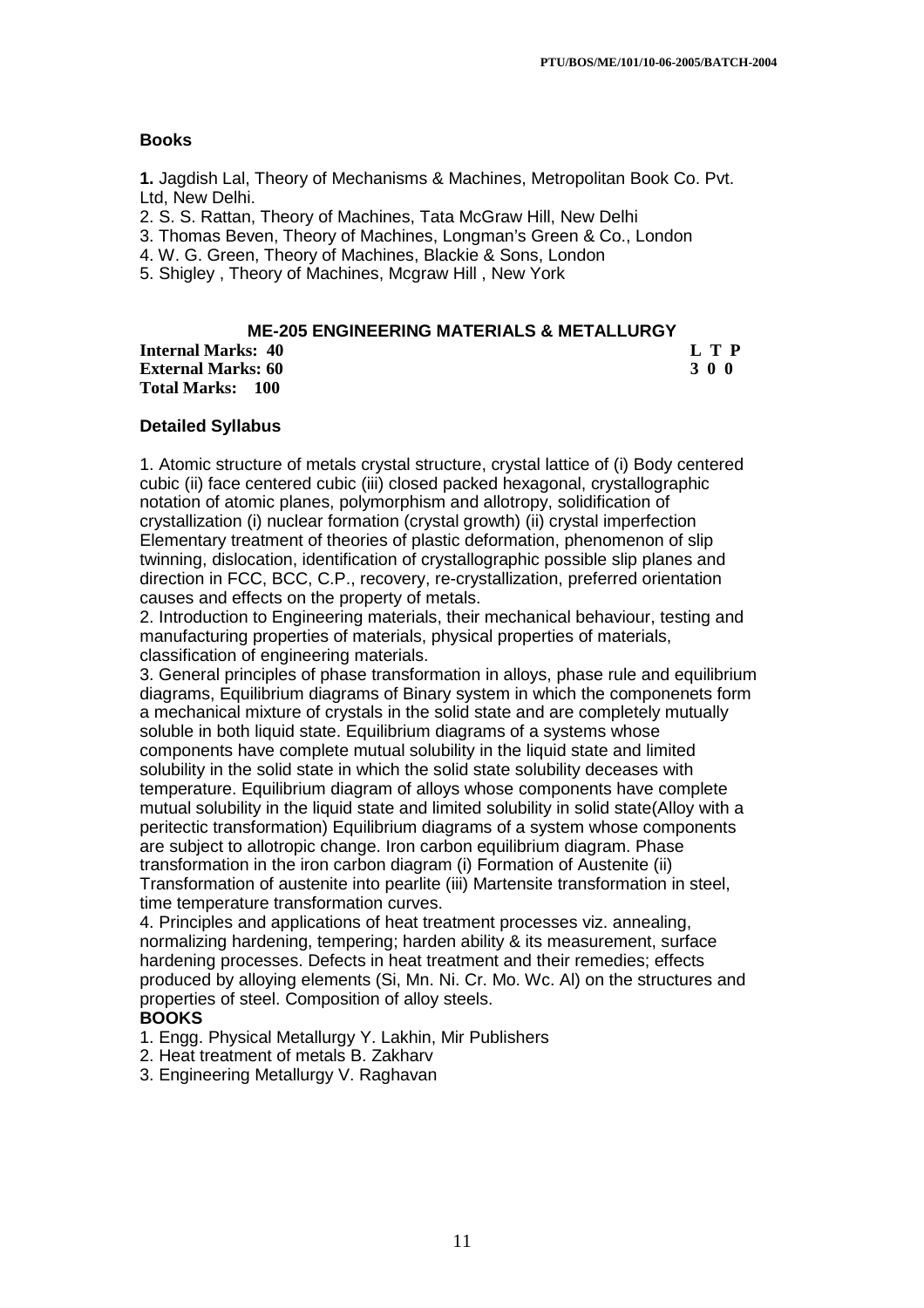# **ME-213 ENGINEERING MATERIALS & METALLURGY LAB**

**Internal Marks: 30 L T P External Marks: 20 Total Marks: 50**

1. Study of different Engineering materials and their mechanical properties.

2. To study the microstructures of the following materials

i) Hypo Eutectoid & Hyper Eutectoid steels.

ii) Hypoeutectic cast iron and hyper eutectic cast iron.

iii) Grey and white cast iron

iv) Non – ferrous metals i.e. Al. Mg. Cu. Ni. Son. And their alloys.

3. Study of iron carbon diagram and its engineering applications.

4. Annealing of steel, effect of annealing temperatures and time on hardness.

5. Study of microstructure and hardness of steel at different rates of cooling.

6. Hardening of steel, effect of quenching minimum and agitation of the medium on hardness.

7. Effect of carbon percentage on the hardness of steel.

8. Harden ability test by Jominy's End quench test.

9. Normalizing tempering of steel components.

10. To study the case hardening processes i.e. carburizing, Nitriding, cyaninding etc.

11. To study and construct the T-T- T diagram for steels.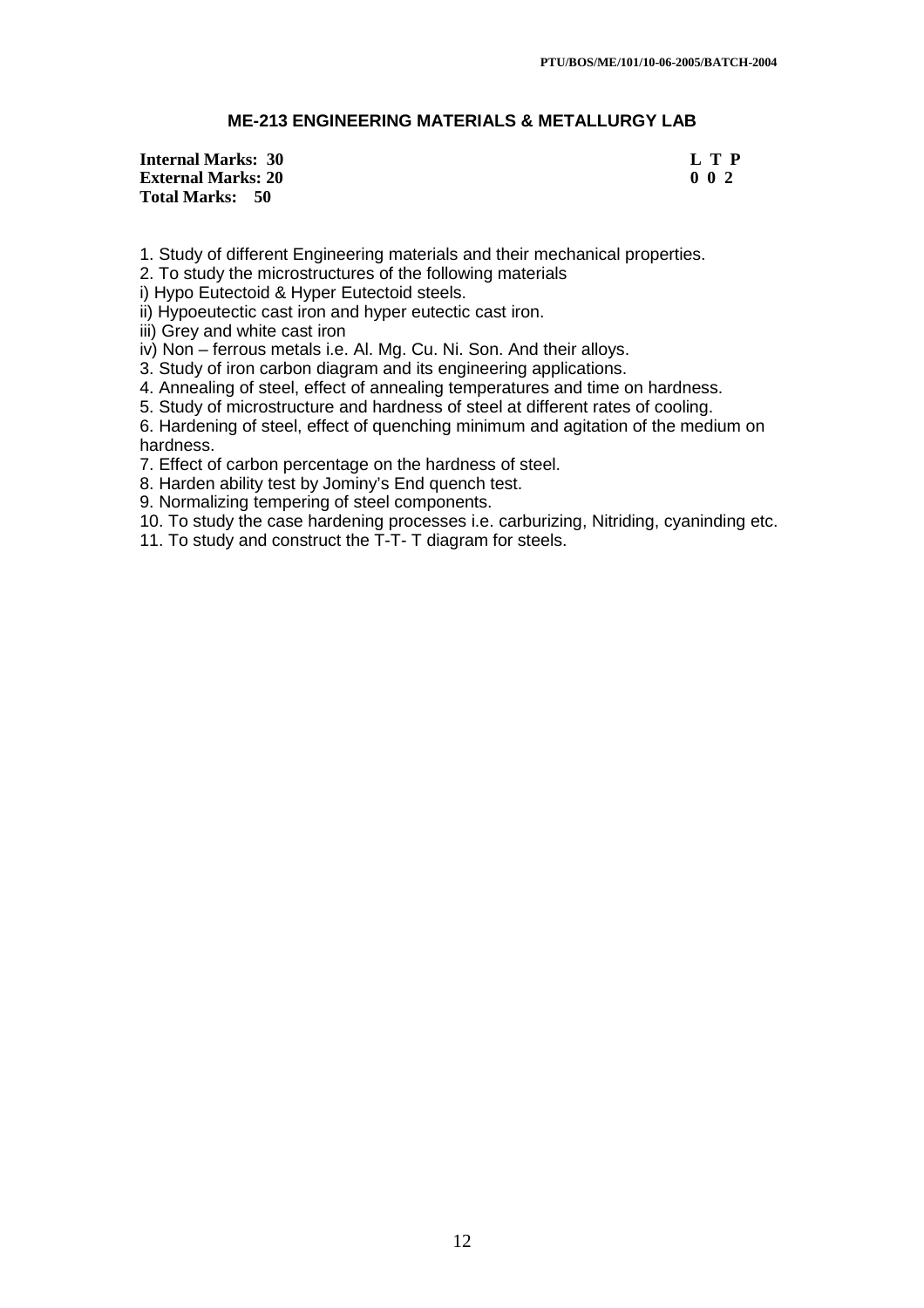## **ME-207 MACHINE DRAWING**

#### **Internal Marks: 40 L T P L T P External Marks: 60 1 0 6 <b>1 0 6 1 0 6 1 0 6 1 0 6 1 0 6 1 0 6 1 0 6 1 0 6 1 0 6 1 0 6 1 0 6 1 0 6 1 0 6 1 0 6 1 0 6 1 0 6 1 0 6 1 0 6 1 0 6 1 0 6 1 0 6 1 0 6 Total Marks: 100 Examination Hours: 04**

## **Course Objectives**

1. Understand the principles and requirements of production drawings.

2. Understand the various symbols used in drawing.

3. Assemble and disassemble the following manually and using computer aided drafting :-

a) Various types of couplings

b) Pipe fittings

c) Boiler mountings

d) Types of bearings

e) Few machine tool parts

f) Screw jack and drill press vice

4. Use bill of materials in each of the above drawings.

5. Record the surface finish of the parts and reason as well as interpretation of drawing.

## **Detailed Contents**

1. Principles of drawing, requirements of production drawing, , sectioning and conventional representation, dimensioning, symbols of standard tolerances, machining symbols, Introduction and familiarization of the code IS:296.

2. FASTENERS : Various types of screw threads, types of nuts and bolts, screwed fasteners, welding joints and riveted joints

3. Assembly and Dis-assembly of the following manually and using computer aided drafting.

a) Couplings: Solid or rigid Coupling, Protected type flange coupling, Pin type flexible coupling, muff coupling, Oldham, universal coupling, claw coupling, cone friction clutch, free hand sketch of single plate friction clutch.

b) Knuckle and cotter joints

c) Pipe and Pipe fittings: flanged joints, spigot an socket joint, union joint, hydraulic an expansion joint

d) IC Engine Parts : Piston, connecting rod

e) Boiler Mountings : steam stop valve, feed check valve, safety valve, blow off cock.

f) Bearings : swivel bearing, thrust bearing, plummer block, angular plumber block

g) Miscellaneous : Screw Jack, Drill Press Vice, Crane hook.

4. Drafting of simple mechanical components on computer.

NOTE :

Drawing Practice is to be done as per IS:296 code.

First angle projection to be used. Drawings should contain bill of materials and should

illustrate finish. The syllabus given above indicates the broad outlines and the scope of the subject to be covered. It is not necessary to cover all the drawing exercises of the types of machine tools mentioned above.

### **Books**

- 1. Text-book of Machine Drawing by V Lakshmi Narayanan and Mathur
- 2. Machine Drawing by PS Gill, BD Kataria and Sons, Ludhiana
- 3. Machine Drawing by ND Bhatt, Charotar publications
- 4. Machine Drawing by N Sidheshwar, Tata McGraw Hill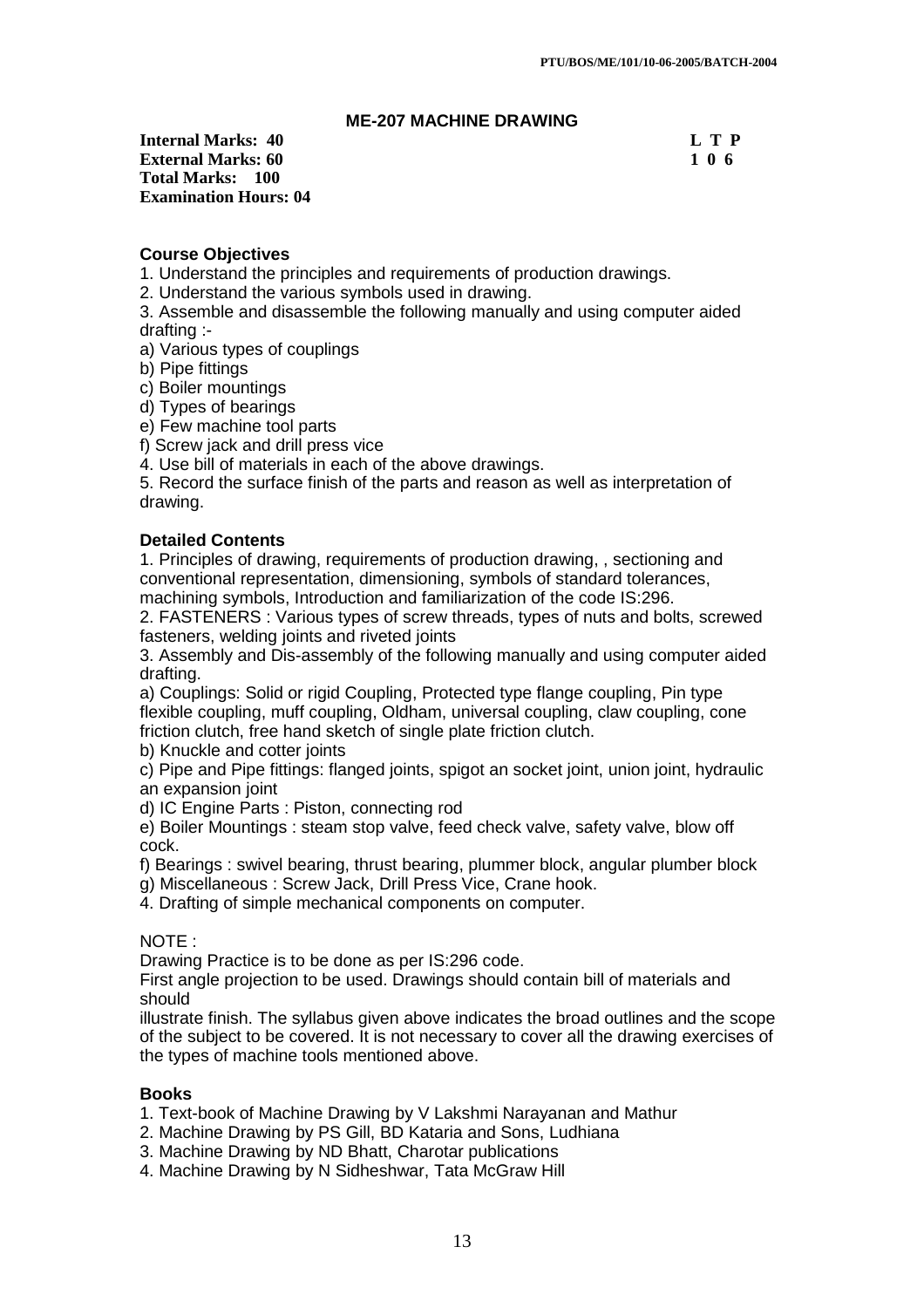# **ME-209 APPLIED THERMODYNAMICS-I**

**Internal Marks: 40 L T P I** L T P **External Marks: 60 4 1 0 Total Marks: 100**

# **Course Objectives**

1. Understand the types of steam generators, boiler mountings and accessories.

- 2. Compute boiler performance.
- 3. Understand the theory of Rankine cycle.
- 4. Apply the theory of Rankine cycle to solve numerical problems.
- 5. Understand various types of nozzles and their utility.
- 6. Derive the formulae for critical pressure and discharge and nozzle efficiency.
- 7. Apply the above formulae to solve simple numerical problems.
- 8. Understand the constructional details of impulse steam turbine.
- 9. Understand the theory of impulses turbine.
- 10. Compute impulse turbine performance using above theory.
- 11. Understand the working of rejection turbine.
- 12. Derive blade efficiency and calculate blade height.
- 13. Understand methods of attachment of blades to turbine rotor.
- 14. Understand the losses, labyrinth packing and governing of steam turbines.
- 15. Understand the functions, constructional details of various types of condensers.
- 16. Apply Dalton's law to solve numerical problems.
- 17. Compute condenser performance parameters.
- 18. Understand effect of air leakage and its prevention in condensers.
- 19. Understand the use of compressed air and types of air compressors.

20. Study the operation of single and multi stage reciprocating compressors and compute their performance parameters.

### **Detailed Contents**

1. **Combustion:** Combustion problems in boiler and IC Engines, Stoichimetric (or Chemically) air fuel ratio, analysis of products of combustion, conversion of volumetric analysis into gravimetric analysis and vise-versa, actual weight of air supplied, use of mols. For solution of combustion problems.

### 2. **Properties of Steam and Steam Generators**:

Pure substance constant pressure formation of steam, steam tables , constant volume, constant pressure and isentropic processes, simple Rankine cycle. Steam Generators Classification, Fire and water tube boilers; Description of Cochran, Locomotive, Lancashire, Babcock and Wilcox boilers, Stirling Boiler, mountings and accessories; Economiser, super heater etc. Modern high pressure boilers. Characteristics of high pressure boilers, Advantages of forced circulation, steam accumulators, boiler performance-equivalent evaporation, boiler efficiency.

## 3. **Rankine Cycle:**

Simple, methods of improving efficiency, Feed water heating (Bleeding), reheat cycle, combined reheat regenerative cycle, Ideal working fluid – Binary vapour cycle , combined power and heating cycles.

### 4**. Nozzle:**

Types and utility of nozzles, Flow of steam through nozzles, Critical pressure and discharge, Area of throat and exit for maximum discharge, Effect of friction, Nozzle efficiency, Supersaturated flow.

5. **Impulse Steam Turbines:**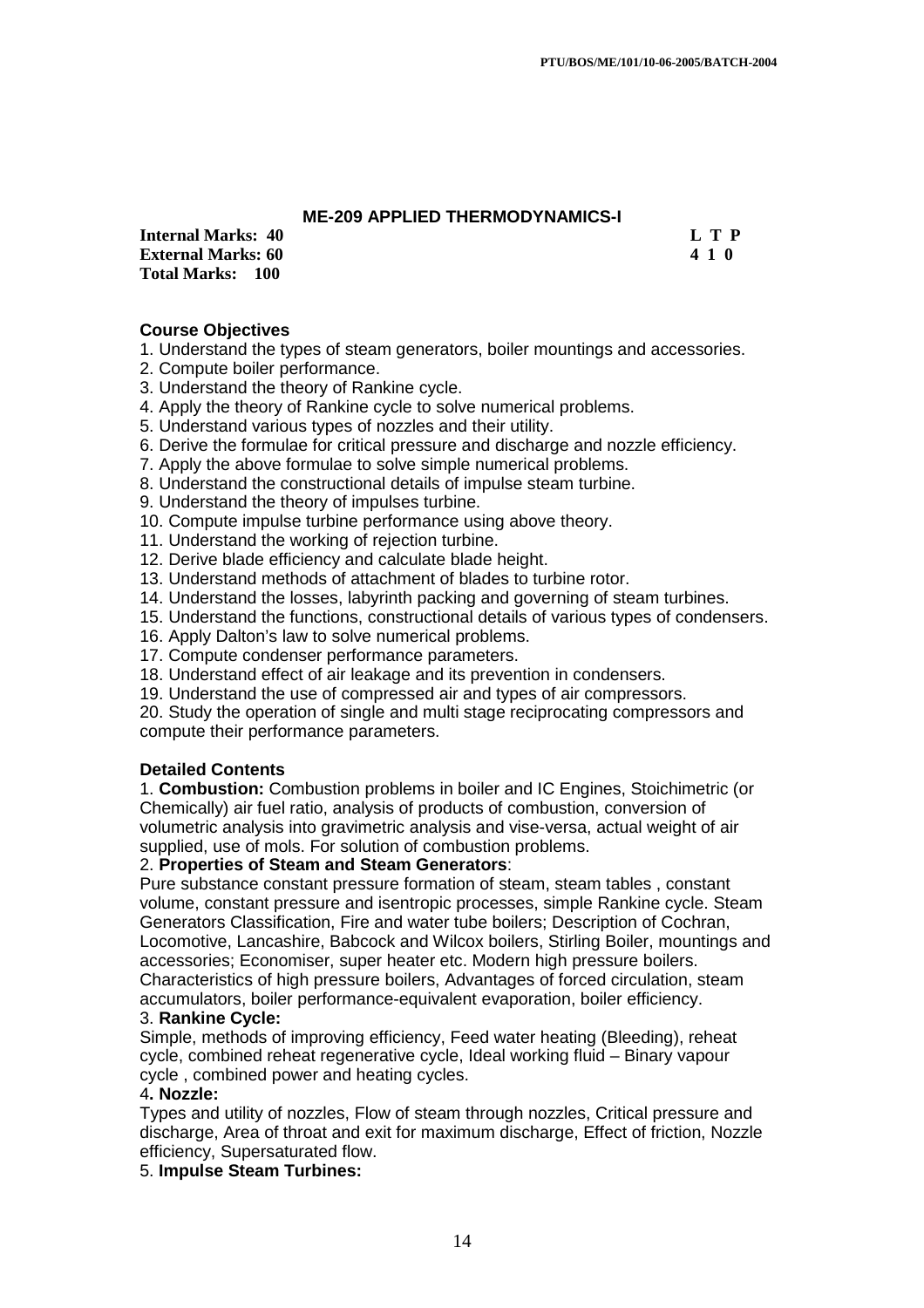General description, Pressure and velocity compounding, Velocity diagram and work done, Effect of blade friction on velocity diagram, Stage efficiency and overall efficiency, Reheat factor and condition curve.

## 6. **Reaction Turbines:**

Degree of reaction, velocity diagrams; Blade efficiency and its derivation; calculation of blade height; back pressure and extraction turbines and congeneration; Economic assesment.

Methods of attachment of blades to turbine rotor; losses in steam turbines; Governing of steam turbines; Labyrinth packing.

## 7. **Condensers**:

Function Elements of condensing plant. Different types, Dalton's law of partial pressures applied to condenser problems; condenser and vacuum efficiencies. Cooling water calculations.

Effect of air leakage, Methods to check and prevent air infiltration. Description of air pump and calculation of its capacity.

## 8. **Reciprocating Air Compressors**

Use of compressed air in industry. Classification of air compressors, Operation of single stage reciprocating compressors, Work input and the best value of index of compression, Isothermal and polytropic efficiency.

# **Books**

1. Heat Engineering by Dr Vasandani and Dr Kumar; Metropolitan Book Co. Pvt. Ltd., Delhi

2. Thermal Engineering by PL Ballaney; Khanna Publishers, Delhi

3. Engineering Thermodynamics: Work and Hest Transfer By Rogers and Mayhew; ELBS Publications

4. Thermodynamics and Heat Engines Vol. I and II by R Yadav; Central Publishers, Allahabad

5. Steam Turbine Theory and Pratice by WAJ Keartan, ELBS Series

6. Applied Thermodynamics by TD Eastop & A Mc Conkey, ELBS Publications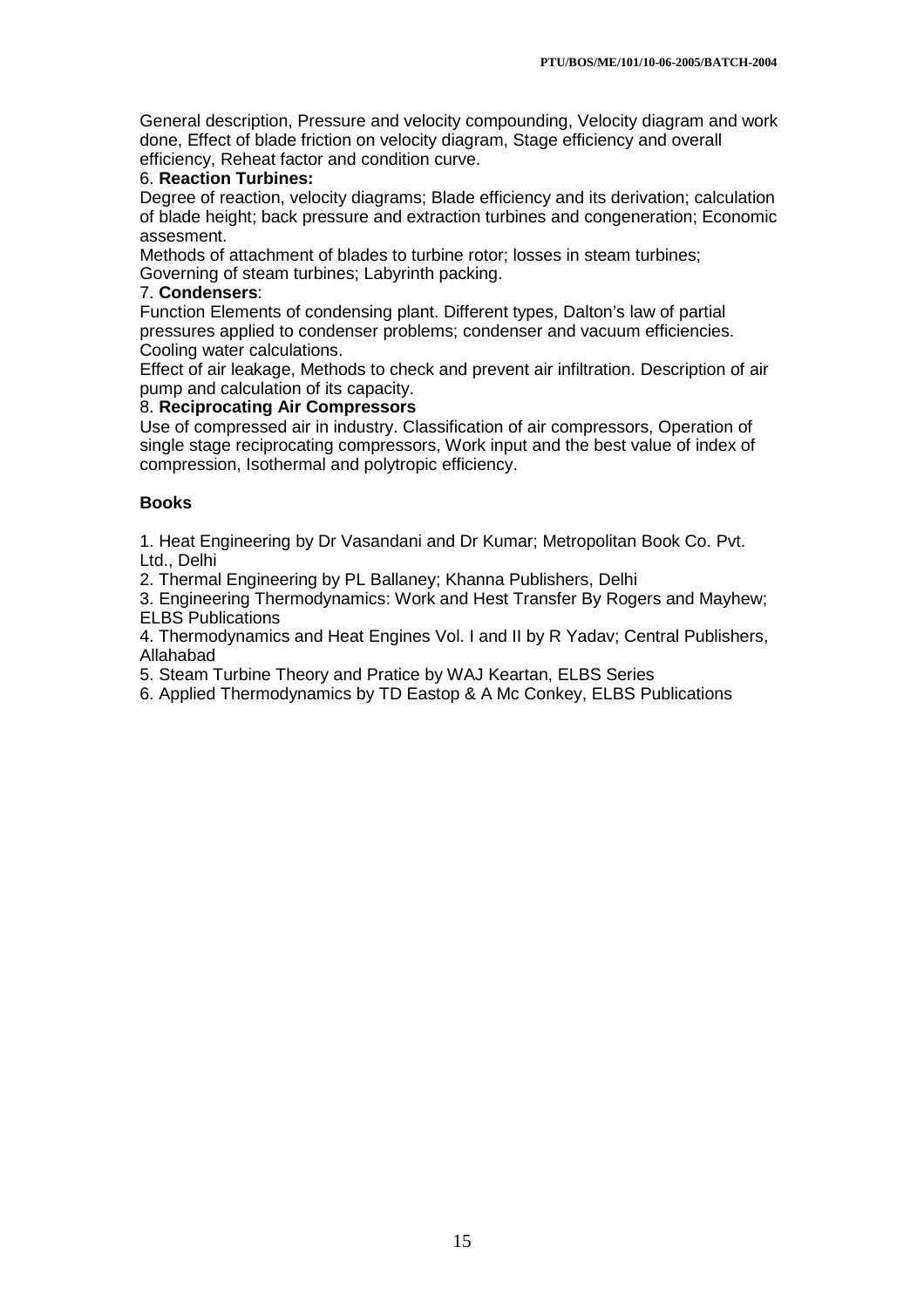## **PE-209 MANUFACTURING PROCESS –I**

## **Internal Marks: 40 L T P External Marks: 60 Total Marks: 100**

# **CASTING PROCESSES**

Introduction to metal casting types of patterns, their materials and allowances. Moulding materials: Moulding sand compositions and moulding sand properties, sand testing types of moulds, moulding machines cores core sands, types of cores, core banking elements of gating system, and risers and their design. Cupola and its operation charge calculations types of furnaces,

Casting processes: sand casting, shell mould casting investment casting, permanent mould casting, full mould casting, vacuum casting. Die casting. Centrifugal casting, continuous casting.

Casting defects, their causes and remedies.

Metallurgical considerations in casting, Solidification of metals and alloys, directional solidification, segregation, nucleation and grain growth, critical size of nucleus, casting

of copper alloys.

Cleaning and finishing of castings, Testing and Inspecting of castings.

## **WELDING**

Welding introduction and classification of welding, processes, welding terminology, general principles, welding positions, filler metals.

Gas welding and gas cutting, principle, oxyacetylene welding equipment oxyhydrogen

welding. Flame cutting.

Electric are welding. Principle, equipment, types- MIG, TIG submerged arc and others.

Welding electrodes, classification and selection of electrodes, welding arc and its characteristics, arc stability, arc blow. Thermal effects on weldment. Heat affected zone

grain size and its control.

Resistance welding- principle and their types i.e. spot, seam, projection, upset and flash

Thermit welding, electro slag welding, friction welding, plasma are welding electron beam welding, atomic hydrogen hydrogen welding. Basic considerations in joint design.

Welding defects, their cases and remedies.

Brazing, braze welding and soldering.

## **Books**

1. Heine, R.W. C.R. Loper and P.C. Rosenthal, Principles of metal casting Mc Graw Hill New York- 1967

2. Welding Technology by R.S. Parmar, Khanna Publishers.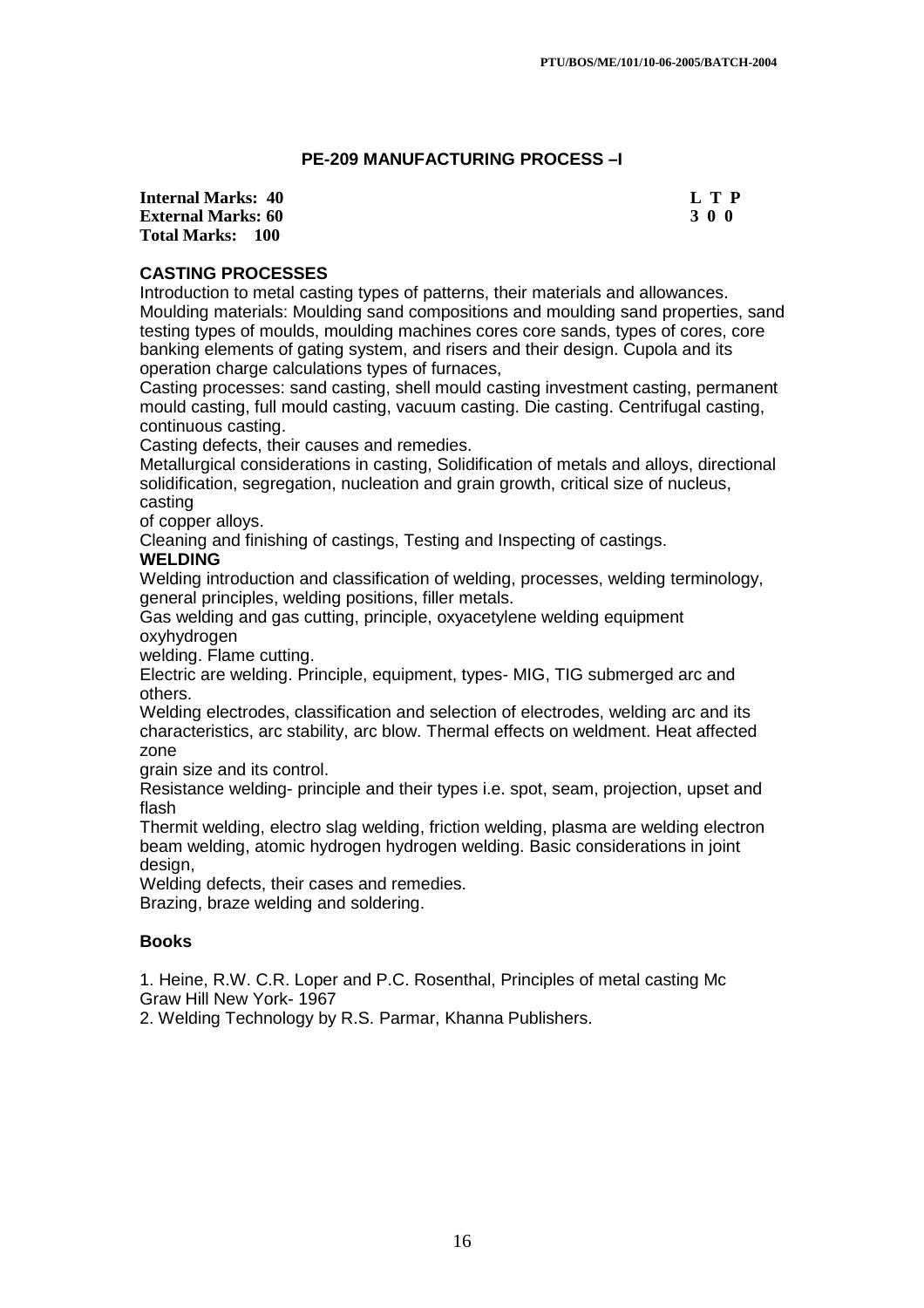### **PE-217 MANUFACTURING PROCESS – I Lab**

**Internal Marks: 30 L T P**<br>**External Marks: 20 0 0 2 External Marks: 20 Total Marks: 50**

## **CASTING PRACTICALS**

- 1. To study ingredients of molding sand and core sand.
- 2. To determine clay content in a moulding sand sample.
- 3. To determine moisture content in a moulding sample.
- 4. To find shatter index of moulding sand sample.
- 5. To conduct hardness test for mould and core.

6. To test tensile, compressive, transverse strength of moulding sand in dry condition.

7. Determination of permeability of a moulding sand sample.

- 8. Measurement of grain finances number.
- 9. To study various features of cupola furnace and its charges calculations.

10. Prepare a green sand mould for any stable engg. component.

### **WELDING PRACTICALS**

1. Specimen preparation and making of lap joint, Butt, T- joints with oxy- acetylene gas welding.

- 2. Making of lap, Butt, T- joints etc. with electric arc welding.
- 3. Study of MIG welding equipment and making a weld joint in this process.
- 4. Study of TIG welding equipment and making a weld joint in this process.

5. Study of different process parameters in Friction welding and preparing a weld joint by this process.

6. To study various welding equipments namely generators welding torch etc.

7. To study the resistance welding processes and prepare welded joint.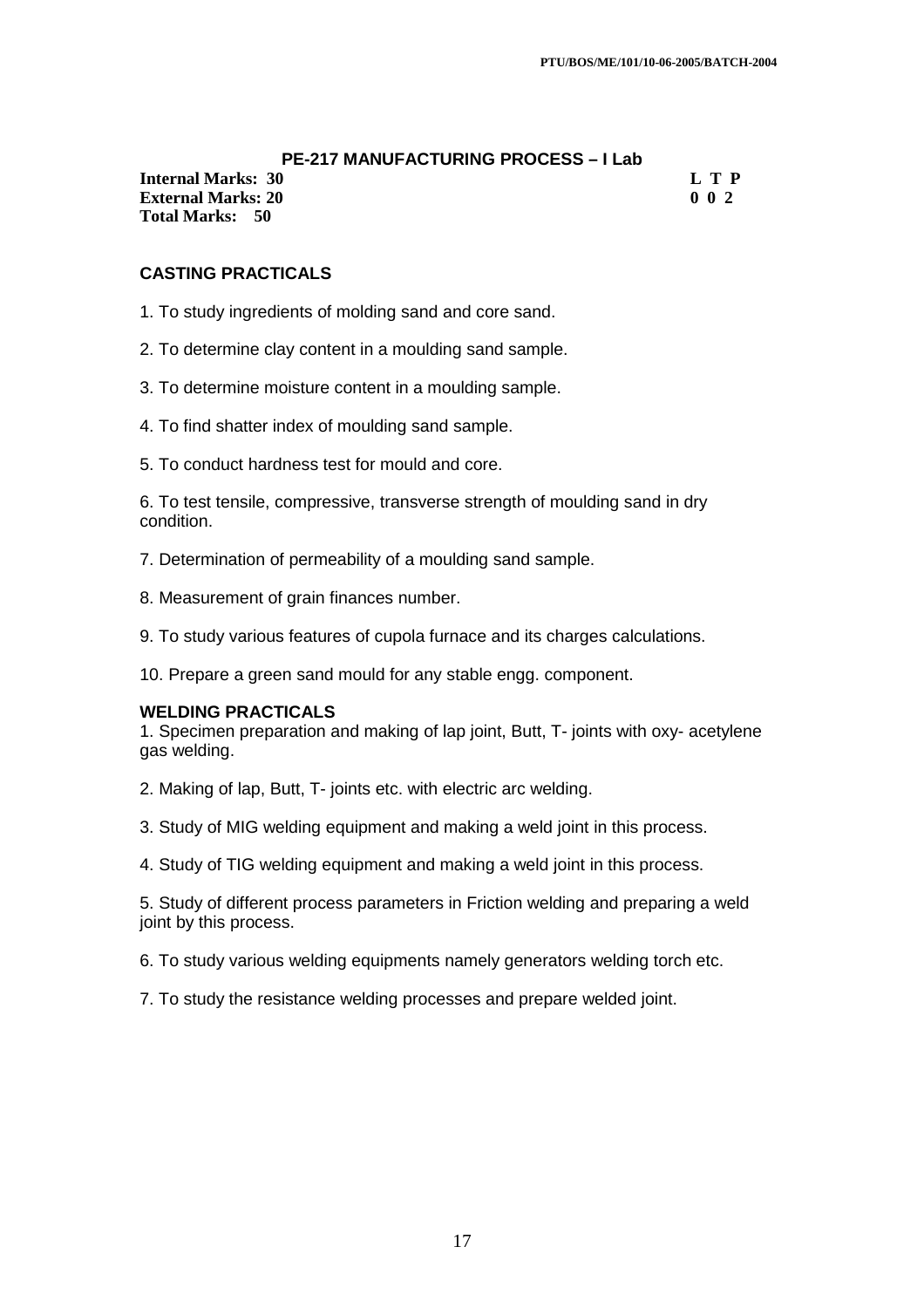**4 th Semester** 

# **AM-201 MATHEMATICS-III**

**Internal Marks: 40 L T P External Marks: 60 Total Marks: 100**

# **Detailed Contents**

**1. Fourier Series** Periodic functions, Euler's formula. Even and odd functions, half range expansions, Fourier series of different wave forms.

**2. Laplace Transforms** Laplace transforms of various standard functions, properties of Laplace transforms, inverse Laplace transforms, transform of derivatives and integrals, Laplace transform of unit step function, impulse function, periodic functions, applications

to solution of ordinary linear differential equations with constant coefficients, and simultaneous differential equations.

**3. Special Functions** Power series solution of differential equations, Frobenius method, Legendre's equation, Legendre polynomial, Bessel's equation, Bessel functions of the first and second kind. Recurrence relations, equations reducible to Bessel's equation, Error function and its properties.

**4. Partial Differential Equations** Formation of partial differential equations, Linear partial differential equations, homogeneous partial differential equations with constant coefficients Applications: Wave equation and Heat conduction equation in one dimension. Two dimensional Laplace equation, solution by the method of separation of variables. Laplacian in polar coordinates.

**5. Functions of Complex Variable** Limits, continuity, derivative of complex functions,

analytic function, Cauchy-Riemann equation, conjugate functions, harmonic functions; Conformal Mapping: Mapping of a complex function, conformal mapping, standard transforms, mapping of standard elementary transformations, complex potential, applications to fluid flow problems; Complex Integration : Line integrals in the complex plane, Cauchy's theorem, Cauchy's integral formula and derivatives of analytic function. Taylor's and Laurent's expansions, singular points, poles, residue, complex integration using the method of residues, evaluation of real integrals by contour integration.

## **Books**

1. Advanced Engineering Mathematics by Kreyszing Erwin ; Wiley Eastern, New Delhi

2. Higher Engineering Mathematics by BS Grewal : Khanna Publishers, New Delhi.

3. Numerical Solutions of Differential Equations by NK Jain ; Prentice Hall, Delhi.

4. Differential Equations by Sharma and Gupta ; Krishna Prakashan Media (P) Ltd., Meerut.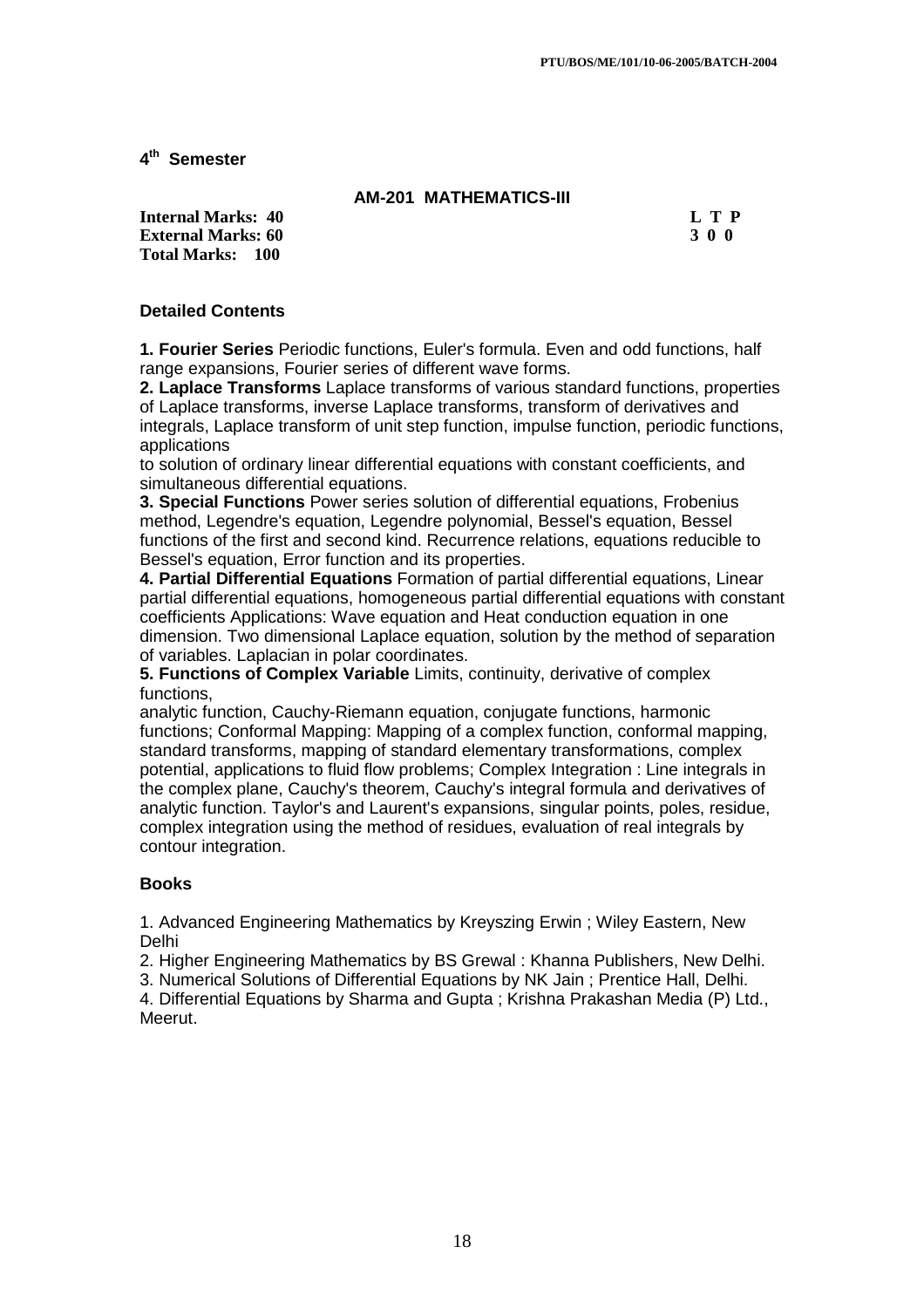# **ME-202 STRENGTH OF MATERIALS-II**

## **Internal Marks: 40 L T P L T P L L T P External Marks: 60 3 1 0 3 2 3 4 6 3 4 6 7 7 7 8 7 7 8 7 7 8 7 7 8 7 7 8 7 7 8 7 7 8 7 7 8 7 8 7 7 8 7 7 8 7 7 8 7 8 7 7 8 7 7 8 7 7 8 7 7 8 7 7 8 7 7 8 7 7 8 7 7 8 7 7 8 7 7 8 7 7 8 7 7 8 7 7 8 7 7 8 7 7 8 7 7 8 7 7 8 7 Total Marks: 100 Course Objectives**

1. Understand the concepts of strain energy.

2. Understand resilience stress developed due to suddenly applied loads.

3. Understand Castigliano's & Maxwell theorems.

4. Understand the various theories of failure.

5. Derive equations and graphically represent each of the above.

6. Apply theories of failure to problems in 2D stress systems.

7. Derive the general formula for distribution of shear stress in beams.

8. Apply the above formula to various cross sections of beams.

9. Calculate deflection and reaction of indeterminate beams subjected to various kinds of loads.

10. Draw SF and BM diagrams for each of the above.

11. Derive mathematically Lame's equation.

12. Compute various type of stresses and strain developed due to internal pressure in types of cylinders.

13. Compute stresses in cranks, rings of various section and chain links.

14. Solve simple numerical problems on the above.

## **Detailed Contents**

1. Strain energy, energy of dilation and distortion, resilience stress due to suddenly applied loads, Castigliano's theorem, Maxwell's theorem of reciprocal deflection. 2. Theories of Failure : Maximum principal stress theory, maximum shear stress theory, Total strain energy theory, shear strain energy theory,

graphical representation and derivation of equation for each and their application to problems relating to two dimensional stress systems only.

3. Leaf spring, deflection and bending stresses; open coiled helical springs; derivation of formula and application for deflection and rotation of free end under the action of axial load and/or axial couple; flat spiral springs – derivation of formula for strain energy, maximum stress and rotation.

4. Thick Cylinders : Derivation of Lame's equations, calculation of radial longitudinal and hoop stresses and strains due to internal pressure in thick cylinders, compound cylinders, hub shrunk on solid shafts.

5. Bending of curved beams : Calculation of stresses in crane or chain hooks, rings of circular section and trapezoidal section and chain links with straight sided;

6. Shear stress distribution in rectangular, circular,I,T and channel section and the compression with bending stresses, Importance of shear centre.

7. Rotational stresses in discs and rims of uniform thickness; discs of uniform strength

### **Books**

1. Elements of Strength of Materials by Timoshenko and Gere

2. Advanced Soild Mechanics by LS Srinath

3. Advanced Mechanics of Materials by Seely and Smith

4. Strength of Materials by GH Ryder

5. Mechanics of Materials-I by EJ Hern; Paragaman, New York

6. Introduction to Mechanics of Solids by Crandell, Dahl and Lardner, McGraw Hill

7. Strength of Materials DS Bedi

8. Mechanics of Materials by Dr.Kirpal Singh, Standard Publishers & Distributors.

9. Strength of Materials by R.S. Lehri, S.K Kataria and Sons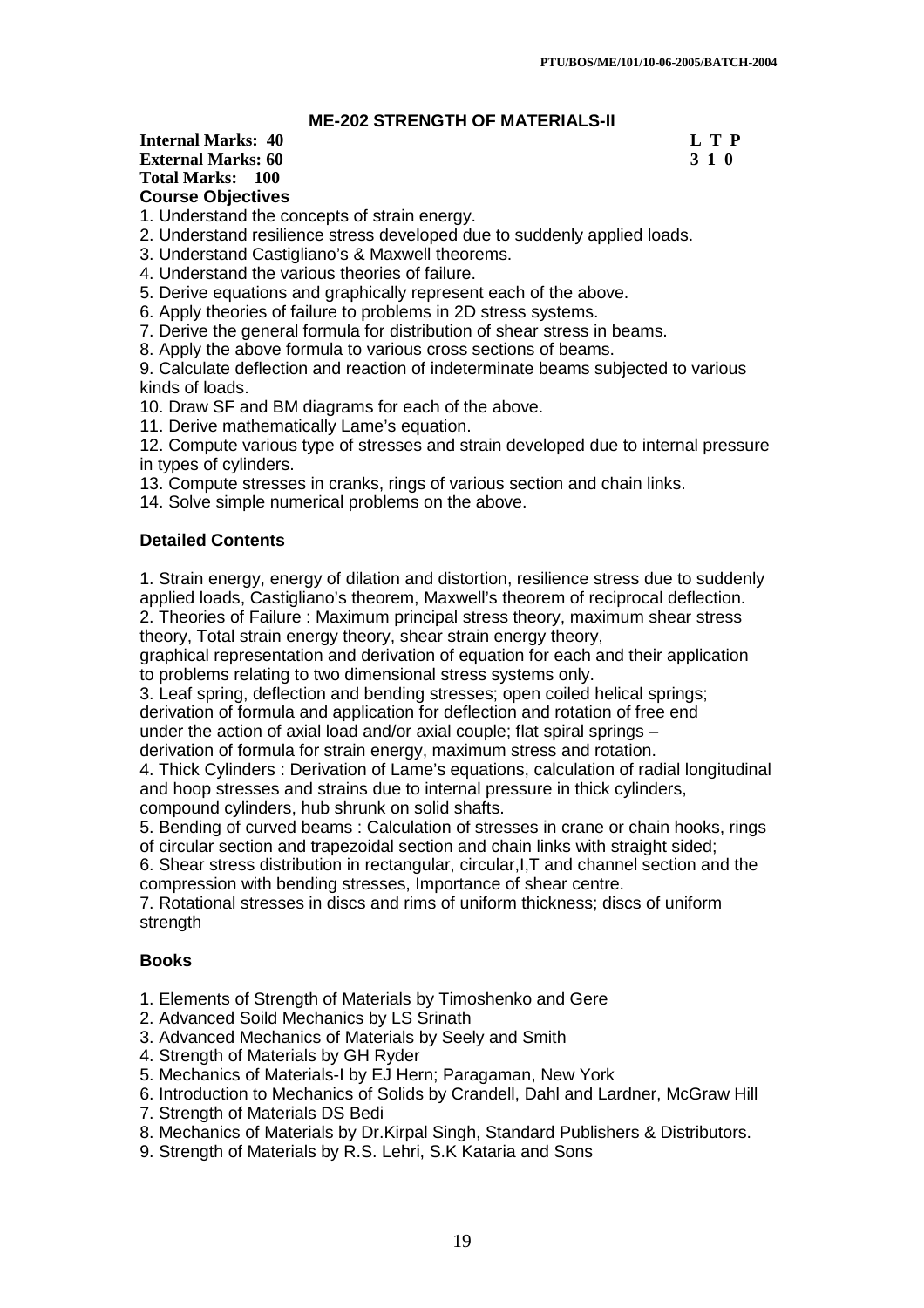# **ME-204 THEORY OF MACHINES – II**

### **Internal Marks: 40 L T P L T P L L T P External Marks: 60 3 1 0 Total Marks: 100 Course Objectives**

1. Compute, both analytically and graphically forces and couples for reciprocating parts and dynamically equivalent system.

- 2. Understand the theory of inertia force and apply to four-bar linkage mechanism.
- 3. Understand types of balancing and its need.
- 4. Apply the theory of balancing to reciprocating and Rotating masses.
- 5. Understand the types of both tooth gear and the nomenclature of gears.
- 6. Understand the concepts of interference in gears, and its removal.
- 7. Compare the cycloid and involute tooth profile.
- 8. Understand the various types of gear trains.
- 9. Apply the theory of gear trains to solve simple numerical problems.
- 10. Understand gyroeffect on moving bodies
- 11. Understand techniques of kinematic synthesis

## **Detailed Contents**

1. Static force analysis: Static equilibrium of mechanism, concept of force and couple,

free body diagram, condition of equilibrium, methods of static force analysis of simple mechanisms and power transmission elements, considerations of frictional forces

2. Determination of forces and couples for a crank, inertia of reciprocating parts, dynamically equivalent system, analytical and graphical method, inertia force analysis of basic engine mechanism torque required to overcome inertia and gravitational force of a four bar linkage.

3. Balancing: Classifications, need for balancing, balancing of single and multiple rotating masses, static and dynamic balancing, primary and secondary balancing for reciprocating masses, partial balancing of locomotives, swaying couple, hammer blow, variation in tractive effort, balancing of V-engine, concept of direct and reverse crank, balancing of machines, rotors, reversible rotors.

4. Gears : Toothed gears and spur gears, types of toothed gears, definitions, pitch circle diameter, pitch surface, pitch point, circular pitch, module pitch, diametrical pitch, addendum,. Dedendum clearance, outside and internal diameters, root diameter, base circle diameter, face and flank of tooth, pressure angle, path of contact, arc of contact, conditions for correct gearing, forms of teeth, involute and its variants, interference and methods of its removal. Calculation of minimum no of teeth on pinion/wheel for involute rack, helical/spiral/bevel/worm gears. Center distance for spiral gears and efficiency of spiral gears

5. Gear Trains : Types of gear trains, simple, compound and epicyclic gear trains, problems involving their applications, estimation of velocity ratio of worm and worm wheel.

6. Gyroscopic motion and gyroscopic couples: Effect on supporting and holding structures of machines, Effect on 2 and 4 wheeled vehicles,

7. Kinematic synthesis of Mechanism: Freudenstien equation, Function generation errors in synthesis, two/three point synthesis, Transmission angles, least square techniques,

## **Books**

1. Theory of Machines by PL Ballaney

- 2. Theory of Machines by Hams Crone and Roggers
- 3. Theory of Machines by Shigley, Mc Graw Hill, New Delhi
- 4. Theory of Machines by Dr. Jagdish Lal
- 5. Theory of Machines by SS Rattan,Tata Mc. Graw Hill, New Delhi

6. Theory of Mechanisms and Machines by Ghosh and Mallick, Affiliated East West Pvt.I td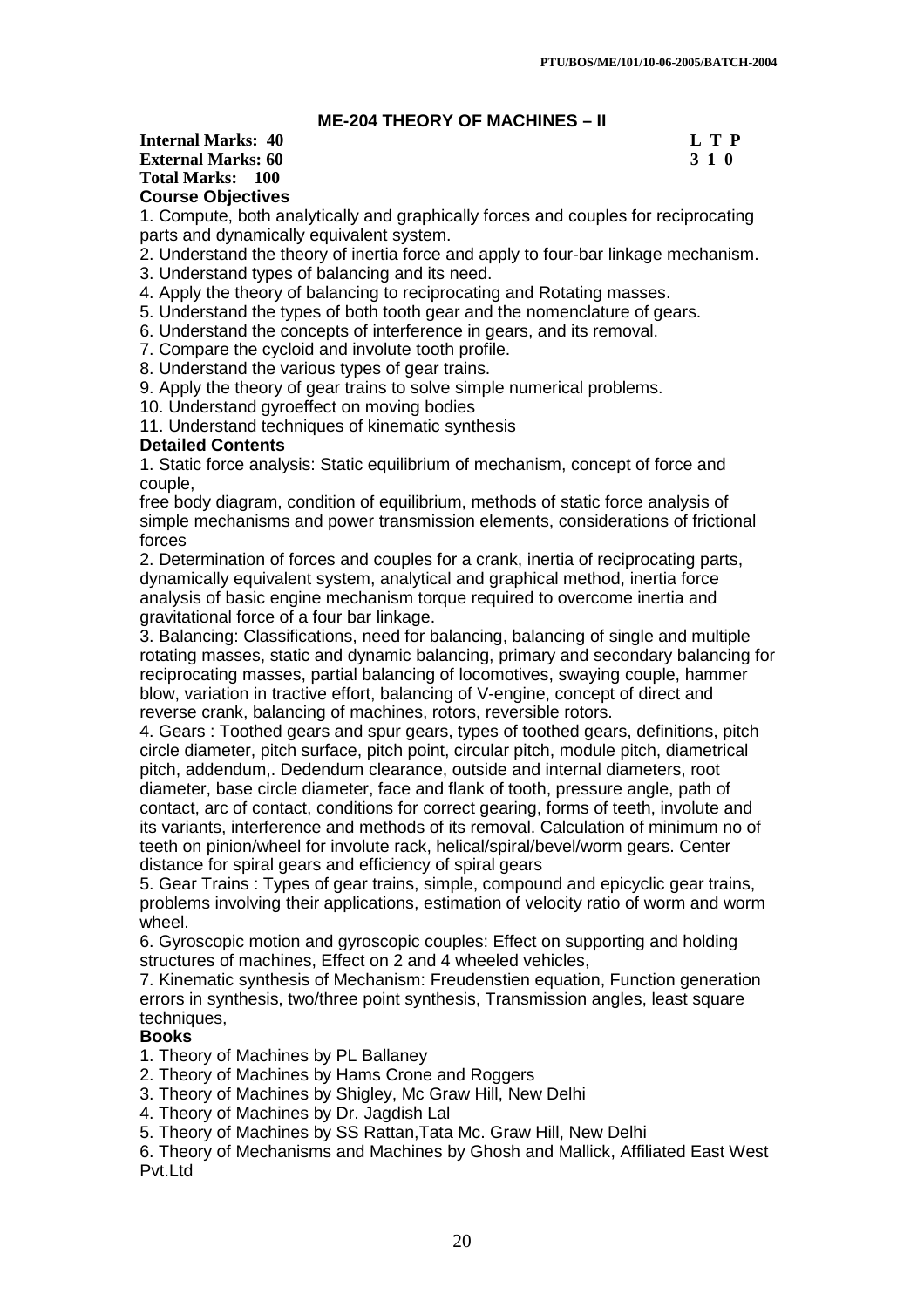## **ME-212 THEORY OF MACHINES Lab**

**Internal Marks: 30 L T P External Marks: 20 Total Marks: 50**

1. Study of various links and mechanisms.

2. Study and draw various inversions of 4- bar chain and single slider crank chain.

3. Draw velocity and diagram of engine mechanism using graphical methods including Klien's construction.

4. Conduct experiments on various types of governors and draw graphs between height and equilibrium speed of a governor.

5. Determination of gyroscopic couple (graphical method).

6. Balancing of rotating masses (graphical method)

7. Determination vibration characteristics of free and forced spring mass system with and without damping.

8. Cam profile analysis (graphical method)

9. Determination of gear- train value of compound gear trains and Epicyclic gear trains.

10. Study pressure distribution in a full journal bearing.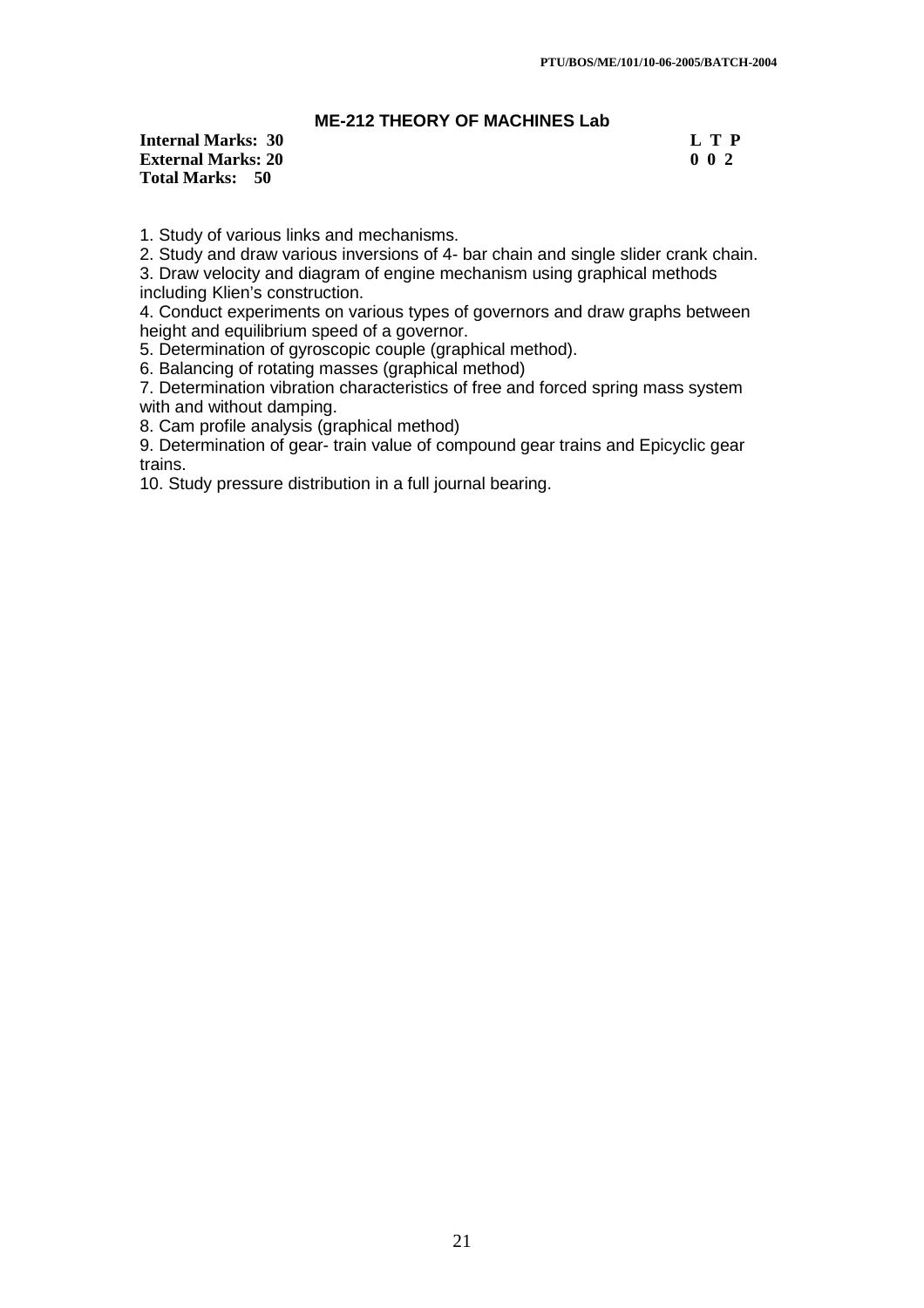## **ME-206 FLUID MECHANICS-I**

## **Internal Marks: 40 L T P L T P L L T P External Marks: 60 3 1 0 Total Marks: 100 Purpose**

This is a core subject, basic knowledge of which is required by all the engineers. This course aims at developing an understanding of the behaviour of fluids in motion or at rest and the subsequent effects of the fluids on the boundaries. The study of this subject

will develop analytical abilities related to fluid flow.

#### **Instructional Objectives**

The students should be able to have:

1. Conceptual understanding of fluids and their properties.

2. Understanding of fluid statistics, fluid kinematics and fluid dynamics.

3. Basic knowledge of dimensional analysis and similitude.

4. Understanding of laminar and turbulent flows, and flow measurement.

#### **Detailed Contents**

1. Fluid and their properties : Concept of fluid, difference between solids, liquids and gases; ideal and real fluids; capillarity, vapour pressure, compressibility and bulk modulus; Newtonian and non- Newtonian fluids.

2. Fluid Statics: Concept of pressure, Pascal's law and its engineering applications, Hydrostatic paradox.

Action of fluid pressure on a plane (horizontal, vertical and inclined) submerged surface, resultant force and center of pressure, force on a curved surface due to hydrostatic pressure.

Buoyancy and flotation, stability of floating and submerged bodies, metacentric height and its determination, periodic time of oscillation, pressure distribution in a liquid subjected to constant horizontal/ vertical acceleration, rotation of liquid in a cylindrical container.

3. Fluid Kinematics : Classification of fluid flows, velocity and acceleration of fluid particle, local and convective acceleration, normal and tangential acceleration, streamline, path line and streak line, flow rate and discharge mean velocity, continuity equation in Cartesian and cylindrical, polar coordinates.

Rotational flows, rotation velocity and circulation, stream and velocity potential functions, flow net.

4. Fluid Dynamics : Euler's equation, Bernoulli's equation and steady flow energy equation; representation of energy changes in fluid system, impulse momentum equation, kinetic energy and momentum correction factors, flow along a curved streamline, free and forced vortex motions.

5. Dimensional Analysis and Similitude : Fundamental and derived units and dimensions, dimensional homogeneity. Rayleigh's and Buckingham's Pi method for dimensional analysis. Dimensionless numbers and their significance, geometric, kinematic and dynamic similarity, model studies.

Laminar and Turbulent Flows: Flow regimes and Reylods number, critical velocity and critical Reynolds number, laminar flow in circular cross- section pipes. Turbulent flows and flow losses in pipes, Darcy equation, minor head losses in pipes and pipe fittings, hydraulic and energy gradient lines.

6. Flow Measurement: Manometers, pitot tubes, venturi meter and orifice meters, orifice, mouthpieces, notches and weirs, rotameter.

#### **Books**

1. Fluid Mechanics and Fluid Power Engineering by D.S. Kumar : S.K. Kataria and Sons Publishers.

2. Mechanics of Fluids by Massey BS; Van Nostrand Reinhold Co.

- 3. Fluid Mechanics by Douglas JF, Gasiorek JM, Swaffield JP; Poitman
- 4. Fluid Mechanics by Streetes VL and Wylie EB; Mcgraw Hill Book Co.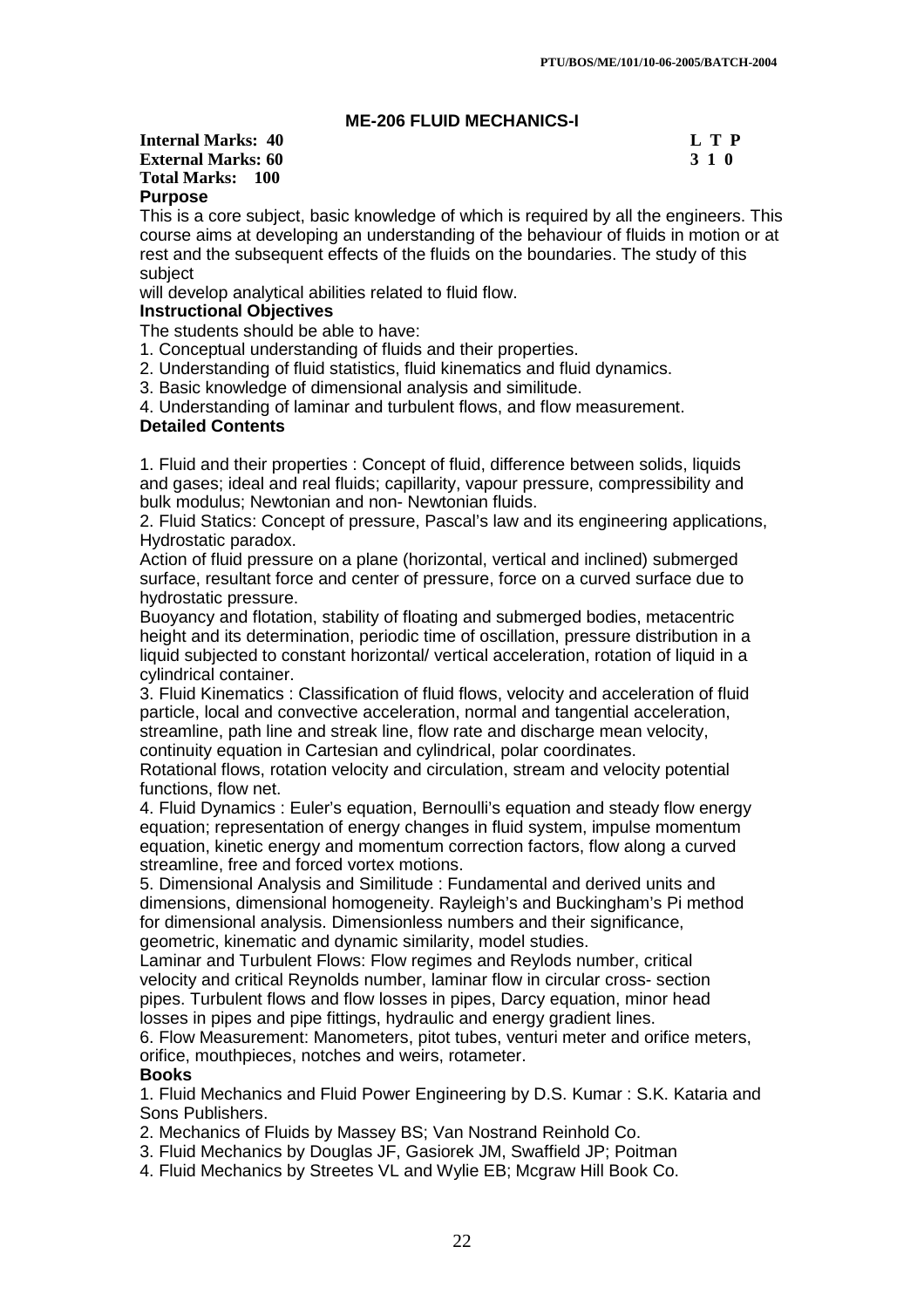### **ME-214 FLUID MECHANICS- I Lab**

**Internal Marks: 30** L T P **External Marks: 20** 0 0 2 **External Marks: 20 Total Marks: 50**

1. To determine the metacentric height of a floating vessel under loaded and unloaded conditions.

2. To study the flow through a variable area duct and verify Bernoulli's energy equation.

3. To determine the coefficient of discharge for an obstruction flow meter (venturi meter/ orifice meter)

4. To determine the discharge coefficient for a Vee- notch or rectangular notch.

5. To study the transition from laminar to turbulent flow and to ascertain the lower critical Reynolds number.

6. To determine the hydraulic coefficients for flow through an orifice.

7. To determine the friction coefficients for pipes of different diameters.

8. To determine the head loss in a pipe line due to sudden expansion/ sudden contraction/ bend.

9. To determine the velocity distribution for pipeline flow with a pitot static probe.

#### **Instructional Approach**

The laws, concepts and principles will be taught lecture- cum- discussion. The elaboration of the laws, concepts of principle will be done through numerical examples.

The numerical problems will be solved in the classroom lectures and tutorials for practice the application of laws, concepts and principles will be taught through lecture- cum- discussion.

The theory taught will be reinforced through conduct of practical in the laboratory.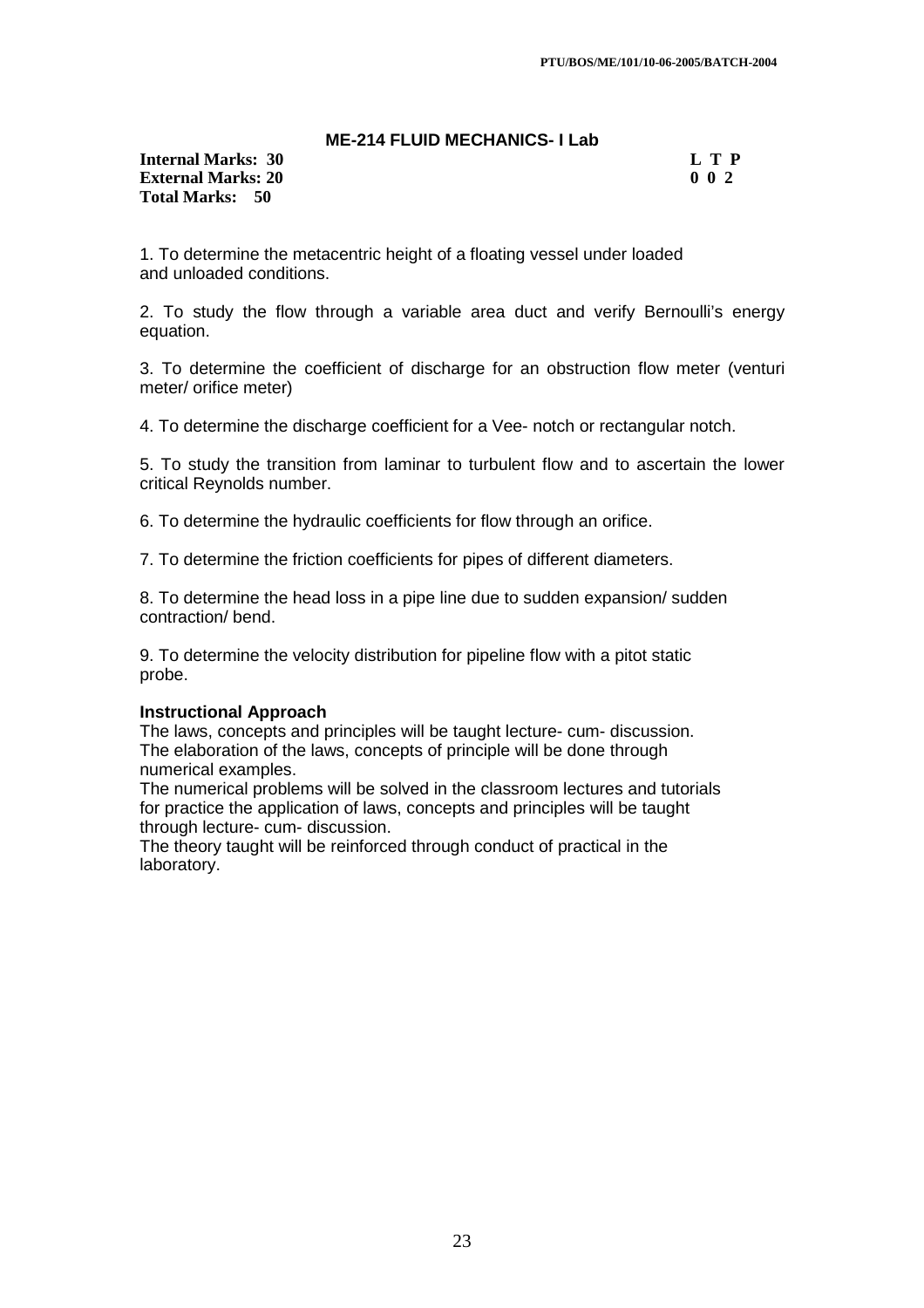## **ME-208 APPLIED THERMODYNAMICS – II**

**Internal Marks: 40 L T P L T P L L T P External Marks: 60 3 1 0 Total Marks: 100**

# **Detailed Contents**

### **IC Engines**

Classification. Two stroke and four stroke engines, rotary engines and their comparison, Principle of Carburation, Essential requirements for petrol and diesel fuels; R.A.C. rating of petrol engines, Theory of combustion in SI and CI engines, pressure time diagram, various phenomenon such as turbulence squish and swirl, dissociation and pre ignition, Theory of detonation (knocking) for SI and CI engines, effect of engine variables on Delay period in SI and CI Engines, effect of various engine parameters on knock (detonation) in SI and Diesel engines ; effect of detonation on engine performance and methods employed to reduce detonation. Octane and Cetane rating of fuels, octane and cetane number knockmeter and doping of fuels. Combustion chambers and cylinder heads for SI and CI engines. Methods of governing and cooling of IC Engines. Performance curves of SI and CI engines, performance maps, effect of compression ration and of air fuel ratio on power and efficiency of an engine. Variation of engine power with altitude ; supercharging its advantages and application ; supercharging of IC engines ; types of superchargers. High speed engine indicators, logarithmic plotting of PV diagrams

#### **Rotary Compressors**

Introduction and general classification of rotary compressors; comparison of rotary compressors with reciprocating processors; operation of positive displacement type of rotary compressors like roots blower, Lysholm compressor and Vane type Blower. Applications of Steady Flow Energy Equation and thermodynamics of Rotary compressors; stagnation and static values of pressure, temperature and enthalpy etc. for flow through rotary machines. Complete representation of compression process on T-S coordinates with detailed

description of areas representing total work done and Polytropic work done, area representing energy lost in internal friction, energy carried away by cooling water etc. on T-S coordinates for uncooled and cooled compression, Isentropic, polytropic and isothermal efficiencies as ratios of areas representing various energy transfers T-S coordinates.

### **Centrifugal Compressors**

Complete thermodynamic anlysis of centrifugal compressor stage, polytropic, isentropic and isothermal efficiencies; complete representation of compression process starting from ambient air to flow through suction pipe, impeller, diffuser and finally to delivery pipe on T-S coordinates; preguide vanes and prewhirl; Slip factor, power input factor; various modes of energy transfer in impeller and diffuser; Degree of reaction and its derivation; energy transfer in backward, forward and radial vanes; pressure coefficient as a function of slip factor, efficiency and outcoming velocity profile from the impeller.

Derivation of non-dimensional parameters for plotting compressor characteristics; centrifugal compressor characteristics curves; surging and choking in centrifugal compressors.

### **Axial Flow Compressors**

Different components of axial flow compressors and their arrangement; discussion on flow passages and simple theory of aerofoil blading; angle of attack; coefficients of lift and drag; turbine versus compressor blades; velocity vector vector diagrams, thermodynamic analysis and power calculations; modes of energy trasfer in rotor and stator blade flow passages. Detailed discussion on work done factor; Degree of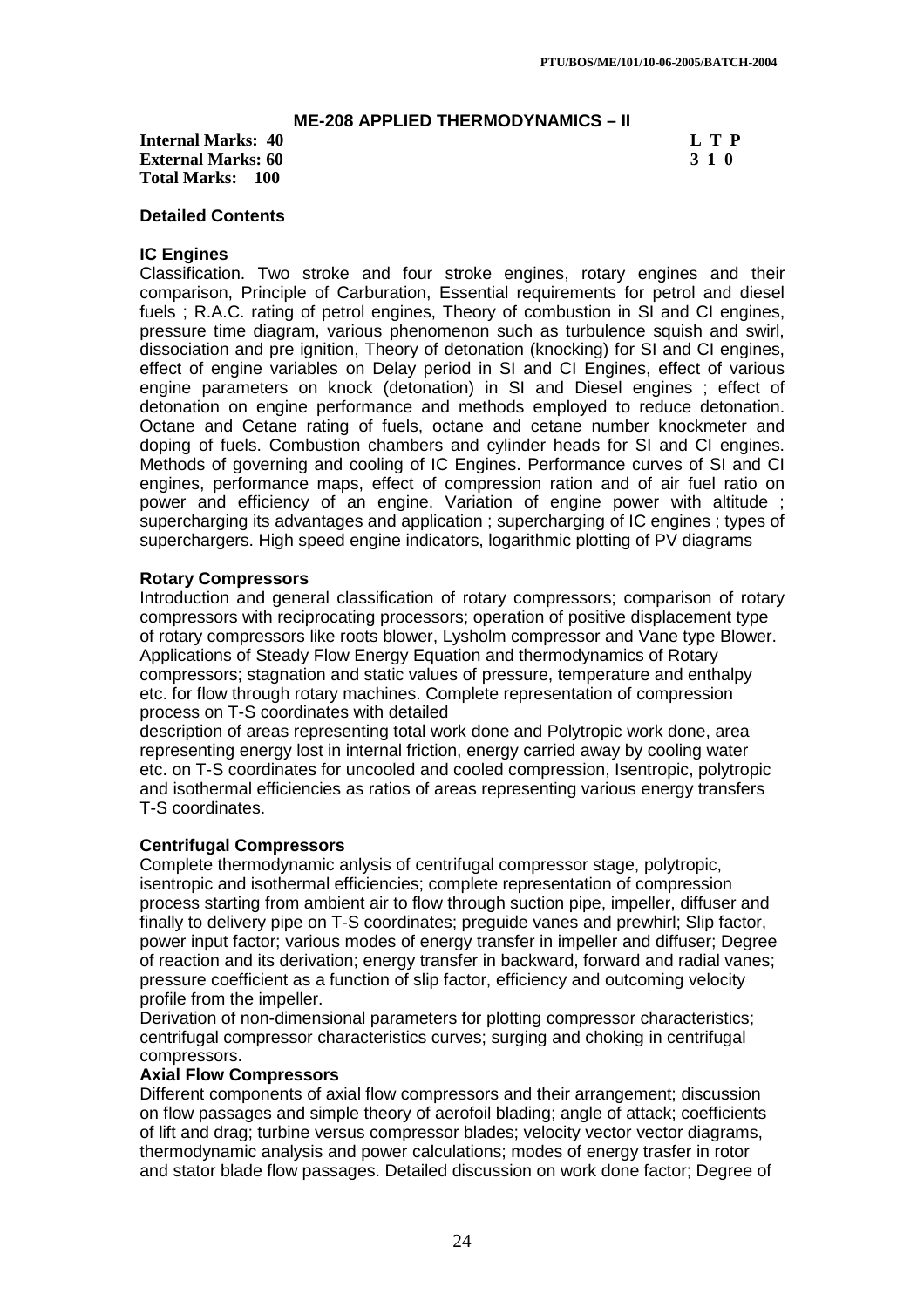reaction and Blade efficiency and their derivations; Isentropic, polytropic and Isothermal Efficiencies.

Surging, choking and stalling in axial flow compressors, characteristics curves for axial flow compressor, flow parameters of axial flow compressor like pressure coefficient, flow coefficient, work coefficient and temperature rise coeffieicnt specific speed etc.

Comparison on axial flow compressor with centrifugal compressor and reaction turbine; field of application of axial flow compressors.

# **Gas Turbines**

Comparison of open and closed cycles; comparison of gas turbine with a steam turbine and IC engine. Fields of application of gas turbine.

Position of gas turbine in power industry; classification on the basis of system of operation (open and closed cycles) and on the basis of combustion (at constant volume or constant pressure)

Thermodynamics of constant pressure gas turbine cycle (Brayton cycle); calculation of net output, work ratio and thermal efficiency of ideal and actual cycles; cycle air rate, temperature ratio; effect of changes in specific heat and of mass of fuel on power and efficiency; Operating variables and their effects on thermal efficiency and work ratio.

Thermal refinements and their effects on gas turbine cycle i.e. gas turbine cycle with regeneration, intercooling and reheating; multistage compression and expansion; Dual Turbine system; Series and parallel arrangements, closed and semiclosed gas turbine cycle; requirements of a gas turbine combustion chamber. Blade materials and selection criteria for these materials and requirements of blade materials. Gas turbine fuels.

# **Jet propulsion**

Principle of jet propulsion, description of different types of jet propulsion system like Rockets and thermal jet engines like (I) athodyds (ramjet and pulsejet), (ii) turbojet engine, (iii) turboprop engine. Thermodynamics of turbojet engines components; development of thrust and methods for its boosting/augmentation; thrust work and thrust power, propulsion energy, propulsion and thermal (internal) efficiencies, overall thermal efficiency. Specific fuel consumption.

Rocket propulsion, its thrust and thrust power; propulsion and overall thermal efficiency, types of rocket motors (e.g. solid propellant and liquid propellant systems); various common propellant combinations (i.e. fuels) used in rocket motors; cooling of rockets

Advantages and disadvantages of jet propulsion over propulsion systems; Brief introduction to performance characteristics of different propulsion systems; fields of application of various propulsion units.

## **Books**

1. Heat Engineering by VP Vasandani and DS Kumar; Metropolitan Book Co. Pvt Ltd., Delhi

2. Thermodynamic and Heat Engines, Vol II by R Yadav

3. Principles of Turbomachinery by DG Shephered

4. Gas Turbine Theory by Cohen H and Rogers GFC and Sarvan matto; Longmans 5. An Introduction to Energy Conversion by V Kadambi, Manohar Prasad; Wiley

International, New Delhi

6. IC Engines by ML Mathur and RP Sharma; Dhanpat Rai and Sons

7. Fundamentals of IC Engines by Heywood; McGraw Hill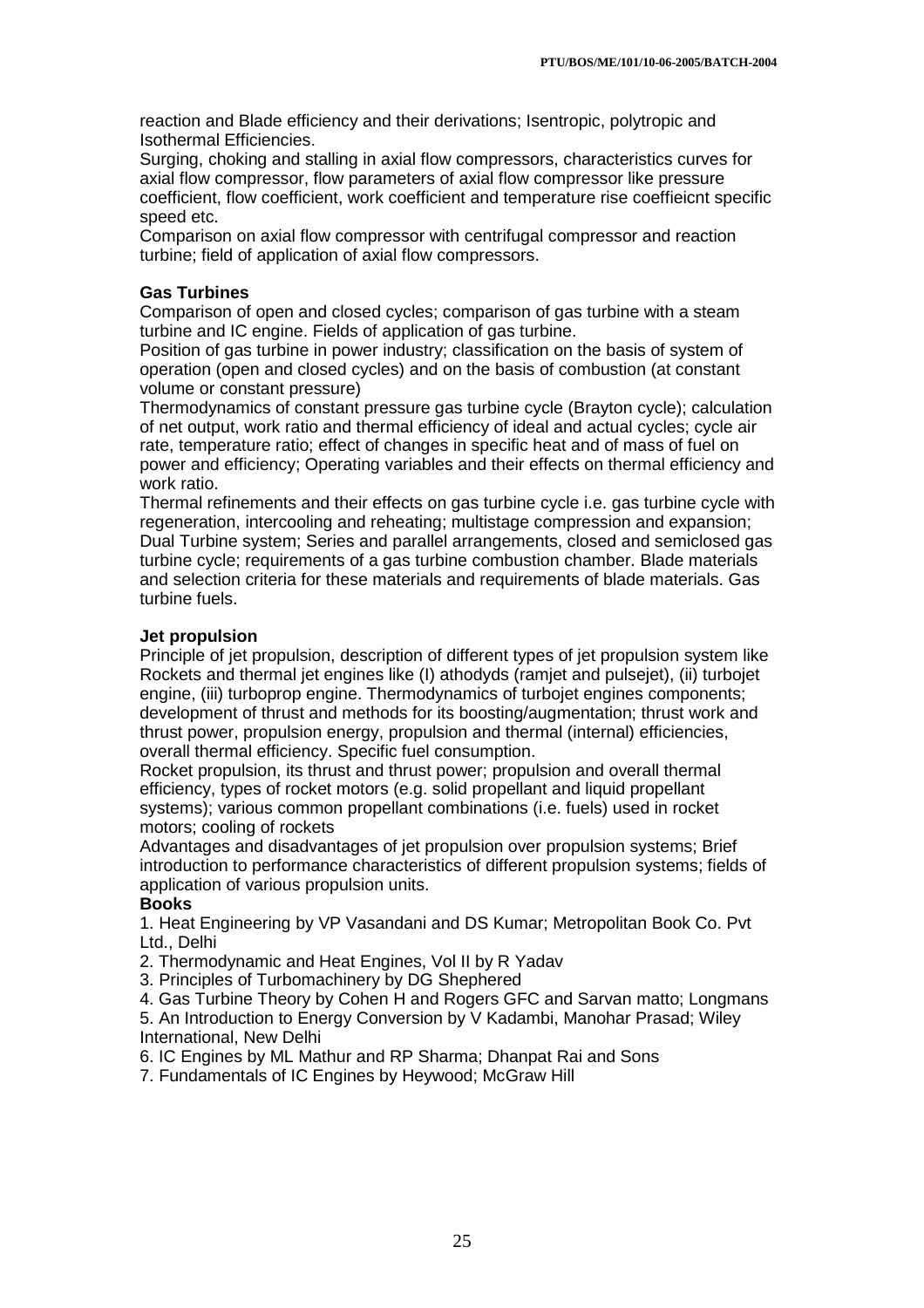# **ME-216 APPLIED THERMODYNAMICS- II Lab**

| <b>Internal Marks: 30</b> | L T P     |
|---------------------------|-----------|
| <b>External Marks: 20</b> | $00$ $21$ |
| <b>Total Marks: 50</b>    |           |

1. To Study 2 stroke and 4 stroke Petrol and Diesel engines

2. To draw valve timing diagram of a diesel engine and study of its impact on the performance of an IC Engine.

3. Study of various circuits of a carburetor fitted on Indian Make Vehicle.

4. Study of various types of Boilers, Boiler trial: Estimation of equivalent evaporation and efficiency of a fire tube/ water tube boiler.

5. Determination of dryness fraction of steam and estimation of brake power, Rankine efficiency, relative efficiency, generator efficiency, and overall efficiency of a steam engine/ steam turbine unit and plotting of William line.

6. Determine the brake power, indicated power, friction power and mechanical efficiency of a multicylinder petrol engine running at constant speed (Morse Test).

7. Performance of a diesel/ semi diesel engine from no load to full load (at constant speed) for a single cylinder/ multi- cylinder engine in terms of brake power, indicated power, mechanical efficiency and SFC (Specific fuel consumption) and further obtain power consumption curves and draw the heat balance sheet.

8. Performance of single stage/ multi stage reciprocating compressor.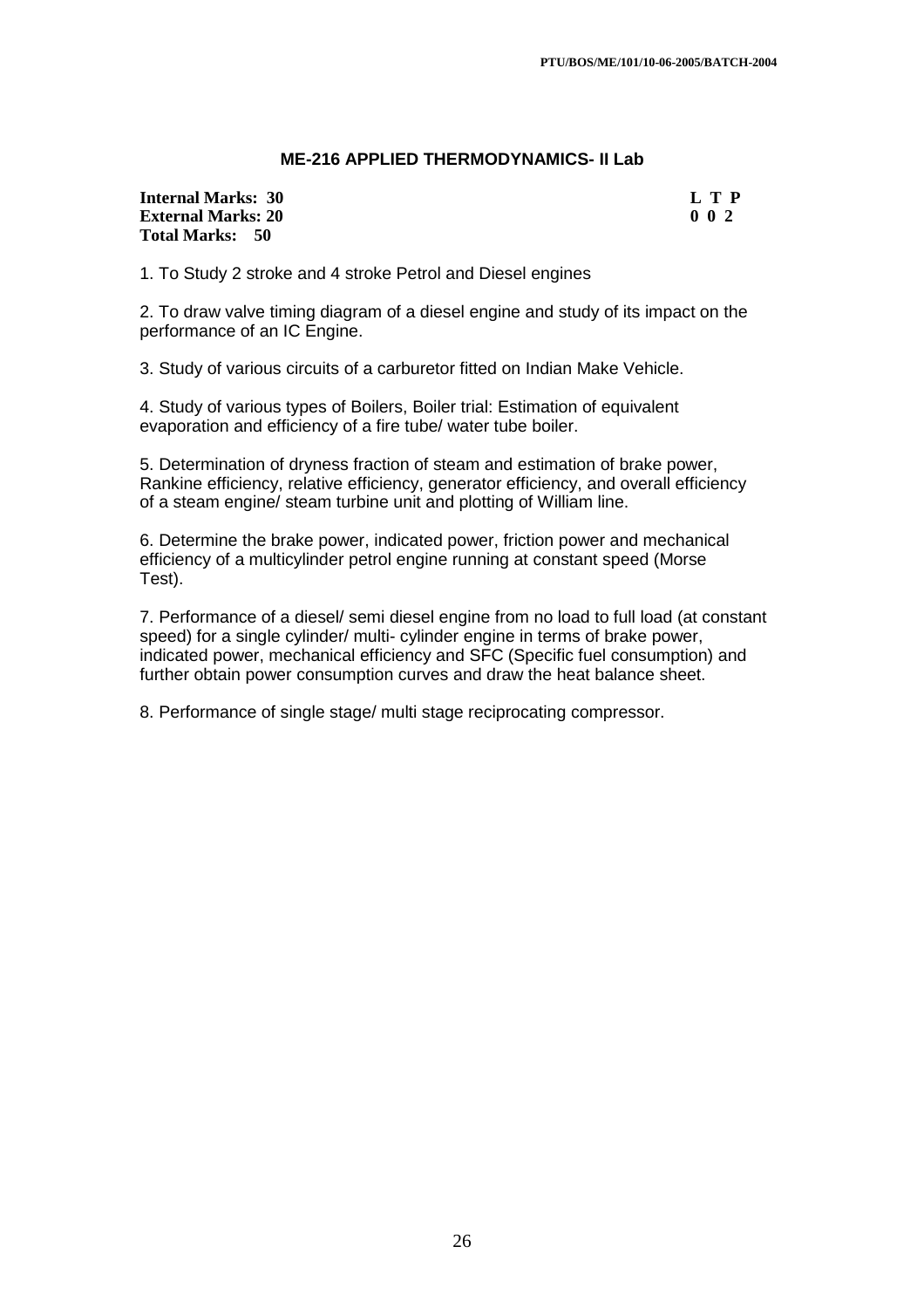# **ME-210 MANUFACTURING PROCESSES-II**

**Internal Marks: 40 L T P External Marks: 60 L T P External Marks: 60 L I D External Marks: 60 External Marks: 60 Total Marks: 100**

# **Detailed Contents**

1. Metal Forming

Introduction : Classification of forming processes,

Rolling : Classification of rolling processes, rolling mills, products of rolling and main variables, rolling defects,

Drawing : Drawing of rods, wires and tubes, Draw benches, main variables in drawing operations.

Forging : Open and closed die forging, forging operations, hammer forging, press forging and drop forging, forging defects, their causes and remedies.

Extrusion : Classification of extrusion processes, extrusion equipment, variables in extrusion process.

Introduction to high velocity forming.

Sheet metal forming operations : Spinning, deep drawing, bending.

Introduction to press working. Types of presses, press working operation, Press working tools.

Introduction to powder metallurgy, methods of producing powders, briquetting and sintering, sizing and finishing operations,

2. Metal cutting and Machine tools

Cutting tool materials, high carbon steels, alloy carbon steels, high speed steel, cast alloys, cemented carbides, ceremics and diamonds, CBN etc. Geometry of single point cutting tools, Twist Drill and milling cutter, cutting speeds and feeds

Coolants: Classification, purpose, its effect on speed and feed

Lubricants: Function and properties

Lathe: Machine and its accessories, Lathe operations, Turning, Taper Turning and Thread cutting, kinematic scheme of lathe, shaping and planing Machine, Drive Mechanisms, slotting machine, cutting speeds and feeds

Milling machine and its classification, upmilling and down milling

Indexing: Simple compound and differential

Sawing Machine and Drilling Operation

Boring Operation and boring machines

Grinding: Cylindrical, surface and centreless grinding

Composition and nomenclature of grinding wheels

Introduction to broaching machine

### **Books**

1. Manufacturing Technology: Foundry, Forming and Welding by Rao, Tata McGraw Hill, New Delhi.

2. Principles of Manufacturing Materials and Processes by J.S. Campbell, Tata McGraw Hill.

3. Metal forming fundamentals and applications by Alton.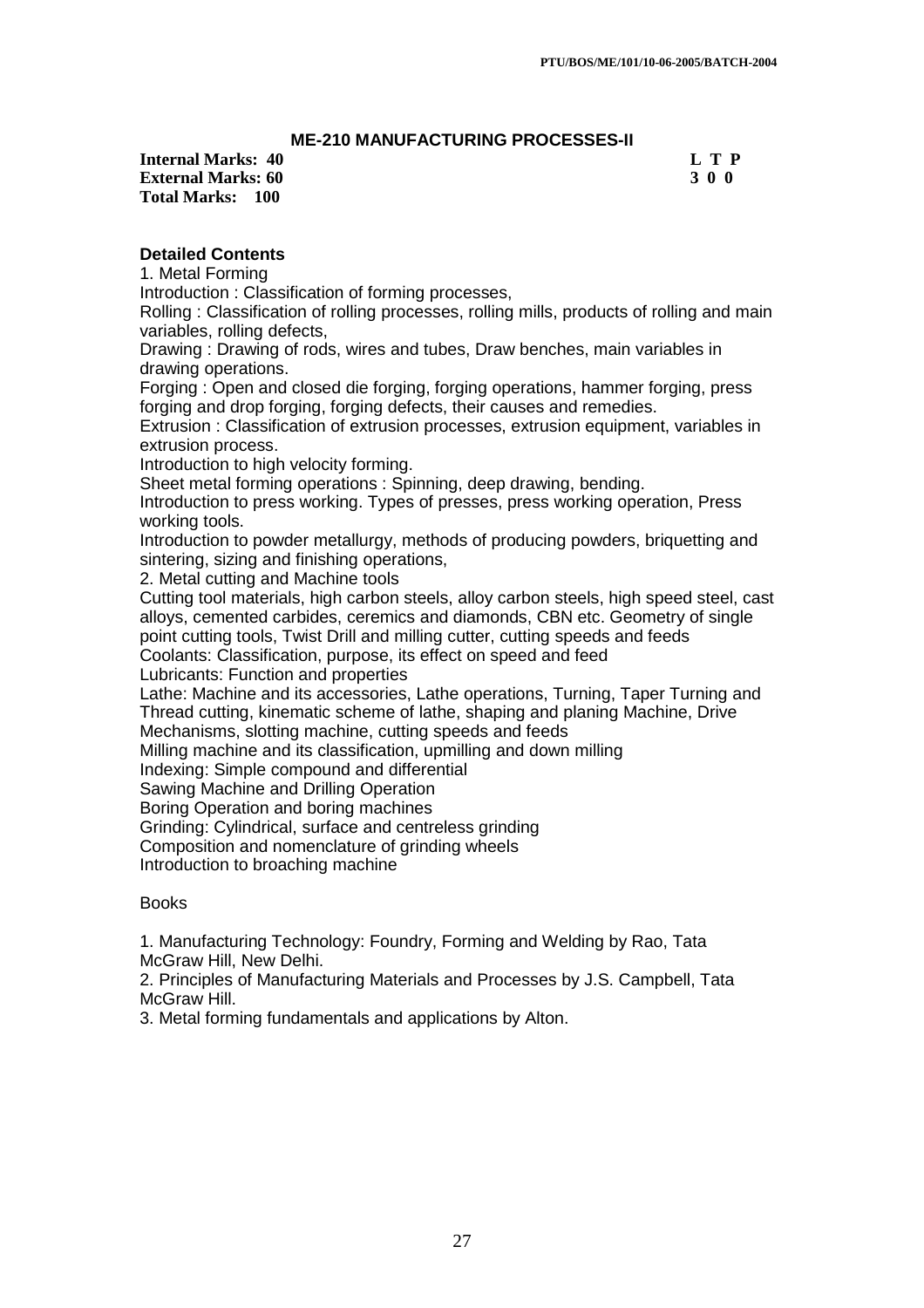# **ME-218 MANUFACTURING PROCESSES-II LAB**

## **Internal Marks: 30 L T P I** L T P **External Marks: 20 0 0 2 Total Marks: 50**

1. Study of constructional features of following machines through drawings/ sketches:-

a) Lathe

b) Capstan & Turret Lathe

c) Radial drilling machine

d) Universal milling machine

e) Shaper and planer

f) Plastic moulding machine

g) Grinding machines (Surface, cylindrical)

h) Gear cutting machines etc.

i) Hydraulic Press

j) Draw Bench

k) Drawing, Extrusion Dies

l) Rolling Mills

2. Study of lubrication system in the machine tools.

3. Advanced exercises on Lathe where the students will work within specified tolerances, cutting of V- threads and square threads (internal as well as external).

4. Production of machined surfaces on shaper and planner.

5. Exercises on milling machines; generation of plane surfaces, production of spur gears and helical involute gears, use of end mill cutters.

6. Grinding of single point cutting tool, cutter and drills.

7. Study of recommended cutting speeds for different tool- work material combinations.

8. Identification of different cutting tool and work materials.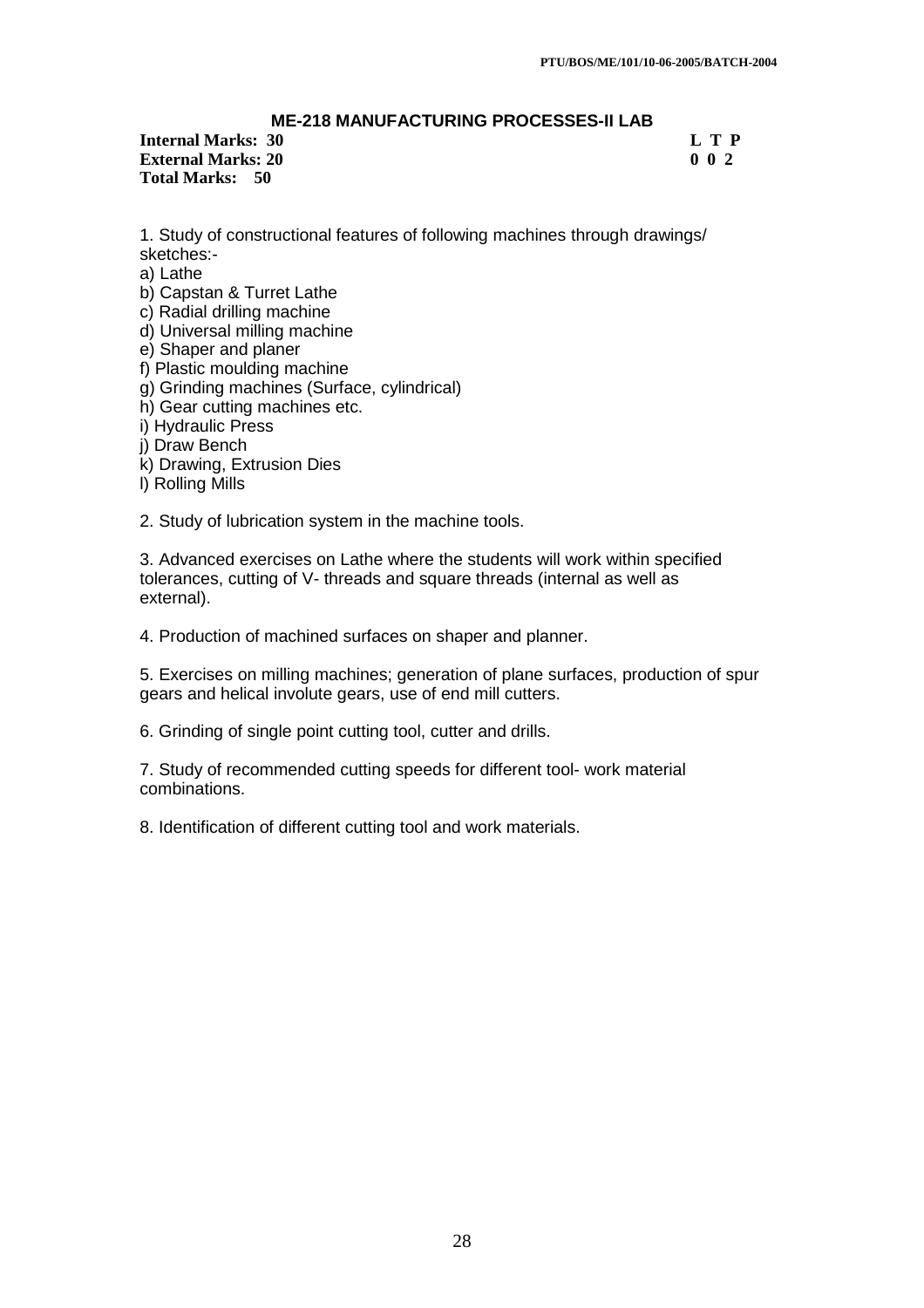## **5th Semester**

## **ME-301 MACHINE DESIGN-1**

**Internal Marks: 40 L T P External Marks: 60 Total Marks: 100 Examination Hrs: 04** 

### **Objectives**

- 1. Understand the meaning of machine design and basic design process
- 2. Understand the various types of machine design processes
- 3. Developing creativity for design
- 4. Co-relating the basic machine design with the of product design process
- 5. Developing the capability to analyse and select the various criteria of design
- 6. To be able to segregate components and design them independently.
- 7. Predict effectively and accurately the reasons of failure and then correlate it to the theoretical knowledge.
- 8. To learn various design consideration like stress concentration factor, factor of safety etc.
- 9. Design of various types of fasteners including riveted joints, bolted joints and welded joints under various loading conditions.
- 10. Design of transmission shafts subjected to torque, bending and axial loading
- 11. Design various kinds of keys for both shearing and crushing
- 12. Design rigid and flexible coupling for torque transmission
- 13. Learning of basic design of links and levers
- 14. Designing of some of the pipe joints

### **Detailed Contents**

- 1. Meaning of design with special reference to machine design. Definition and understanding of various types of design, Elaborated Design process
- 2. Design and creativity ; Systematic design conceptualization, product design definition, underlying principles of design in Aesthetics and ergonomics, free body diagram for components design
- 3. General Design Considerations:
- a) Concept of tearing, bearing, shearing, crushing, bending etc.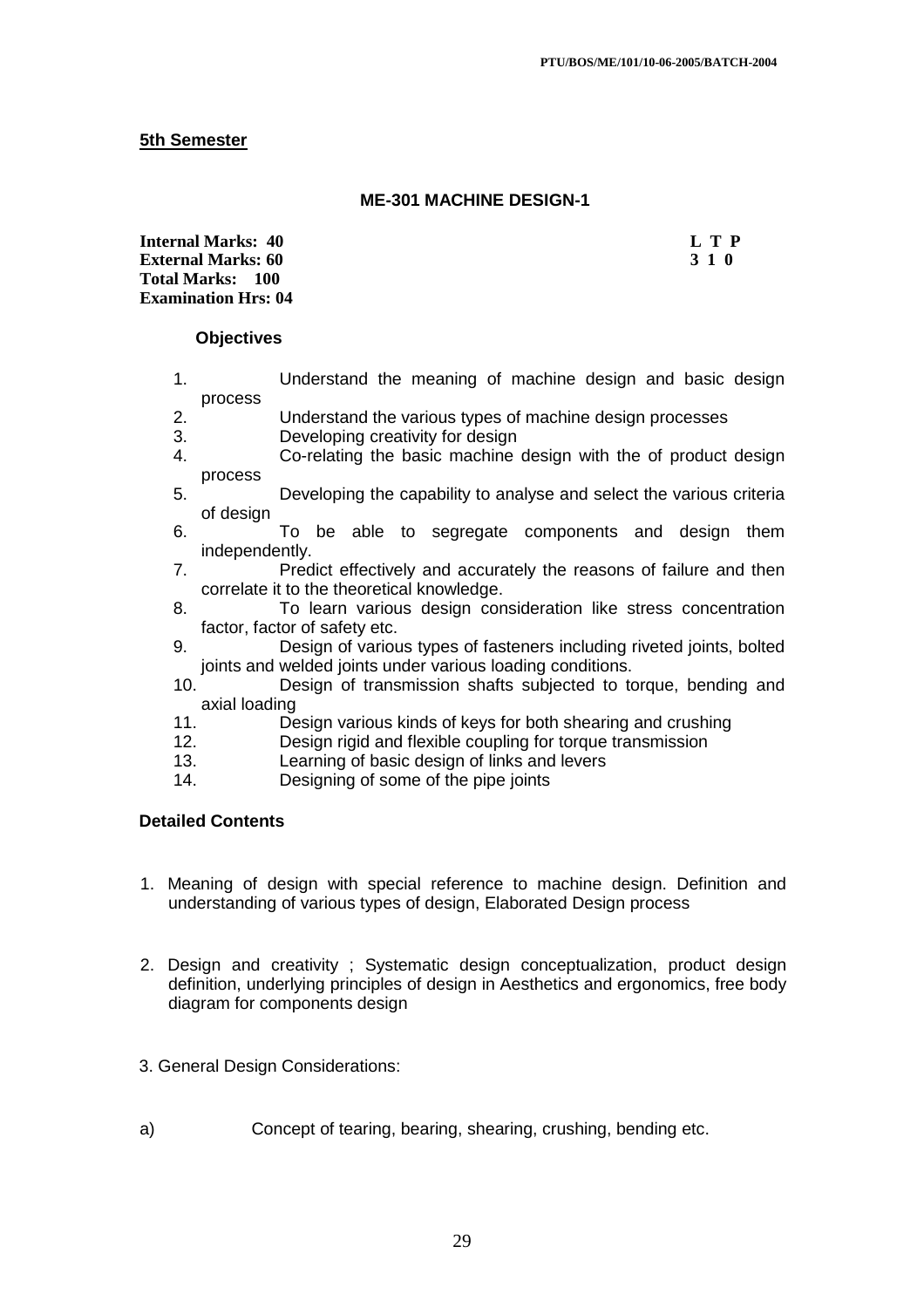- b) Selection of materials, Basic criteria of selection of material, their designation, mechanical properties of those materials in brief.
- c) Study of Stress concentration, factor of safety under different loading conditions,
- 3. Basic Design:

Design for static loading, design for variable loading for both limited and unlimited life, concept of fatigue and endurance strength.

- 4. Design of fasteners:
- a) RIVETS: Desing of rivets for boiler joints, lozenge joints (uniform strength joint), eccentrically loaded riveted joints
- b) BOLTS: Understanding the various stresses/ failure in bolted joints, design of cylindrical covers, basic and eccentrically loaded bolts
- c) WELDS: Design for various loading conditions in torsion, shear or direct load, eccentrically loaded welded joints.
- d) MISCELLENEOUS: Design of spigot and socket cotter joint, Gib and Cotter joint and knuckle joint.
- 5. Design of Transmission Shaft

Design of both solid and hollow shafts for transmission of torque, bending moments and axial forces, Design of shaft for critically speed, Design of shaft for rigidity and Design of stepped shafts for assembly

6. Design of Keys and Couplings:

Design of sunk keys under crushing and shearing, design of splines, design of sleeve and solid muff coupling, clamp or compression coupling, rigid and flexible flange coupling, design of universal joint

7. Lever design: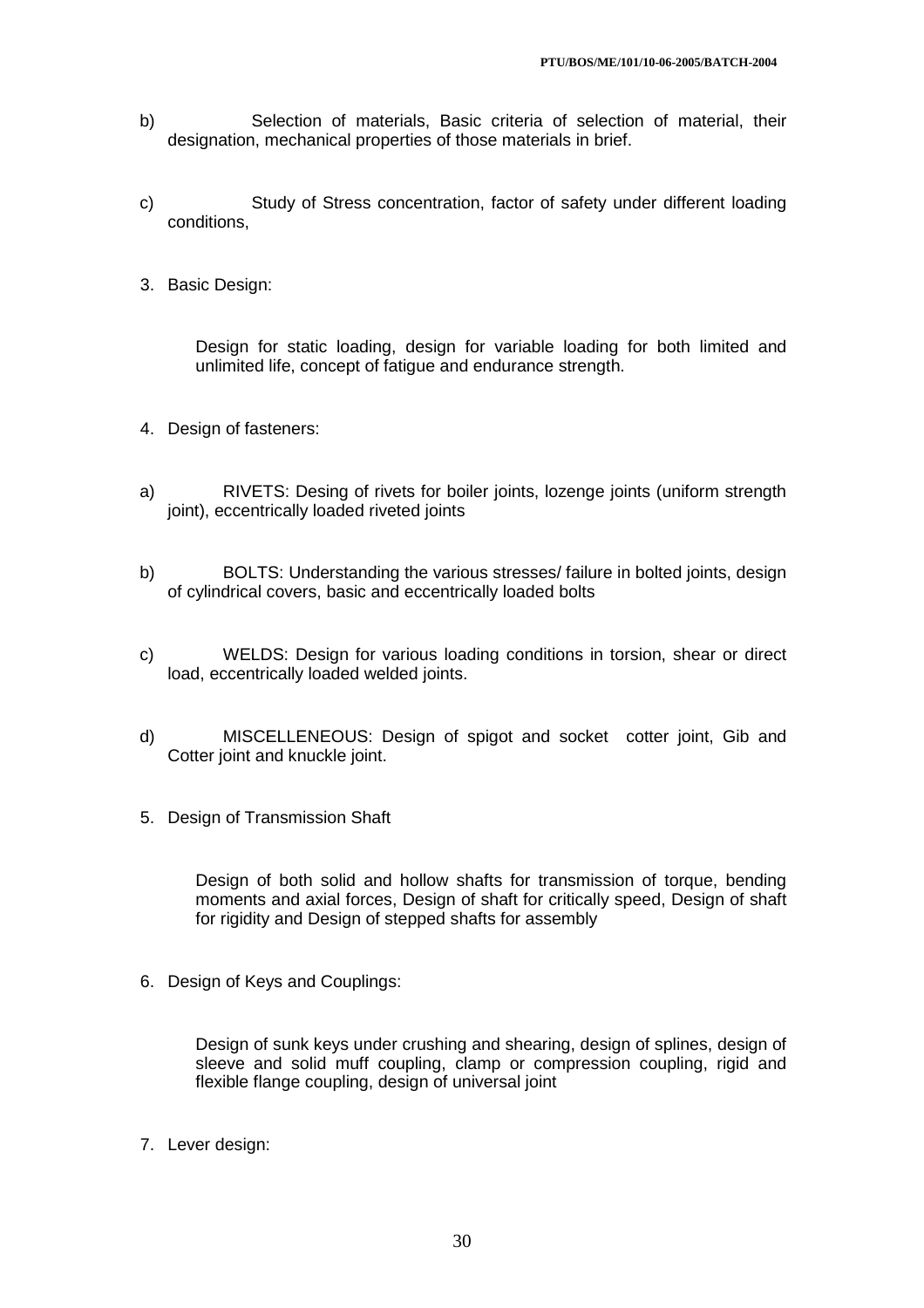Basic lever design, design of foot and hand lever, cranked lever, bell crank lever, safety valve lever and shoe brake lever

8. Design of Pipe Joints:

Stresses in pipe joints, design of circular flange pipe joint, oval flanged pipe joints, square flange pipe joint

#### **Books**

- 1. Machine Design by Shigley Tata McGraw hill
- 2. Machine Design by Juvinal, John-Wiley Publishers
- 3. Machine Design by Spots, Prentice hall
- 4. Machine Design by Norton, Prentice Hall
- 5. Machine Design by Khurmi
- 6. Machine Design by Goyal and Bahl, Standard Publishers
- 7. Product Design and Development, Prentice Hall
- 8. Design Data Book Compiled by PSG College of Engineering & Technology, Coimbatore

**Note: Design data book is not allowed in examination.**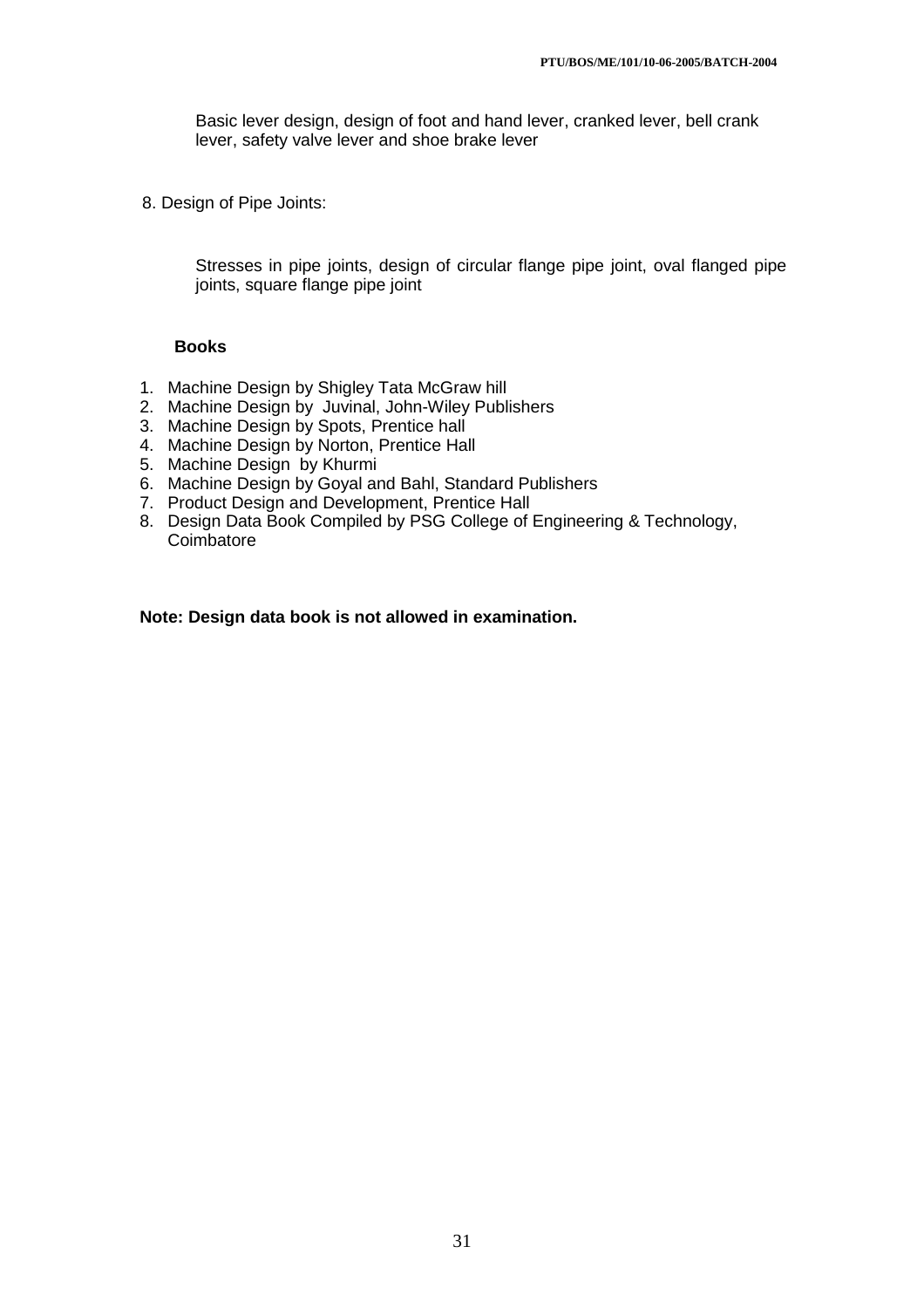## **ME 311 MACHINE DESIGN -1 PRACTICE**

**Internal Marks: 30 L T P External Marks: 20 Total Marks: 50**

- 1. Select a daily use product and design the conceptual design by applying the design process talking the controlling parameters
- 2. Make a list of mechanical components and know their materials and suggest some alternative materials for the each on of them
- 3. Design a wall bracket, which is being used in real life by actual measurement of load
	- a) Welded joints
	- b) Riveted and bolted joints
	- And justify your findings
- 4. Find a flange coupling in the college laboratory and justify its design by actual measurements
- 5. Design a shaft used in some practical application, by actual working and loading conditions
- 6. Select a braking system lever (both hand and foot lever) and justify the design parameters
- 7. Justify the design of single plate clutch of a engine assembly
- 8. Design a software in some high level language or excel sheets for design of a component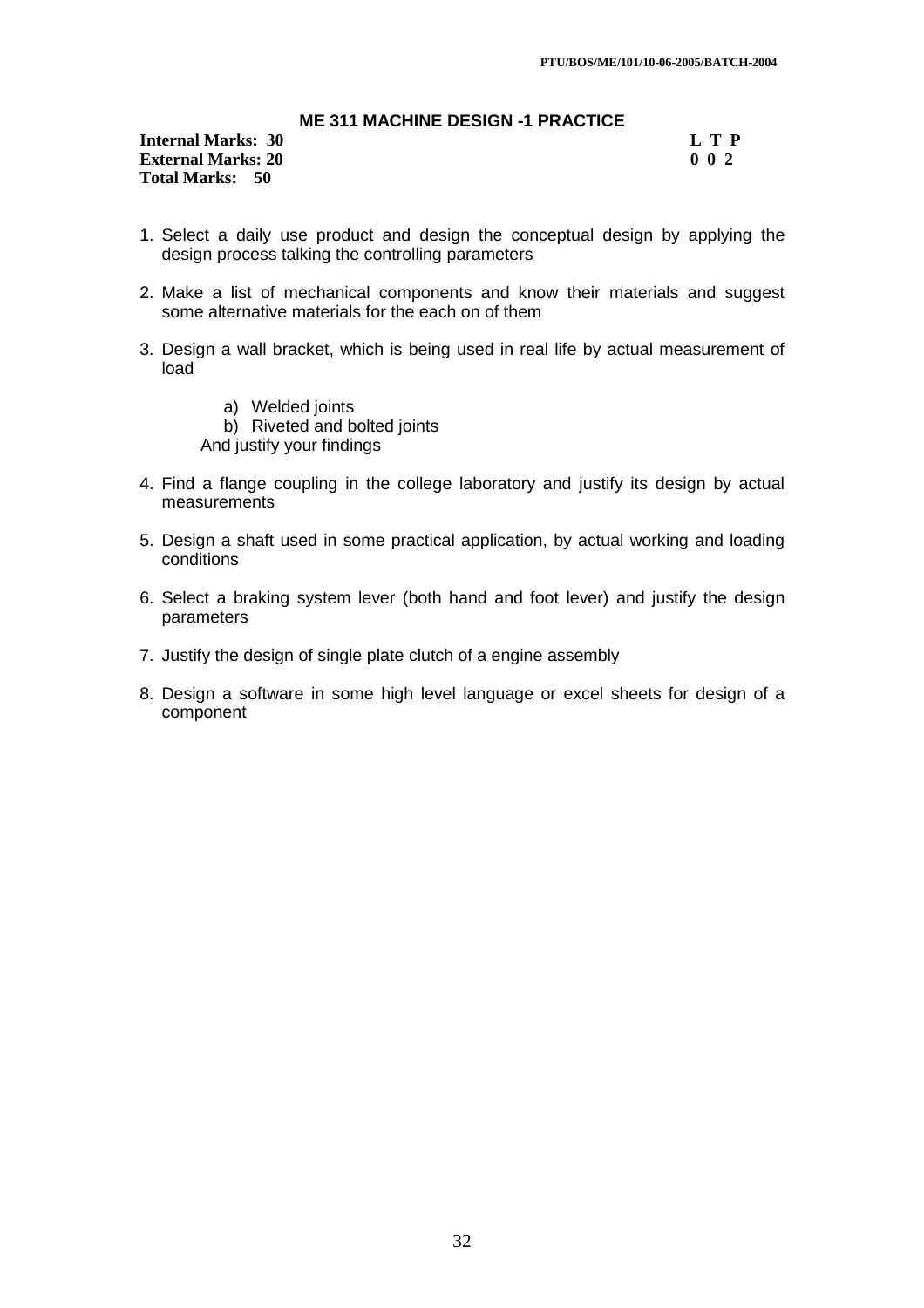## **ME-303 HEAT TRANSFER**

#### **Internal Marks: 40 L T P I** L T P **External Marks: 60 4 1 0 Total Marks: 100** 1. Introduction

Concept of heat transfer, Difference between the subject of "Heat Transfer" and its parent subject "Thermodynamics". Different modes of heat transfer - conditions, convection, radiation.

2. Conduction

Fouier's law of heat conduction, coefficient of thermal conductivity, effect of temperature and pressure on thermal conductivity of solids, liquids and gases and its measurement.

Three-dimensional general conduction equation in rectangular, cylindrical and spherical coordinates involving internal heat generation and unsteady state conditions. Derivation of equations for simple one dimensional steady state heat conduction from three dimensional equations for heat conduction though walls, cylinders and spherical shells (simple and composite), electrical analogy of the heat transfer phenomenon in the cases discussed above.

Equivalent areas, shape factor, conduction through edges and corners of walls and critical thickness of insulation layers on electric wires and pipes carrying hot fluids. Internal generation cases along with some practical cases of heat conduction like heat transfer through underground electrical cables, simple model of heat conduction through piston crown and case of nuclear fuel rod with cladding.

Influence of variable thermal conductivity on conduction through simple cases of walls / cylinders and spheres. Introduction to unsteady heat transfer, Newtonian heating and cooling of solids; definition and explanation of the term thermal diffusivity. 3. Theory of Fins

Straight rod type of fins of uniform cross-section; e.g. of circular, rectangular or any other cross-section). Straight fins with varying cross-sectional area and having triangular or trapezoidal profile area, circumferential find of rectangular cross-section provided on the circumference of a cylinder.

Optimum design of straight find of rectangular and triangular profile cross-sections; fin effectiveness and fin efficiency for straight rod fins of rectangular and circular cross-section. Application of fins in temperature measurement of flow through pipes and determination of error in its measurement.

4. Convection Free and forced convection, derivation of three-dimensional mass, momentum and energy conservation equations (with introduction to Tensor notations).

Boundary layer formation, laminar and turbulent boundary layers (simple explanation only and no derivation).

Theory of dimensional analysis as applied to free and forced convective heat transfer. Analytical formula for heat transfer in laminar and turbulent flow, flow over vertical and horizontal tubes and plates.

Newton's law of cooling. Overall coefficient of heat transfer. Different design criterion for heat exchangers. Log mean temperature difference for evaporator and condenser tubes, and parallel and counter flow heat exchangers. Calculation of number and length of tubes in a heat exchanger.

5. Convection with Phase Change (Boiling and Condensation)

Pool boiling, forced convection boiling, heat transfer during pool boiling of a liquid. Nucleation and different theories of nucleation, different theories accounting for the increased values of h.t.c. during nucleate phase of boiling of liquids; different phases of flow boiling (theory only)

6. Radiation

Process of heat flow, definition of emissivity, absorptivity, reflectivity and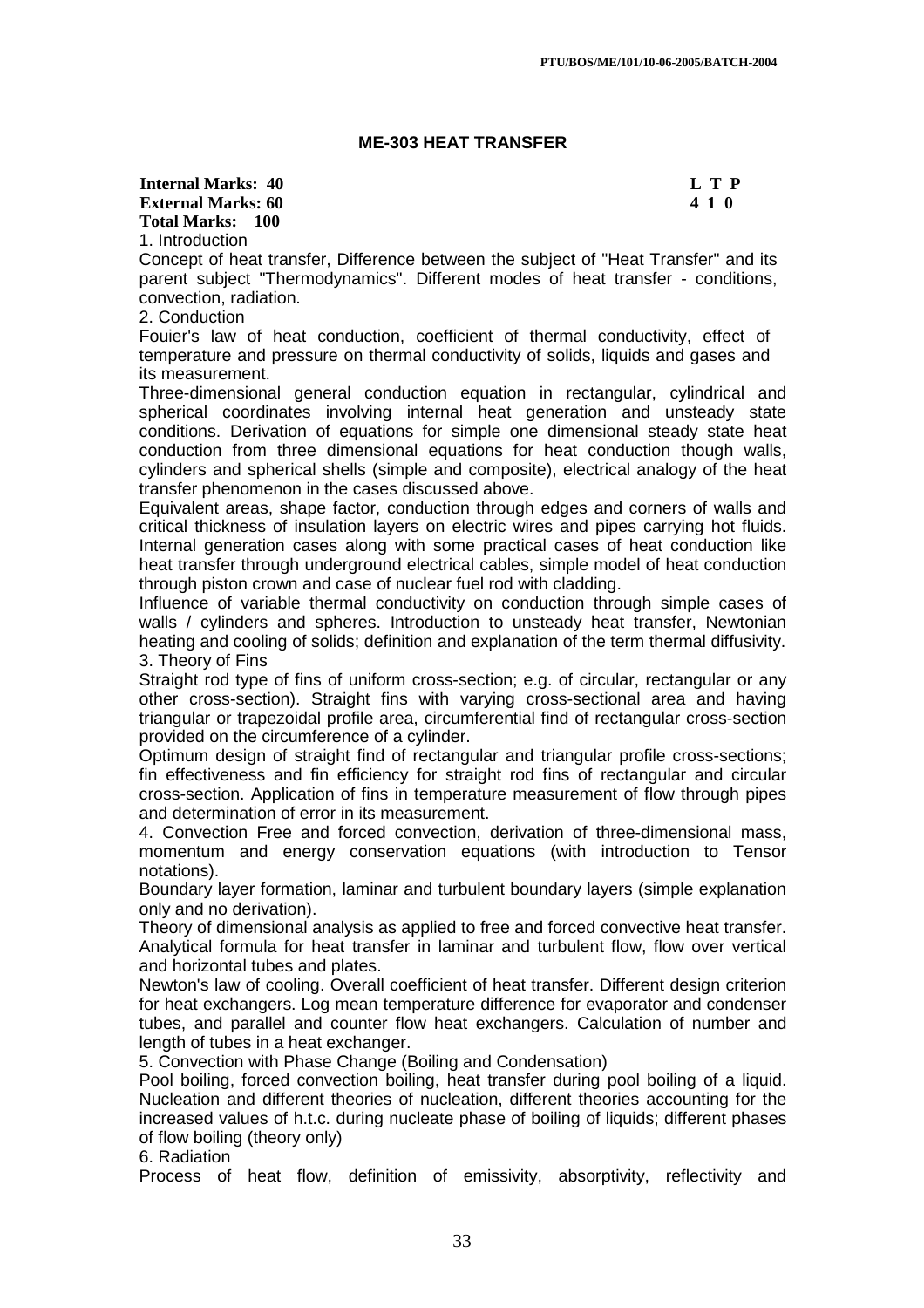transmissivity. Concept of black and grey bodies, Plank's law of nonchromatic radiation. Kirchoff's law and Stefan Boltzman's law. Interchange factor. Lambert's Cosine law and the geometric factor. Intensity of Radiation (Definition only), radiation density, irradiation, radiosity and radiation shields.

Derivation formula for radiation exchange between two bodies using the definition of radiosity and irradiation and its application to cases of radiation exchange between three or four bodies (e.g. boiler or other furnaces), simplification of the formula for its application to simple bodies like two parallel surfaces, concentric cylinders and a body enveloped by an other body etc.

Error in Temperature measurement by a thermocouple probe due to radiation losses.

## **Books**

1Fundamentals of Heat and Mass transfer by DS Kumar, SK Kataria and Sons, Delhi 2. A Course in Heat and Mass Transfer by S Domkundwar; Dhanpat Rai and Sons, Delhi

3. Heat Transfer by AJ Chapman; Macmillan Publishing Company, New York

4. Heat transfer by JP Holmans, McGraw Hill, London

5. Fundamentals of Heat and Mass transfer by Frank P Incropera and David P De Witt, John Wiley and Sons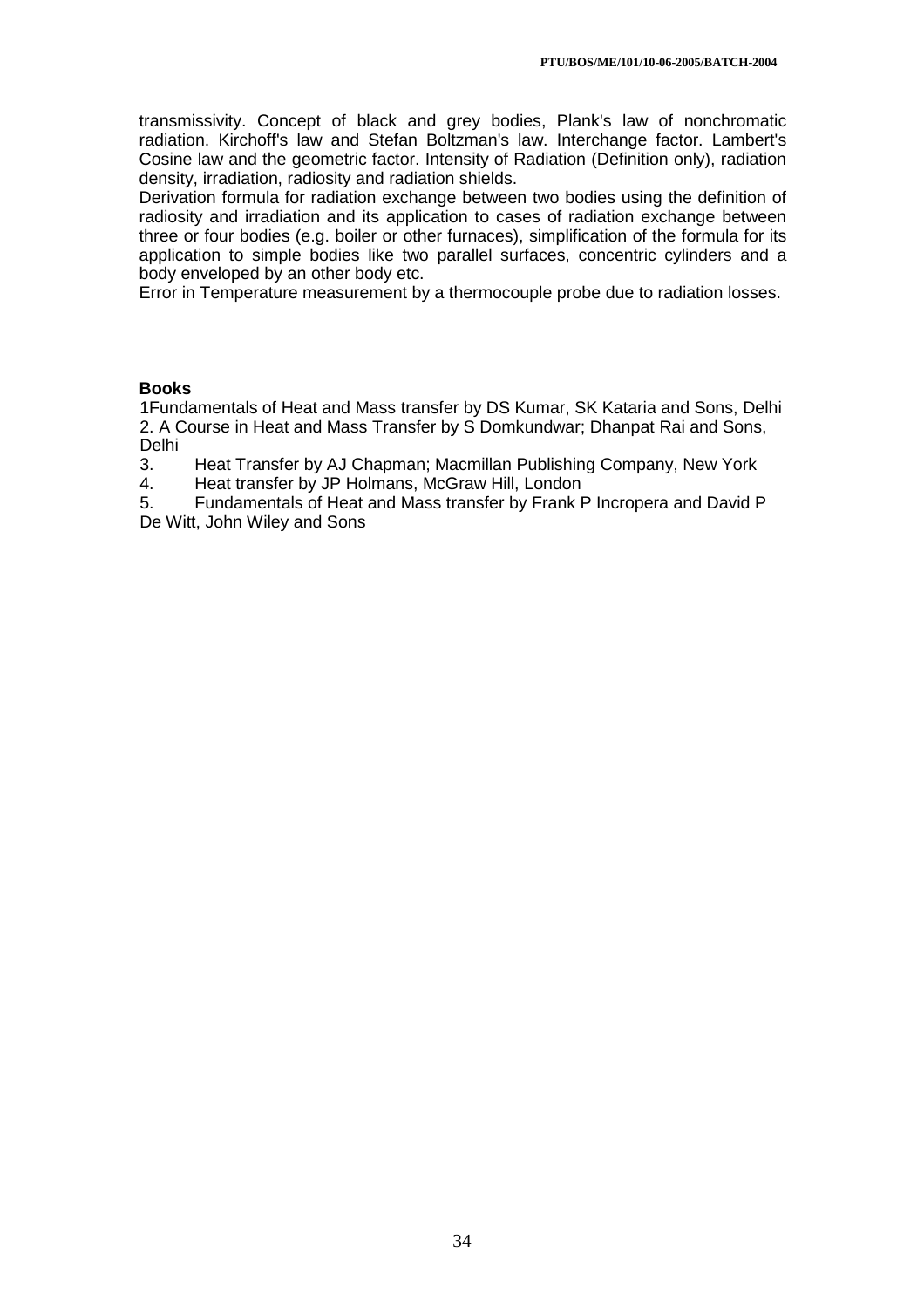## **ME-313 HEAT TRANSFER LAB**

### **Internal Marks: 30 L T P L** T P **External Marks: 20 0 0 2 Total Marks: 50**

- 1. Determination of thermal conductivity of :
- a solid insulating material by slab method

- powder materials by concentric spheres method / or by some transient heat transfer technique

- a metal by comparison with another metal by employing two bars when kept in series and / or in parallel under different boundary conditions

- Liquids by employing thin layer

2. Determination of coefficient of heat transfer for free/forced convection from the surface of a cylinder / plate when kept:

- a) along the direction of flow
- b) perpendicular to the direction of flow
- c) inclined at an angle to the direction of flow

3. To plot the pool boiling curves for water and to determine its critical point

4. Determination of heat transfer coefficient for

i) film condendsation

ii) drop-wise condensation

5. Determination heat transfer coefficient by radiation and hence find the Stefan Boltzman's constant using two plates/two cylinders of same size by making one of the plates/cylinders as a black body.

6. Determination of shape factor of a complex body by an analog technique.

7. To plot the temperature profile and to determine fin effectiveness and fin efficiency for

i) A rod fin when its tip surface is superimposed by different boundary condition like.

- a) Insulated tip
- b) Cooled tip
- c) Temperature controlled tip
- ii) Straight transfer fins of various sizes and optimization of fin proportions
- iii) Circumferential fins of rectangular/triangular section
- 8. evaluate the performance of a heat pipe
- 9. Fluidised bed heat transfer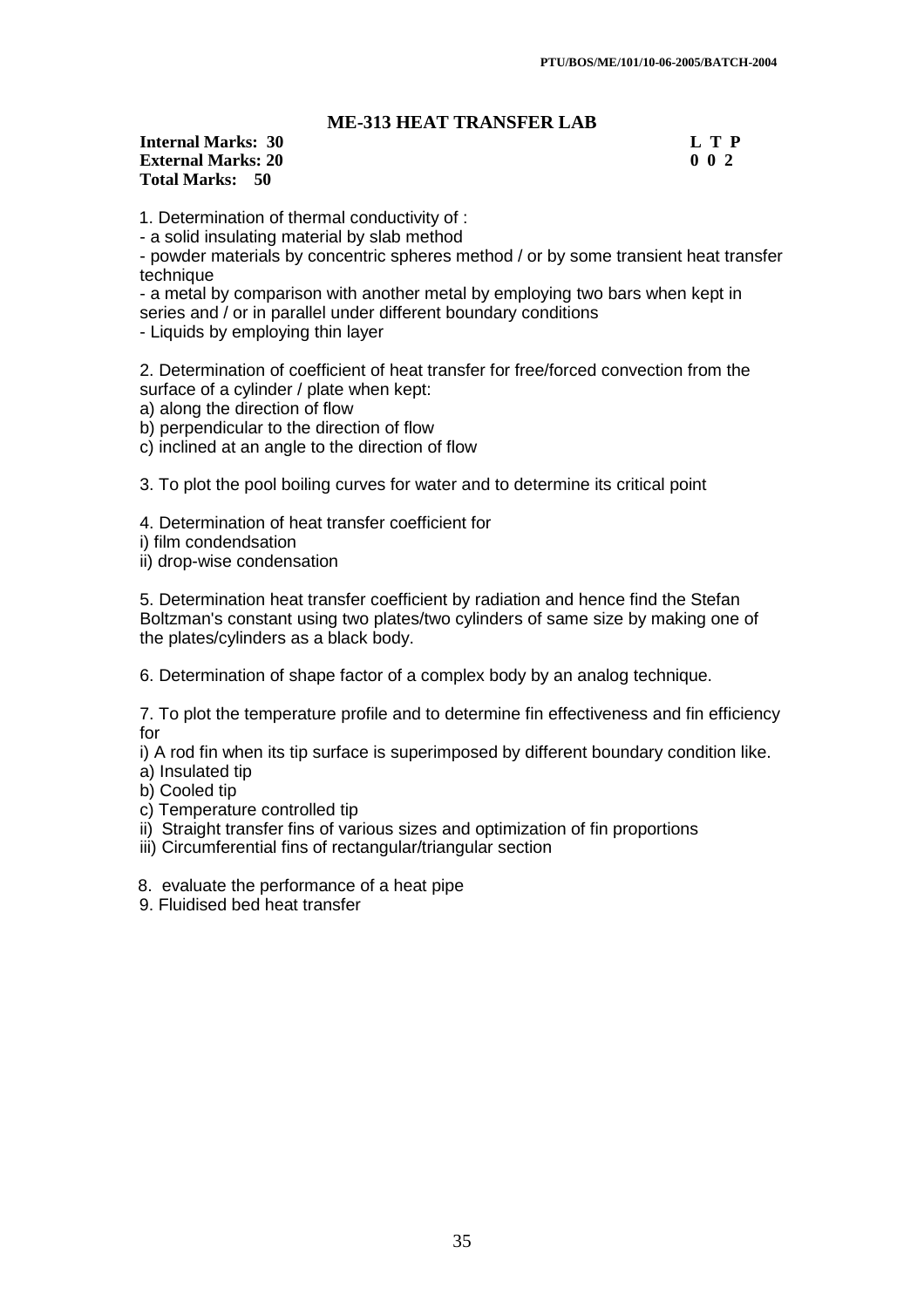## **ME-305 AUTOMOBILE ENGINEERING**

#### **Internal Marks: 40 L T P I** L T P **External Marks: 60 3 0 0 Total Marks: 100 Detailed Contents**

1. Introduction

Basic structure, general layout and type of automotive vehicles, Frameless and unitary construction; position of power unit.

#### 2. Power Unit

Power requirements - motion resistance and power loss, tractive effort and vehicle performance curves; selection of power unit and engine performance characteristics; pollution due to vehicle emission and exhaust emission control system.

### 3. Fuel Supply System

Air cleaner and fuel pumps; Air fuel requirements and carburation; Modifications in a simple carburettor to meet different starting, running, idling and accelerating consitions; constructional details of carburetors and fuel injection systems used in Indian make vehicles. Diesel fuel system - cleaning, injection pump, injector and nozzles.

4. Lubrication and Cooling Systems

Necessity of lubrication; Desirable properties of lubricants; various types of lubricants and oil additives; different systems of lubrication - oil filters, oil pumps and oil pressure indicator; crank case ventilation and dilution.

Purpose of cooling, air and water cooling systems; radiator, thermostat, pump and fan.

5. Chassis and Suspension

Loads on the frame, considerations of strength and stiffness, engine mounting, conventional and independent suspension systems; shock absorbs and stablizers; wheels and tyres.

6. Transmission system

Basic requirements and standard transmission systems; constructional features of automobile clutch, gear box, differential, front and rear axles; overdrives, propeller shaft, universal joint and torque tube drive; Rear wheel vs front wheel drive, principle of automatic transmission

7. Steering System

Requirement and steering geometry; castor action, camber and king pin angle, toe-in of front wheels, steering linkages and steering gears; wheel alignment; power steering.

### 8. Braking System

General braking requirements; Mechanical, hydraulic, vacuum power and servo brakes; Weight transfer during braking and stopping distances

9. Electric System

Conventional (coil and magneto) and transistorized ignition systems; Charging, capacity ratings and battery testing; starter motor and drive arrangements : voltage and current regulation

### 10. Maintenance

Preventive maintenance, trouble shooting and rectification in different systems; engine turning and servicing

## **Books**

1. Automotive mechanics by Crouse WH; McGraw Hill Publishing Co

- 2. Automotive Mechanics by Heitner J; East West Press
- 3. Automobile Engineering Vol I and II by Kirpal Singh, Standard Publishers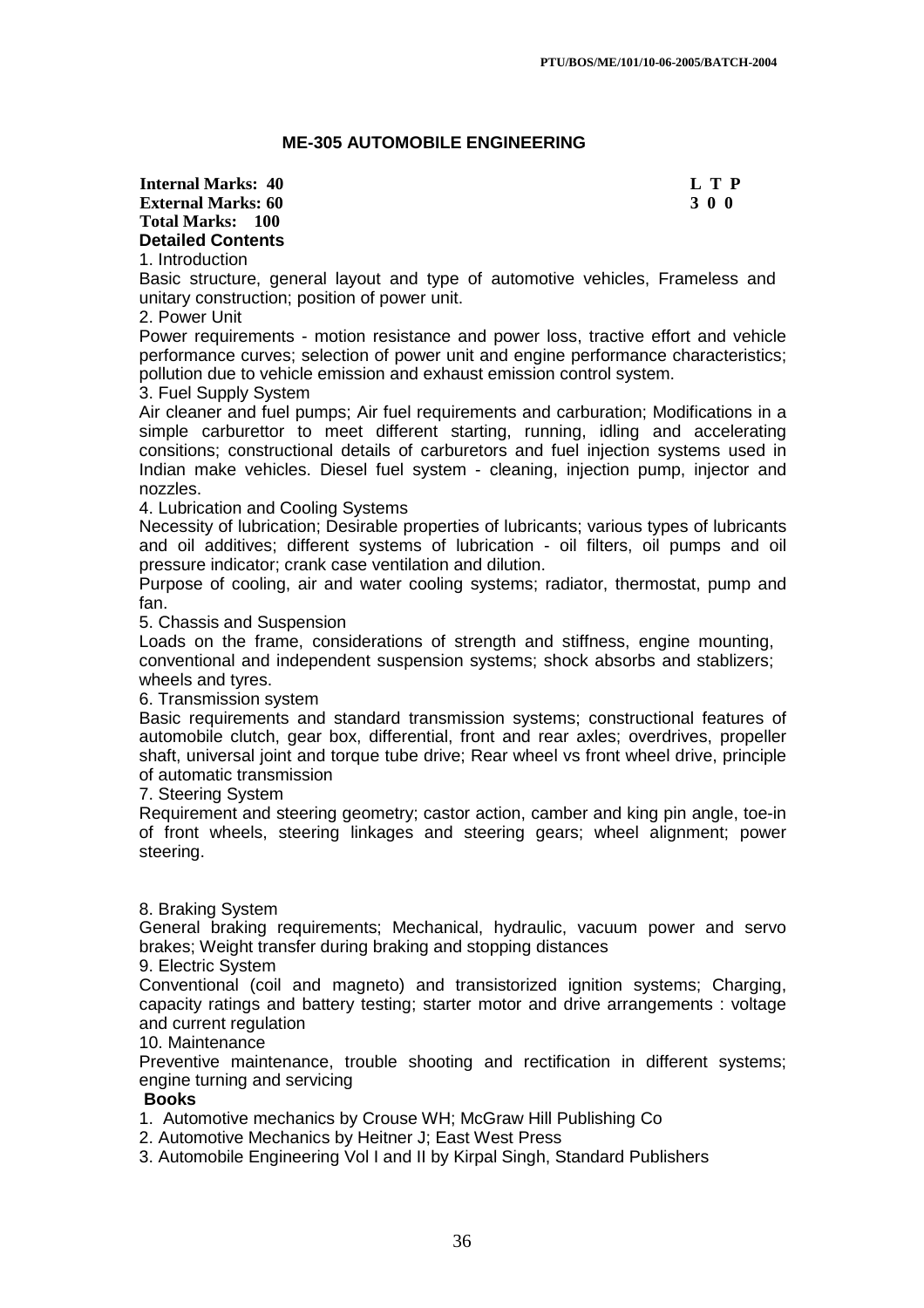# **ME-315 AUTOMOBILE ENGINEERING LAB**

**Internal Marks: 30 L T P I** L T P **External Marks: 20 0 0 2 Total Marks: 50**

# **List of Experiments**

1. Valve refacing and valve seat grinding and checking for leakage of valves

2. Trouble shooting in cooling system of an automotive vehicle

3. Trouble shooting in the ignition system, setting of contact breaker points and spark plug gap

4. Demonstration of sterring system and measurement of steering geometry angles and their impact on vehicle performance.

5. Trouble shooting in braking system with specific reference to master cylinder, brake shoes, overhauling of system and the adjusting of the system and its testing.

6. Fault diagnosis in transmission system including clutches, gear box assembly and differential.

7. Replacing of ring and studying the method of replacing piston after repair.

# **ME-307 MECHANCIAL MEASUREMENT AND METROLOGY**

**Internal Marks: 40 L T P L T P External Marks: 60 3 0 0 Total Marks: 100**

# **Detailed Contents**

1. General Concepts

Need and classification of measurements and instruments; basic and auxiliary functional elements of a measurement system; Mechanical versus electrical / electronic instruments; primary, secondary and working standards.

2. Static and Dynamic Characteristics of Instruments

Range and span, accuracy and precision, calibration, hysteresis and dead zone, sensitivity and linearity, threshold and resolution; speed of response, lag, fidelity and dynamic error, dead time and dead zone.

Zero, first and second order systems and their response to step, ramp and sinusoidal input signals.

3. Errors in Measurement

Sources of errors, systematic and random errors; statistical analysis of test-data, probable error and probability tables, ejection of test data; curve fitting, error propagation; Design and planning of experiments and report writing. 4. Metrology

Line, end and wavelength standards; linear measurements - vernier scale and micrometer, vernier height gauge and depth guage; comparators - their types, relative merits and limitations; Angular measurements - sine bar, clinometer, angle guage; concept and measurement of straightness and flatness by interferometry; surface roughness - specifications and measurement by Talysurf, Measurement of major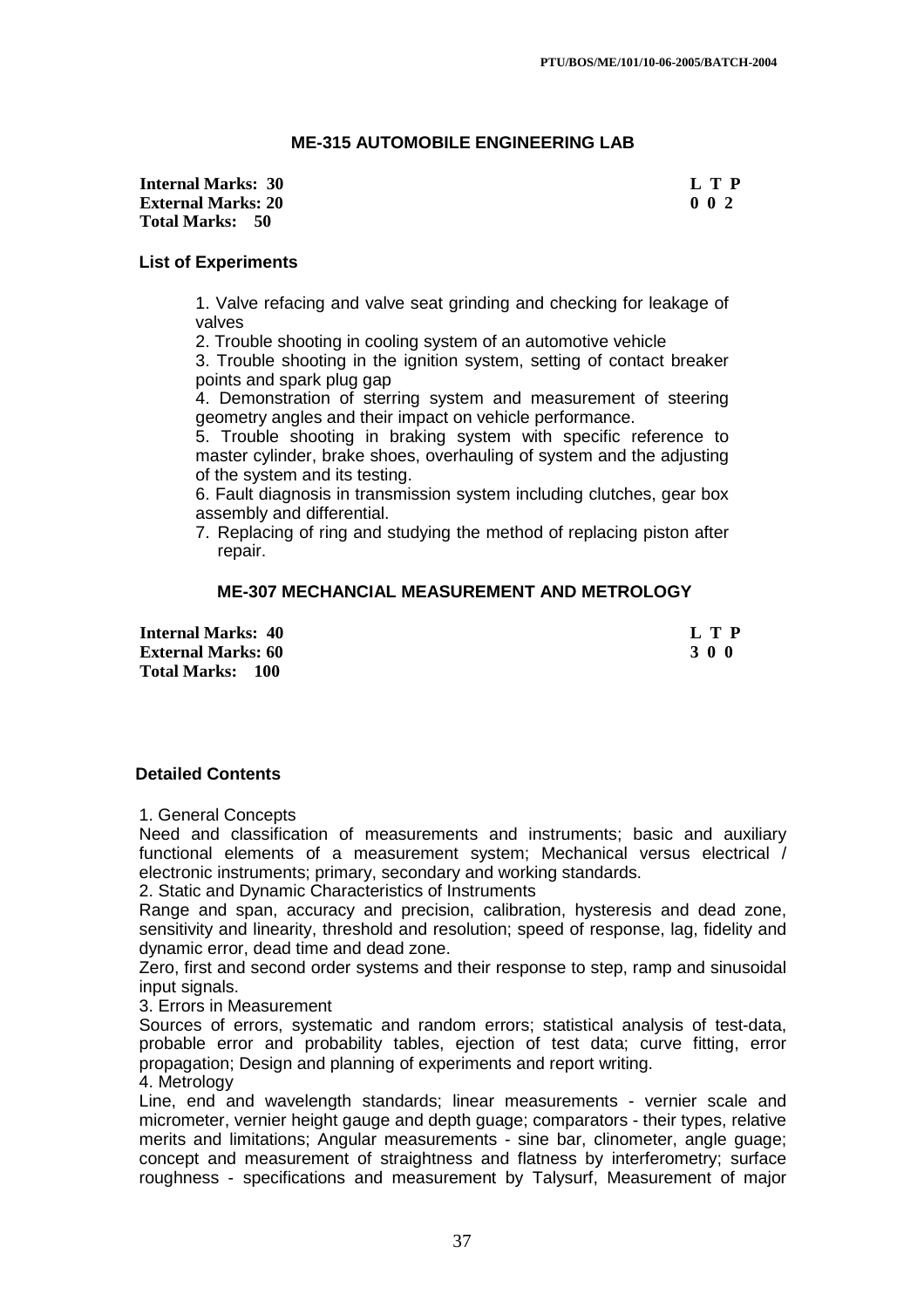diameter, minor diameter, effective diameter, pitch, angle and form of threads for internal and external threads; measurement of tooth thickness, pitch and checking of profile for spur gears.

## 5. Functional Elements

Review of electro-mechanical sensors and transducers - variable resistance, inductance and capacitive pick ups, photo cells and piezo-electric transducers and application of these elements for measurement of position / displacement, speed / velocity / acceleration, force and liquid level. Resistance strain guages, guage factor, bonded and unbonded guages, surface preparation and bonding technique signal conditioning and bridge circuits, temperature compensation, application of strain guages for direct, bending and torsional loads. Introduction to amplifying, transmitting and terminating devices.

6. Pressure and Flow Measurement

Bourdon tube, diaphragm and bellows, vacuum measurement - Mcleod guage, thermal conductivity guage and ionisation guage; Dead weight guage tester. Electromagnetic flux meters, ultra-sonic flow meters and hot wire anemometer: flow visualisation techniques.

### 7. Temperature Measurement

Thermal expansion methods - bimetallic thermometers, liquid-in-glass thermeter and filled-in-system thermometers; thermo-electric sensors - common thermo couples, reference junction considerations, special materials and configurations; metal resistance thermometers and thermistors; optical and total radiation pyrometers; calibration standards.

8. Speed, Force, Torque and Shaft Power Measurement

Mechanical tachometers, vibration reed tachometer and stroboscope; proving ring, hydraulic and pneumatic load cells, torque on rotating shafts; Absorption, transmission and driving dynamo meters.

### **Books**

- 1. Measurement System : Application and Design by Doebelin E.O; McGraw Hill Publishing Company.
- 2. Experimental Methods for Engineers by Holman JP; McGraw Hill Publication Company.
- 3. Mechanical Measurement and Control by Kumar DS; Metropolitan Book Co Pvt. Ltd., New Delhi.
- 4. Engineering Metrology by Jain RK
- 5. Automatic Control systems by Kuo BC; Prentice Hall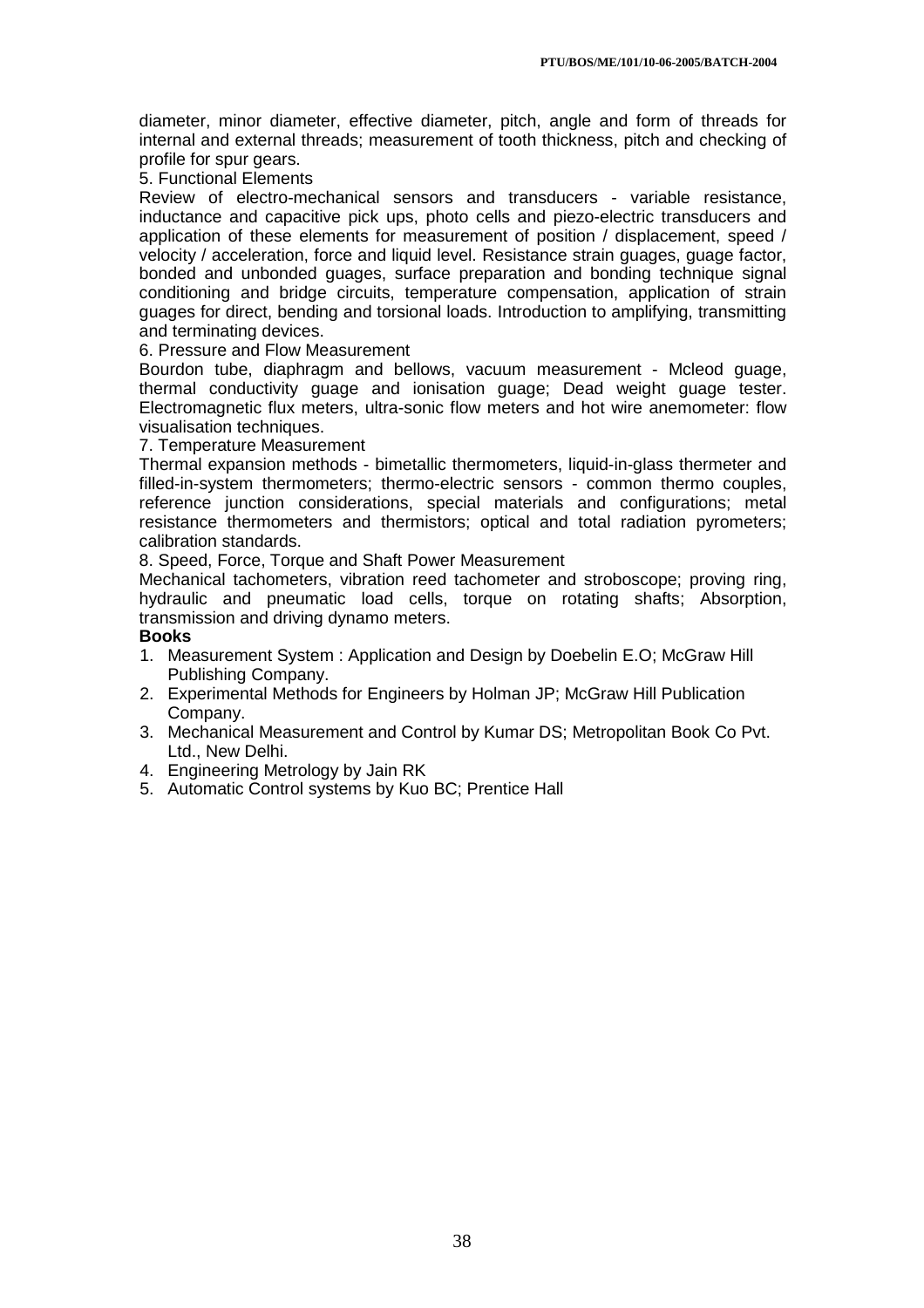# **ME-317 MECHANICAL MEASUREMENT AND METROLOGY LAB**

**Internal Marks: 30 L T P External Marks: 20 Total Marks: 50**

- 1. Measurement with the help of vernier caliper and micrometer
- 2. Measurement of an angle with the help of sine bar
- 3. Measurement of surface roughness
- 4. Measurement of gear elements using profile projector
- 5. Three wire method to determine effective diameter of external threads
- 6. Measurement of thread element by Tool makers microscope
- 7. Calibration of a pressure guage with the help of a dead weight guage tester
- 8. Use of stroboscope for measurement of speed of shaft
- 9. Use of pilot tube to plot velocity profile of a fluid through a circular duct
- 10. Preparation of a thermocouple, its calibration and application for temperature measurement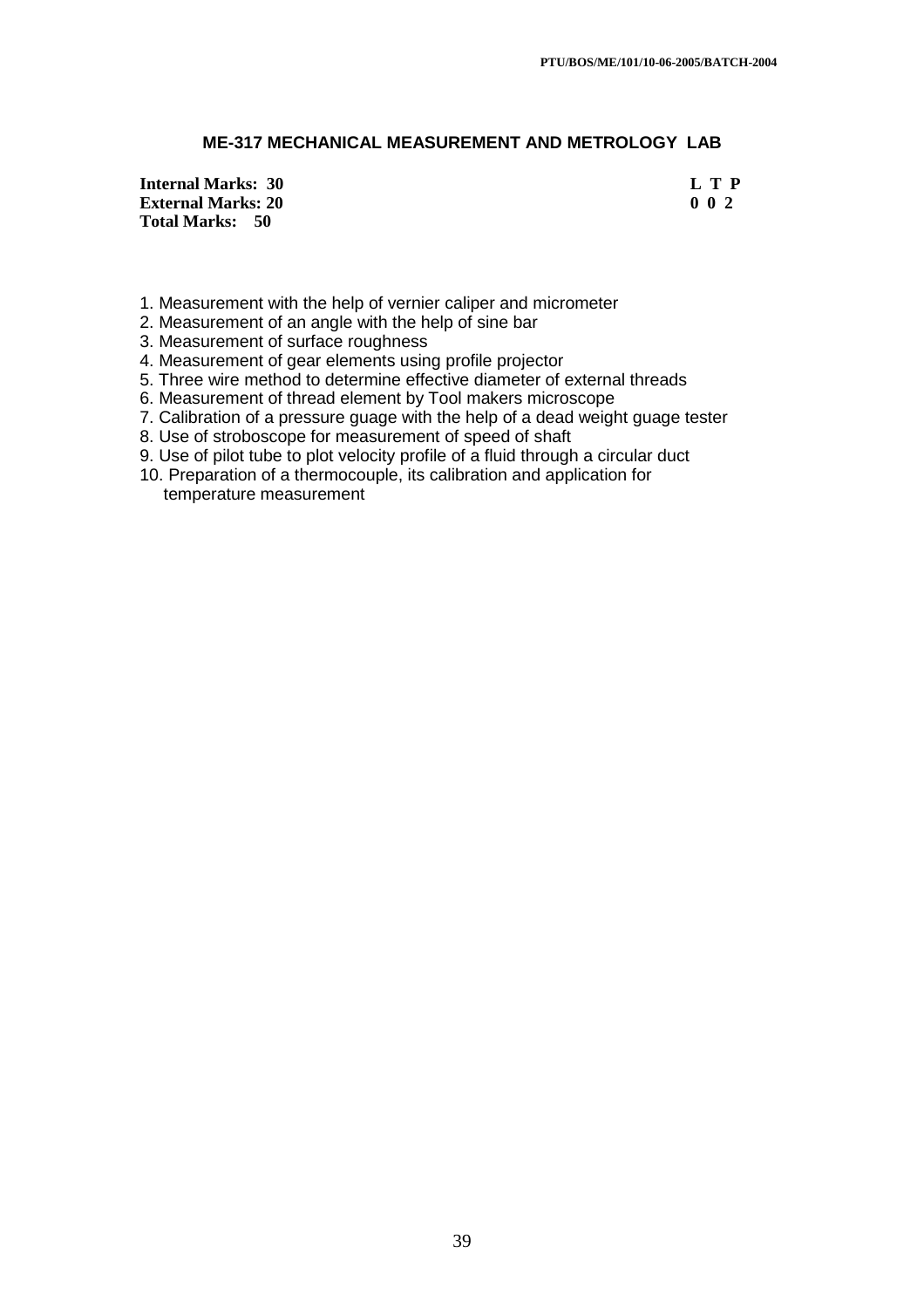# **ME-309 Numerical Methods in Engineering**

| <b>Internal Marks: 40</b>           |  |  | L T P |
|-------------------------------------|--|--|-------|
| <b>External Marks: 60</b>           |  |  | 3 1 O |
| Total Marks: 100                    |  |  |       |
| 1. Errors in Numerical Calculations |  |  |       |
|                                     |  |  |       |

Errors and their analysis, general error formula, errors in a series approximation

2. Solution of algebraic and Transcendental equations: Bisection method, iteration method, Method of false position,, Newton -Raphson method, solution of systems of non linear equations, method of iteration and

3. Interpolation method:

Errors in polynomial interpretation, finite difference , forward, backward and central difference, Difference of a polynomial, Newtons formulae for interpolation, central difference intepolation formulae, Interpolation with unevenly spaced points, Newton's general interpolation formula, interpolation by iteration

4. Curve Fitting:

Cubic splines and approximation:introduction, Least square curve fitting,,Procedures -fitting a straight line, non linear curve fitting, curve fitting by a sum of exponentials, Data fitting with cubic splines-derivation of governing equation, end conditions 5.Numericl Differentiation and Integration

Numerical differentiation- cubic spline method: maximum and minimum values of a tabulated function; Numerical Integration- trapezoidal rule, Simpson1/3 rule, Simpsons 3/8 rule, Newton-cots integration formulae; Euler-Meclaurin formula,

Gaussian integration(One dimensional only)

6.Matrices and Linear systems of equations

Introduction, Inverse of Matrix, Solution of linear systems, Matrix inversion method, Gaussian Elimination method(fall and banded symmetric and unsymmetric systems), Eigen value problems

7. Numerical solution of ordinary differential equations:

Solution by Taylor's series, Prediction -correction method, Boundary value problems, Prediction corrector method, Euler's and modified Euler's method, Runge-Kutta method, finite difference methods

8. Numerical solution of Partial differential equations

Finite difference approximation to derivatives, Solution to Laplaces equation- Jacobi's method, Gauss -Siedel method, S.O.R method, Parabolic equation and their solution using iterative methods

Books:

1. Computer Oriented Numerical Methods- V. RajaRaman

2. Numerical Methods in Fortran -Mc Cromik and Salavadory

3. Elementary Numerical Analysis, S.D. Conte, & Cari De Boor. Mc Graw Hill.

4.Applied Numerical Methods, Cornahn B., Et al, John Wiley.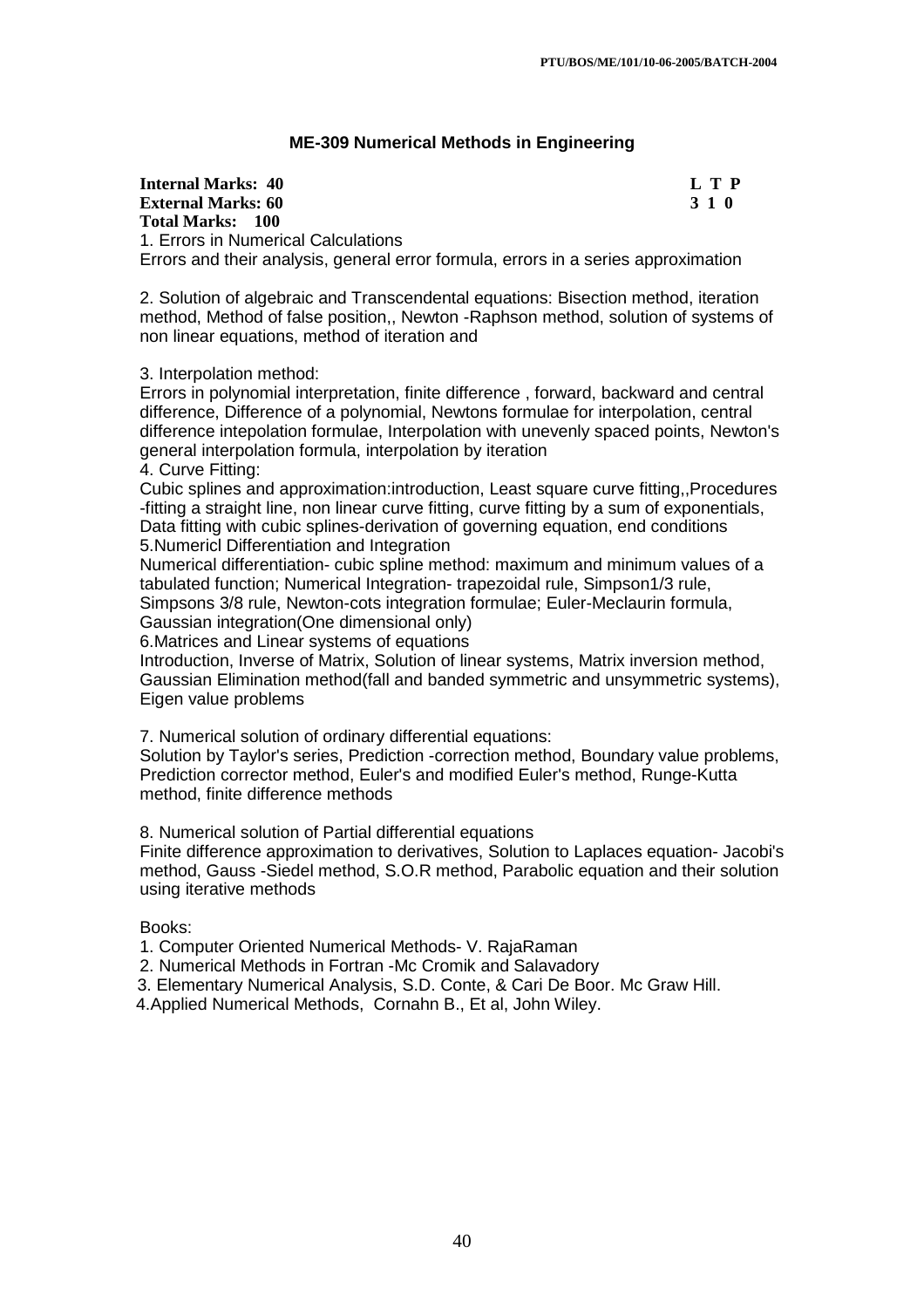# **ME-319 Numerical Methods in Engg. (Lab)**

**Internal Marks: 30 L T P External Marks: 20 Total Marks: 50**

1. To develop computer program to determine roots of a given equation using method of

a. False position

b. Newton -Raphson method,

2. To develop computer programs for solution of system of simultaneous linear equations using:

a. Gauss Elimination Technique, without and with specified boundary conditions, for full as well as bounded symmetric and unsymmetrical matrices

b. Gauss Shield iterative technique Successive over Relaxation(S.O.R) Technique

3. Linear and Non-Linear curve fitting technique

4. Numerical Integration with Simpson's rule and Gaussian Integration

5. Solution of ordinary differential equations by (i) Eular Method (ii) Runge-Kutta Method (iii) Taylor Series Methods

6. Solution of partial differential equations using S.O.R. Technique with special reference to heat conclusion equation.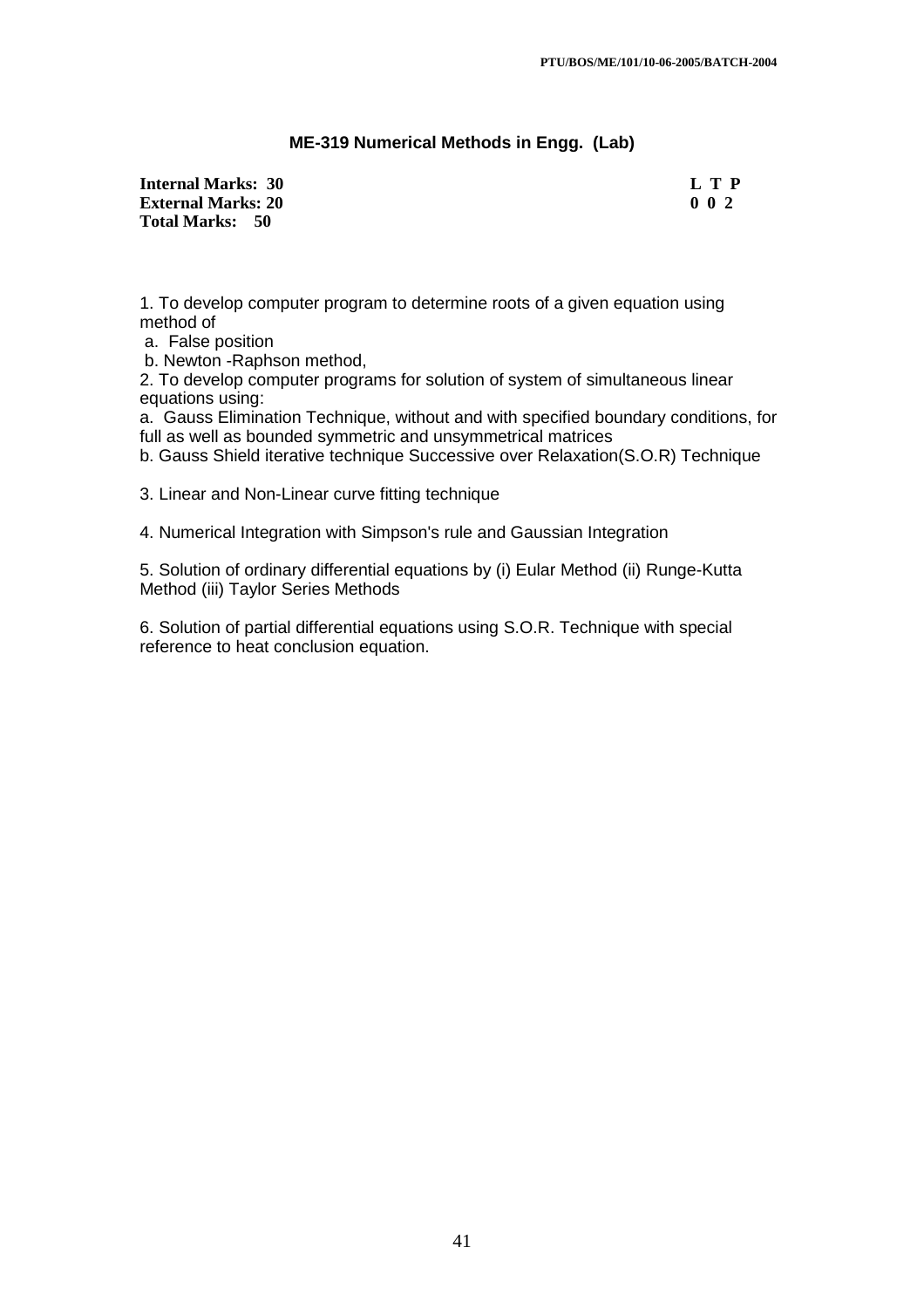# **ME-321 Computer Aided Drafting Lab**

**Internal Marks: 30 L T P**<br> **External Marks: 20** 0 0 2 **External Marks: 20 Total Marks: 50**

1. Learn the basic initial setting and viewing of the drafting software's interface.

2. Learn the basic options of drawing aids like grid, snap, ortho etc. and other aids for distance and mass properties calculations

3. Learn and draw the basic entities in 2D

4. Learn and use the various modify commands of the drafting software

5. Learn and use the layers and blocks in drafting software

6. Use hatching and dimensioning to detail out a component drawings

7. Understand different coordinate system and do a exercise on drafting software using this

8. Draw the different types of 3D modeling entities using viewing commands to view them

9. Draw the different Surface model with different editing commands

10. Learn and use shading and rendering techniques for better visual appearance 11. Use and learn import/export techniques and customization of drafting software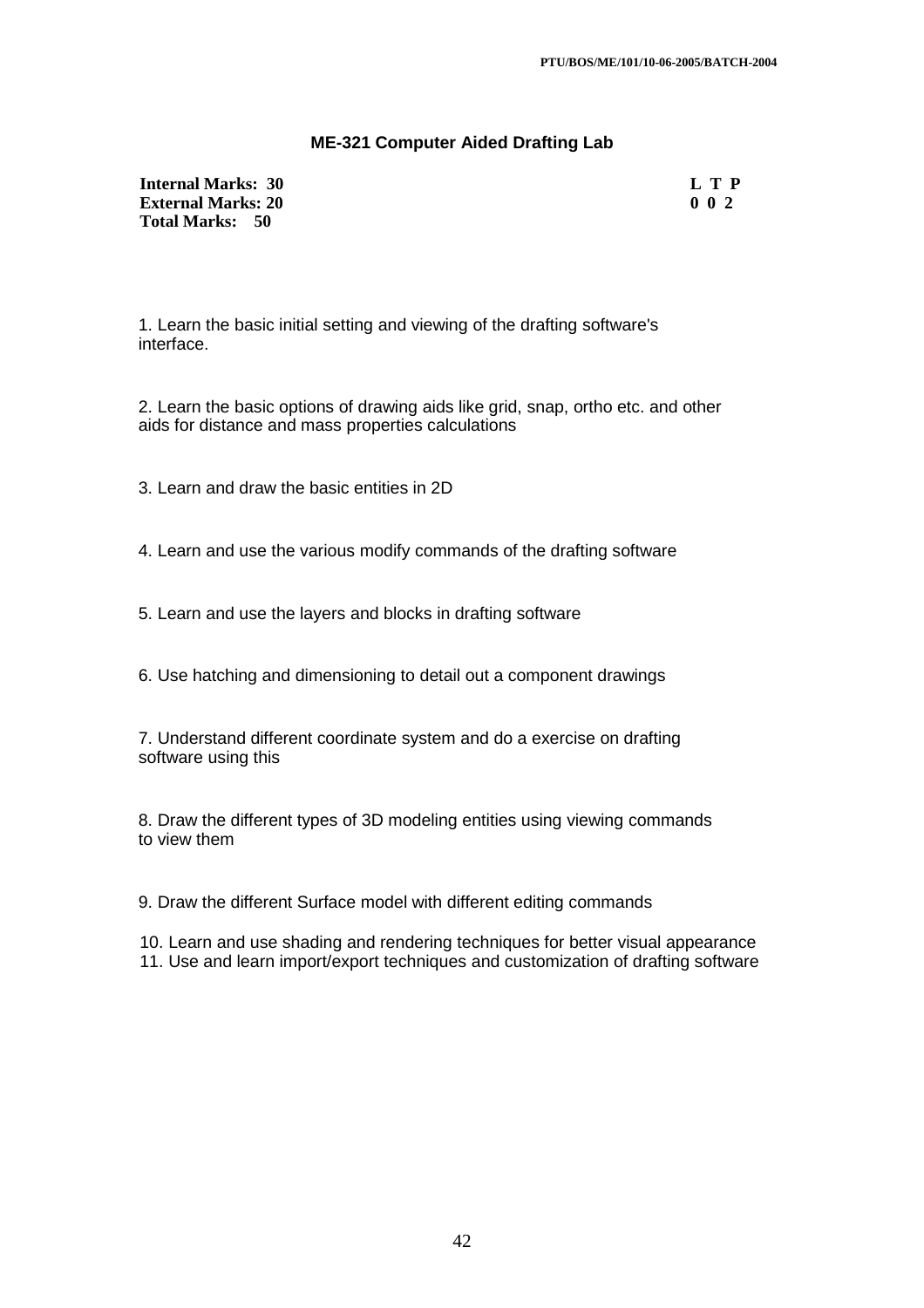# **ME-302 MACHINE DESIGN-II**

**Internal Marks: 40 L T P I** L T P **External Marks: 60 3 1 0 Total Marks: 100 Examination Hrs.: 04** 

# **Course Objective :**

- 1. Understand the selection/ Design of each of the transmission components
	- a) Flat, V-Belt and rope drive
	- b) Chain drives
	- c) Gear drives of different types
	- d) Selection of sliding and rolling bearings and their housing
	- e) Flywheel and pulley
	- f) Closed coiled, helical and leaf springs
	- g) Various types of clutches and brakes
	- h) Lubrication in the transmission systems
- 2. To learn the design or design modification for manufacturing and assembly
- 3. To understand the basic concept of computer aided design i.e.
	- a) The basic Theory of CAD Techniques
	- b) Design stragergies of different CAD/Softwares
	- c) Functioning/ Structure of CAD Softwares
- 4. To handle live projects of transmission systems efficiently

# **Detailed Contents**

- 1. Design of Flat belt, V-belt and rope (steel wire), Design of the pulley for the same
- 2. Selection of Chain Drive
- 3. Design of spur, helical, straight bevel gears, worm and worm wheel
- 4. Bearing Selection, Design of sliding and rolling type of bearings, Detailed of bearing housing
- 5. Design of Flywheel for different operation
- 6. Design of Close-coil, Helical and Leaf springs
- 7. Design of Contact clutches i.e. Plate and cone types, Band, Block, Band and block brakes
- 8. Design of Lubrication in transmission system
- 9. Computers in Design: Basic Theory of CAD Software, structure of CAD software, Design Philosophy, Structure of CAD Softwares, Designing a CAD Software

# **BOOKS**

- 1. Machine Design by Shigley Tata McGraw hill
- 2. Machine Design by Juvinal, John-Wiley Publishers
- 3. Machine Design by Spots, Prentice hall
- 4. Machine Design by Norton, Prentice Hall
- 5. Machine Design by Sharma, Aggarwal, Kataria Publishers
- 6. Machine Design by Goyal and Bahl, Standard Publishers
- 7. Design Data Book Compiled by PSG College of Engineering & Technology, **Coimbatore**
- 8. Machine Design Data Book by V.K.Jadon (IK International Publications)

### **Note: Design data book by " design Data Book compiled by PSG Coimbatore Or**

 Machine Design Data Book by V.K.Jadon (IK International Publications) is allowed to be used in the examination."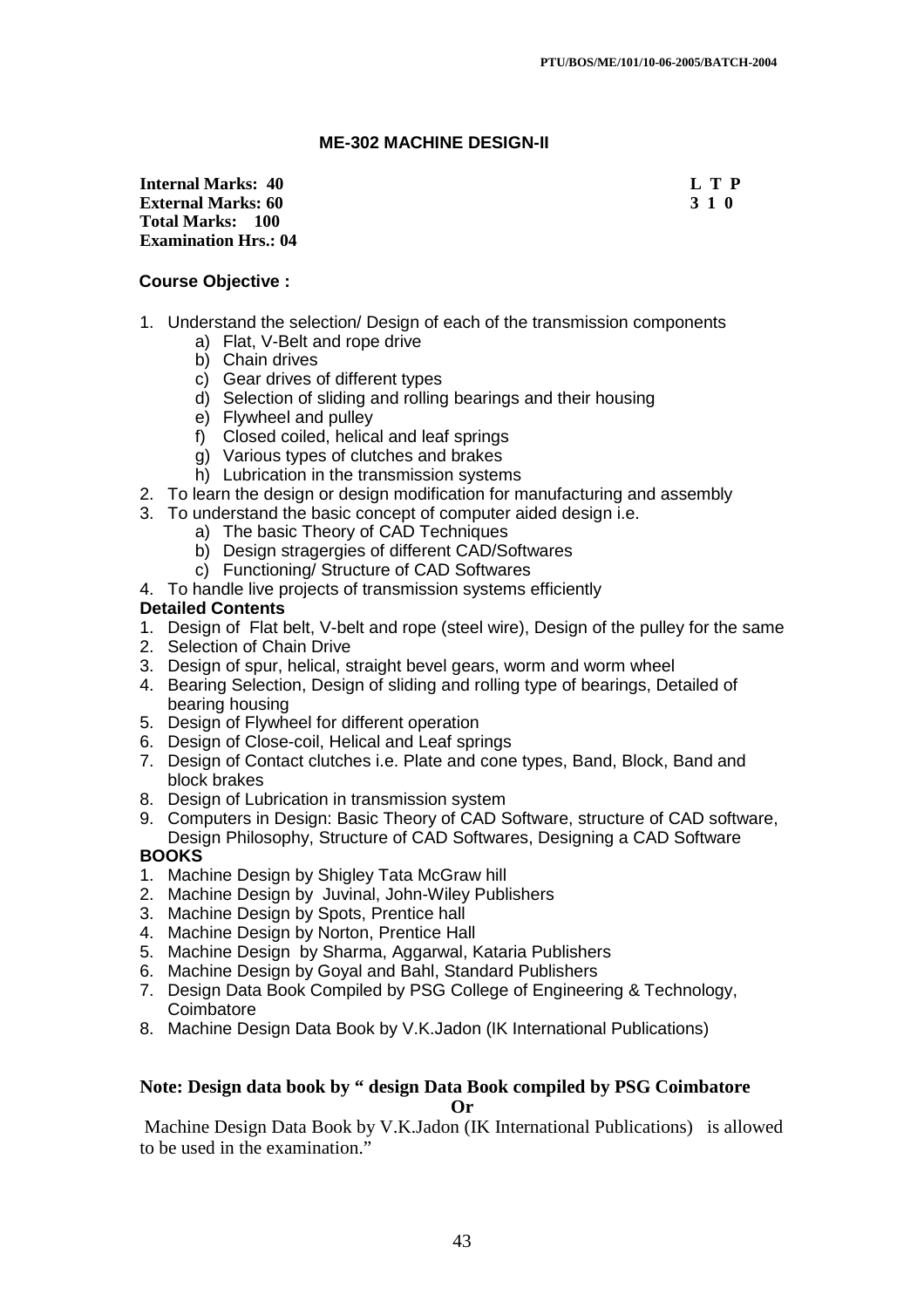## **ME-310 MACHINE DESIGN -II PRACTICE**

**Internal Marks: 30 L T P I** L T P **External Marks: 20 0 0 2 Total Marks: 50**

- 1**.** Review of principles of retainment, alignment and assembly, of various components of machines, various types of oil seals: friction lock and its applications in reciprocating cam-followers, assembly and link motions.
- 2. Study the layout of some existing transmission system design and suggest a new conceptual design by removing the shortcomings of the existing design
- 3. Find an assembly containing the belt and pulley mechanism and do the complete design calculations and then justify the existing design.
- 4. Calculation of the velocity ratios required in a gear box and then design the gearbox in practical application (gearbox application must involve different types of gears like bevel, spur and helical gears)
- 5. Find a transmission system involving the worm an worm wheel and then find out the inputs required for its design and justify the design.
- 6. The gearbox design in the exp no. 5, Design the shafts required to support the assembly and design it for manufacturing and assembly.(with actual calculations of the loads and the end conditions)
- 7. For a press of your machine shop, study the process and suggest the design parameters of the flywheel required. Justify the design if flywheel is already there.
- 8. Design springs for practical application for the given conditions and constraints and find its practical availability.
- 9. Select a mechanical component or system, convert its design procedure into an algorithm and write a code for its design or with the help of an application software.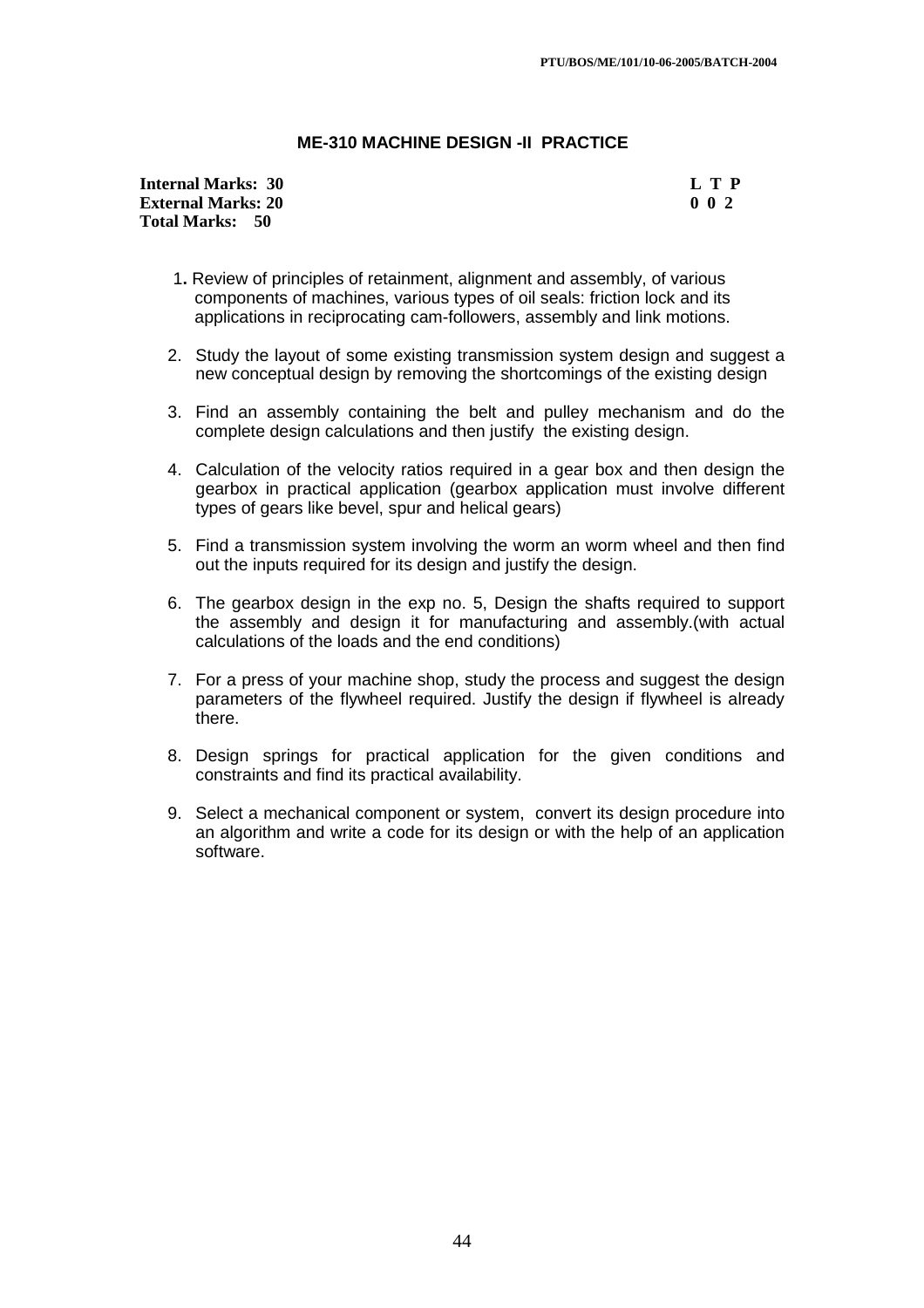# **ME-304 REFRIGERATION AND AIRCONDITIONING**

**Internal Marks: 40 L T P External Marks: 60 Total Marks: 100**

## **Detailed Contents**

## 1. **Basic Concept**

Natural and Mechanical refrigeration; Application of Refrigeration; Units of refrigeration and Coefficient of performance; Refrigeration effect, cooling capacity and COP of a refrigerator; heating effect, heating capacity and COP as heat pump; Reversed Carnot cycle and its limitations

# 2**. Bell Coleman Cycle and Aircraft Refrigeration**

Bell Coleman Cycle and its analysis; optimum COP and pressure ratio, necessity of air craft refrigeration - air cycle refrigeration systems and their comparison

# 3. **Vapour Compression Refrigeration Cycle**

Vapour compression cycle on P-V, P-H and T-S diagrams;

Deviation of actual cycle from theoretical cycle; Compressor capacity and volumetric efficiency, Analysis of theoretical and actual vapour compression cycles; Effect of suction pressure, discharge pressure, subcooling, super heating and pressure drop in valves on performance and cooling capacity.

## 4. **Vapour Compression Refrigeration with Multiple Evaporators and Compressors**

Compound compression with single and multiple expansion valves, water intercooling and flash intercooling; multiple load systems with single and multiple expansion valves

# 5. **Vapour Absorption Refrigeration Cycle (No Mathematical Analysis)**

Principle of absorption system; components of the system; Desirable properties of absorption system refrigerant and absorbent; Aqua - ammonia absorption refrigeration system; Lithium Bromide - water absorption system; Theory of mixtures; temerature concentration and enthalpy concentration diagrams; comparison between absorption and compression systems; Electrolux refrigeration system.

### 6. **Refrigerants**

Classification and nomenclature of refrigerants; Desirable thermodynamic, chemical and physical properties of refrigerants; comparative study of commonly used refrigerants and their fields of application; Azeotropes; Effect of moisture and oil miscibility; Refrigerants dying agents and antifreeze solution; leak detection and charging of refrigerants; environmental aspects of conventional refrigerants; Ecofriendly refrigerants and action plan to reduce ecological hazards.

# 7. **Non-Conventional Refrigeration Systems (No Mathematical Analysis)**

Steam Jet Refrigeration; Cascade Refrigeration System; Mixed Refrigeration Systems; Vortex Tube Refrigeration, Thermoelectric cooling; Linde and Claude cycles, cryogenics and its engineering applications.

### 8. **Air Conditioning Concept and Applications;**

Psychometric properties of air; Dry bulb, wet bulb and dew point temperatures; Relative and specific humidity; degree of saturation adiabatic saturation temperature, enthalpy of air and water vapours; psychometric chart. Human requirement of comforts; effective temperature and comfort charts; Industrial and comfort air conditioning.

## 9. **Psychometric Processes**

Sensible heating and cooling, cooling with dehumidification; Heating with dehumidification; by-pass factor; chemical dehumidification; adiabatic mixing, air washer.

10. **Calculations for Air –conditioning Load and for Rate and state of Supply Air**  Sources of heat load; sensible and latent heat load; sensible heat factor; appratus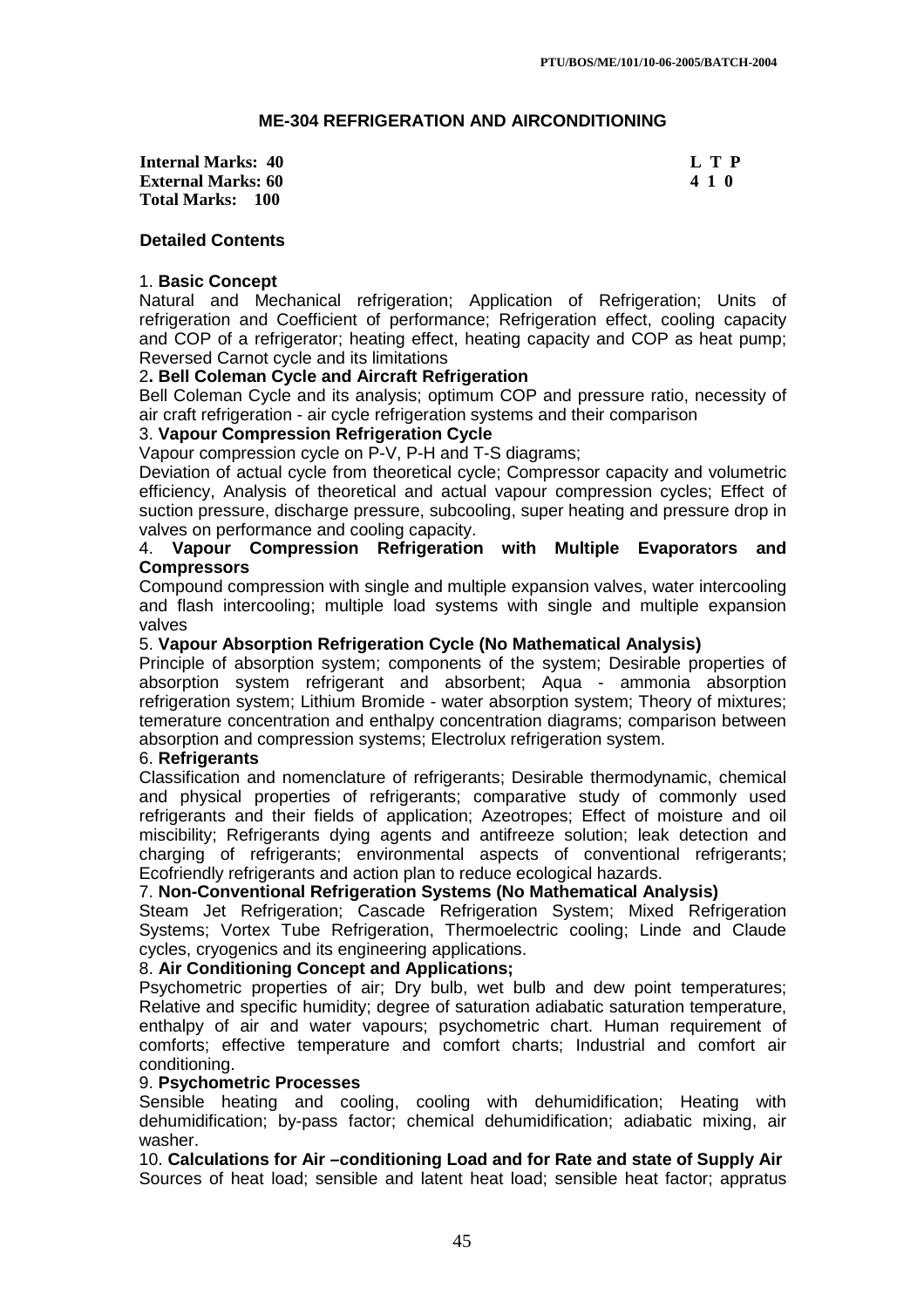dew point temperature; Rate and state of supply - air for air- conditioning of different types of premises.

# 11. **Refrigeration and Air Conditioning Equipment**

Brief description of compressors, condensers, evaporators and expansion devices; Cooling towers; Ducts; dampers; grills; air filters; fans; room air conditioners; split units; Package and central air conditioning plants.

# **BOOKS**

- 1. Refrigeration and Conditioning by CP Arora, Tata McGraw Hill
- 2. Refrigeration and Conditioning by Manohar Prasad, Wiley Eastern Limited
- 3. Refrigeration and Conditioning by Jordan and Priester, Prentice Hall of India
- 4. Refrigeration and Conditioning by WF Stoecker, McGraw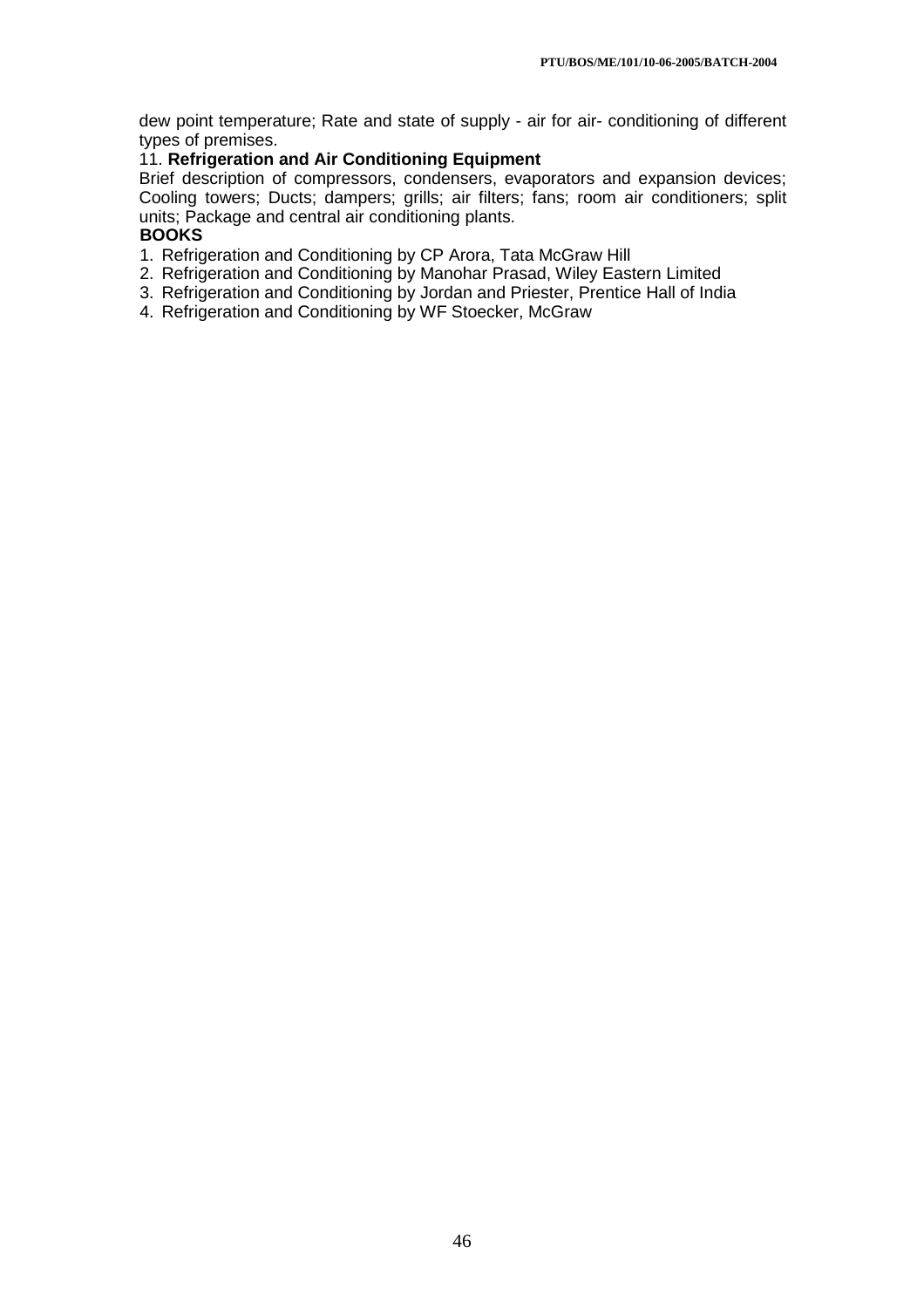# **ME-312 REFRIGERATION AND AIRCONDITIONING LAB**

**Internal Marks: 30 L T P External Marks: 20 Total Marks: 50**

1. Study of various elements of a mechanical refrigerator system

through cut sections models / actual apparatus

2. Study and performance of domestic refrigerator,

- 3. Study the performance of and Eectrolux refrigerator
- 4. Study of an Ice plant and visit to a cod storage for study

5. Calculation/ Estimation of cooling load for large building

6. Visit to a central Air conditioning plant for study of processes for winter and summer air conditioning

7. Study and performance of window type room air conditioner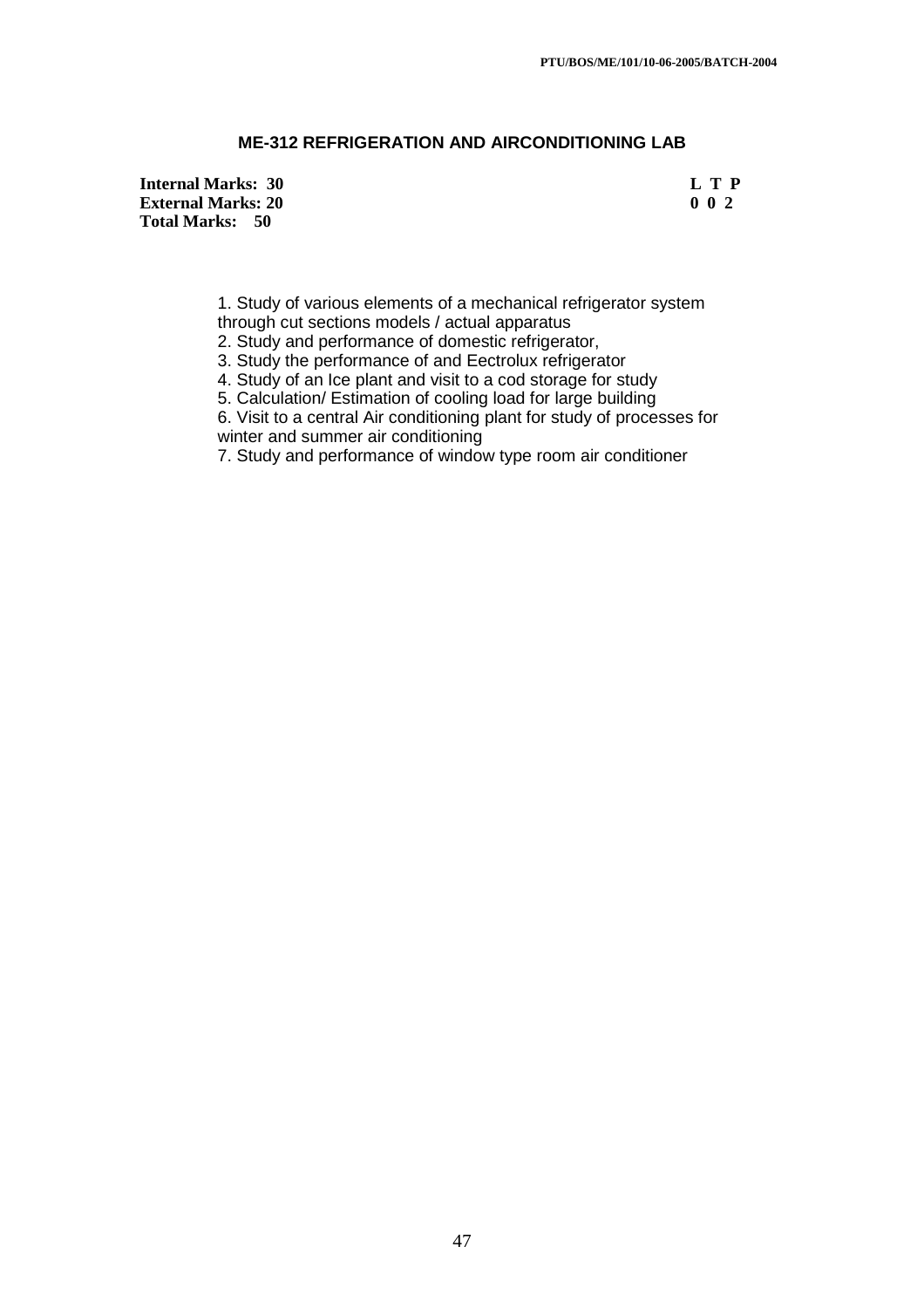# **ME-306 FLUID MACHINERY**

#### **Internal Marks: 40 L T P I** L T P **External Marks: 60 3 1 0 Total Marks: 100 Detailed Contents**  1. General Concepts

Impulse momentum principle; jet impingement on stationary and moving flat plates, and on stationary or moving vanes with jet striking at the centre and tangentially at one end of the vane; calculations for force exerted, work done and efficiency of jet. Basic components of a turbo machine and its classification on the basis of purpose, fluid dynamic action, operating principle, geometrical features, path followed by the fluid and the type of fluid etc. Euler's equation for energy transfer in a turbomachine and specifying the energy transfer in terms of fluid and rotor kinetic energy changes. 2. Pelton Turbine

Component parts and operation; velocity triangles for different runners, work output; Effective head, available power and efficiency; design aspects such as mean diameter of wheel, jet ratio, number of jets, number of buckets with working proportions

#### 3. Francis and Kaplan Turbines

Component parts and operation velocity triangles and work output; working proportions and design parameters for the runner; Degree of reaction; Draft tubes its function and types. Function and brief description of commonly used surge tanks.

4. Centrifugal Pumps

Layout and installation; Main elements and their functions; Various types and classification; Pressure changes in a pump - suction, delivery and manometric heads; vane shape and its effect on head-capacity relationships; Departure from Euler's theory and losses; pump output and efficiency; Minimum starting speed and impeller diameters at the inner and outer periphery; Priming and priming devices, Multistage pumps - series and parallel arrangement; submersible pumps. Construction and operation; Axial and mixed flow pumps; Trouble shooting - field problems, causes and remedies.

5. Similarity Relations and Performance Characteristics

Unit quantities, specific speed and model relationships, scale effect; cavitation and Thoma's cavitation number; Concept of Net Positive Suction Head (NPSH) and its application in determining turbine / pump setting

6. Reciprocating Pumps :-- Components parts and working; pressure variations due to piston acceleration; acceleration effects in suction and delivery pipes; work done against friction; maximum permissible vacuum during suction stroke; Air vessels 7. Hydraulic Devices and Systems

Const., operation and utility of simple and differential accumulator, intensifier, fluid coupling and torque converter, Air lift and jet pumps; gear, vane and piston pumps.

### **BOOKS**

- 1. Hydraulic Turbines by Daughaty RL; McGraw Hill Book Co.
- 2. Hydraulic Machines by Jagdish Lal; Metropolitan Book Co Pvt. Ltd.
- 3. Fluid Mechanics and Fluid Power Engineering by Kumar DS; SK Kataria and Sons, Delhi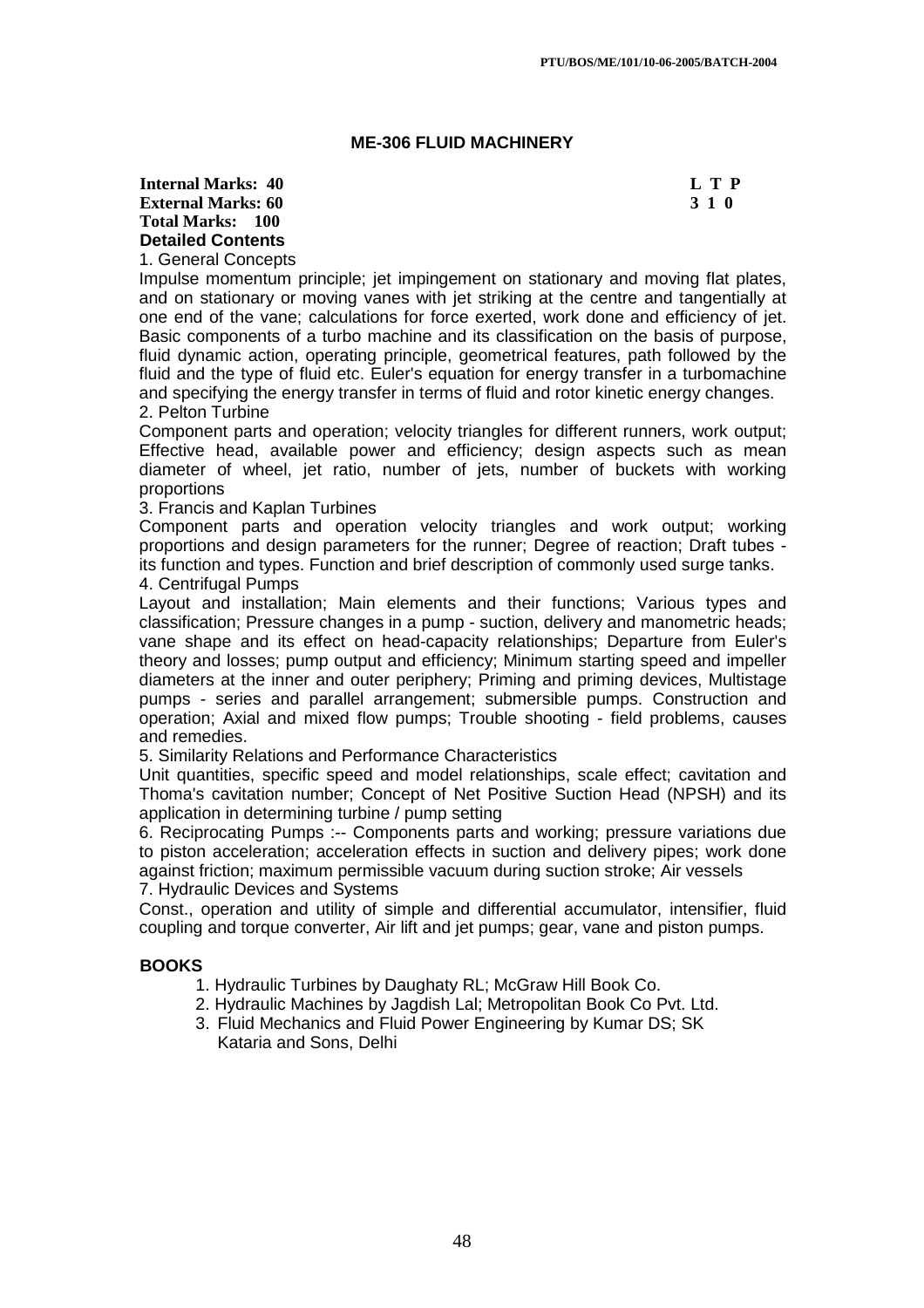# **ME-314 FLUID MACHINERY LAB**

## **Internal Marks: 30 L T P External Marks: 20 Total Marks: 50**

- 1. Determination of various efficiencies of Hydraulic Ram
	- 2. To draw characteristics of Francis turbine
	- 3. To study the constructional features of reciprocating pump and to perform test on it for determination of pump performance
	- 4. To draw the characteristics of Pelton Turbine
	- 5. To draw the various characteristics of Centrifugal pump
	- 6. Determine the effect of vane shape and vane angle on the performance of centrifugal fan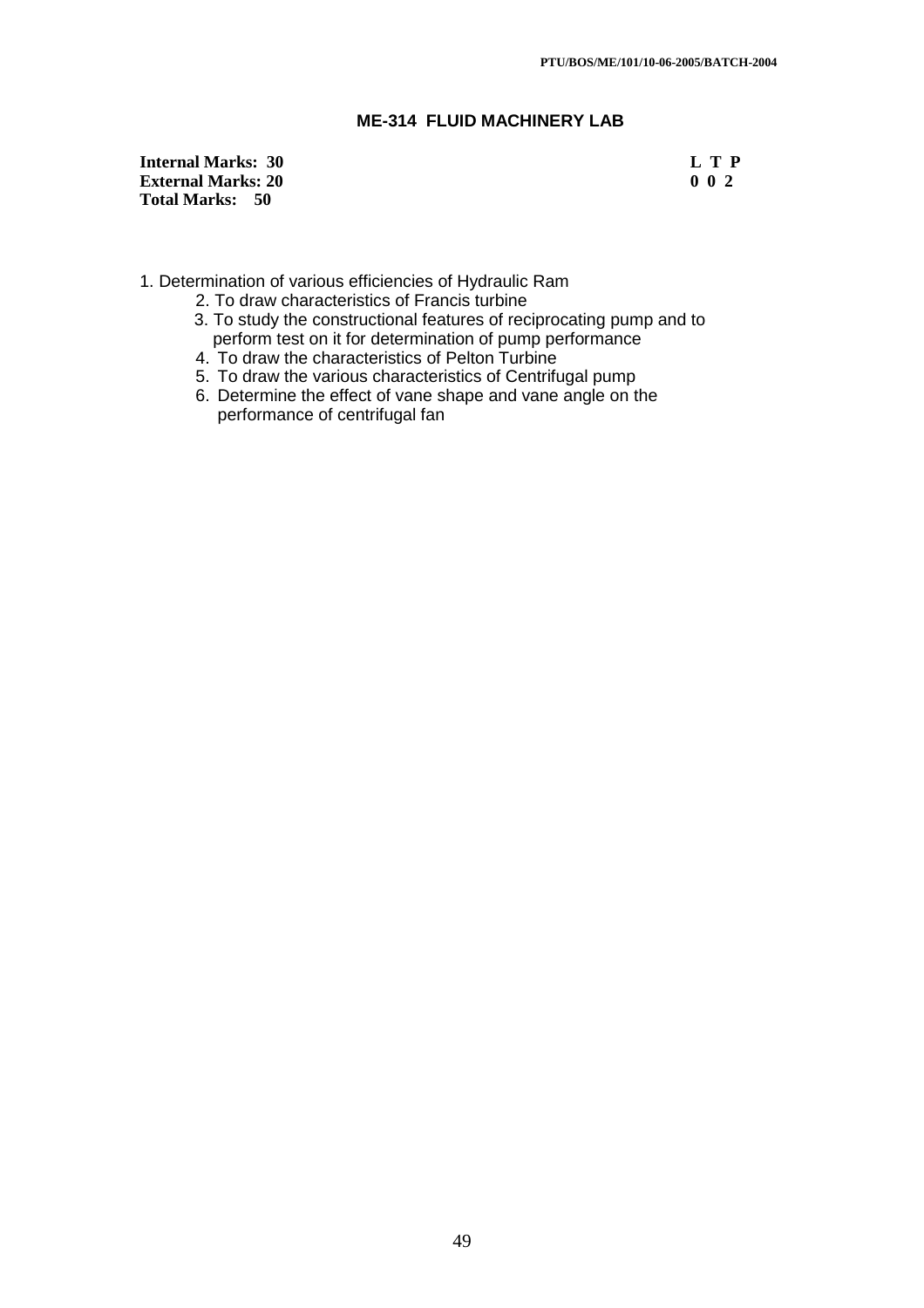# **PE-408 INDUSTRIAL AUTOMATION AND ROBOTICS**

**Internal Marks: 40 L T P External Marks: 60 Total Marks: 100**

## **Detailed Contents**

1. **Introduction** : Concept and scope of automation: Socio economic consideration: Low cost automation.

2. **Fluid Power Control** : Fluid power control elements and standard graphical symbols. Construction and performance of fluid power generators; Hydraulic and pneumatic cylinders - construction, design and mounting; Hydraulic and pneumatic valves for pressure, flow and direction control: Servo valves and simple servo systems with mechanical feedback, governing differential equation and its solution for step position input; Basic hydraulic and pneumatic circuits.

3. **Pneumatic Logic Circuits** : Design of pneumatic logic circuits for a given time displacement diagram or sequence of operations.

4. **Fluidics** : Boolean algebra; Truth tables; Conda effect; Fluidic elements - their construction working and performance characteristics: Elementary fluidic circuits.

5. **Transfer Devices and Feeders** : their Classification : Construction details and application of transfer devices and feeders( vibratory bowl feeder, reciprocating tube and centrifugal hopper feeder).

6. **Electrical and Electronic Controls** : Introduction to electrical and electronic controls such as electromagnetic controllers - transducers and sensors, microprocessors, programmable logic controllers (PLC); Integration of mechanical systems with electrical, electronic and computer systems.

7. **Robotics;** Introduction, classification based on geometry, devices, control and path movement, End effectors - types and applications: Sensors - types and applications. Concept of Robotic/Machine vision, Teach pendent.

8. **Industrial Applications** of Robots for material transfer, machine loading / unloading, welding, assembly and spray painting operations.

Books

1. Fluid Power with applications by Anthony Esposito

- 2. Pneumatic Control by SR Majumdar
- 3. Robotics and Flexible Automation by SR Deb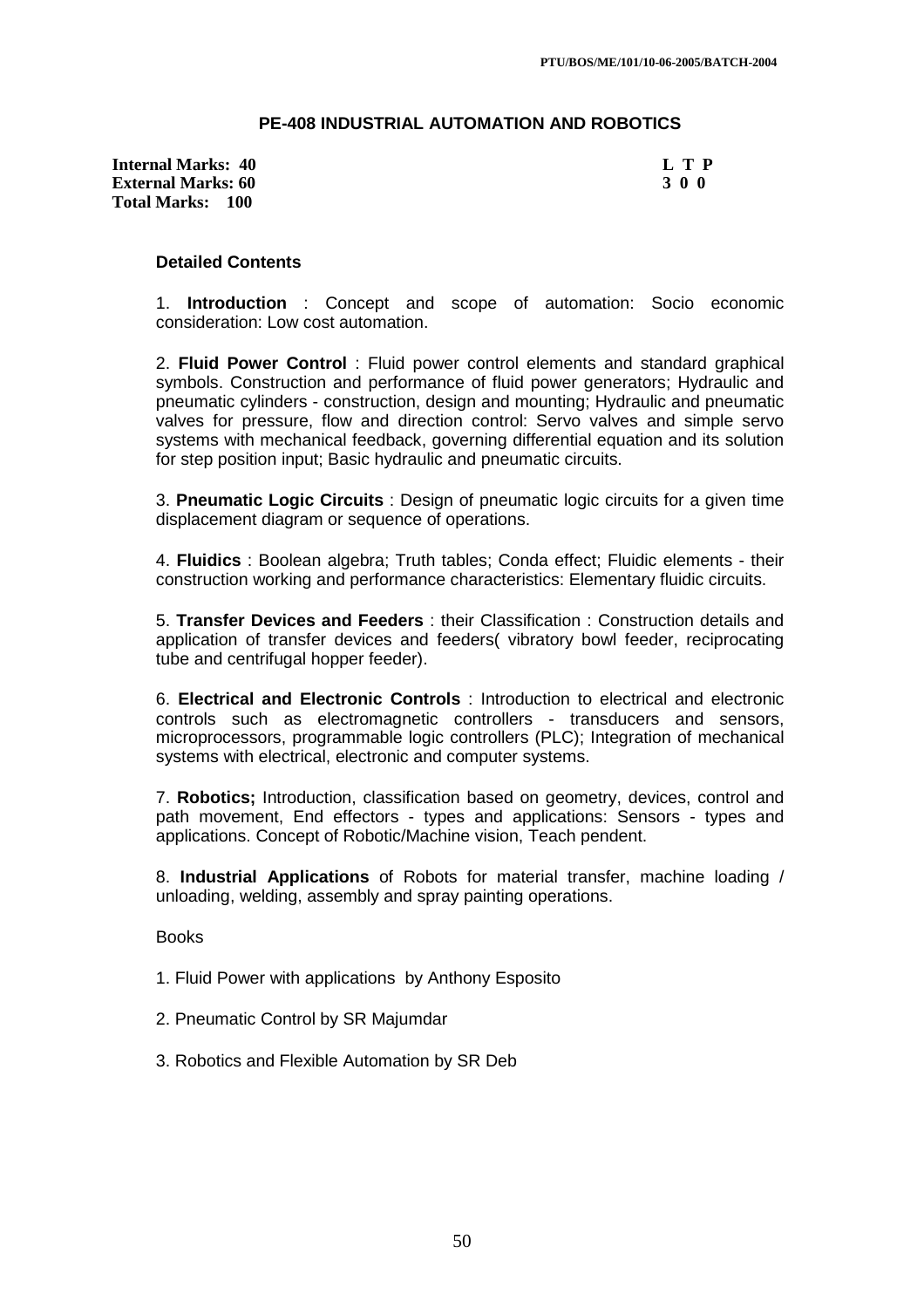# **PE-414 INDUSTRIAL AUTOMATION AND ROBOTICS LAB**

**Internal Marks: 30 L T P External Marks: 20 Total Marks: 50**

- 1. Design and assembly of hydraulic / pneumatic circuit.
- 2. Study of power steering mechanism using cut piece model
- 3. Study of reciprocating movement of double acting cylinder using pneumatic direction control valves
- 4. Use of direction control valve and pressure control valves clamping devices for jig and fixture
- 5. Study of robotic arm and its configuration
- 6. Study the robotic end effectors
- 7. Study of different types of hydraulic and pneumatic valves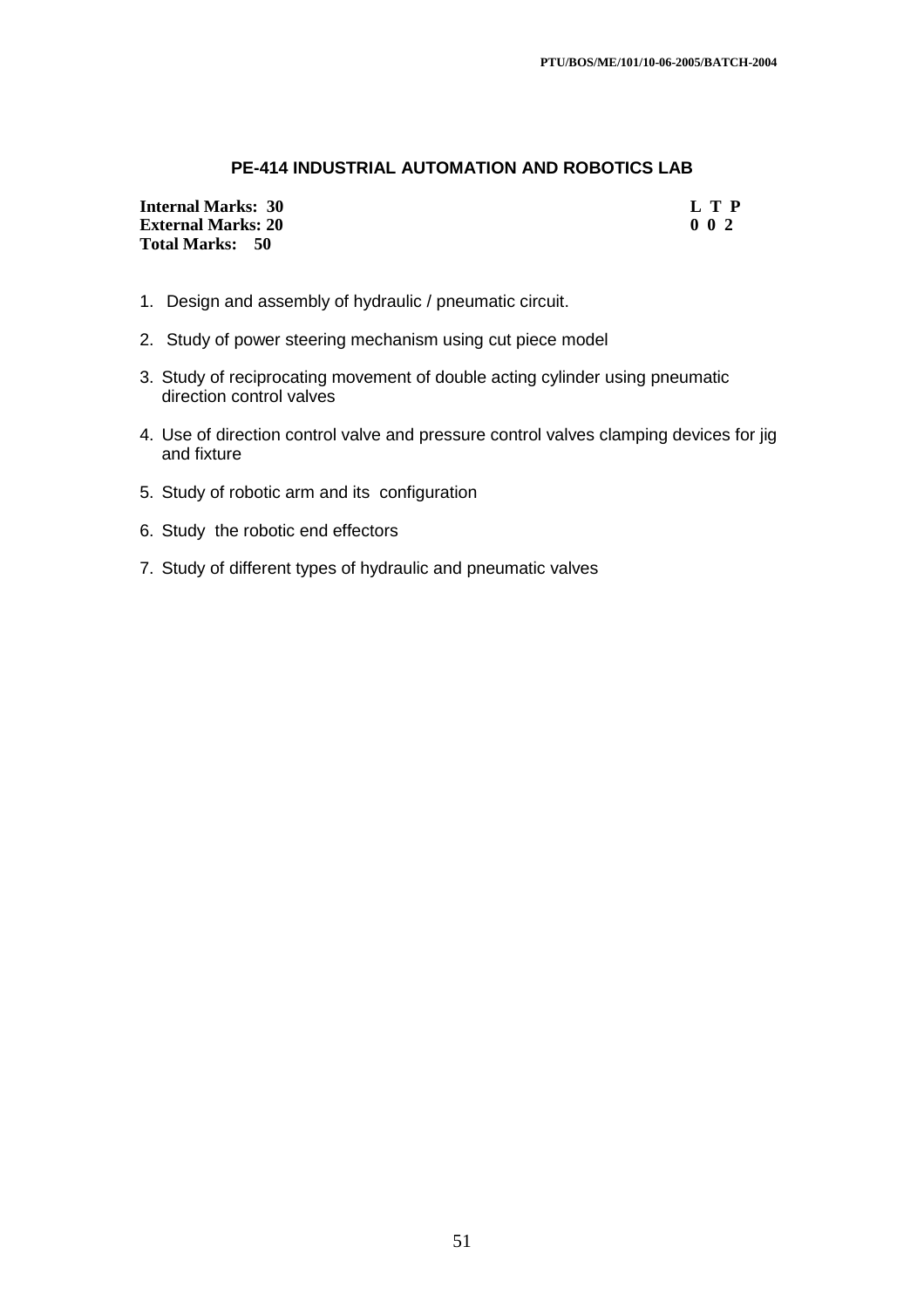# **CE-216 ENVIRONMENTAL SCIENCE**

**Internal Marks: 40 L T P External Marks: 60 3 1 0 Total Marks: 100**

#### **Unit 1 : The Multidisciplinary nature of environmental studies**

Definition, scope and importance

Need for public awareness.

(2 Lectures)

#### **Unit 2 : Natural Resources :**

#### **Renewable and non-renewable resources :**

Natural resources and associated problems.

- a) Forest resources : Use and over-exploitation, deforestation, case studies. Timber extraction, mining, dams and their effects on forests and tribal people.
- b) Water resources : Use and over-Utilization of surface and ground water, floods, drought, conflicts and water, dams-benefits and problems.
- c) Mineral resources : Use and exploitation, environmental effects of extracting and using mineral resources, case studies.
- d) Food resources : World food problems, changes caused by agriculture and overgrazing, effects of modern agriculture, fertilizer-pesticide problems, water logging, salinity, case studies.
- e) Energy resources : Growing energy needs, renewable and non renewable energy sources, use of alternate energy sources. Case studies.
- f) Land resources : Land as a resource, land degradation, man induced landslides, soil erosion and desertification.
	- Role of an individual in conservation of natural resources.
	- Equitable use of resources for sustainable lifestyles.

#### **Unit 3 : Ecosystems**

- Concept of an ecosystem.
- Structure and function of an ecosystem.
- Producers, consumers and decomposers.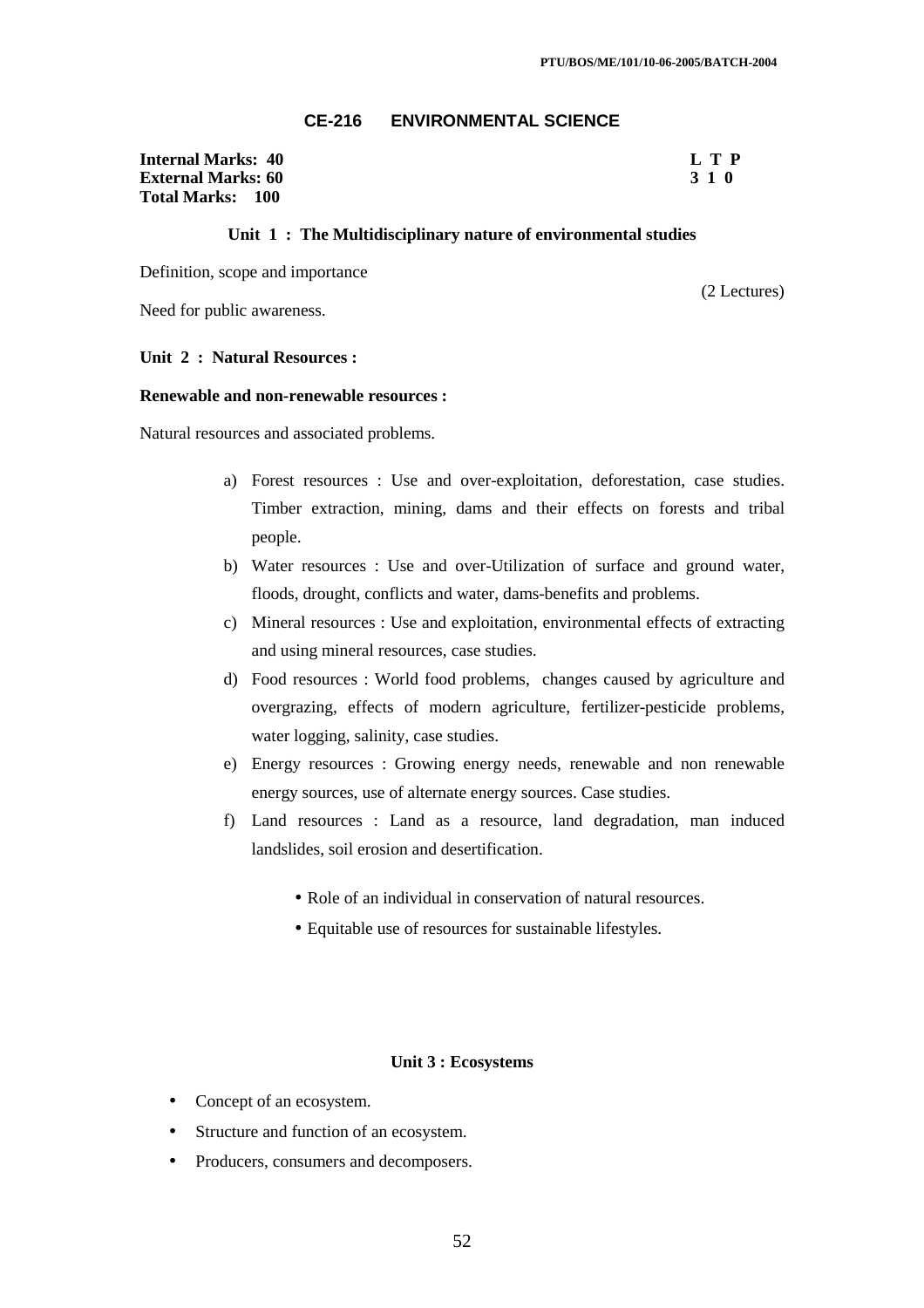- Energy flow in the ecosystem.
- Ecological succession.
- Food chains, food webs and ecological pyramids.
- Introduction, types, characteristic features, structure and function of the following ecosystem :
	- a. Forest ecosystem
	- b. Grassland ecosystem
	- c. Desert ecosystem
	- d. Aquatic ecosystems (ponds, streams, lakes, rivers, oceans, estuaries)

(6 lectures)

#### **Unit 4 : Biodiversity and its conservation**

- Introduction Definition : genetic, species and ecosystem diversity.
- Biogeographical classification of India
- Value of biodiversity : consumptive use, productive use, social, ethical, aesthetic and option values
- Biodiversity at global, National and local levels.
- India as a mega-diversity nation
- Hot-spots of biodiversity.
- Threats to biodiversity : habitat loass, poaching of wildlife, man-wildlife conflicts.
- Endangered and endemic species of India
- Conservation of biodiversity : In-situ conservation of biodiversity.

## **Unit 5 : Environmental Pollution**

#### **Definition**

- Causes, effects and control measures of :-
- a. Air pollution
- b. Water pollution
- c. Soil pollution
- d. Marine pollution
- e. Noise pollution
- f. Thermal pollution
- g. Nuclear hazards
	- Solid waste Management : Causes, effects and control measures of urban and industrial wastes.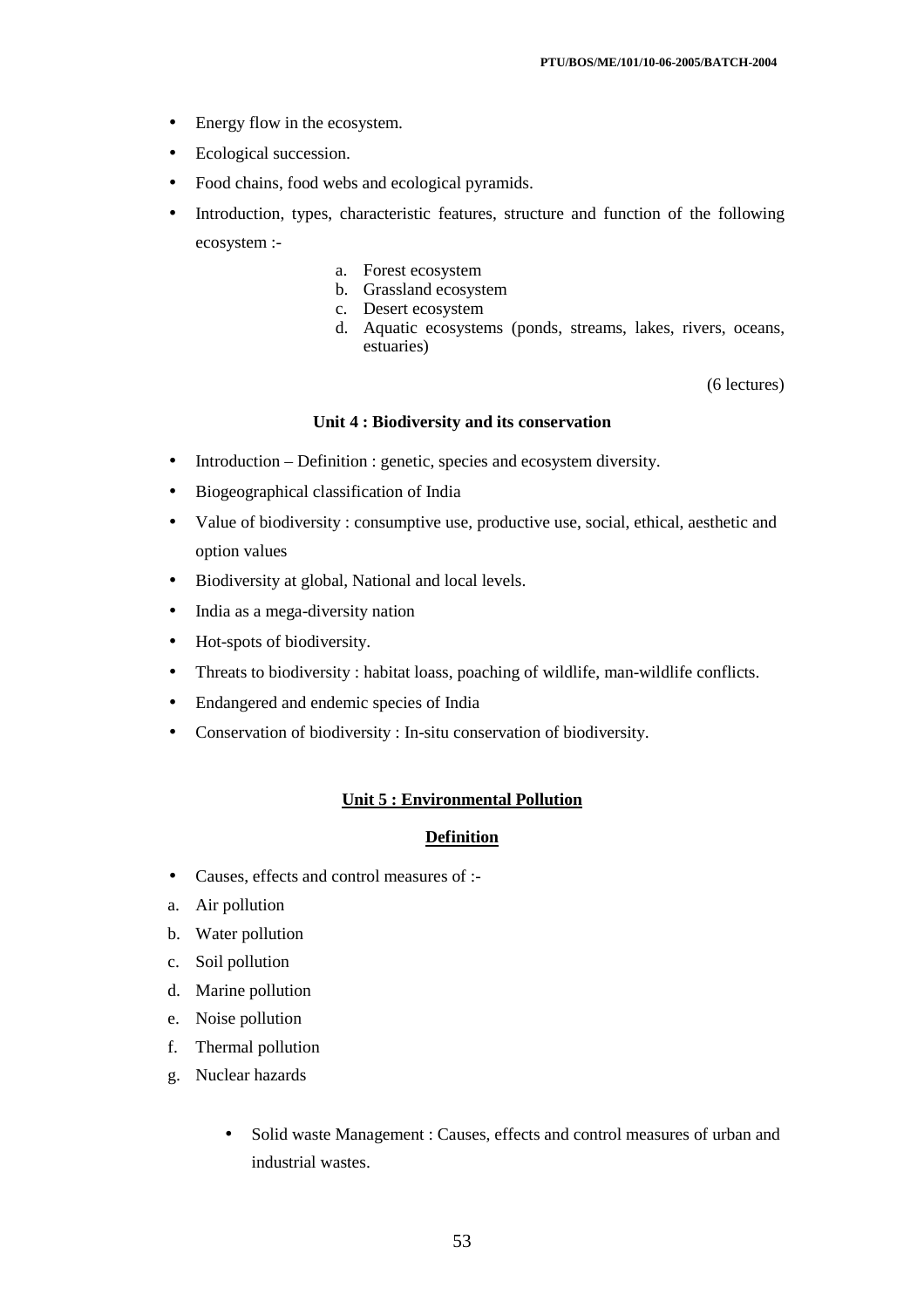- Role of an individual in prevention of pollution.
- Pollution case studies.
- Disaster management : floods, earthquake, cyclone and landslides.

(8 lectures)

# **Unit 6 : Social Issues and the Environment**

- From Unsustainable to Sustainable development
- Urban problems related to energy
- Water conservation, rain water harvesting, watershed management
- Resettlement and rahabilitation of people ; its problems and concerns. Case studies.
- Environmental ethics : Issues and possible solutions.
- Climate change, global warming, acid rain, ozone layer depletion, nuclear accidents and holocaust. Case studies.
- Wasteland reclamation.
- Consumerism and waste products.
- Environment Protection Act.
- Air (Preventation and Control of Pollution) Act.
- Water (Prevention and control of Pollution) Act
- Wildlife Protection Act
- Forest Conservation Act
- Issues involved in enforcement of environmental legislation.
- Public awareness.

## (7 lectures)

### **Unit 7 : Human Population and the Environment**

- Population growth, variation among nations.
- Population explosion Family Welfare Programme.
- Environment and human health.
- Human Rights.
- Value Education.
- HIV / AIDS
- Women and Child Welfare.
- Role of Information Technology in Environment and human health.
- Case Studies.

# **Unit 8 : Field work**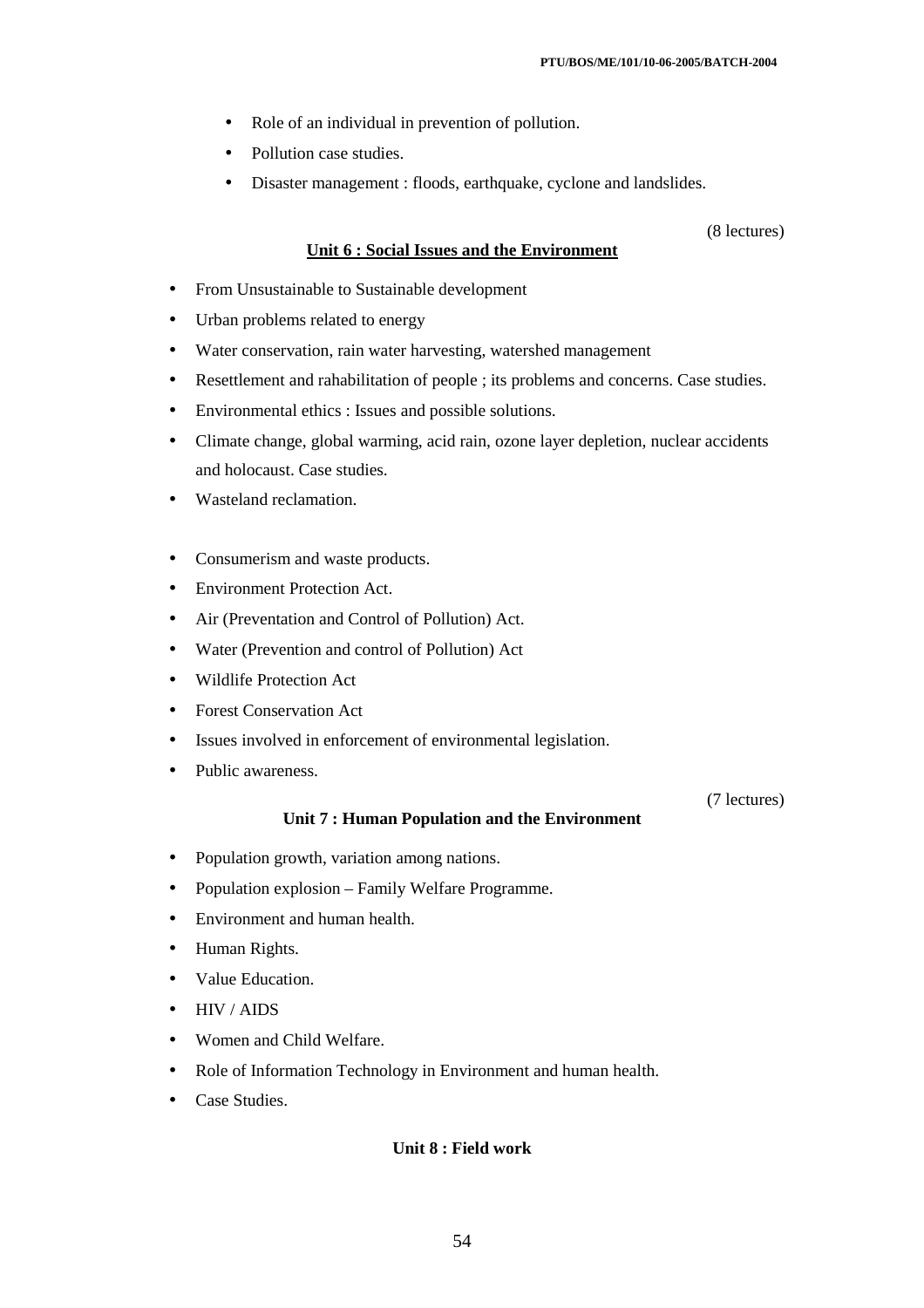- Visit to a local area to document environmental and river forest grassland hill mountain.
- Visit to a local polluted site Urban / Rural / Industrial / Agricultural
- Study of common plants, insects, birds.
- Study of simple ecosystems-pond, river, hill slopes, etc. (Field work Equal to 5 lecture hours)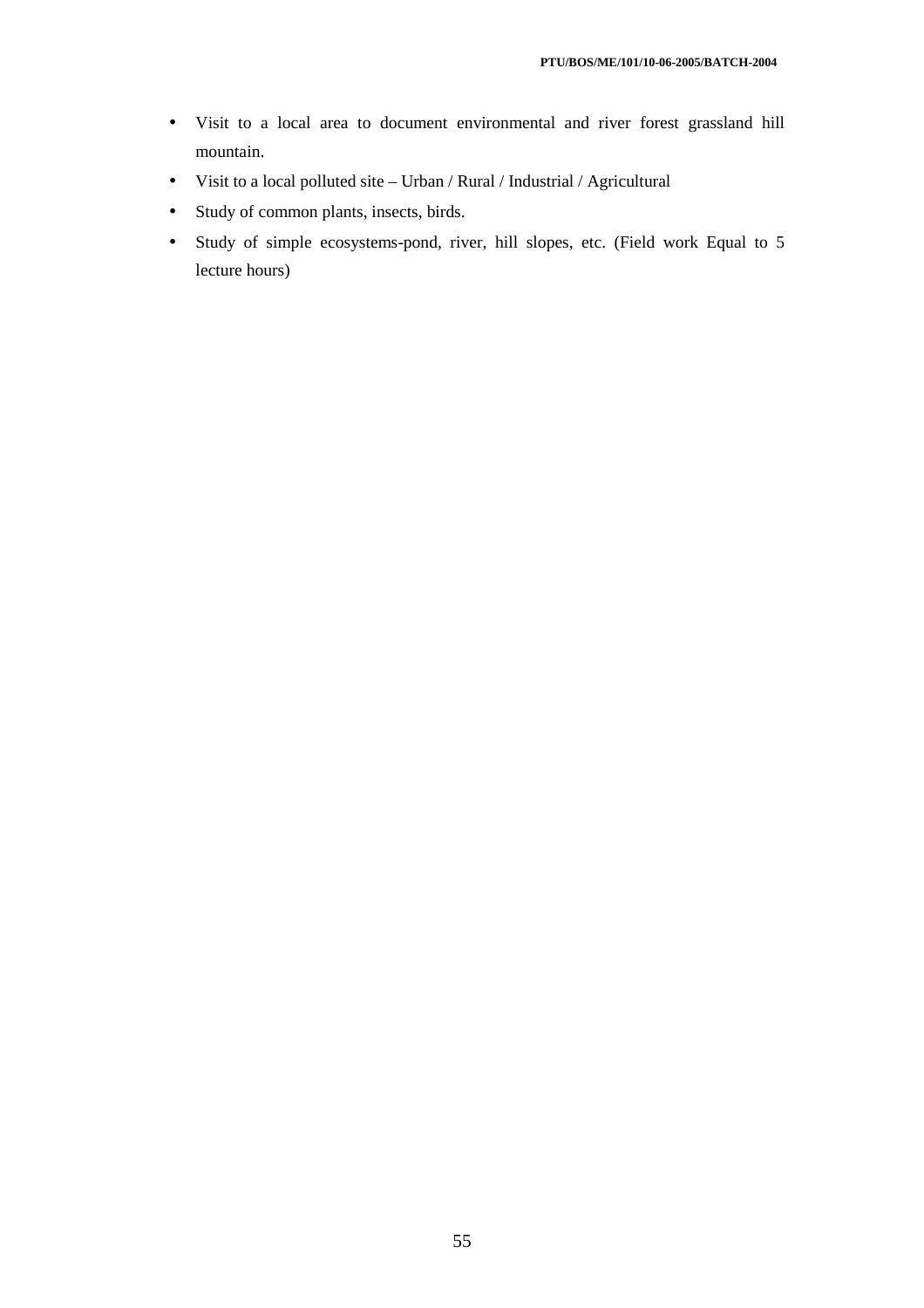# **INDUSTRIAL TRAINING**

# **(PROBLEM SOLVING/PROJECT ORIENTED WORK BENCH INVOLVEMENT)**

## **Marks- 1000**

# **Duration**

Full Sixth or Seventh Semester is meant for Industrial Training

# **Purpose ¨**

To expose engineering students to technology development at work places and appraise them regarding shop-floor problems ¨

To provide practical experience in solving open ended problems in real work setting so as to cause transfer of college based knowledge and skills to solve practical problems and thereby develop confidence in the students in the analysis, synthesis and evaluation of practical problems leading to creative thinking

# **Programme**

During this work bench involvement, students will be given 3-4 practical problems. The problems assigned should be of mutual interest to the students and the industry. The problem may belong to 3 or 4 different functional areas. To illustrate, following are some of the suggestions:

Design of a prototype

- ¨ Programming of CNC machines
- ¨ Calibration and testing of instruments
- ¨ Productivity Improvement Studies
- ¨ Pollution control related problems
- ¨ Capacity Planning and Capital Budgeting
- ¨ Safety Management
- ¨ Optimum utilization of resources
- ¨ Conflict Management

# **Methodology**

¨ The industrial organizations where students are to be sent for problem solving project-oriented work bench involvement may be selected well in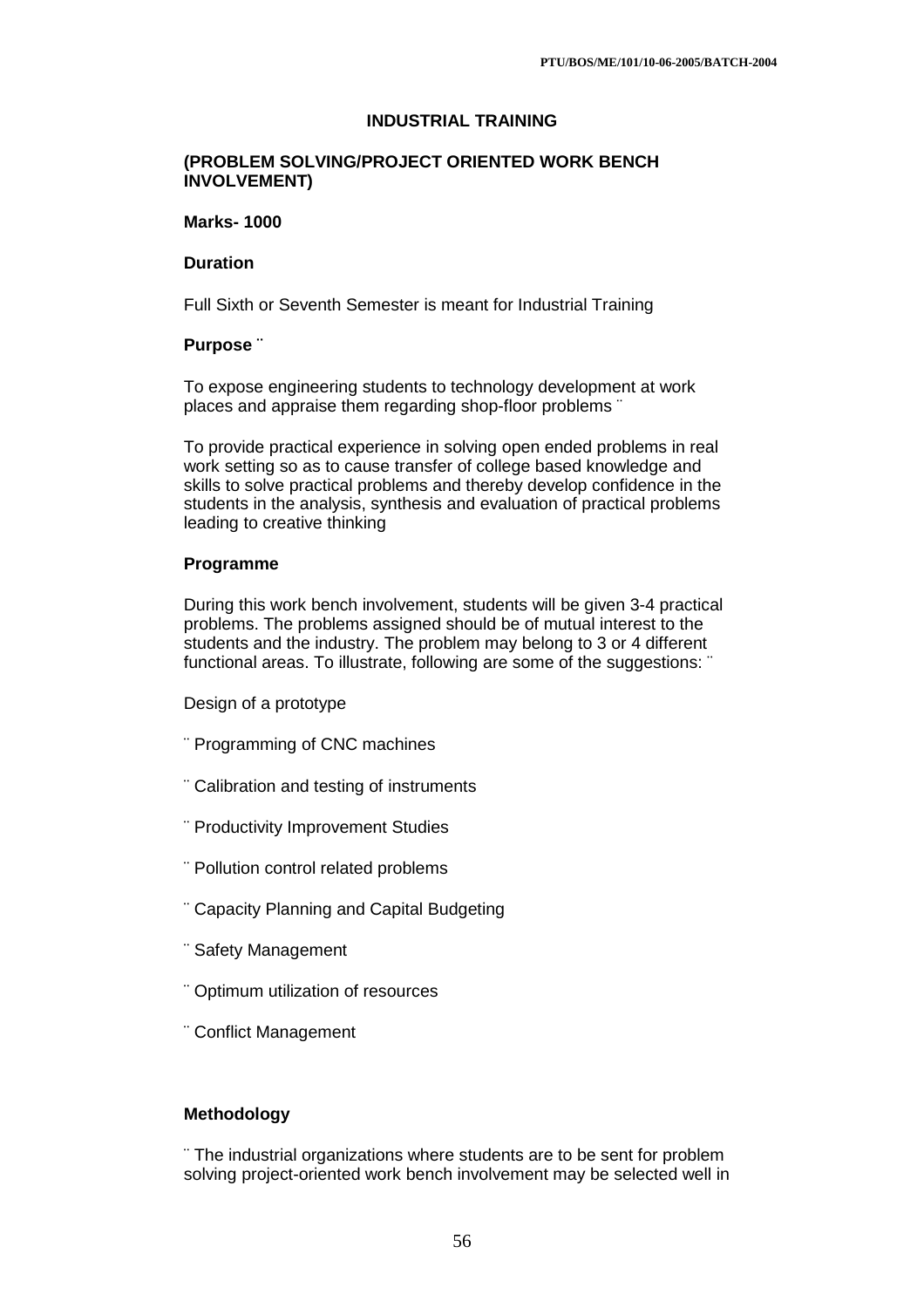#### advance

¨ The faculty of the department is expected to visit the selected industries and identify suitable problems to be handled by students.

¨ It will be desirable that problems be matched with the interests of students.

¨ It is recommended that a group of 5-6 students be guided by one faculty member during this period.

The evaluation of students is proposed to be done by internal faculty with active involvement of industrial personnel. The evaluation may be based on following criteria:

- ¨ Punctuality and Attendance ¨ Interpersonal relations
- ¨ Sense of Responsibility
- Clarity of concepts, principles and procedures
- ¨ Self expression/communication skills
- ¨ Report Writing Skills
- ¨ Creativity/conceiving new and unusual ideas
- ¨ Problem-solving skills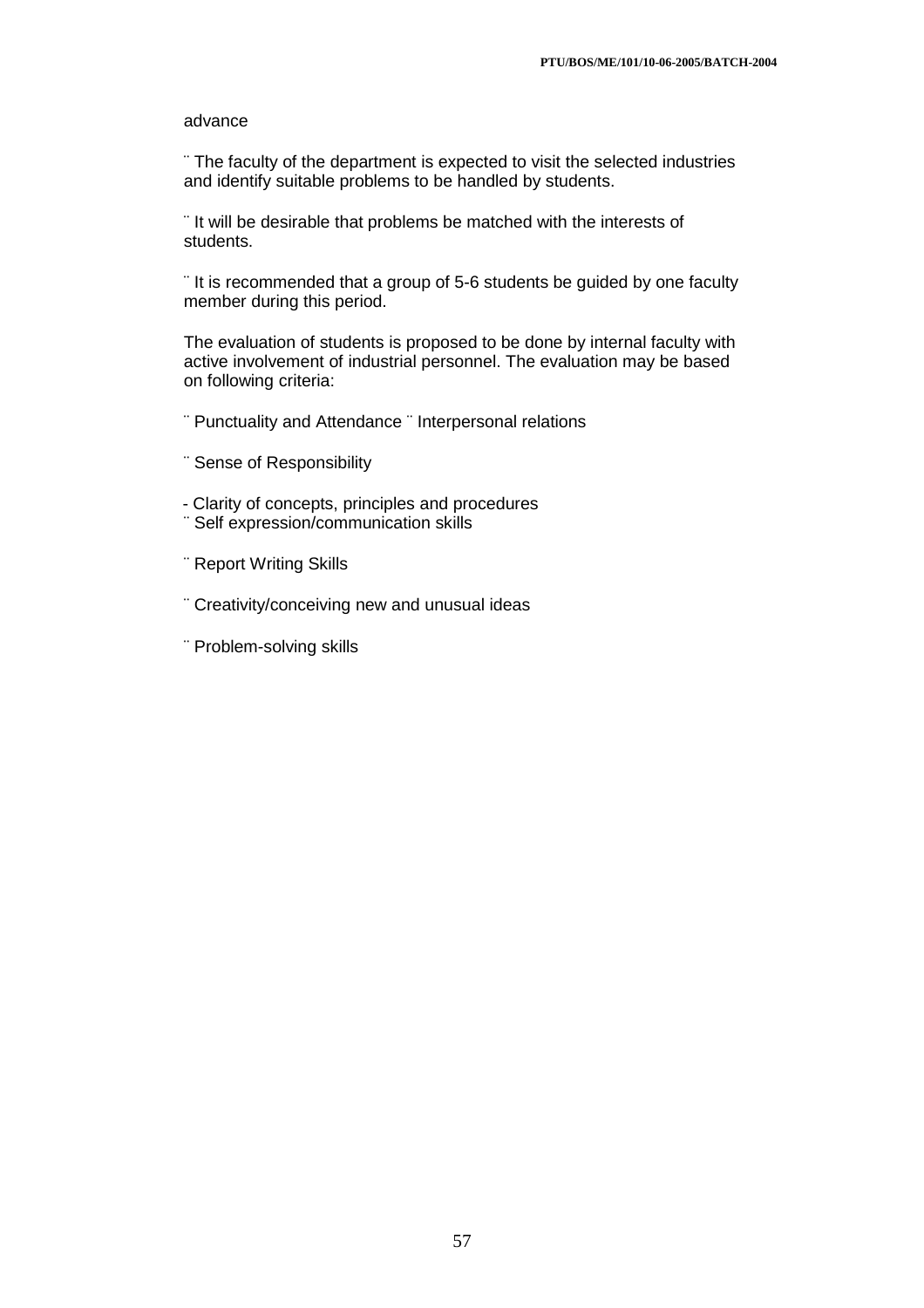# **8th Semester**

# **ME-402 INDUSTRIAL SAFETY and ENVIOREMENT**

**Internal Marks: 40 L T P L T P** 

**Total Marks: 100 Course Objectives:** 

**External Marks: 60 3 0 0 3 0 0 3 0 0 3 1 1 2 3 0 0 3 1 2 3 4 1 2 3 4 2 3 4 2 3 4 2 3 4 2 3 4 2 3 4 2 3 4 2 3 4 2 3 4 2 3 4 2 3 4 2 3 4 2 3 4 2 3 4 2 3 4 2 3 4 2 3 4 2 3 4 2 3 4 2 3 4 2 3 4 2 3 4 2 3 4 2 3 4 2 3 4 2 3 4 2** 

1. Understand importance of safety at work

2. Apply ergonomics to safety

3. Analyze industrial hazards

4. Understand various safety measures and how it leads to increasing plant productivity.

5. Understand basics of environmental design

6 Compute heat load requirements of industrial buildings.

7. Understand various methods of solar architecture.

8. Compare the above with conventional methods

9. Understand various industrial wastes and their methods of treatment.

10. Understand ergonomics and its importance in system design.

### **Detailed Contents**

1. Meaning & need for safety. Relationship of safety with plant design, equipment design and work environment. Industrial accidents, their nature, types and causes. Assessment of accident costs; prevention of accidents. Industrial hazards, Hazard identification techniques, Accident investigation, reporting and analysis.

2. Planning for safety: Definition, purpose, nature, scope and procedure. Range of planning, variety of plans. Policy formulation and implementation of safety policies.

3. Safety measures in a manufacturing organization, safety and economics, safety and productivity. Employees participation in safety. Safety standards and legislation

4. Meaning of environment and need for environmental control. f factors in industry. Effect of temperature, Illumination, humidity noise and vibrations on human body and mind. Measurement and mitigation of physical and mental "fatigue" Basics of environment design for improved efficiency and accuracy at work.

5. Ventilation and heat Control Purpose of ventilation. Physiology of heat regulation. Thermal environment and its measurement. Thermal comfort. Indices of heat stress. Thermal limits for comfort, efficiency and freedom from health risk. Natural ventilation. Mechanical ventilation. Air conditioning Process ventilation. Control of heat exposures: control at source, insulation, and local exhaust ventilation. Control of radiant heat, dilution ventilation. Local relief.

6. Industrial Lighting: Purpose of lighting, benefits of good illumination. Phenomenon of lighting and safety. Lighting and the work. Sources and types of artificial lighting. Principles of good illumination. Recommended optimum standards of illumination. Design of lighting installation. Maintenance standards relating to lighting and colour.

7. Noise & Vibrations: Continuous and impulse noise. The effect of noise on man. Noise measurement and evaluation of noise. Noise isolation. Noise absorption techniques. Silencers vibrations: Effect, measurement and control measures.

8. Environment Standards: Introduction to ISO 14000; Environment standards for representative industries.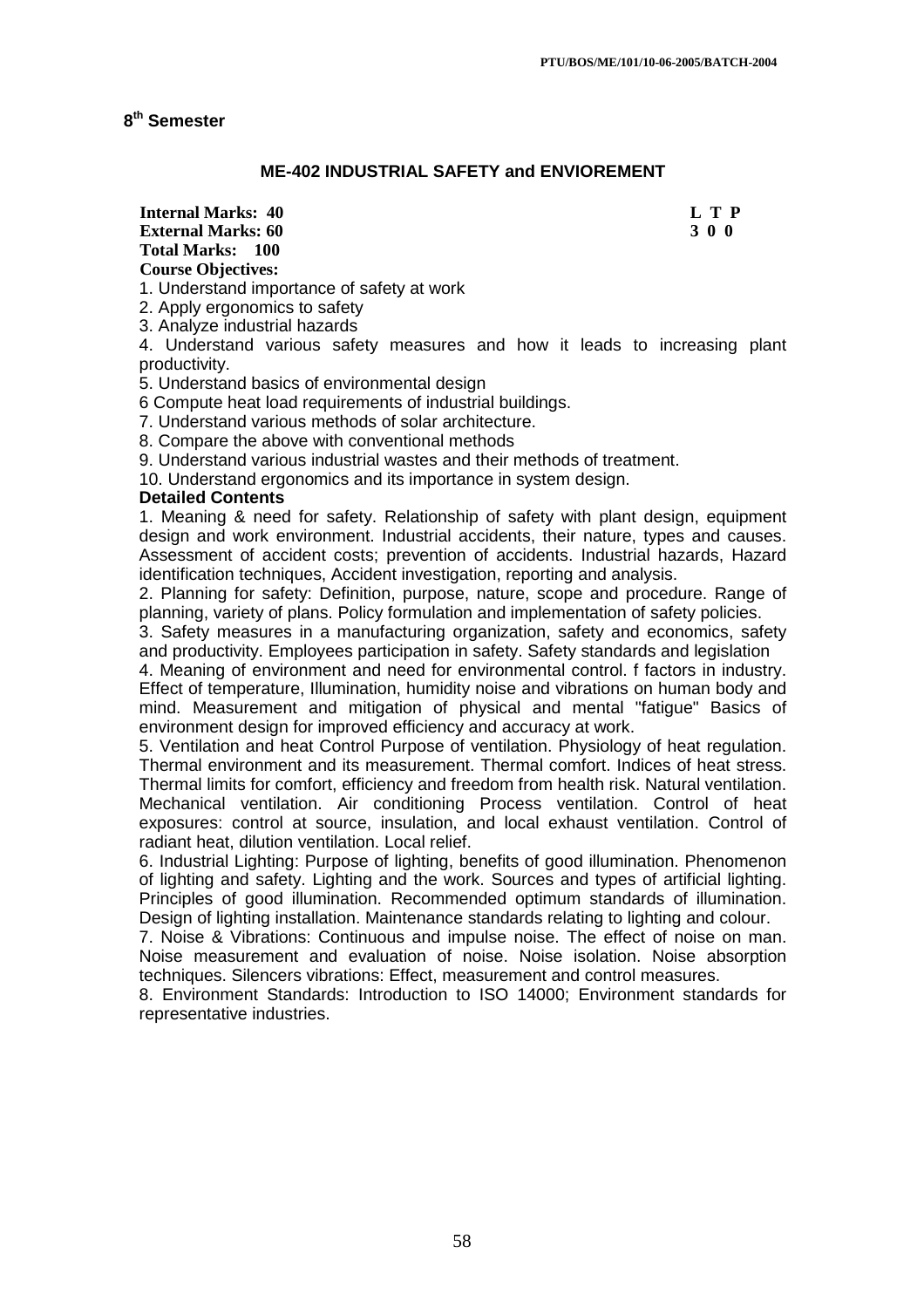# **BOOKS:**

- 1. Ventilation by Joselin, Edward Arnold
- 2. Noise Reduction by Beranek, Mcgraw Hill
- 3. Modern Safety and health Technology by DC Reamer; R. Wiley
- 4. Industrial Accident Prevention by Heinrich, HW; McGraw Hill<br>5. The process of Hazard Control by Firenze, R.J: Kendale
- The process of Hazard Control by Firenze, RJ; Kendale

# **ME-404 CAD/CAM**

**Internal Marks: 40 L T P L T P External Marks: 60 3 1 0 Total Marks: 100**

# **Course Objectives**

- 1. Understand the applications and benefits of CAD
- 2. Understand the various computer hardware devices

3. Understand the various software used in CAD and the functions of a graphics package.

- 4. Understand geometric transformation.
- 5. Understand various representations of curves and surfaces.
- 6. Understand the various concepts and characteristics in geometric modeling.
- 7. Understand various data exchange formats.
- 8. Apply CAD techniques to finite element mesh generation.
- 9. Understand the basic concepts of CAM
- 10. Analyze the components and systems of NC and CNC machine tools.
- 11. Understand and apply various programming methods for specific jobs.
- 12. Understand the concepts of DNC and adaptive control
- 13. Understand the fundamentals and advantages of group technology.
- 14. Classify various CAPP systems.

15. Understand FMS and CIMS with reference to components, advantages and applications.

Detailed Contents:

# **Course contents**

- 1. Fundamentals of CAD: Introduction: Design Process: Application of computers in design: Creating manufacturing database: benefits of CAD.
- 2. Computer Hardware; Graphic input devices; display devices; Graphics output devices; Central processing unit (CPU)

3. CAD software and Database: Software configuration of a graphics system: functions of a graphics package: geometric modeling: Database structure and control; Graphics standard: GKS and IGES.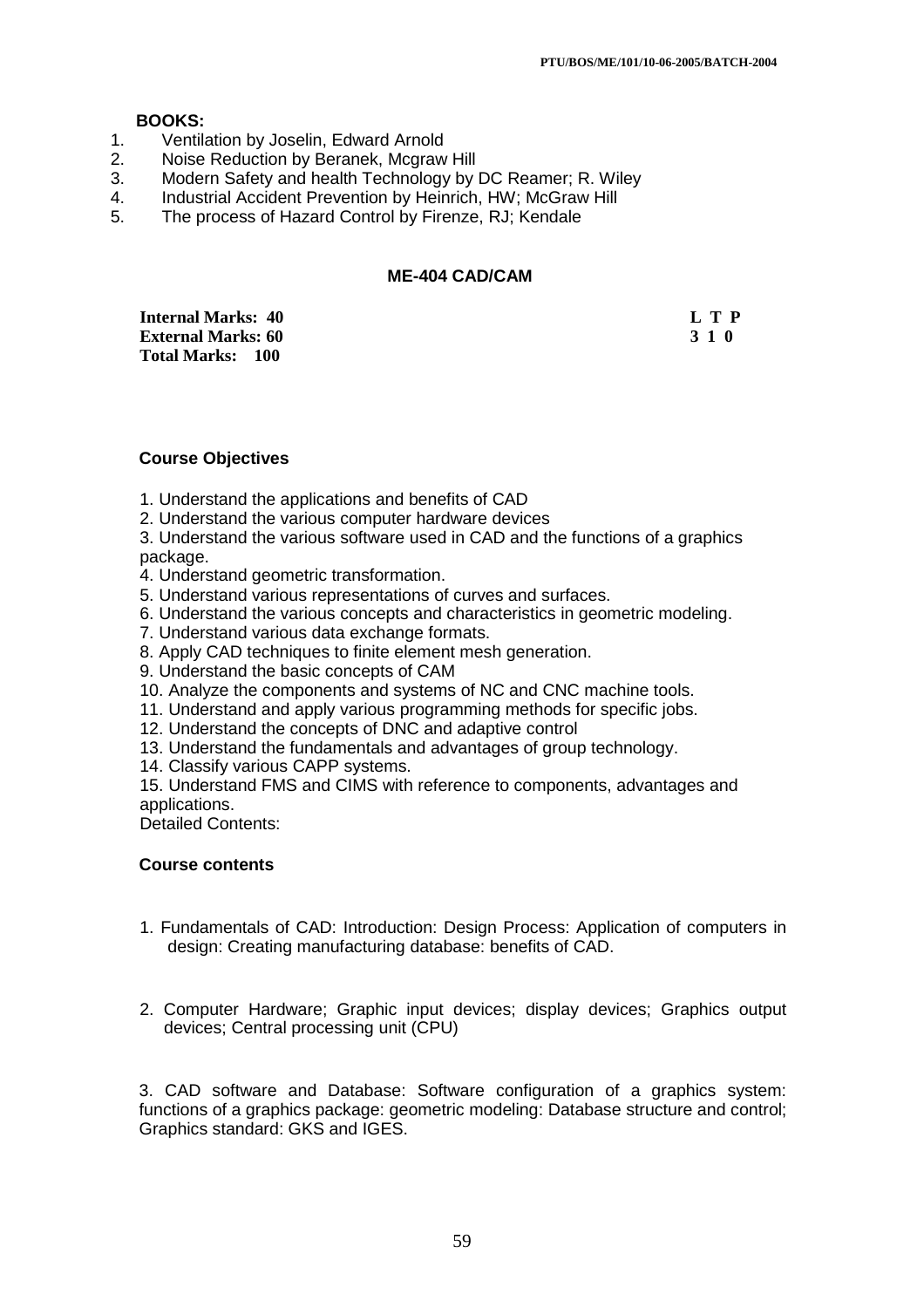4. Geometric Transformations: Mathematics preliminaries, matrix representation of 2 and 3 dimensional transformation: Concatenation of transformation matrices. Application of geometric transformations.

5. Representation of curves and surfaces: Polygon, meshed and ruled surfaces: Bezier curves; B-spline curves.

6. Geometric Modeling: Wireframe model: solid modeling: representation, volumetric properties, surface modeling, concepts of hidden-line removal and shading: Kinematics analysis and simulation.

7. Application of CAD techniques to finite Element Mesh Generation.

Computer Aided Manufacturing (CAM)

8. Introduction: Basic concepts of manufacturing system and CAD/CAM.

9. NC/CMNC Machine Tools; NC machine tools- basic components, coordinate systems; features of NC machine tools. Computerized Numerical Control (CNC): Tooling for NC machines - tool presetting equipment, flexible tooling, tool length compensation, tool path graphics; NC motion control system; Manual part programming, fixed/floating zero. Block format and codes: Computer assisted part programming. DNC and Adaptive Control: Direct numerical control: Adaptive control in machining system; Combined DNC/CNC system.

10. Group Technology (GT): Part families; part classification and coding system: Group technology machine cells: Advantages of GT.

11. Computer Aided Process Planning: Introduction and benefits of CAPP. Types of CAPP systems, machinability data selection systems in CAPP.

12. Flexible Manufacturing System (FMS) and Computer integrated manufacturing system: FMS and its advantages, components of a FMS system. Introduction to CIMS.

# **BOOKS:**

- 1. CAD/CAM by Groover & Simmers, Prentice Hall of India
- 2. Automation, Production Systems and computer integrated manufacturing by Groover, Prentice Hall of India
- 3. Computer Integrated Design and Manufacturing by D.D. Bedworth, M.R Henderson & P.M. Wolfe, Tata MCGraw Hill Pub. Co.
- 4. CAD/CAM theory and Practice by Zeid Ibraham, Tata McGraw Hill Pub Co.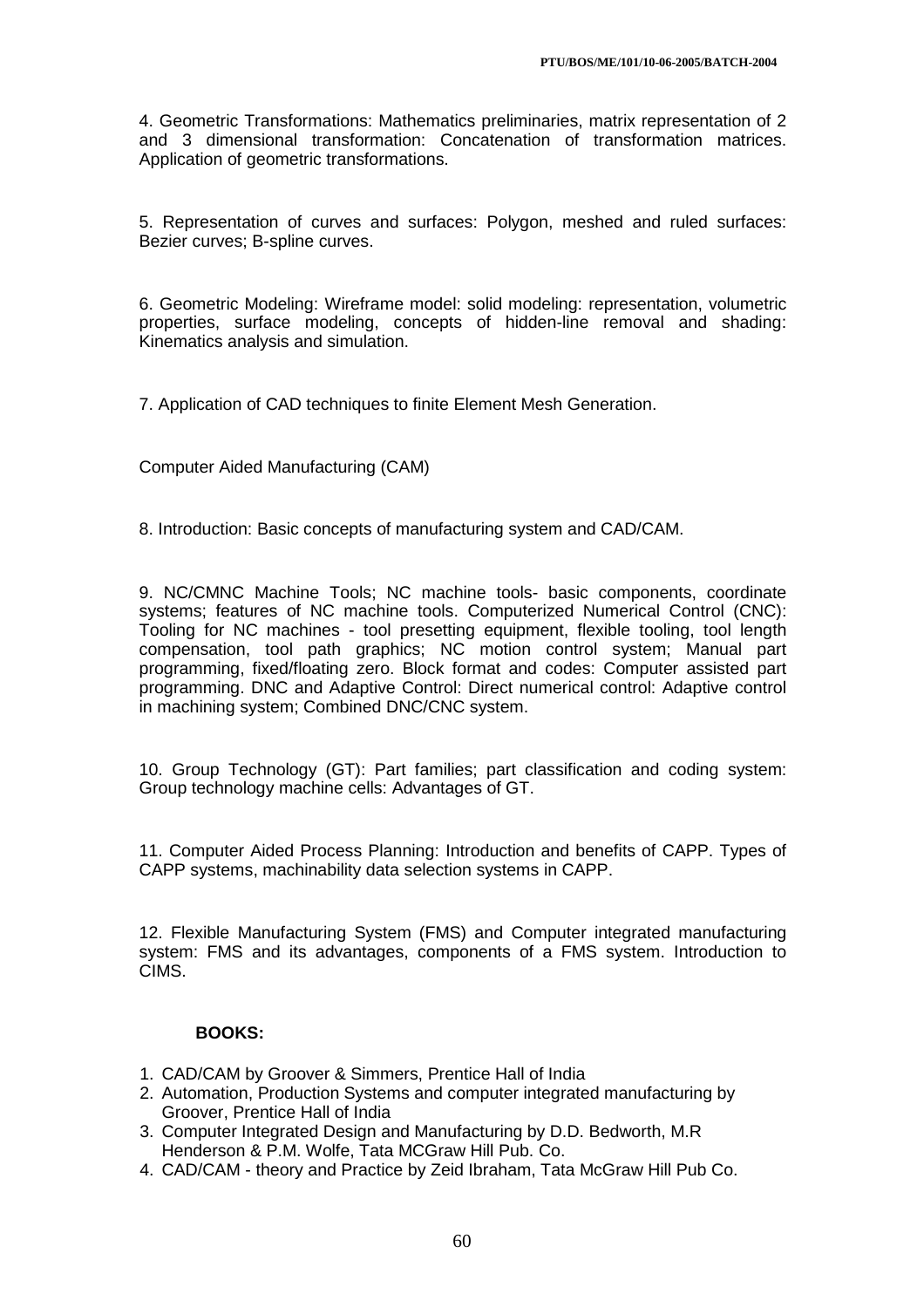**PTU/BOS/ME/101/10-06-2005/BATCH-2004**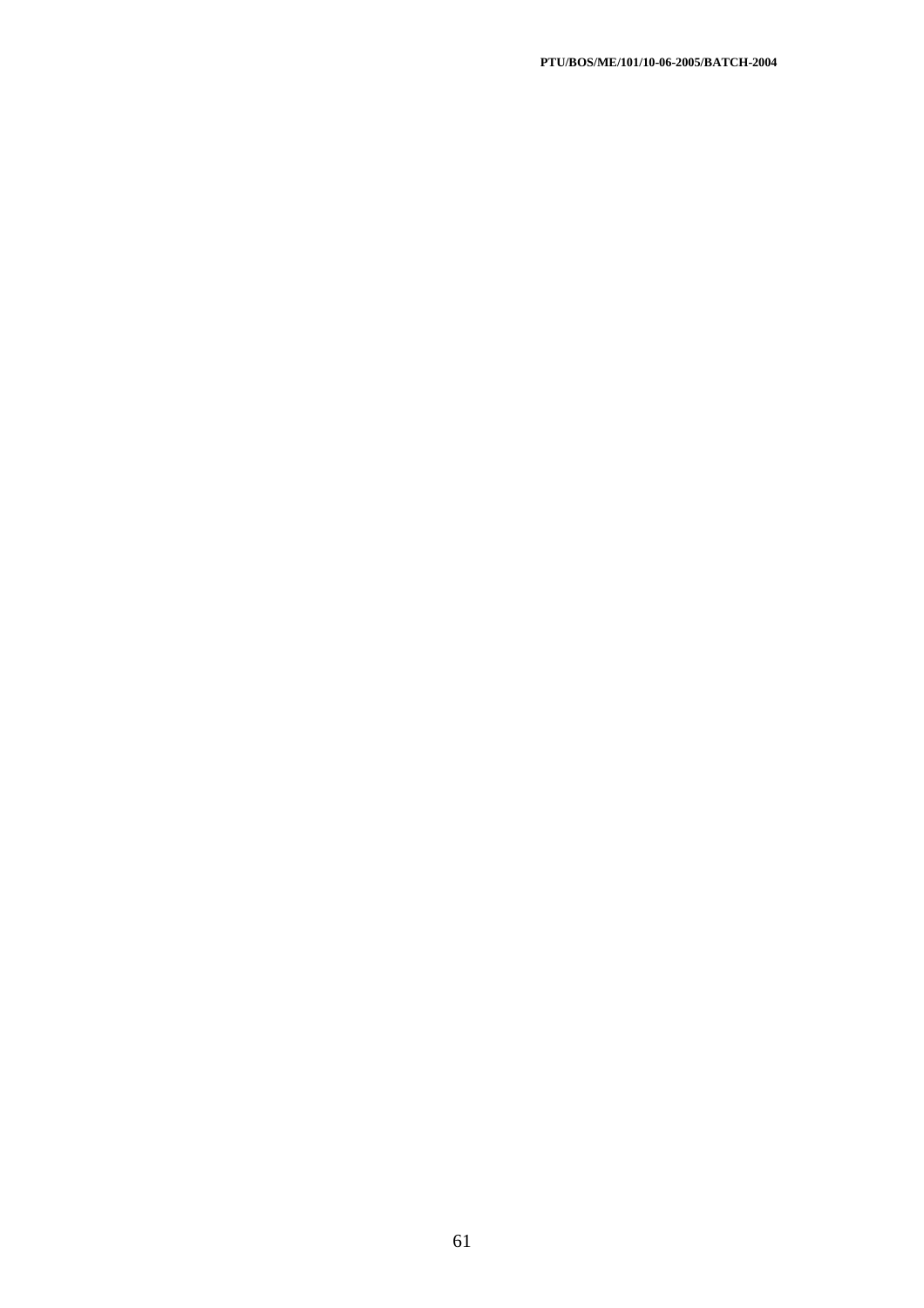# **ME-410 CAD/CAM Laboratory**

**Internal Marks: 30 L T P External Marks: 20 Total Marks: 50**

# **List of Experiments:**

- 1) CAD exercises using Auto Cad software
- 2) Part-programming on CNC machines
- 3) Execution of part programme for machining given profile.
- 4) Programming of robots for various applications.
- 5) Part modeling using some of the modeling technique
- 6) Component assembly in CAD and generating and modifying drawings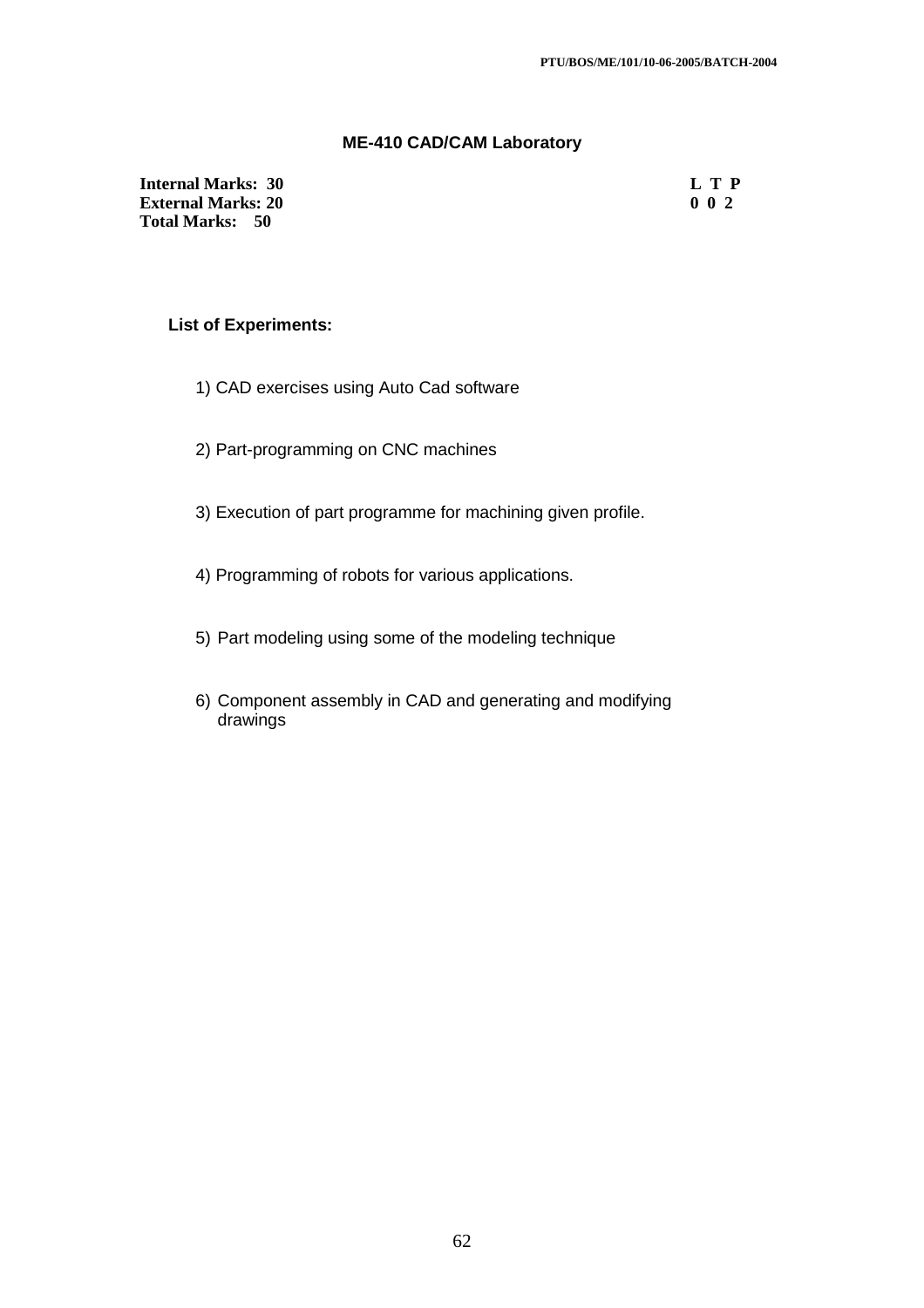# **ME-406 OPERATIONS RESEARCH**

#### **Internal Marks: 40 L T P I** L T P **External Marks: 60 3 1 0 Total Marks: 100** Detailed Contents

1. Introduction : Origin of OR and its role in solving industrial problems : General approach for solving OR problems. Classification of mathematical models : various decision making environments.

2. Deterministic Models : Formulation of deterministic linear mathematical models : Graphical and simplex techniques for solution of linear programming problems, Big M method and two phase method, Introduction to duality theory and sensitivity analysis : transportation, assignment and sequencing models; Introduction to goal programming; Solution techniques of linear goal programming problems.

3. Probabilistic Models : Decision making under uncertainty : Maximum and minimum models; Introduction to decision tree. Game theory : Solution of simple two person zero-sum games :Examples of simple competitive situation.

4. Simulation: Concept general approach and application. Use of Monte-Carlo simulation technique to queuing and inventory problems.

5. Dynamic Programming: Introduction to deterministic and probabilistic dynamic programming. Solution of simple problems.

6. Queuing theory: Types of queuing situation : Queuing models with Poisson's input and exponential service, their application to simple situations.

7. Replacement Models : Replacement of items that deteriorate, Replacement of items whose maintenance and repair costs increase with time, replacement of items that fail suddenly; replacement of items whose maintenance costs increase with time and value of money also changes, individual replacement policy, group replacement policy.

8. Inventory models : Classification of inventory control models : Inventory models with deterministic demand, inventory models with probabilistic demand, inventory models with price breaks.

9. Network models : Shortest route and traveling sales - man problems, PERT & CPM introduction, analysis of time bound project situations, construction of net works, identification of critical path, slack and float, crashing of network for cost reduction, resource leveling and smoothening.

### **BOOKS:**

1. Principles of Operations Research HM Wagner, Prentice Hall.

- 2. Operations Research PK Gupta and DS Hira, S. Chand & Co.
- 3. Introduction to Operation Research Taha
- 4. Introduction to Operation Research F.S. Hiller and G.I. Libermann, Holden Ray.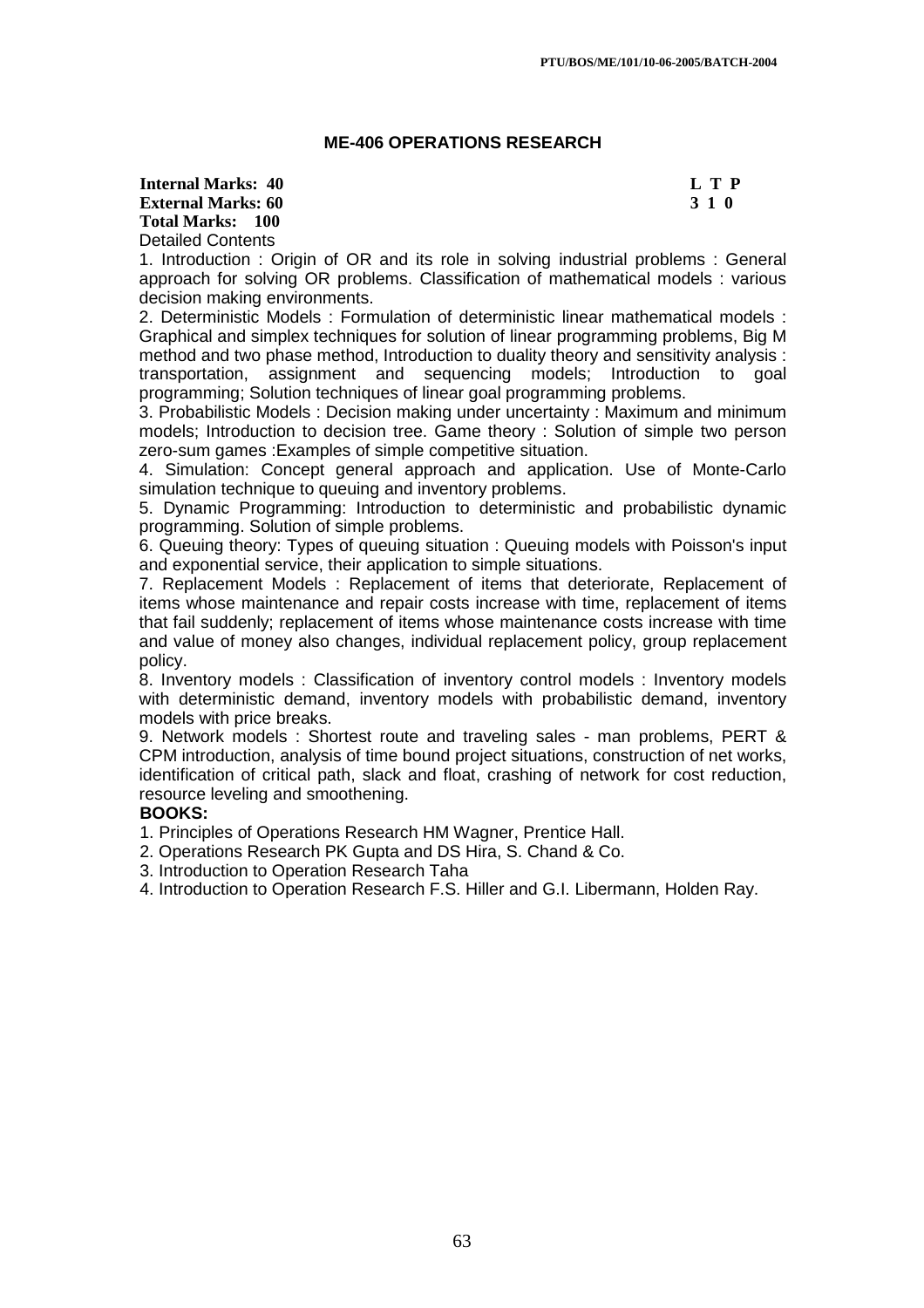#### **ME-408 MECHANICAL VIBRATIONS**

**Internal Marks: 40 L T P External Marks: 60 Total Marks: 100**

#### **Detailed contents**

1. Introduction ; Basic concepts, Methods of vibration analysis, Types of vibration, Periodic &Harmonic vibrations .

2. undamped free vibrations, damped free vibrations and damped force vibrations of single degree of freedom system,vibration isolation transmissibility.vibration measuring instruments.

3.Two degrees of Freedom systems:

a) principal modes of vibrations, natural frequencies, amplitude ratio, forced harmonic vibration .combined rectilinear & angular modes.

b) Application; Vibration absorber - principle, centrifugal pendulum vibration absorber, torsional vibration damper, untuned viscous damper, dry friction dampers, torsional vibration of two rotor systems.

4

a) Multi-degree of freedom systems: undamped free vibrations, influence coefficients,generalised coordinates,orthogonality principal,matrix alteration methods,: Rayleigh and Dunkerley, Holzer's , stodola method,Eigen values & eigen vector

b) continuous systems: Vibration of a string, longitudinal vibrations of bars, Euler's equation of motion for beam vibration, natural frequencies for various end conditions, torsional vibration of circular shafts

## **Books:**

- 1. Mechanical Vibrations by GK Grover, Hem chand and Bros, Roorkee
- 2. Mechancial Vibrations by KK Purjara, Dhanpat Rai and Sons, Delhi
	- 3. Mechanical Vibrations by V.P.Singh,.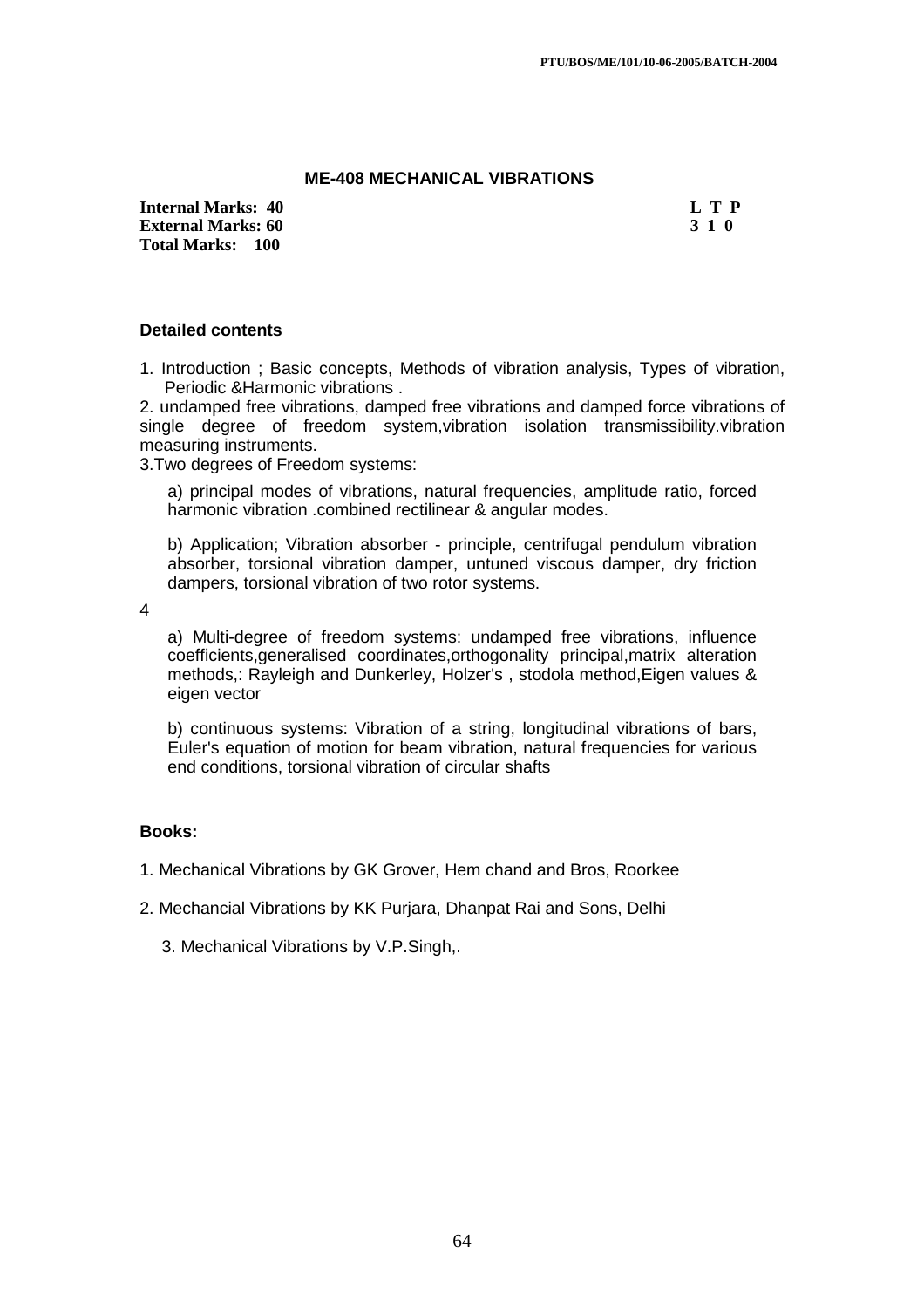# **ME-412 MECHANCIAL VIBRATION LAB**

**Internal Marks: 30 L T P External Marks: 20 Total Marks: 50**

- 1. Determine the viscosity of given fluid by single wire torsional pendulum.
- 2. Determine the natural frequencies of a coupled pendulum.
- 3. Find out the fundamental natural frequency of a cantilever beam
- 4. Determine the modulas of elasticity from free vibration test
- 5. Study of forced vibration of a two degree of freedom system under harmonic excitation
- 6. Study of a dynamic absorber
- 7.determine coefficient of dry friction from measurement of natural frequency of vibration of a bar resting on two disks rotating in opposite direction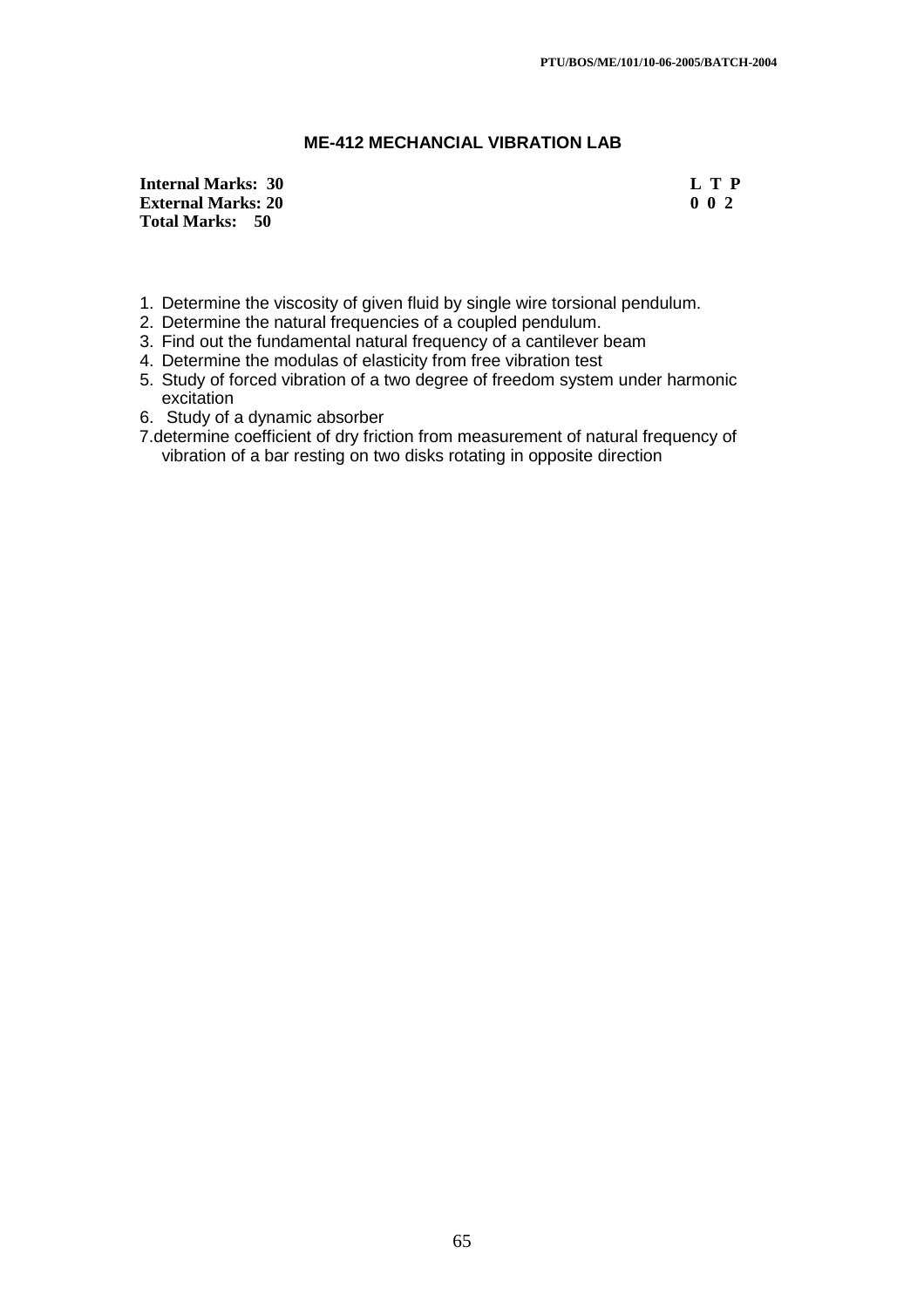**Detailed Syllabus:** 

**Group-I** 

#### **DE/ME-1.1 I. C. Engines**

**Internal Marks: 40 L T P L T P External Marks: 60 3 1 0 Total Marks: 100**

Introduction to IC Engines: Definition of engine; Heat Engine, Historical Development of IC Engines, Classification & Nomenclature, Application of IC Engines, Air Standard Cycle, Carnot Cycle, Sterling Cycle, Ericson Cycle, Otto Cycle, Diesel cycle, Dual Cycle, Thermodynamics Analysis of these cycles.

Actual Working of I.C. Engine: Working of 4 stroke petrol & diesel engines and their valve timing diagram, working of 2-stroke petrol & diesel engines & their valve timing diagrams, comparison of two stroke & four stroke engines, Actual working of 2 & 4 stroke gas engine and their valve diagram. Fuel Air Cycles and their analysis: Introduction to fuel air cycles and their significance, composition of cylinder gases, variable specific heats, Dissociation, effect of no. of moles, comparison of air standards & fuel air cycles, effect of operating variable like compression ratio, fuel air ratio, actual cycles and their analysis; Difference between Actual and Fuel-Air Cycle, Actual and Fuel-Air Cycles for S.I. and C.I. Engines.

IC Engine Fuels: Introduction, types of fuels, solid, liquid and gaseous fuels, chemical structure of petroleum, petroleum refining process, important qualities of S.I. & C.I. Engine fuels and their rating. Combustion of fuels; Calorific valves of fuels, theoretical determination of CV of fuel, combustion equation for hydrocarbon fuels, determination of minimum air required for combustion, conversions of volumetric analysis of mass analysis, Determination of air supplied from volumetric analysis of Dry flue gases, Determination of excess air supplied , Determination of % of carbon in fuel burning to  $CO & CO<sub>2</sub>$ . Determination of minimum quantity of air supplied to gaseous

Fuel Supply System: Fuel Supply System and fuel pumps, properties of air fuel mixture, a sample carburetor an its working, approximate analysis of simple carburetor, Actual air fuel ratio of single jet carburetor, Exact analysis of single jet carburetor, ideal requirements from a carburetor, limitations of single jet carburetor, different devices used to meet the requirements of an ideal carburetor. Different modern carburetors, introduction to petrol injection, fuel injection systems for C.I. Engines: classification of injection systems, injection pump, injection pump governor, mechanical governor, fuel injection systems, injection pump Governor, Mechanical Governor, Fuel Injector, Nozzle, Injection of S.I. Engines, Fuel Filters.

Combustion in S.I. Engines: Introduction, Stages of Combination in S.I. Engine, Flame font propagation, factor influencing the flame speed, ignition lag and factors affecting the lag, Abnormal combustion and knocking, control and measurement of knock, rating of S.I. Engine fuels and anti knock agents, combustion chambers of S.I. **Engines** 

Supercharging: Introduction, purpose of supercharging, type of superchargers, analysis of superchargers, performance of superchargers, Arrangement of Supercharger and its installation, Turbo charged engines, supercharging of S.I. & C.I.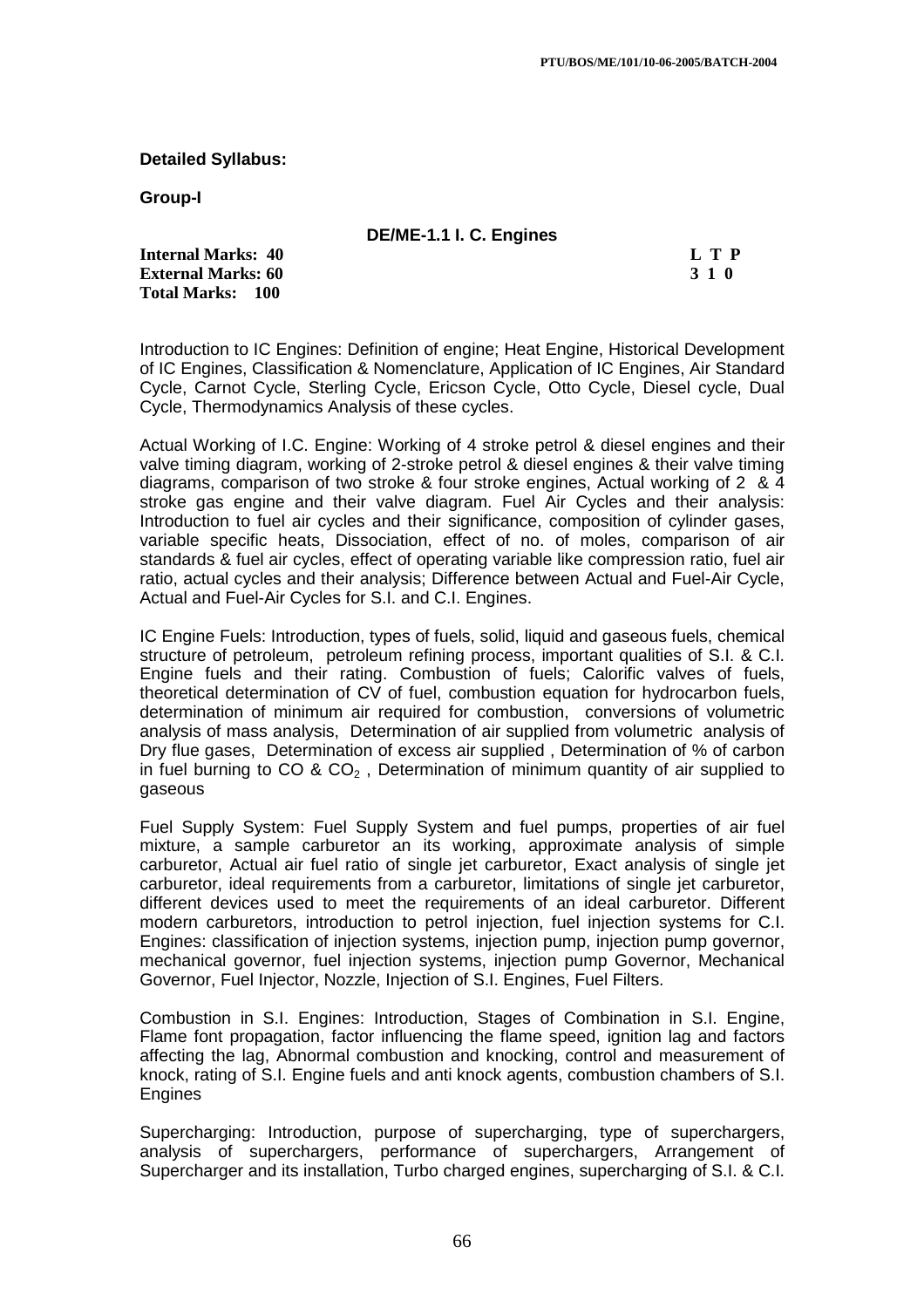Engines. Limitations of supercharging.

Measurement and Testing: Measurement of friction horse power, brake horse power, indicated horse power, measurement of speed, air consumption, fuel consumption, heat carried by cooling water, heat carried by the exhaust gases, heat balance sheet, governing of I.C. Engines, performance characteristics of I.C. Engines: Performance parameters, performance of S.I. Engines, performance of C.I. Engine, Engine performance maps

#### **Books:**

- 8. Internal Combustion Engines by V. Ganesan, Prentice Hall of India
- 9. A Course in Internal Combustion Engines by Damundwar by Dhanpath Rai & Sons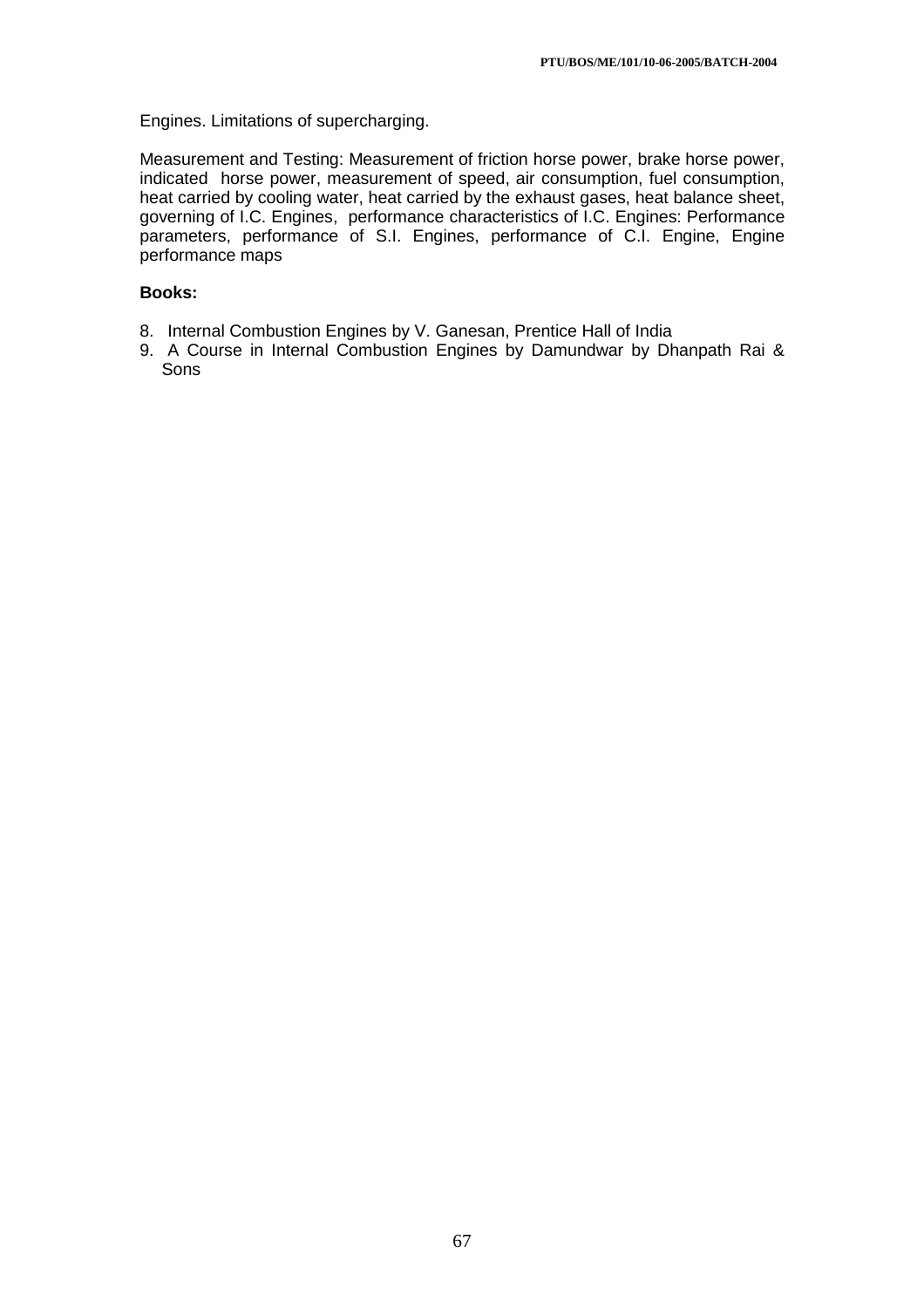# **DE/ME-1.2CRYOGENIC TECHNOLOGY**

**Internal Marks: 40 L T P External Marks: 60 Total Marks: 100**

# **PART - I**

# **Hours Topic**

1. History of cryogenic engineering; application of cryogenics

2. Properties of Oxygen, Nitrogen and Argon, and Hydrogen, Helium and rare gases

3. Thermal, mechanical and electrical properties of engineering materials at low temperature: 167 Introduction to the phenomenon of superconductivity and its applications

# **PART - II**

3. Thermodynamics of ideal liquefaction cycles; Joule-Thomson effect 3 Linde cycle; prncooled linde cycle; exercise

4. Claude, Heylandt, and kapitza cycles; exercises

5. Liquification of hydrogen and helium

# **PART-III**

Heat exchangers and definition of effectiveness

1 Coiled tube (hampson type) and brazed Aluminum heat exchangers

2 Cryogenic expansion engines and turbines

# **PART -V**

1. Principal of binary Distillation

2. linde signal & double column system

# **PART -IV**

3. Types of cryogenic insulation: foam, fibre, powder vacuum

1. Liquid cryogen storage vessels and cryogen transfer line;

# **PART -VII**

2.Measurement of temperature: gas and vapour pressure Thermometers, thermocouple, RTD and semiconductor sensors;

### **PART -VIII**

3. Safety in cryogenic systems fir, asphyxiation, cold burns and pressure problems

# **Books**

1. Cryogenic Systems by Randall Barron

2. Cryogenci Research amd Applications Marshall Sitting and Stephen Kidd D.Van Norstad Company, Inc.USA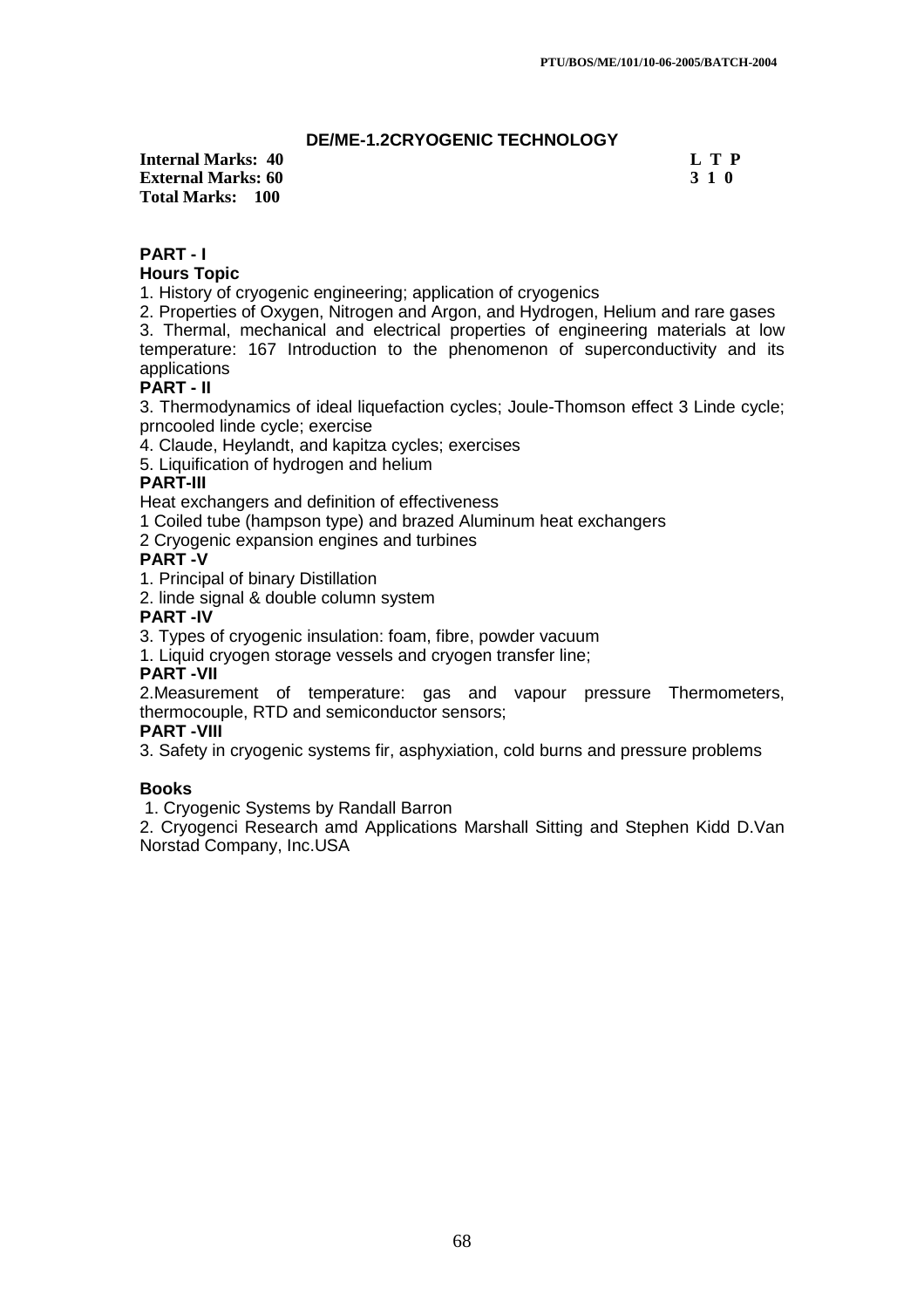# **DE/ME-1.3 NON-CONVENTIONAL ENERGY RESOURCES Internal Marks: 40 External Marks: 60 3 1 0 3 2 3 4 6 7 7 7 8 7 7 8 7 7 8 7 7 8 7 7 8 7 7 8 7 7 8 7 8 7 7 8 7 8 7 7 8 7 7 8 7 7 8 7 8 7 7 8 7 7 8 7 7 8 7 8 7 7 8 7 7 8 7 7 8 7 7 8 7 7 8 7 7 8 7 7 8 7 7 8 7 7 8 7 7 8 7 7 8 7 7 8 7 7 8 7 7 8 Total Marks: 100**

a) Introduction: Renewable and non-renewable energy sources, their availability and growth in India; energy consumption as a measure of Nation's development; strategy for meeting the future energy requirements

2. Solar Energy: Solar radiation - beam and diffuse radiation; earth sun angles, attenuation and measurement of solar radiation; Optical properties of materials and selective surfaces; Principles, general description and design procedures of flat Platte and concentrating collectors; Performance analysis of cylindrical and parabolic collectors; Solar energy storage systems - their types, characteristics and capacity; solar ponds. Applications of solar energy in water, space and process heating, solar refrigeration and air conditioning; water desalination and water pumping; solar thermal power generation; solar cells and batteries; economic analysis of solar systems

3. Wind Energy: Principle of wind energy conversion; Basic components of wind energy conversion systems; wind mill components, various types and their constructional features; design considerations of horizontal and vertical axis wind machines: analysis of accodynamic forces acting on wind mill blades and estimation of power output; wind data and site selection considerations

4. Direct energy conversion systems:

i) Magnetic Hydrodynamic (MHD) Generator: gas conductivity and MHD equations; operating principle, types and working of different MHD systems – their relative merits; MHD materials and production of magnetic fields.

ii) Thermo-electric generators: Thermo-electric effects and materials; thermo-electric devices and types of thermo-electric generators; thermo-electric refrigeration.

iii) Thermionic generators: thermoionic emission and materials; working principle of thermionic convertors

iv) Fuel Cells: thermodynamic aspects; types, components and working of fuel cells.

v) Performance, applications and economic aspects of above mentioned direct energy conversions systems

5. Miscellaneous Non-Conventional energy Systems:

i) Bio-mass: Concept of bio-mass conversion, photo-synthesis and bio-gasification; Bio gas generators and plants - their types constructional features and functioning; digesters and their design; Fuel properties of bio gas and community bio gas plants ii) Geothermal: Sources of geothermal energy - types, constructional features and associated prime movers.

iii) Tidal and wave energy: Basic principles and components of tidal and wave energy plants; single basin and double basin tidal power plants; conversion devices Advantages/disadvantages and applications of above mentioned energy systems.

### **Books**

1. Solar Energy : Fundamentals and Applications by H.P. Garg & Jai Prakash, Tata McGraw Hill

2. Soar Energy: Principles of Thermal Collection and Storage by SP Sukhatme, Tata McGraw Hill

3. Solar Engineering of Thermal Processes by Duffic and Beckman, John Wiley

- 4. Energy Conversion by Chang; Prentice Hall
- 5. Direct Energy Conversion by Soo; Prentice Hall
- 6. Fuel Cells by Bockris and Srinivasan; McGraw Hill
- 7. Magneto Hydrodynamics by Kuliovsky and Lyubimov, Addison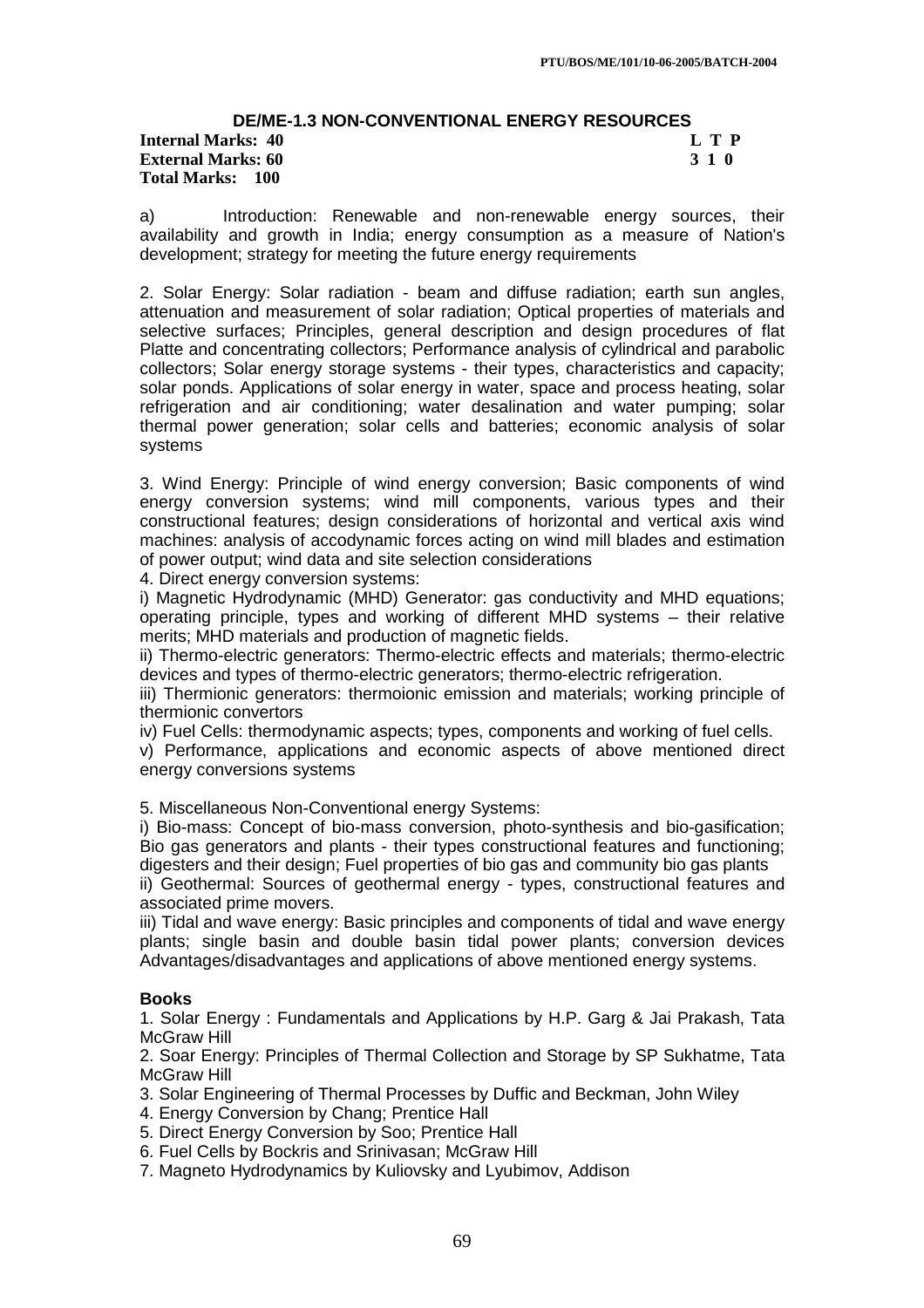#### **DE/ME-1.4 ENERGY CONSERVATION AND MANAGEMENT Internal Marks: 40 L T P External Marks: 60 Total Marks: 100**

Need for energy conservation, its potentials, fiscal incentives, primary energy sources such as coal, gas, oil, nuclear fuel

Optimum use of prime movers for power generation such as team turbines, gas turbines, diesel and gas engines, energy intensive industries i.e. iron and steel, aluminum, pulp and paper, textile and oil refineries and their energy usage pattern.

Plant Good house keeping measures in air conditioning boilers, combustion system, steam, furnaces and general awareness, Energy audit, methodology and analysis, Energy conservation case studies in air conditioning, boiler and burners

Waste heat recovery systems i.e. recuperates economizers waste heat boilers, heat pipe heat exchangers regenerators etc. energy storage systems thermal storage, insulation, refractory, specialized processes such as Dielectric & micro wave heating, electronic beam welding, Fluidized bed technology, laser as a welding tool, Alternative sources of energy.

#### **Text Books**

- 9. Industrial Energy Conservation Handbook, D.A., Oxford Press, London
- 2. Energy Conservation Handbook, Utility Publication Ltd., Hyderabad
- 3. Richard Greene, Process Energy conservation (Chemical Engineering), McGraw-Hill Publication Co., New York.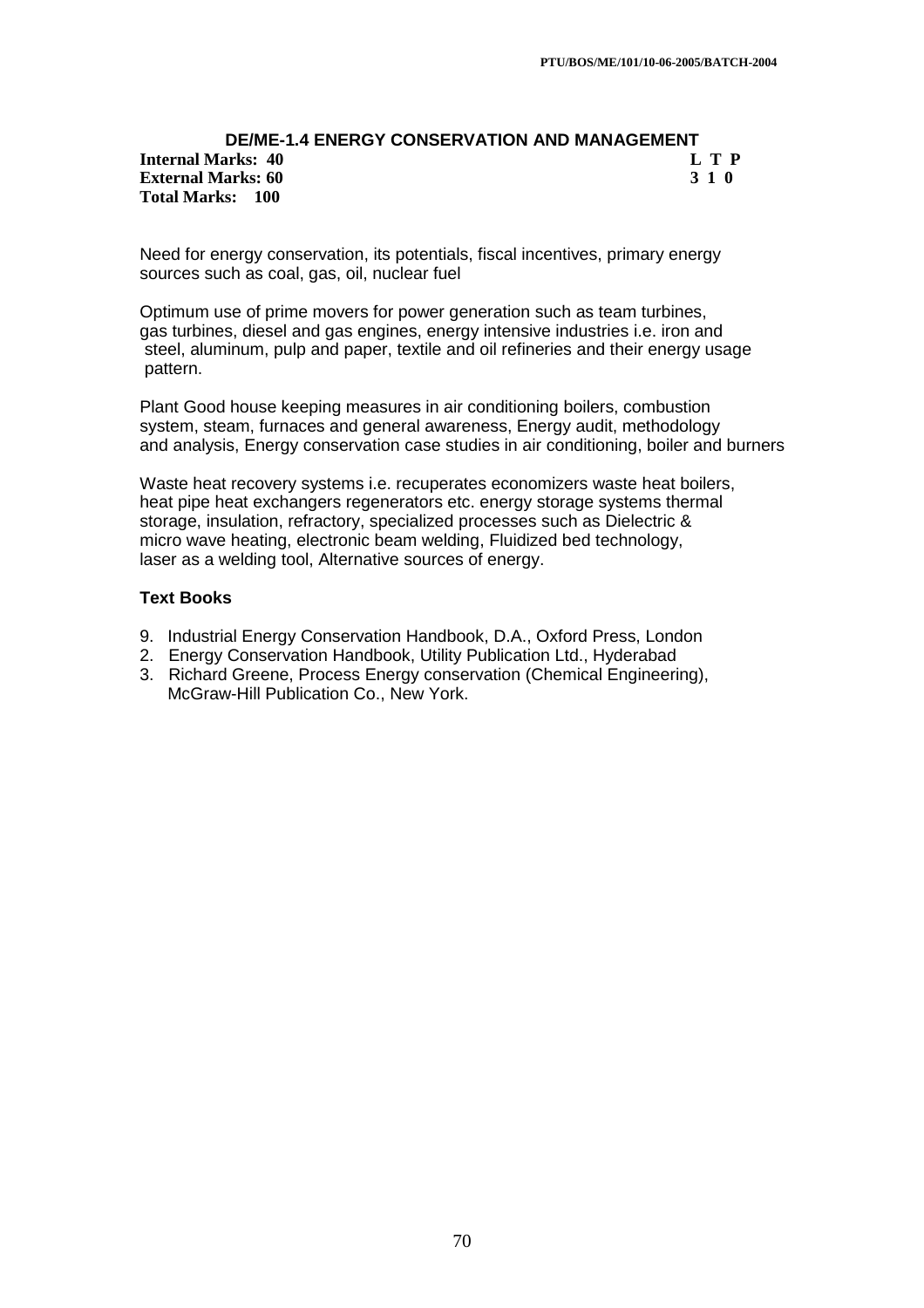# **DE/ME-1.5 FLUID MECHANICS-II**

#### **Internal Marks: 40 L T P L T P External Marks: 60 3 1 0 Total Marks: 100**

# 1. Potential Flow

Stream function and velocity potential functions for standard flow patterns uniforms flow, source/sink, doublet and free vortex ; combination of uniform flow with certain flows to obtain flow patterns of various shapes such as flow past a half body, a cylinder, a Rankine oval body, and a cylinder with circulation : Kutta joukowski Theorem-lift on a cylinder.

#### 2. Viscous Flow

Navier Stokes equation of motion; Relationship between shear stress and pressure gradient; two dimensional laminar flow between two fixed parallel planes ; Plain Couette flow and its application to hydro-dynamic theory of lubrication.

#### 3. Turbulence

Fluctuation velocity components; intensity and scale of turbulence; Reynolds equations and turbulence modeling.

#### 4. Boundary Layer

Salient features of flow pattern in a boundary layer; Velocity and shear stress distribution along the boundary; Von-Karman momentum integral equation, Quantitative correlation for boundary layer thickness, local skin friction coefficient and drag coefficient in laminar, turbulent and laminar turbulent combined boundary layer flows on a flat plate without pressure gradient; flow over a courved surface boundary layer separation and its control.

#### 5. Flow Around Immersed Bodies

Concept of friction, pressure, wave and induced drag- lift and drag coefficients; variation of drag coefficient with Reynolds number for two dimensional bodies (flat plate, circular cylinder) ; Vortex shedding from cylindrical bodies; effect of streamlining ; drag coefficient versus Reynolds number for flow past axisymmetric bodies (sphere) ; Terminal velocity ; Lift of an airfoil ; Airfoil of finite length-effect on drag and lift ; Downwash and induced drag.

### 6. Compressible Flow

Wave propagation and sonic velocity; Mach number, Limits of incompressibility and compressible flow regimes; pressure field due to a moving source of disturbance, Mach cone and Mach angle. Basic equations for one-dimensional compressible flow; static and stagnation values; Isentropic flow relations; compressibility correction factor. Isentropic flow through a duct of varying cross-section, mass flow rate and choking in a converging passage. Normal shock and change in flow properties across a normal shock wave.

### **Books**

1. Mechanics of Fluids by Massey BS, ELBS and Van Nostrand Reinhold Co.

2. Fluid Mechanics by Pao HF Richard ; John Wiley and Sons.

3. Fluid Mechanics and Fluid Power Engineering by Kumar DS; SK Kataria and Sons, Delhi.

4. Fluid Mechanics by Douglas JF., Gasionckw, and Swaffield JP ; Pitman.

5. Fluid Mechanics by Streeter VL and Wylie EB : McGraw Hill International.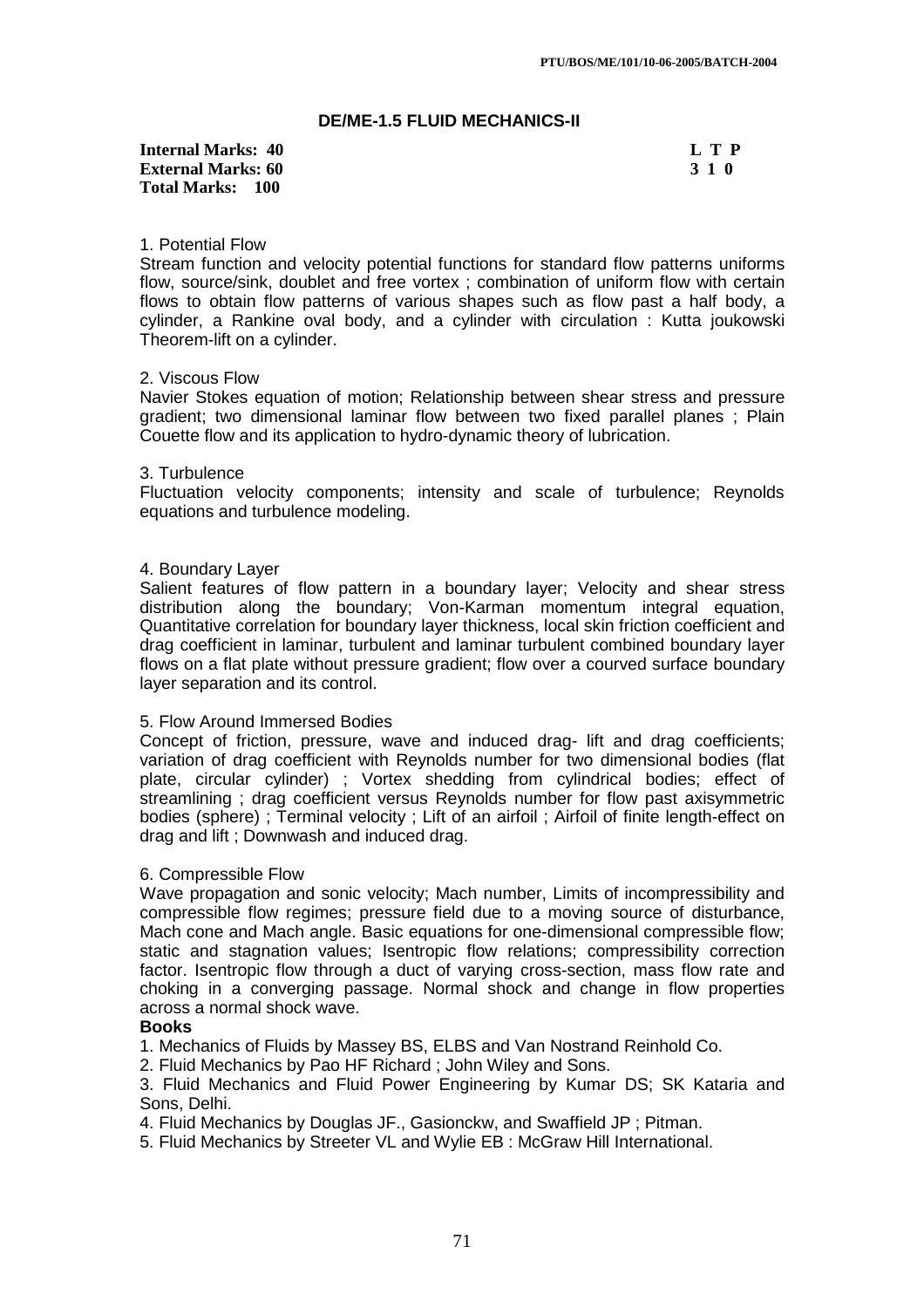## **DE/ME-1.6 SOLAR ENERGY**

**Internal Marks: 40 L T P External Marks: 60 3 1 0 3 2 3 4 6 7 7 7 8 7 7 8 7 7 8 7 7 8 7 7 8 7 7 8 7 7 8 7 8 7 7 8 7 8 7 7 8 7 7 8 7 7 8 7 8 7 7 8 7 7 8 7 7 8 7 8 7 7 8 7 7 8 7 7 8 7 7 8 7 7 8 7 7 8 7 7 8 7 7 8 7 7 8 7 7 8 7 7 8 7 7 8 7 7 8 7 7 8 Total Marks: 100**

### Solar Flux and Weather Data :

Introduction, Solar Constant, Spectrum of sun, Diurnal Variation of Direct Sunlight, Height variation of direct sunlight. Standard Atmosphere, Zenith Distance Flux Variation, Geographical distribution of sun-shine and effects of weather on Solar Flux. Introduction to solar Flux observation, Instruments such as pyranometer, Phyrheliometer and Sunshine Recorder, Correlation between direct and total Insulation, Solar flux variation dynamic, Correlation of sunshine with Wind Velocity, Environmental Thermal Infrared Flux and ETIR Model.

#### Solar Availability:-

Introduction, Zenith Distance Vs time, Time of sunrise and sun-set fully Tracking collector, Variation of flux curves with latitude and geometry, Introduction tom Fixed Flat plate (horizontal, latitude Tilted, fixed latitude + 15°, Vertical South-facing, seasonally Tilted) N-S and horz, east west tracking and N-S polar east west tracking, East west horz and N-S tracking, Comparison of theoretical curves with observation, comparison of daily output; Peak flux Vs Average flux,

#### Heat Transfer in Solar Collectors :

Introduction, Heat Losses in a Distributed Collector system. The Liquid Transfer Module System, Solar Heat Availability, Fluid Mechanics, Fluid Properties, Temperature Rise, Solar Flux, Pressure Drop Relations, Reynolds Number, Ratio of Power Expended to Power Generated, Magnitude of Power Output/Input Ratio, Parametric Relationships for Fluid Transfer, Variation of Output/Input Ratio with Solar Flux. Air-Transfer Systems, Air Heat Transfer in Terms of Volume Rate of Flow, Typical Evaluation Situation. Alternative Forms of the Heat-Rise Equation, Effect of Changing Heat-Transfer Fluid, Heat Transfer in Evacuated Collectors,

Thermodynamic Utilization of Collected Energy, Evacuated Collectot Trade offs. Linear Absorber with Air Radiation Suppression Using Honeycombs Convection Suppression Using Honey-combs, Heat Pipes, Heat Transfer alongh Thin Sheets, Differential Thermal Expansion, Problems.

### Flat-Plate Collectors:

Introduction, Basic Collector Configurations, Diurnal Temperature, Profile, Thermal Inertia U-Factor, Collector Heat Balances. Sample Calculation, Surface Temperature. Efficiency versus-Temperature Curves, General Properties of an efficiency Vs Change and Temperature, The Bare Collector; Single –Window Collector, Double Window Collector Improvement of Performance, Geometrical Suppression of Convection, Window Temperature. Effect of Selective Absorber Surface, Selective Windows Facing Selective Surface Combination of Absorber and selective windows, Comparison of Thermal Behaviour for Selective Windows, Window Absorption Non reflection Coated Window, Variation of Efficiency with Solar Flux, Evacuated, Cooling, Selective Radioactive Cooling, Cylindrical Collector Structure Flat-Plate Collector performance, Solar Ponds, Problems

### Energy Storage:

Introduction, Basic System Diagram, Peaking Effect of Back up Demands, Energy Storage, Hydrostorage Chemical Batteries Flywheels Chemical Storage, Compressed Air, Biological Storage, Thermal Storage, Sensible-Heat Storage, Latent-Heat Storage, Salt Eutectics, Zoned Thermal Storage Fluid Tank, Rock Thermal Storage Tank, Thermal Storage Tank Farm, Heat Management with and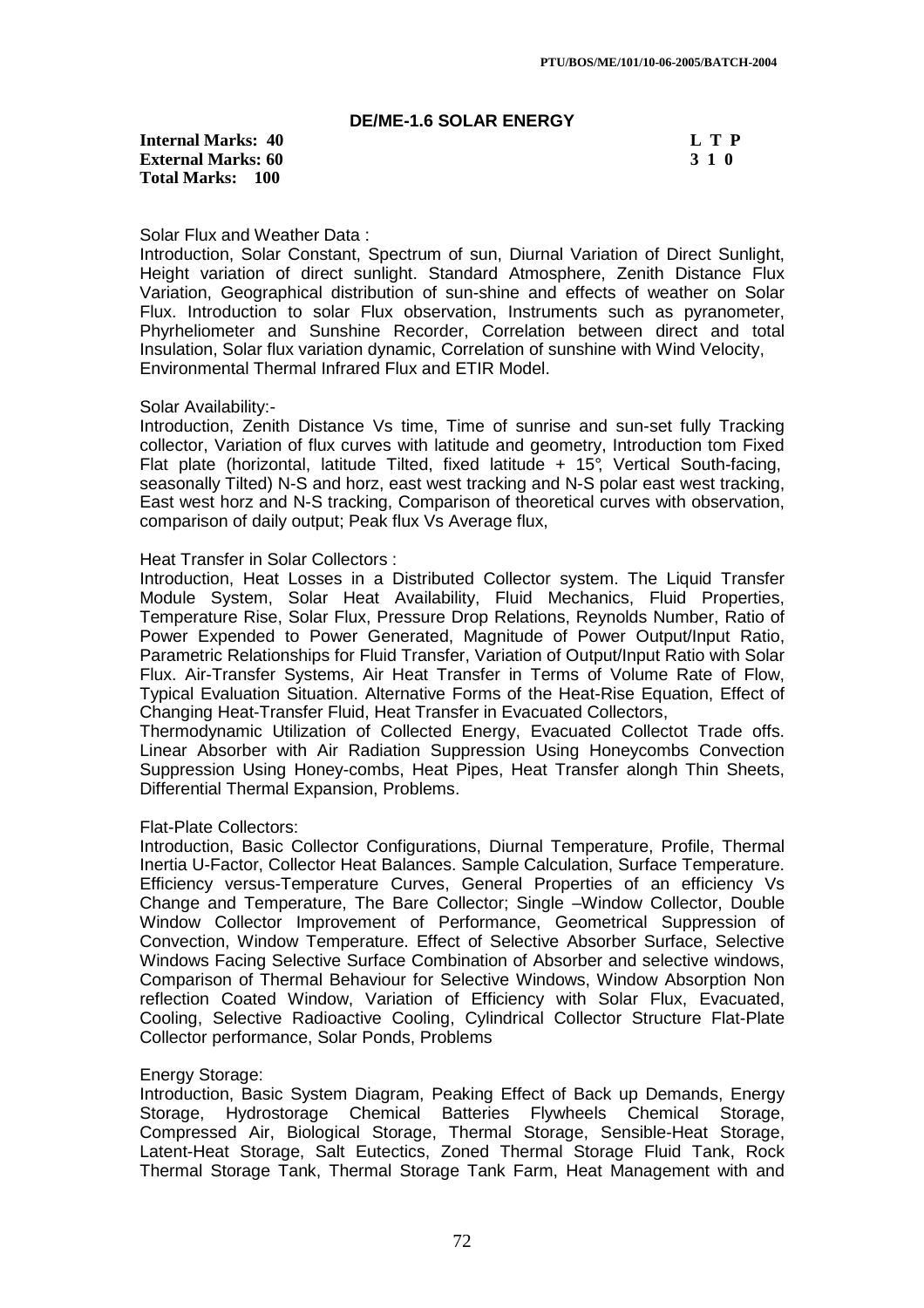without Phase Change, Thermal inertia, Calculation of Detailed Performance, Problems.

Application of Solar Energy (History and Survey Application) Community Heating & Cooling system, Solar Water pumping, Solar gas absorption refrigeration, MEC Cooling system. Two stage evaporative cooling etc.

## Direct Conversion to Electricity:

Introduction, Direct conversion by Means of Solar Ce4lls, Silicon Cells, Manufacture of Silicon Cells, Efg Ribbon Silicon Cells Polycry Stalline silicon cells, Cadmium sulfide Solar Cells, Manufacture of Cadmium Sulfide Cells Gallium Arsenide Solar Cells, Thermal Behaviors of Solar Cells Cooled Solar Cells for Concentrating System. Thermo-electric Solar Cells, Thermonic Solar Cells, Phase-Change Thermal Direct Conversion, Problems.

# **Books**

- 1. An Introduction to Applied Solar Energy: Aden B.Meinel & Marjoric P.Meinel.
- 2. Hand Book of Solar Energy : Jan F.Kreider & Fran K, Kreith.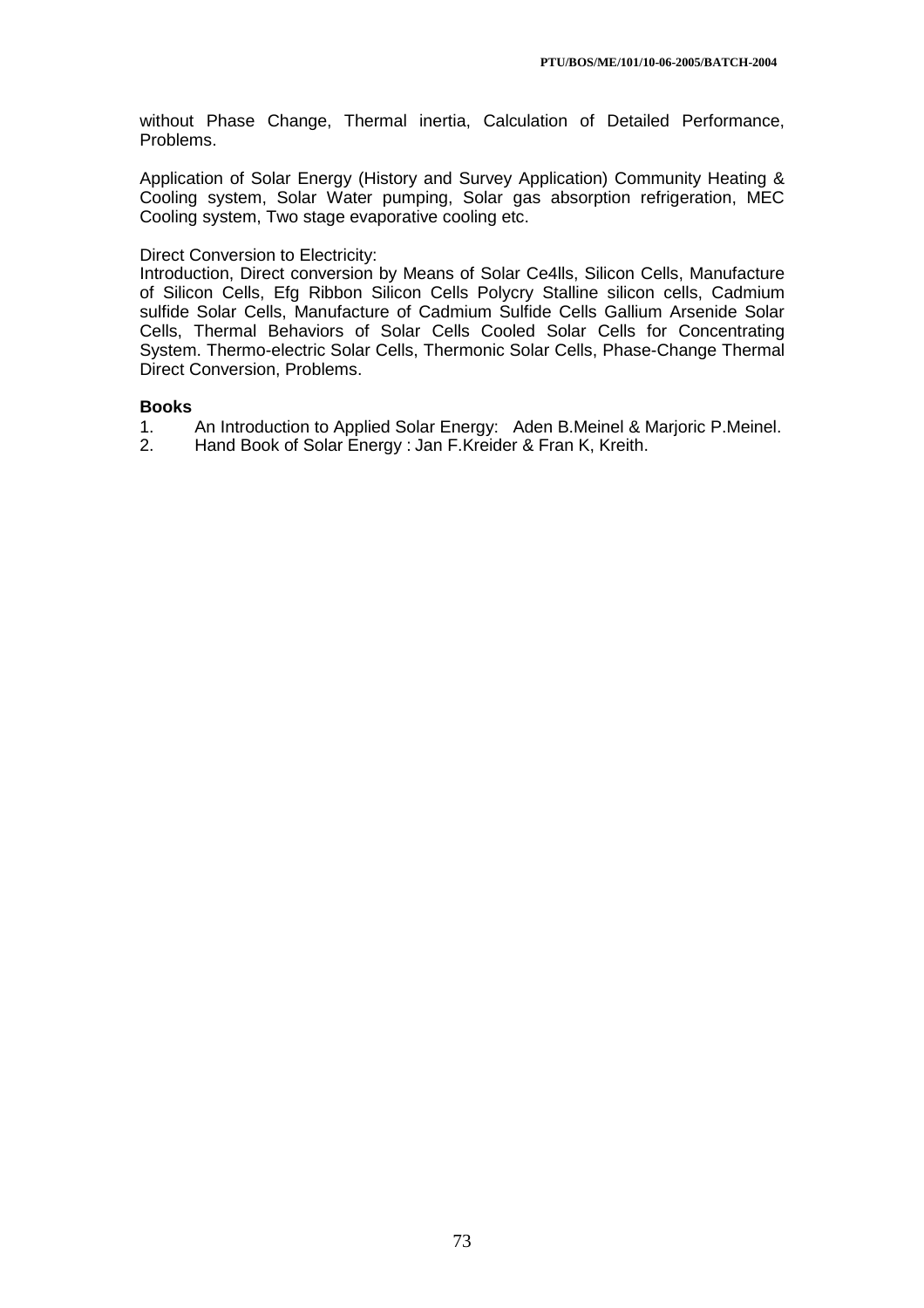## **DE/ME-1.7 Heat Exchanger Design**

**Internal Marks: 40 L T P L T P L L T P External Marks: 60 3 1 0 Total Marks: 100**

Introduction: Classification, types and applications of heat Exchangers, Heat Exchanger Design methodology, Selection of Heat Exchangers

Single Phase Heat Exchangers: LMTD and NTU methods, Rating and sizing methods, design criteria, geometry, process parameters, pressure drops and applications

Two Phase Heat Exchangers: Types of Boiling, Boiling mechanisms, two phase flow boiling pressure drop

Condensation Mechanism, types of condensers and design procedures, Evaporators, Reboilers, Multiple effect evaporators, Design procedures, Liquid chillers, kettle, thermosyphen and forced circulation Reboilers, Augmented surface heat Exchangers, Heat transfer coefficients, pressure drops, compact heat exchangers and air coolers, plate heat exchangers and plate fine heat exchangers

Heat Pipe Heat Exchangers: Types and design procedure and applications

Installation, Operation and Maintenance: Fouling factors, type of fouling and cleaning methods

Mechanical Considerations: Codes and Standards, Mechanical design requirements and materials

## **Books**

1. Saunders EAD, Heat Exchangers Selection Design and Construction Longman Scientific and Technical John Wiley and Sons Inc. New York

2. Kern D.Q. Process Heat Transfer International Edition Mc. Graw Hill Book Company Singapore

**3.** Holman J.P Heat Transfer 8th Edition Mc. Graw Hill Book Company Singapore

**4.** Gupta J.P Fundamentals of Heat Exchangers and Pressure Vessels Technology Hemisphere Publishing Corporation New York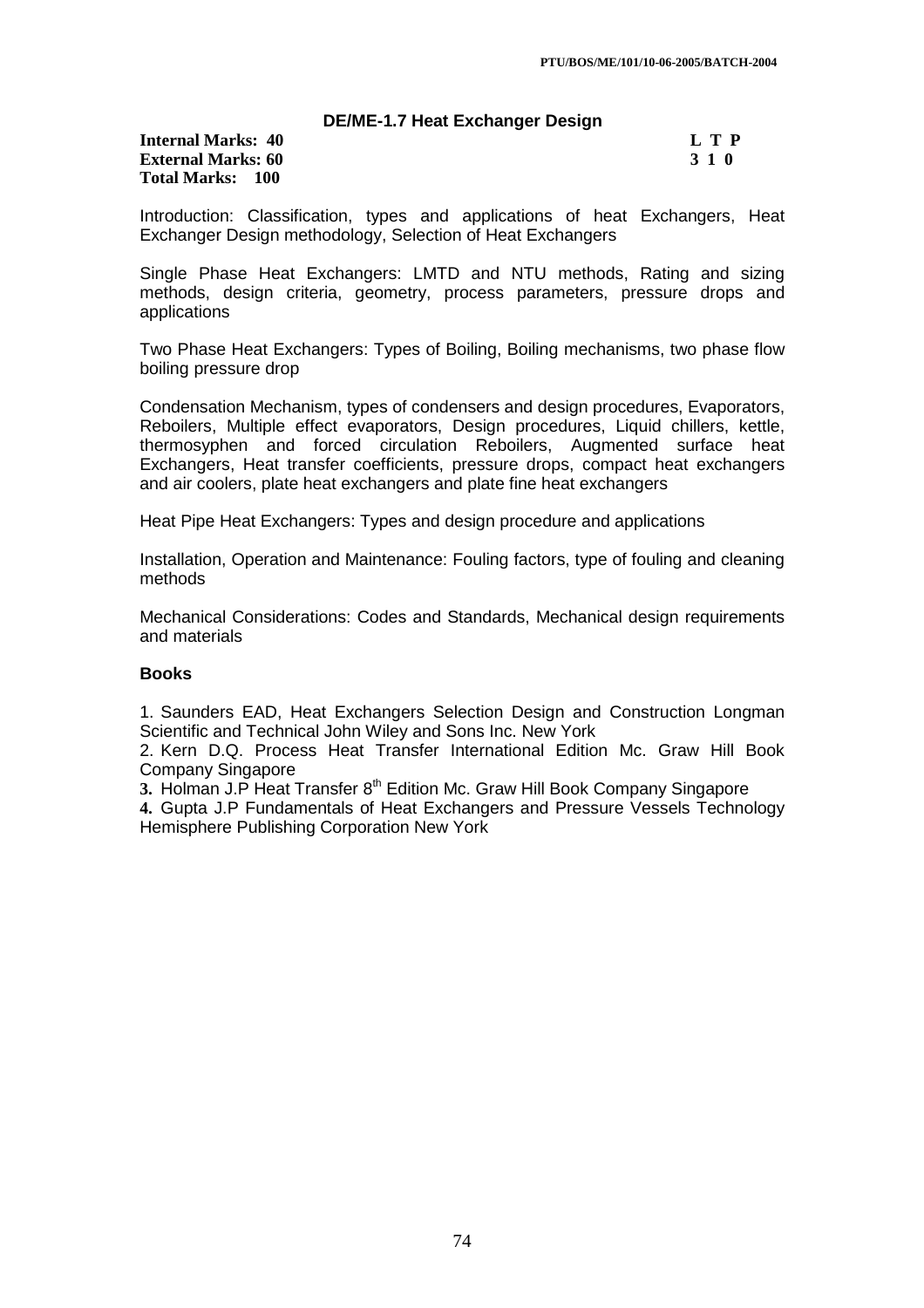## **DE/ME-1.8 POWER PLANT ENGINEERING**

**Internal Marks: 40 L T P L T P L L T P External Marks: 60 3 1 0 Total Marks: 100**

Introduction: Energy sources for generation of electric power, Principles types of power plants-their special features and applications, Present status and future trends.

Hydro-Electric Power Plants: Classifications, Components and their general layout, Hydroelectric survey, rainfall run-off, hydrograph, flow duration curve, mass curve, storage capacity, Site selection.

Steam Power Plant: General Introduction, Developing trends, Essential features, Site Selection, Coal-its storage, preparation, handling, feeding and burning, Ash handling, dust collection, High pressure boilers.

Diesel and Gas Turbine Power Plants: Field of use, components, Plant layout, Comparison with stream power plants, Operation of combined steam and gas power plants.

Nuclear Power Plant: Nuclear fuels, nuclear energy, Main components of nuclear power plant, Nuclear reactors-types and applications, Radiation shielding, Radioactive waste disposal, Safety aspects.

Power Plant Economics: Load curves, terms and conditions, Effect of load on power plant design, methods to meet variable load, prediction of load, cost of electric energy, Selection of types of generation and generating equipment, Performance and operating characteristics of power plants, Load division among generators and prime movers, Tariff methods of electric energy.

Non-Conventional Power Generation: Geothermal power plants, Tidal power plants, Wind power plants, Solar power plants, Electricity from city refuge.

Direct Energy Conversion Systems: Thermoelectric conversion system, Thermionic conversion system, Photo voltaic power system, Fuel Cells, Magneto-hydrodynamic system.

Text Books

P.K.Nag, Plant Engineering, Tata McGraw Hill, New Delhi Nagpal, Power Plant Engineering,Khanna Publishers, New Delhi Arora, Domkundwar, Power Plant Engineering, Dhanpat Rai \* Sons, New Delhi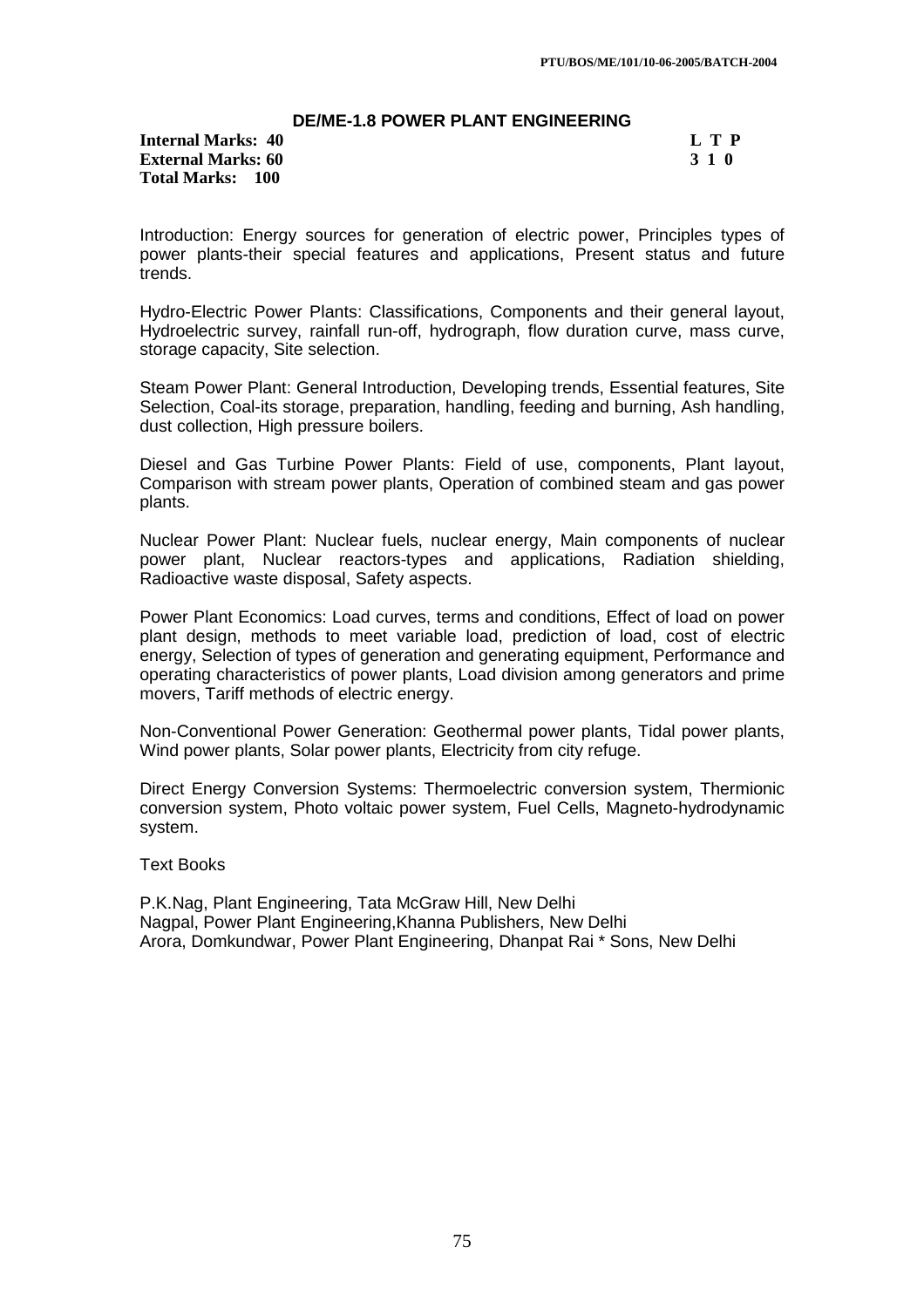# **DE/ME-1.9 GAS DYNAMICS**

**Internal Marks: 40 L T P External Marks: 60 3 1 0 Total Marks: 100**

1. Basic concepts of Gas Dynamics and Gas Properties:

Definition: Units and dimensions. The concepts of continuous, properties of the continuum. Methods of describing fluid motion, Lagrangian method. Eulerian Method. The integral form of the equations of Conservations of Mass. Momentum and energy as applied to Control Volumes, applications to the study flow of inviscid compressible fluids.

b) Fundamentals Equations Study of One Dimensional Flow :

Continuity equation, the momentum equation, the dynamic equation and Euller's equation. Bernoulli's equation, thrust function, steady flow energy equation.

c) Isentropic Flow:

Introduction, Acoustic velocity, Mach number, Mach line and Mach angle. Classification of flows, Karman's rules supersonic flow, flow parameters, Critical conditions stagnation values.

d) Flow in Ducts with Heating or Cooling:

 Stagnation temp. change, governing equations, Rayleigh lines, choking effects in simple to change. Maximum heat transfer.

e) Flow in constant- Area Ducts with friction:

Friction loss, the friction parameter, Fannolines, effect of the increase of inlet Mach number and duct length. Chocking due to friction.

Isothermal flow through long ducts.

f) Normal Shock Waves:

Formation of shock waves, weak waves, compression waves. Governing relations of the Normal shock, Pressure. Temperature, Density, Mach number across shock.

g) Oblique shocks: Oblique shock equations, shock geometry, shock polars. h) Flow through Nozzles:

The Converging diverging nozzle, area ratio for complete expansion, effect of varying

back pressure on nozzle flow. Under-expansion and over-expansion in nozzle flow. Losses in nozzle.

i) Flow through Diffusers:

Classification of diffusers, internal compression subsonic diffuser, velocity gradient, effect of friction and area change, the conical internal-compression subsonic diffuser, external compression subsonic diffuser, supersonic diffuser, normal shock supersonic diffuser, the converging diverging supersonic diffuser.

j) Introduction to Multidimensional Flow:

The equation of continuity, the momentum equations, Bernoulli,s equation, the energy equation, Navier-Stock' Equations, Potential Flow.

Books

i. Thermodynamics of Compressible Fluid flow by Shaprio.

ii. Computational Gas Dynamics by Culbert B. Laney, Cambridge University Press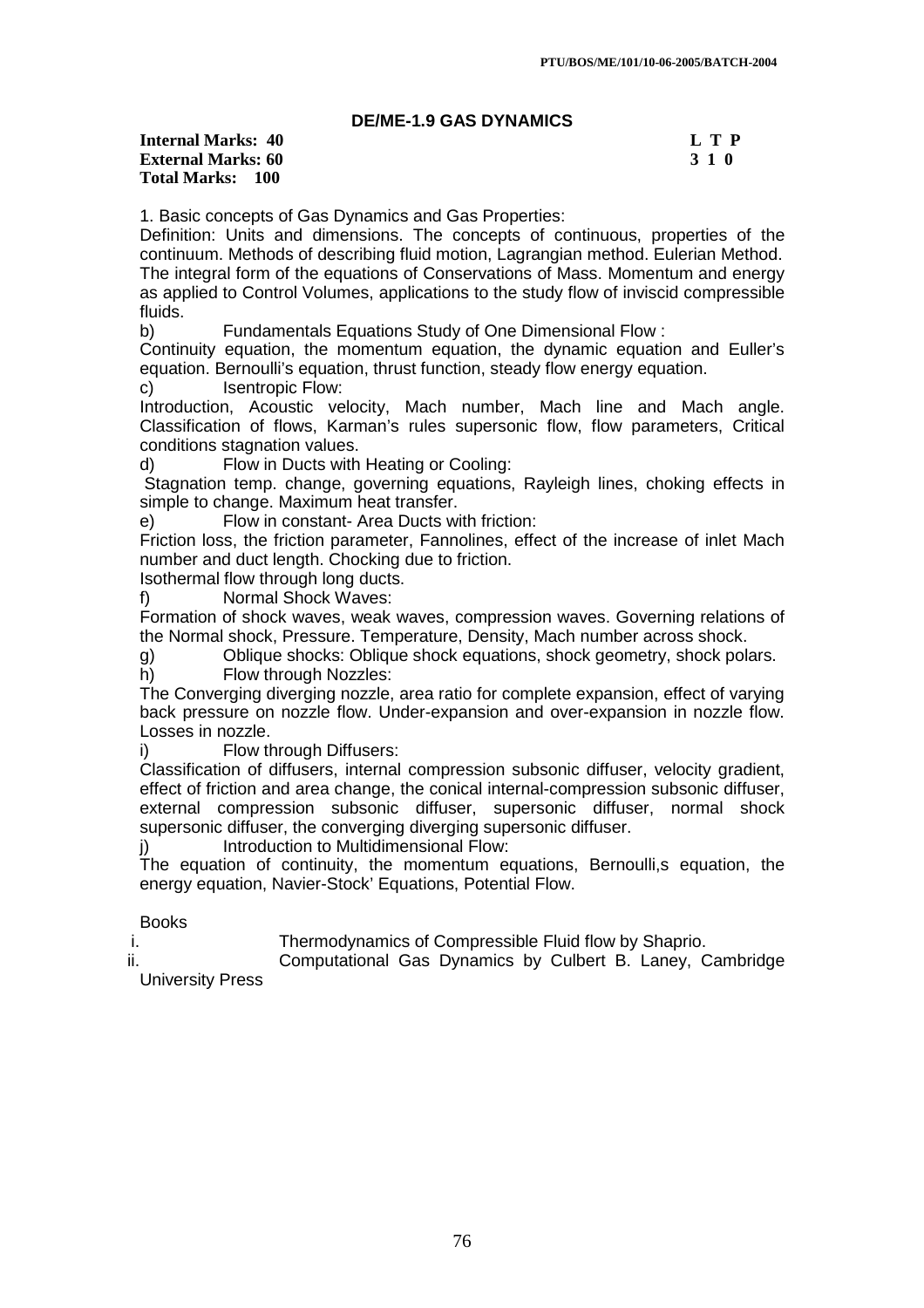**Group-II** 

# **DE/PE-2.0 Non Traditional Machining Processes**

| Internal Marks: 40        | L T P |
|---------------------------|-------|
| <b>External Marks: 60</b> | 3 1 0 |
| <b>Total Marks: 100</b>   |       |

**Modern Machining Processes**: An Overview, trends in Manufacturing machining, transfer machining, flexible machining system, computer integrated manufacturing

## **Advanced Mechanical Processes:**

Ultrasonic machining and Abrasive Flow Machining-elements of process, Applications and limitations

## **Electrochemical & Chemical Removal Processes:**

Principle of operation, elements and applications of Electrochemical Machining, Electrochemical grinding, Electrochemical deburring, Electrochemical honing, Chemical Machining:

## T**hermal Metal Removal Processes:**

Electric Discharge Machining- Mechanism of metal removal, , electrode feed control, die electric fluids flushing, selection of electrode material, applications. Plasma Arc Machining- Mechanism of metal removal, PAM parameters, Equipment's for unit, safety precautions and applications. Laser Beam machining- Material removal, limitations and advantages. Hot machining- method of heat, Applications and limitations. Electon-Beam Machining-, Generation and control of electon beam, process capabilities and limitations

**Hybrid Machining Processes**: concept, classification, application, Advantages

## **Books:**

15. Modern Machining Processes by P.C. Panday and H.S. Shan, Tata Mc Graw Hill

16. Fundamentals of Machining and Machine Tools by G. Boothroyd and W.A. Knight, Mareel Dekker Inc.<br>Ann traditional Manu Non

17. Non traditional Manufacturing Processes, G.F. Benedict, Marcel Dekker Inc.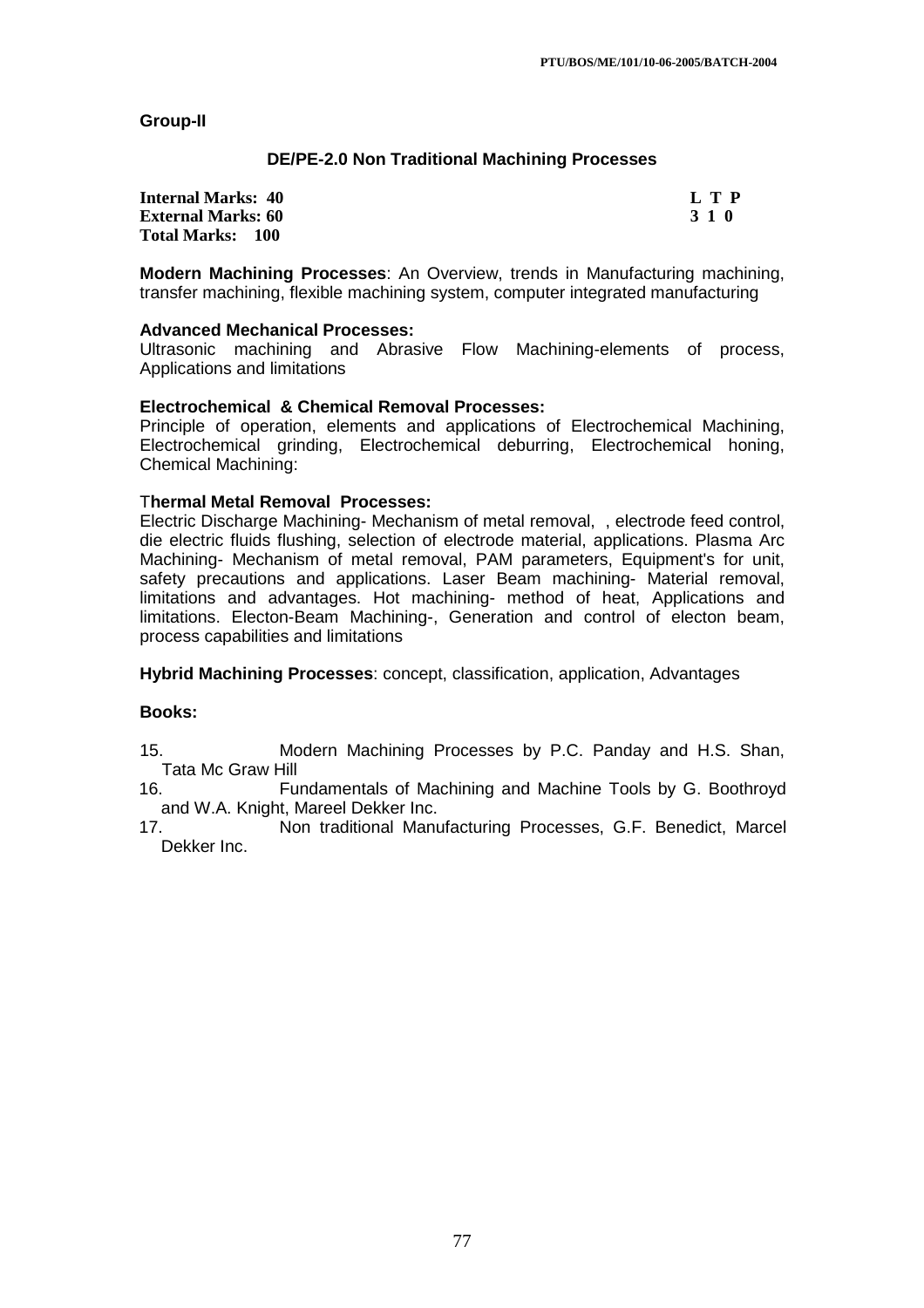### **DE/PE-2.1 INDUSTRIAL ENGINEERING**

## **Internal Marks: 40 L T P External Marks: 60 Total Marks: 100**

Introduction: Definition and scope of industrial engineering Role of an industrial engineering Role of an industrial engineer in industry, Functions of industrial engineering department and its organization, Qualities of an industrial engineer.

2. Plant Layout and Material Handling: Different types of layouts viz. Product, process and combination layouts, Introduction to layouts based on the GT, JIT and cellular manufacturing systems, Development of plant layout. Types of material handling equipment, relationship of material handling with plant layouts.

3. Work-study: Areas of application of work study in industry; Method study and work measurements and their inter-relationship. Reaction of management and labour to work study; Role of work study in improving plant productivity and safety.

4. Method Study : Objectives and procedure for methods analysis: Select, Record, Examine, Develop, Define, Install and Maintain. Recording techniques, Micromotion and macro-motion study: Principles of motion economy, Normal work areas and work place design.

5. Work Measurement : Objectives, Work measurement techniques - time study, work sampling, pre-determined motion time standards (PMTS) Determination of time standards. Observed time, basic time, normal time, rating factors, allowances, standard time.

6. Value Engineering : Types of values, concept of value engineering, phases of value engineering studies, application of value engineering.

7. Work design : Concepts of job enlargement, job enrichment and job rotation. Effective job design considering technological and behavior factors.

8. Ergonomics : Introduction to ergonomic considerations in designing man-machine systems with special reference to design of displays and controls.

## **Books**

1. Introduction to Work study by Gayler Shotbolt

- 2. Industrial Engineering & Management by Hicks, Tata McGraw Hill, New Delhi
- 3. Product Design and Development by Ulrich, Tata McGraw Hill, N. Delhi
- 4. Work study and Ergonomics by Suresh Dalela and Saurabh, Standard Publishers.
- 5. Motion and time study by R. Bernes, John-Wiley & Sons
- 6. Ergonomics at work, by D.J. Oborne, John Wiley & Sons.
- 6. Techniques of Value Analysis and Engineering by Miles, McGraw Hill.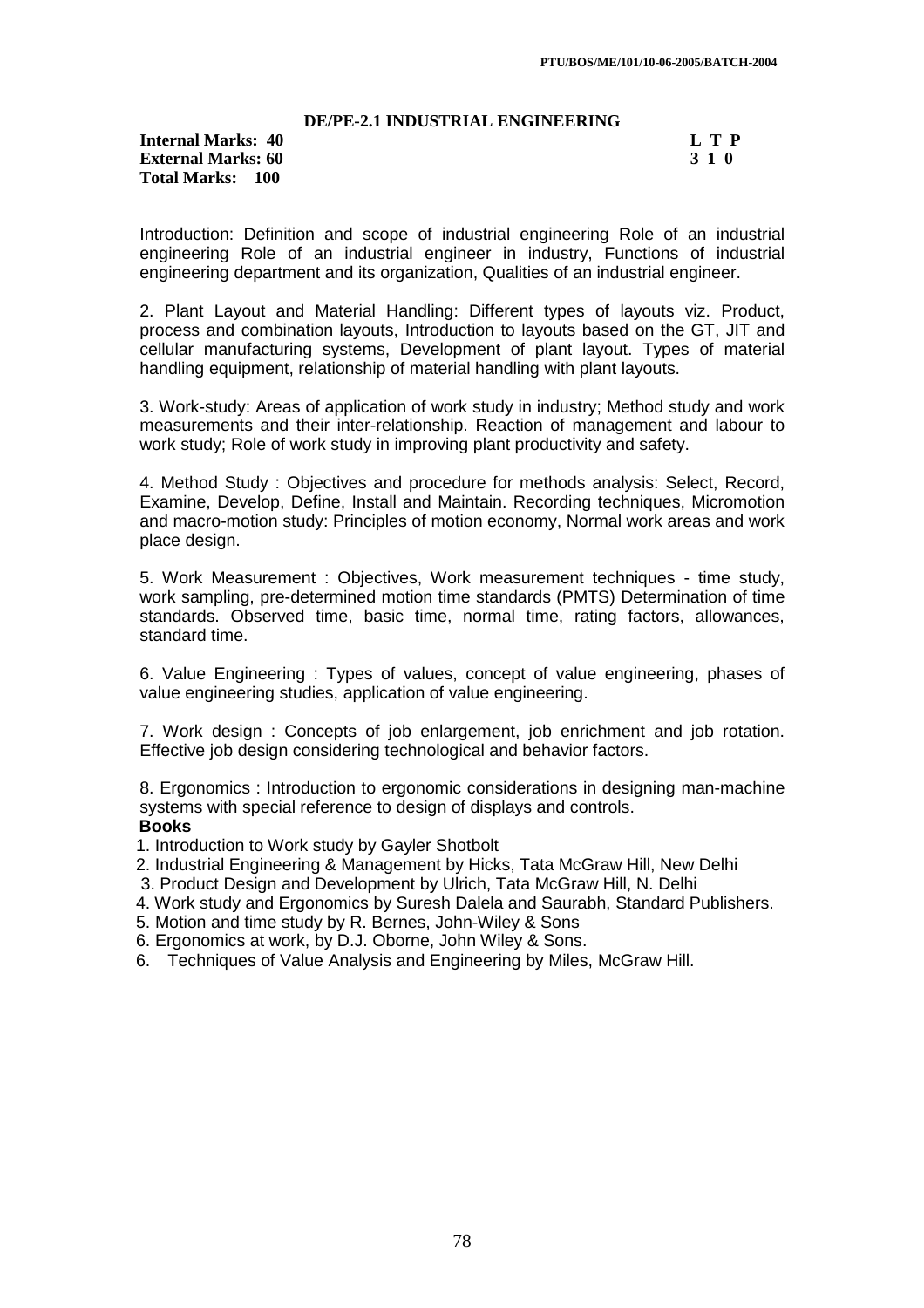## **DE/PE-2.2 MODELING AND SIMULATION**

**Internal Marks: 40 L T P L T P L L T P External Marks: 60 3 1 0 Total Marks: 100**

### **Modeling**

Need for system modeling, systems approach to modeling, open and feed back systems, combination of simple feed back systems, feed back time lag effects, feed back and managerial systems

Production and Operations Management Principle of analytical modeling, kinds of analytical methods, measures of effectiveness, cost analysis large systems

#### **Simulation**

Monte Carlo simulation, generation of stochastic variates, continuous and discrete probability distributions, application of Monte Carlo methods for production systems, computer simulation models, Macro Dynamic models, examples from business and industry, design of management game, Simulation languages SIMULA, SIMSCRIPT, GPSS etc. Statistical output analysis

Analog computer simulation; basic analog computer components and operations; amplitude and time scaling; solution of linear and non-linear partial differential equations, formulation of model for a dynamic system and its simulation on analog computer

#### Books

- 1. System Simulation with Digital Computer: Deo Narsingh PHI
- 2. System Simulation: Gordon, PHI
- 3. Analog Computation : Jackson A.S. Mcgraw hill
- 4. Computer Simulation Techniques : Naylor T.H. et. al. John wiley
- 5. Modern Production Management: Buffa Wiley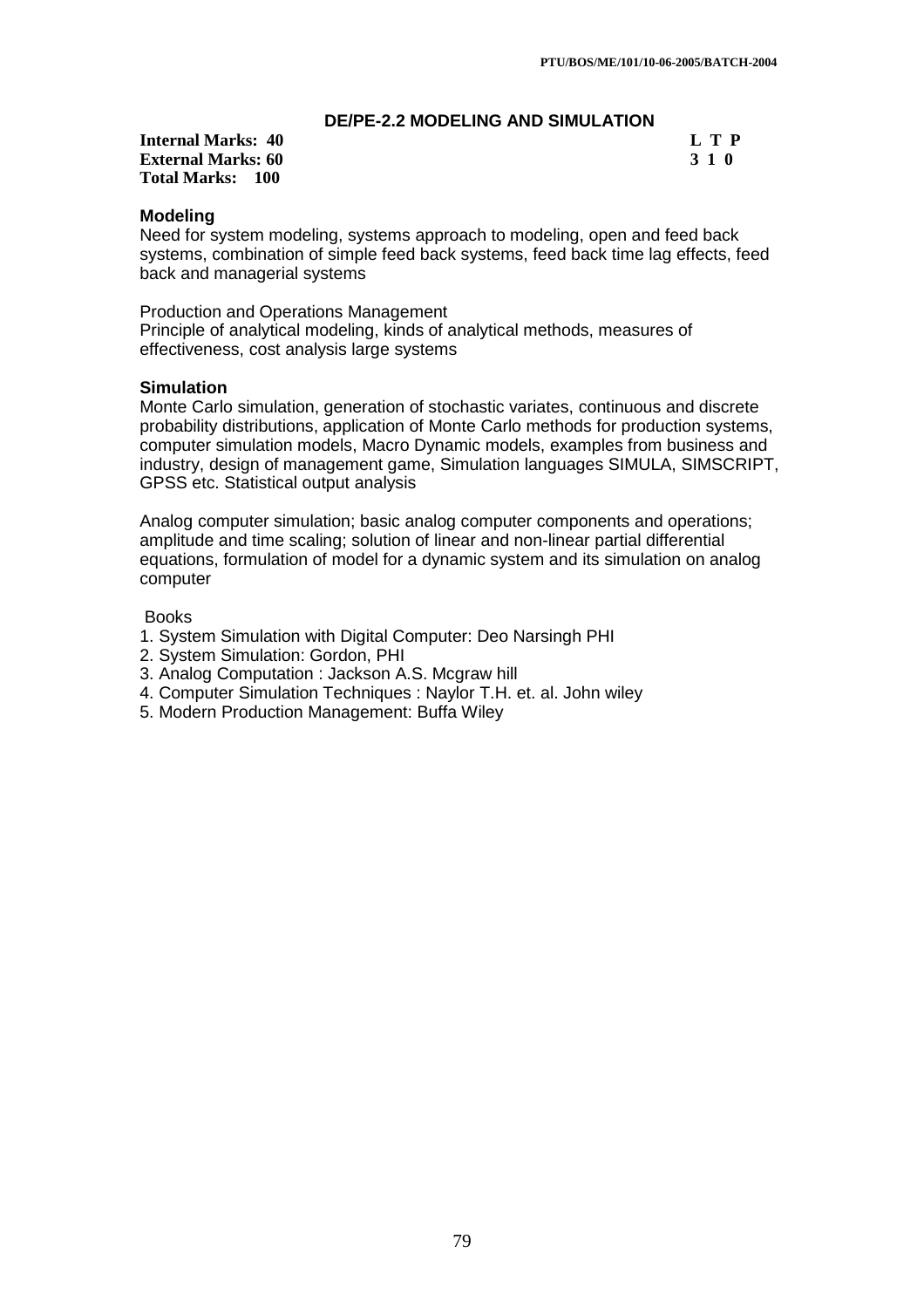## **DE/ME-2.3 OPERATIONS MANAGEMENT**

**Internal Marks: 40 L T P L T P L L T P External Marks: 60 3 1 0 Total Marks: 100**

NEED AND SCOPE OF OPERATION MANAGEMENT: Types of production system and their characteristics, productivity definition, types and measurements

PRODUCT DESIGN AND DEVELOPMENT: Steps involved in product design and development, considerations of technical, ergonomic, aesthetic, economic and time factors. Use of concurrent engineering in product design and development. Discussion of case studies. Feasibility and locational analysis.

PLANNING AND FORECASTING: Role of market survey and market research in pre-planning, long medium and short range forecasting, objective and techniques of forecasting, smoothening and revision of forecast

PRODUCTION PLANNING: Production planning objective and functions, Bill of material, Capacity and man power requirement planning, operation analysis and process planning, long range planning, aggregate planning; Objective, Strategies, graphical and mathematical techniques of aggregate planning, master production scheduling, MRP and MRPII Systems

PRODUCTION CONTROL: Capacity control and priority control, production control functions; Routing, scheduling, dispatching, expediting and follow up. Techniques of production control in job shop production, batch production and mass production systems,

MATERIAL MANAGEMENT: Objectives, scope and functions of material management, planning, procurement, storing, ending and inventory control. Purpose of inventory, inventory cost, inventory control systems, Selective inventory control systems, Determination of EOQ, Lead time and reorder point. Methods of physical stock control

QUALITY CONTROL: Meaning of quality and quality control, quality of design, quality of conformance and quality of performance, functions of quality control. Introduction to statistical quality control-control charts and sampling plans

MANAGEMENT INFORMATION SYSTEMS: Introduction to MIS, Steps in designing MIS, Role of Computers in MIS

MAINTENANCE SYSTEMS: Type of maintenance, objective of maintenance, Planned maintenance strategies, preventive maintenance, condition monitoring and total productive maintenance

BOOKS:

- 10. Production and Operation Management by Charry Tata-McGraw Hill
- 11. Production/Operation Management by J.G. Monks Tata-McGraw Hill
- 12. Management of systems by R.N. Nauhria and Rajnish Prakash, Wheeler Publishing, New Delhi
- 13. Modern Production Management by Elwood Buffa
- 14. Statistical Quality Control by E. L. Grant and R.S. LeavenWorth McGraw Hill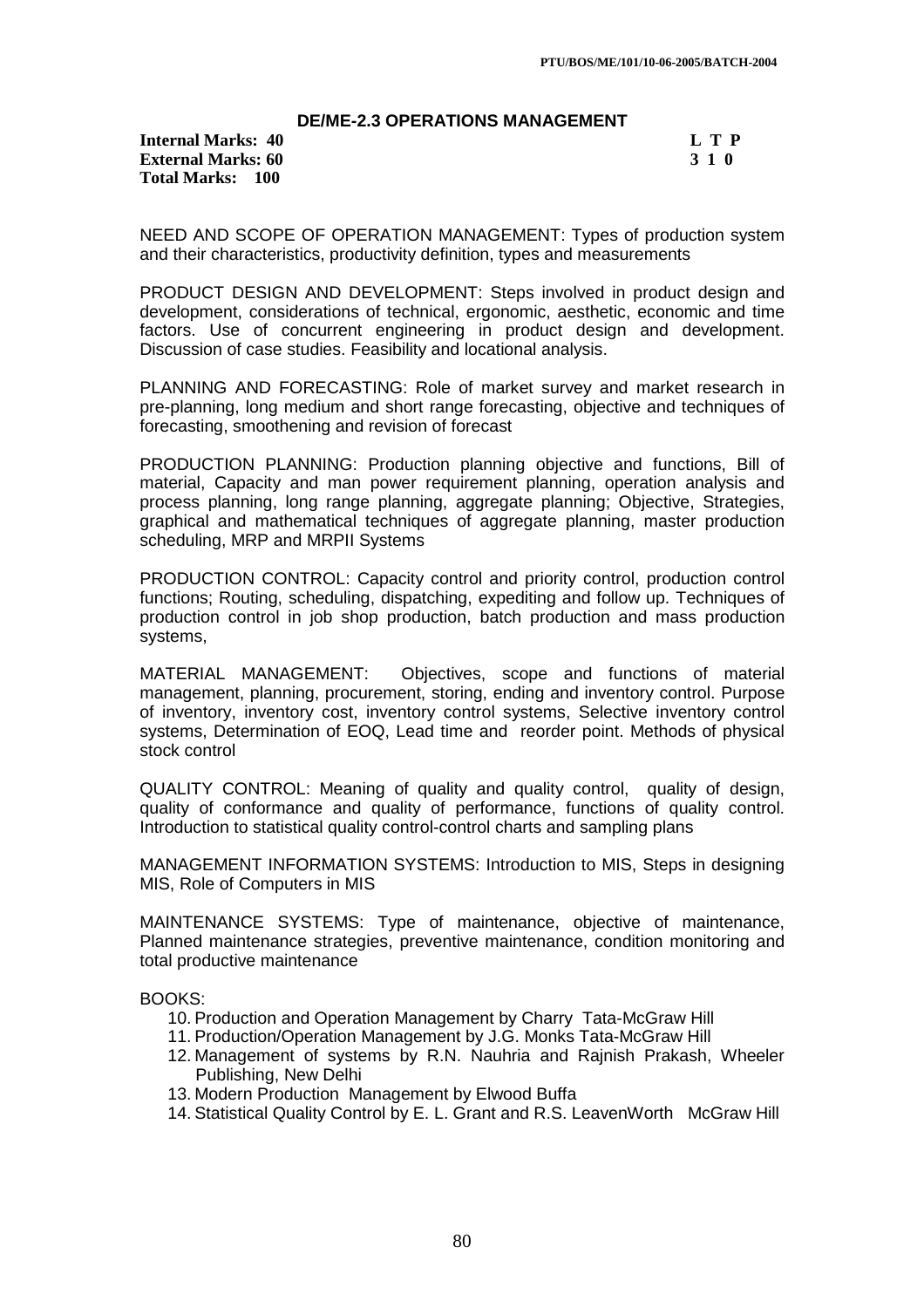### **DE/ME-2.4 NON-DESTRUCTIVE TESTING**

**Internal Marks: 40 L T P External Marks: 60 Total Marks: 100**

## Introduction

Classification of techniques of material testing, Need and Significance of Non Destructive Testing methods, type of Non Destructive testing methods,

### Radiographic Examination

Radiant energy and radiography, practical applications, X-ray and Gamma –ray equipment, effect of variables on radiographs, requirement of a good radiograph, interpretation of radiograph, safety precautions, Xeroradiography

#### Magnaflux methods

Basic principles, scope and applications, magnetic analysis of steel bars and tubing magnetization methods, equipment, inspection medium, preparation of surfaces Fluorescent Penetration inspection, Demagnetization

### Electrical and ultrasonic Methods

Basic principles, flaw detection in rails and tubes (Sperry Detector), Ultrasonic testing surface roughness, moisture in wood, Detection of defects in ferrous and non ferrous metals, plastics, ceramics, measurement of thickness, hardness, stiffness, sonic material analyzer, proof tests, concrete test hammer

#### Photoelasticity

Concept and applications of Plane and circular polarization, Photostress, models,

#### **Books**

The testing of Engg materials H.E. Davies, G.E Troxell, GFW Hauck. Mc Graw Hill **Publishers** 

Mechanical Inspection by W.H Armstrong Mc Graw Hill Publishers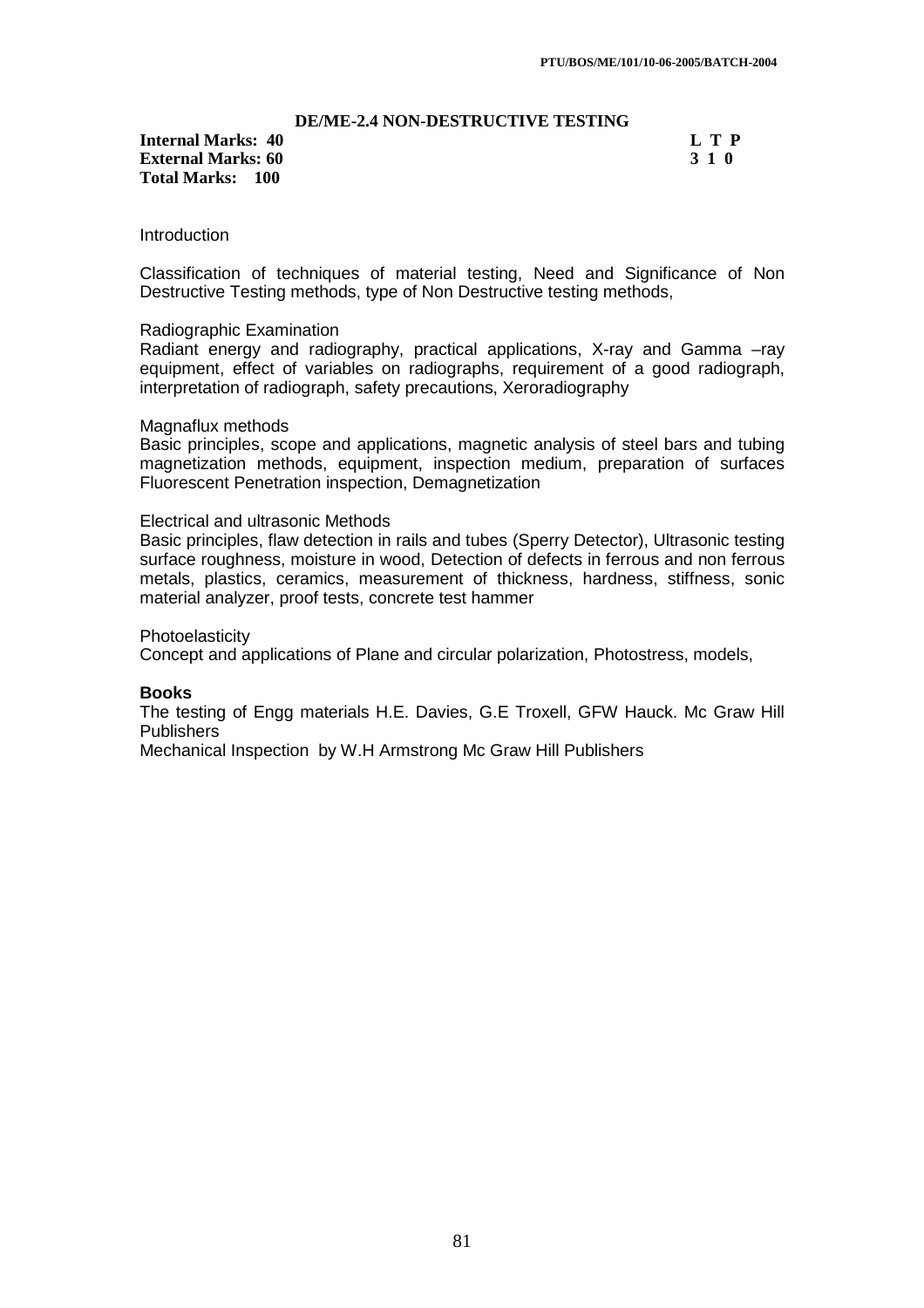# **DE/ME-2.5 TOTAL QUALITY MANAGEMENT**

**Internal Marks: 40 L T P L T P L L T P External Marks: 60 3 1 0 Total Marks: 100**

1. Quality and Total Quality Management; Excellence im manufacturing/service, factors of excellence, relevance of TQM.

2. Concept and definition of quality; total quality control (TQC) and Total Quality Management (TQM), salient features of TQC and TQM. Total Quality Management Models, benefits of TQM.

3. Just-in-time (JIT): Definition: Elements, benefits, equipment layout for JIT system, Kanban system MRP (Material Requirement planning) vs JIT system, Waste elimination, workers involvement through JIT: JIT cause and effect chain, JIT implementation.

4. Customer: Satisfaction, data collection and complaint, redressal mechanism. 5. Planning Process: Policy development and implementation; plan formulation and implementation.

5.Process Management: Factors affecting process management, Quality function development (QFD), and quality assurance system.

7. Total Employees Involvement (TEI): Empowering employees: team building; quality circles; reward and Recognition; education and training, Suggestion schemes.

8. Problems solving Defining problem; Problem identification and solving process; QC tools.

9. Benchmarking definition, concept, process and types of benchmarking.

10. Quality Systems: Concept of quality system standards: relevance and origin of ISO 9000; Benefits; Elements of ISO 9001, ISO 9002, ISO 9003.

11. Advanced techniques of TQM: Design of experiments: failure mode effect analysis: Taguchi methods

## **BOOKS:**

- 1. Total Quality Management by sunder Raju, Tata Mcgraw Hill
- 2. TQM for engineers by M.Zairi, Aditya Books
- 3. Total Quality Management Handbook by J.L. Hradeskym MCGraw Hill
- 4. ISO 9000 quality System by Dalela and Saurabh, standard Publishers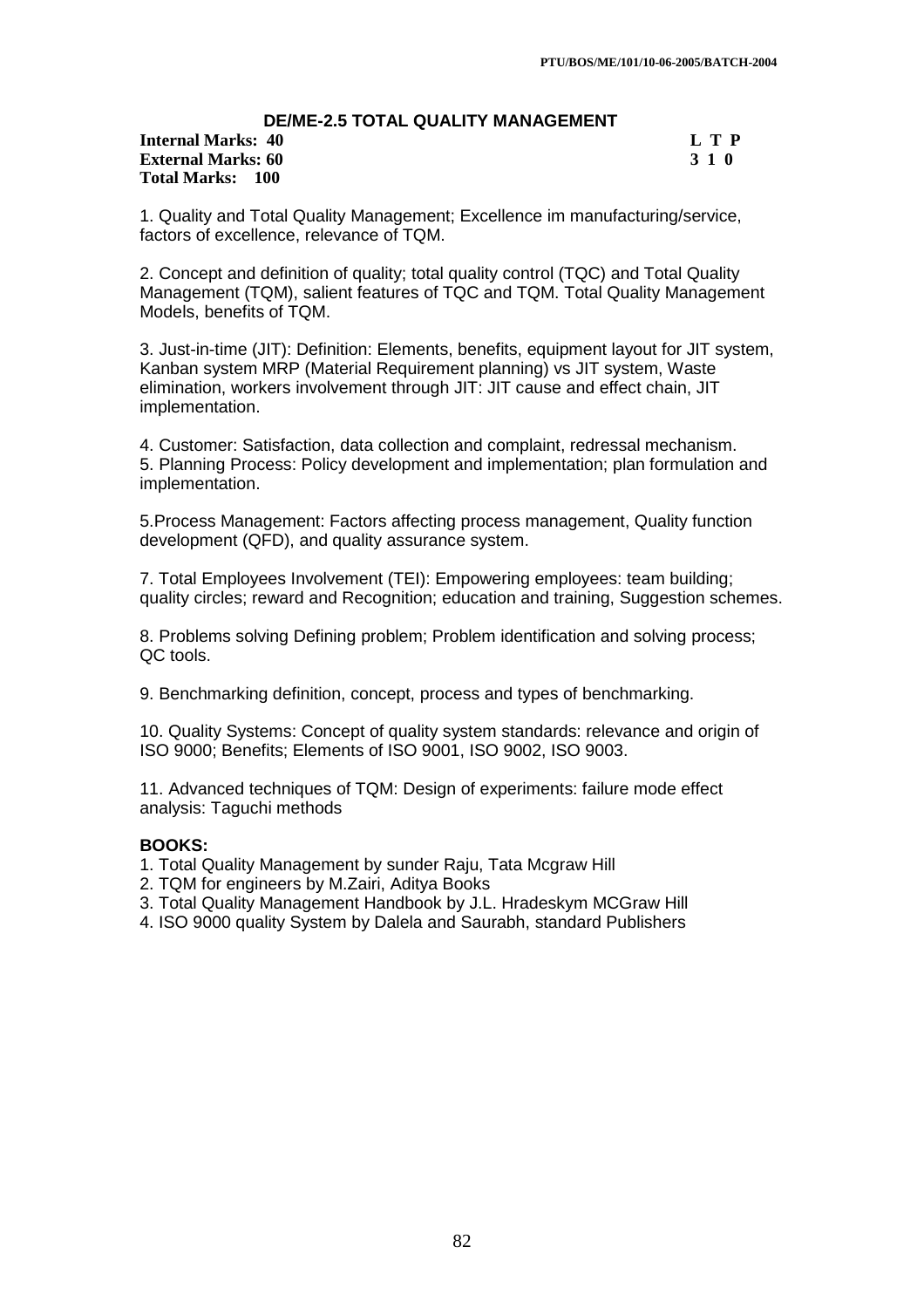## **DE/ME-2.6 MAINTENANCE AND RELIABILITY ENGINEERING Internal Marks: 40 L T P I** L T P **External Marks: 60 3 1 0 3 2 3 4 6 7 7 7 7 8 7 7 8 7 7 8 7 7 8 7 7 8 7 7 8 7 7 8 7 8 7 7 8 7 8 7 7 8 7 8 7 7 8 7 8 7 8 7 8 7 8 7 8 7 8 7 8 7 8 7 8 7 8 7 8 7 8 7 8 7 8 7 8 7 8 7 8 7 8 7 8 7 8 7 8 7 8 7 8 7 8 7 8 7 8 7 8 7 Total Marks: 100**

7. Introduction: Objective and characteristics of maintenance function; Organization of the maintenance system; Operating practices in maintenance. Maintenance record keeping.

2. Cost Aspect of Maintenance: Costs of machine breakdown; estimation of life cycle costs; Application of work measurement in maintenance; Manpower planning and training, Incentive payments for maintenance

8. Planning of Maintenance Activities: Evaluation of alternative maintenance policies breakdown, preventive and predictive maintenance; fault diagnosis and condition monitoring techniques; simulation of alternative practices; Development of preventive maintenance schedule; House keeping practices; total productive maintenance

4. Maintenance Engineering: Maintenance requirements of mechanical, electrical, process and service equipment; Safety aspect in maintenance; Aspect of lubrication; chemical control of corrosion; Computerized maintenance information systems

5. Reliability concept and definition, configuration of failure data, various terms used in failure data analysis in mathematical forms, component and system failures, ;uses of reliability concepts in design and maintenance of different system.

15. Reliability and Availability of Engineering systems: Quantitative estimation of reliability of parts; Reliability of parallel and series elements; Accuracy and confidence of reliability estimation; Statistical estimation of reliability indices; Machine failure pattern; Breakdown time distribution

7. Reliability improvement; Reliability in design, reliability in engg, systems, systems with spares, reliability simulation, redundant and stand by systems, confidence levels, component improvement element, unit and standby redundancy optimization and reliability-cost trade off. Fault Tree Analysis: Introduction and importance, fault tree construction, reliability calculations from fault tree, tie set and cut set methods, event tree and numerical problems.

## **Books**

- 1. Maintenance Engineering Handbook by Higgins LR
- 2. Principles of Planned Maintenance by Clifton, RH
- 3. Industrial Maintenance by Garg HP; S. Chand and Co
- 4. Maintenance Planning control by A Kelly (Indian ED)
- 5.Reliability Engineering by LS Srinath
- 6. Reliability Engg. Sinha S.k.Wiley EAstern.
- 7. Reliability Engg., Lewis, John Wiley.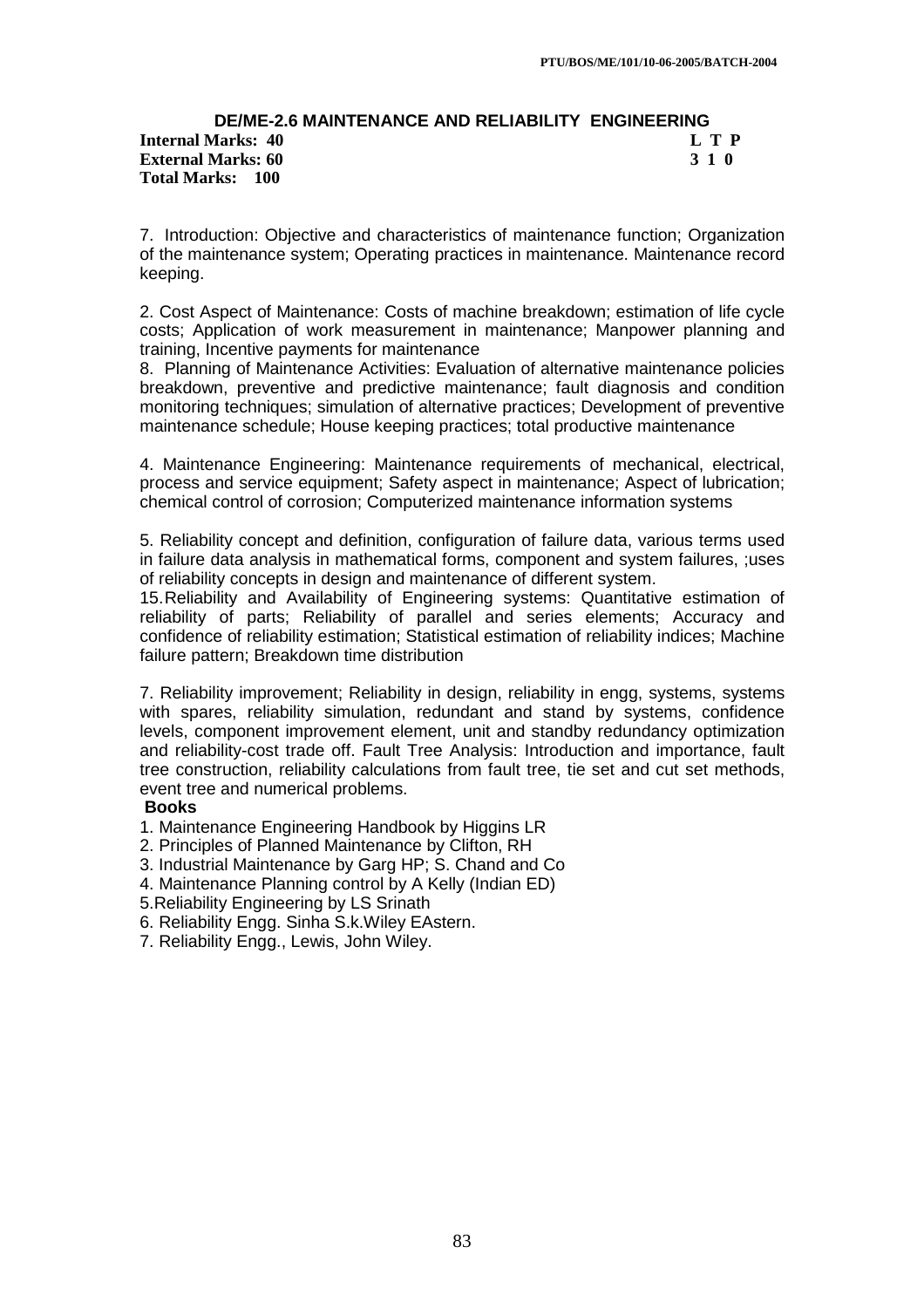## **DE/ME-2.7 MATERIAL MANAGEMENT**

**Internal Marks: 40 L T P L T P L L T P External Marks: 60 3 1 0 Total Marks: 100**

16. Introduction Meaning, definition, functions of materials management, Concept of integrated material management, Relationship of material management with other Organizational functions.

2. Material Planning & Budgeting: Need for material planning, Factors affecting material planning, Techniques of material planning; Material classification, codification and standardization; Material budgeting - meaning and need, techniques of material budgeting.

3. Inventory Control: Need and meaning of inventory, types of inventory, functions of inventory control, Inventory costs, Inventory control tool - ABC, VED, XYZ and FSN: Economic order Quantity and replenishment of stocks. Physical control of inventory: Fixed order, Two bin and Kardex systems - Material requirement planning (MRP-I) Spare parts control for maintenance purposes. Evaluation of inventory control performance. Concept of Just-in-Time( JIT). Use of computers for inventory control

9. Purchasing: Purchasing principles, procedures and systems, Functions of purchasing, Make-or-buy decision, Vendor development and vendor rating. Factors affecting purchase decisions, Legal aspects of purchasing, Documentation and procedure for import.

5.Storage: Functions and importance of store keeping, types of stores, store accounting and store verification, Legal aspects of store keeping, Management of surplus, scrap and obsolete items. Importance of material handling in store keeping, handling equipment.

## **Books**

1. Materials Management by M.M Verma, S. Chand and Sons

2. Material Management - An Integrated Approach by gopal Krishnan and sundaresan : Prentice Hall

3. Purchasing and materials management by Dobbler and Burt; Tata McGraw Hill

4. Inventory control by Starr and Miller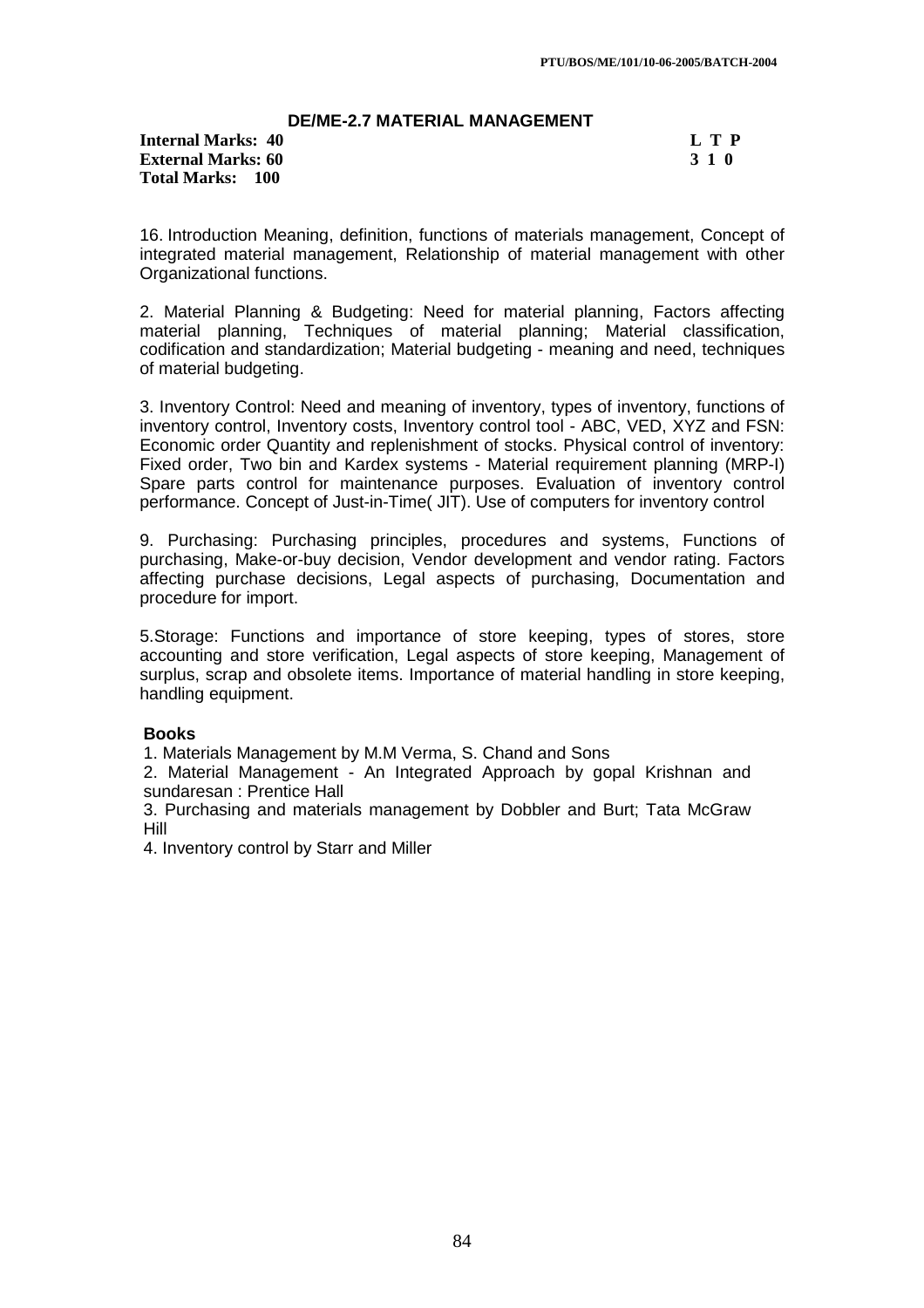#### **DE/ME-2.8 MANAGEMENT INFORMATION SYSTEM Internal Marks: 40 L T P L T P External Marks: 60 3 1 0**

**Total Marks: 100**

10. Information and Decision Making: Concept of information; data versus information, characteristics of information, classification of information, cost and value of information, Use of information in the decision making process, information requirements for decision making, types of decisions, decision making process, decision making models role of information system, decision support systems, expert systems.

2. Management Information Systems (MIS) Concept, Characteristics and importance of management information systems, types of information systems role of computers in management information systems, hierarchy of data processing systems, operating elements of MIS, information needs of MIS, storage and retrieval of data processing, functions of information systems, management reports. Analysis and design cycle for MIS. Various approaches to system analysis and design. Strategic and project Planning for MIS, analysis and design, matching mission, objectives and plans of MIS with business plans, project planning for MIS, Conceptual system design, Detailed system design, Implementation, Evaluation and Maintenance of MIS.

11. Computer Networks and Data Communication Computer network : Local Area networks; characteristics topologies network structures, switching networks, OSI standards for multi vendor network. I.A.N standards, application of networks, Data Communication concepts, types and modes of transmission, hardware requirements, communication controllers, Data Communication software, data communication protocol

4. Data Base Management Systems: Introduction, data base designing, relational data base management system. Introduction to computerized data base management system.

## **Books**

1. Information systems for Modern Management by Mudrick, Ross and Clagget Prentice Hall.

2. Management Information systems by Davis and Olson McGraw Hill

3. Information systems for management by Lucas McGraw Hill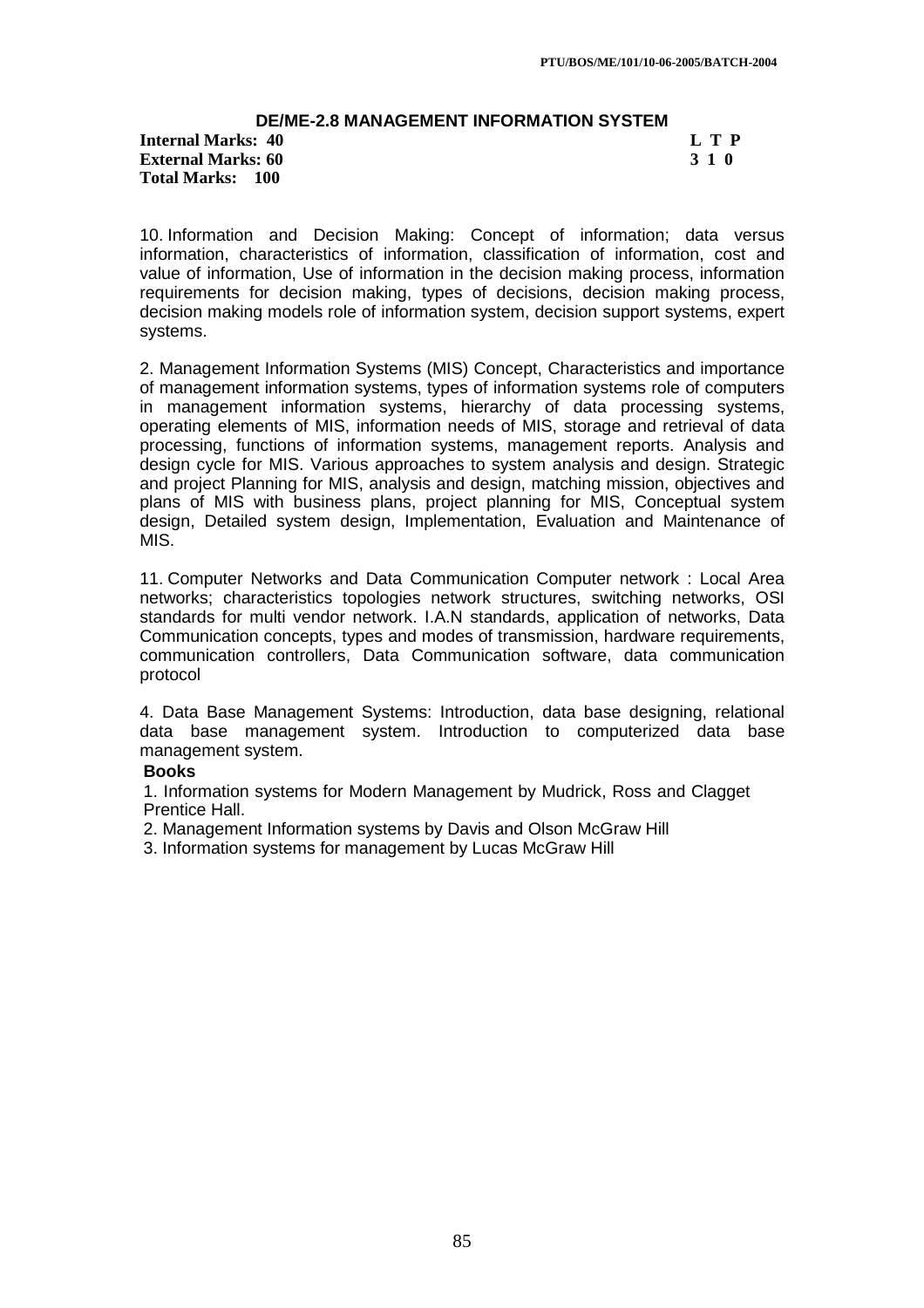## **DE/ME-2.9 ENTREPRENEURSHIP**

**Internal Marks: 40 L T P L T P External Marks: 60 3 1 0 Total Marks: 100**

## 1.CONCEPT OF LENTREPRENEURSHIP:

Entrepreneurship and small scale industry, need for promotion of entrepreneurship, entrepreneurship development programmes (EDP), personality characteristics of entrepreneur.

### 2. IDENTIFICATION OF ;INVESTMENT OPPORTUNITIES

Governmental regulatory framework, industrial policy, industrial development and regulation act, regulation of foreign collaboration and investment, foreign exchange regulation act, incentives for export oriented units, incentives for units in industrially backward areas, incentives for small scale industry, government assistance to SSI, how to start and SSI, list of items reserved for SSI, Scouting for project ideas, preliminary screening, project identification for an existing company.

### 3. MARKET AND DEMAND ANALYSIS:

Information required for market and demand analysis, market survey, demand for ecasting, uncertainties demand forecasting.

### 4. COST OF PROJECT AND MEANS OF FINANCING:

Cost of project, means of financing, planning the capital structure of a new company, term loan financial institutions, cost of production.

### 5. FINANCIAL MANAGEMENT:

Concept and definition of financial management types of capital, of finance, reserve and surplus, concepts and liabilities, profit and loss statement balance sheet, depreciation, methods of calculating depreciation break even analysis and

## **BOOKS:**

1. E.D.I. Ahmedabad, Publication regarding Entrepreneurship.

2. Project Preparation, Appraisal Budgeting and Implementation, Prasanna chandra, TMH.

- 3. Entrepreneurship, TTTI
- 4. Entrepreneurial Development, C.S.Gupta & N.P.Srinivasan.
- 5. Entrepreneurship Development Practice & Planning, S.Chand.
- 6. Entrepreneurship of Small Scale Industries. M.U.Deshpanda C.B.I.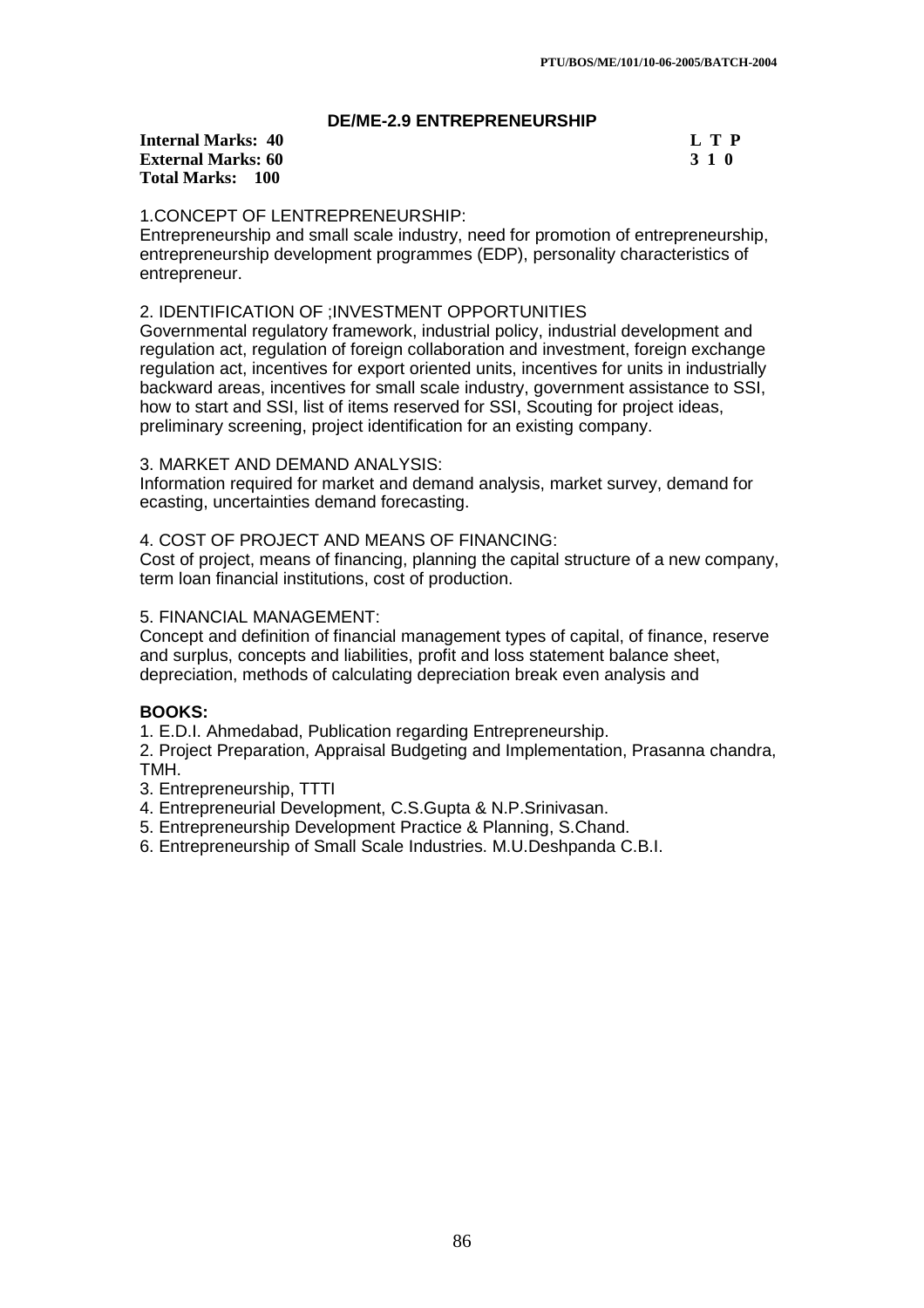## **Group-III**

# **DE/PE-3.0 PRODUCT DESIGN & DEVLOPMENT**

**Internal Marks: 40 L T P <br>
External Marks: 60 3 1 0 External Marks: 60 Total Marks: 100**

### VISUAL DESIGN:

Basic elements and concept of visual design-line color, Balance proportion, Size shape mass, unity and variety, Special relationships and composition in two and three dimensions.

## FORM & COLOR

Elementary forms their characteristics and significance in design. Form transition, Form in relation to ergonomics, material and manufacturing process, color as an element of design, color clarification dynamics, interrelation of colors, colors and traditions; Psychological use of color form and material.

### PRODUCT GRAPHICS:

Meaning and objectives of product graphics. Basic principles of graphic design, Visual communication aspects of product graphics, Graphics of displays and control panels,

### PRODUCT DETALING:

Standard fastening and joining details in different materials; Temporary and permanent joints: Detailing for plastic products, Detailing for fabricated products in sheet metal.

### PRODUCTS DEVELOPMENT:

Definition and objective, Role of designer in product development. Manufacturing and economic aspects of product development, Product promotions, product developments,

## **BOOKS:**

1. Mayall W.H., "Industrial Design for Engineers" London Liifee Books Ltd. 1967

2. Dale Huchingson R "New Horizons for Human Factors in Design " McGraw Hill Company 19811.Indistrial Design-Mayall

3. Engineering Design- Svensson.

4,. Engineering Design-Matousek

**5.** Mccormick K.J. (Ed) "Human Factor Engineering " 4<sup>th</sup> edition McGraw Hill Book Company Ltd. USA 1992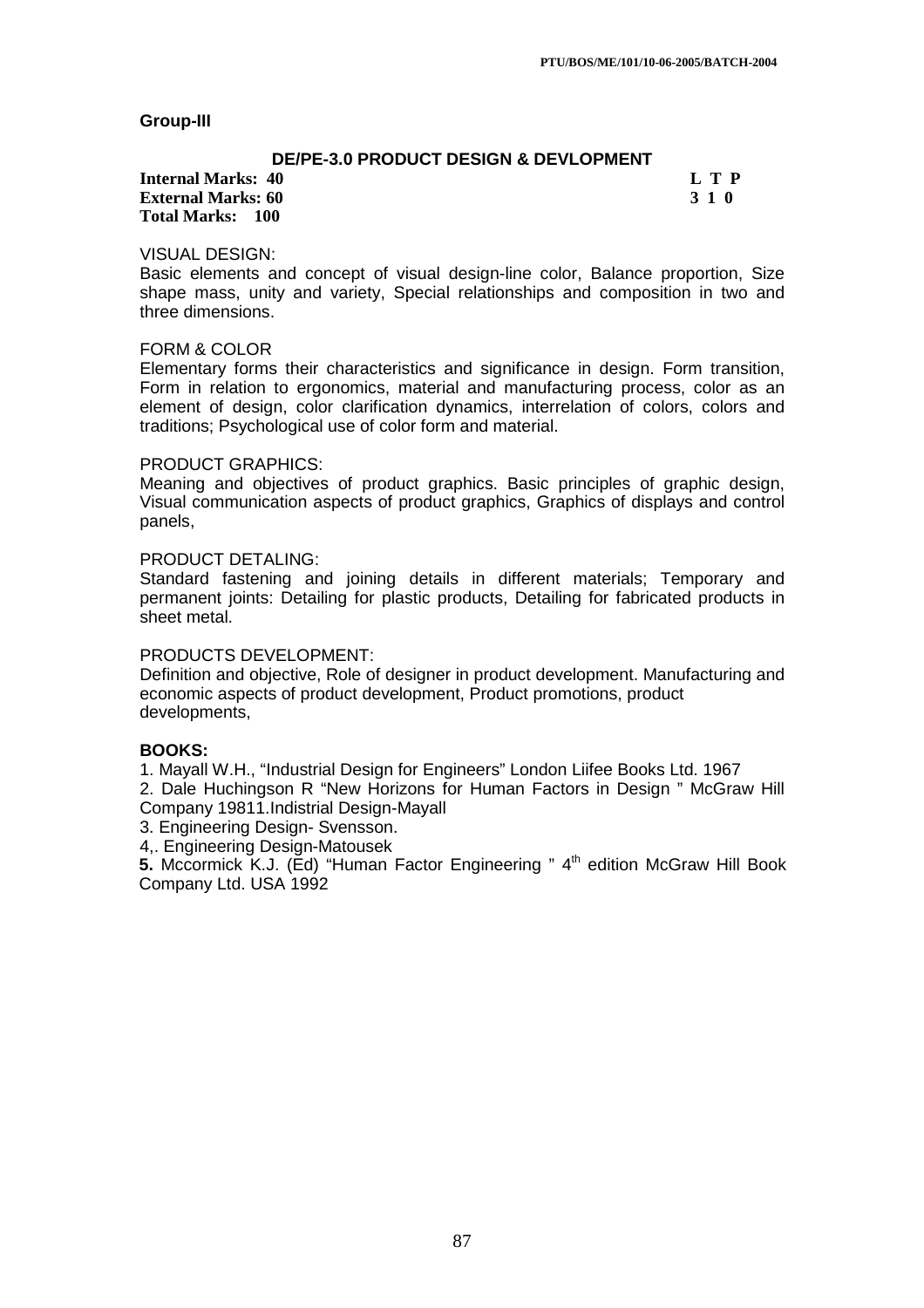## **DE/PE-3.1 MACHINE TOOL DESIGN**

### **Internal Marks: 40 L T P L T P L L T P External Marks: 60 3 1 0 Total Marks: 100**

## INTRODUCTION

General requirements to machine tools, Machine tool design recommendations, Classification of motions to shape surface, Machine tool drives for rectilinear motion, Periodic motion, reversing motion etc.

# KINEMATICS OF MACHINE TOOLS,

Kinematics or gearing diagram of Lathe, drilling Machine, Milling Machine etc. Main. drive and feed drive, principles specification of Machine tool.

# DESIGN OF KINEMATICS SCHEME.

Methods to determine transmission ratios for drives,. Development of Kinematics scheme, minimum of transmission transmission groups, Determination of number of teeth on gears.

# SPEED AND FEED BOXES;

General requirement Design of gear trains, speed boxes types, speed changing devices Feed boxes characteristics of feed mechanism, types of Rapid traverse mechanisms, variable devices.

# SPINDLE DESIGN AND SPINDLE BEARINGS.

Main requirement, Materials and details of spindle design, Spindle bearings, bearings, types of bearings and their selections, Bearing Materials BED,

# COLUMNS, TABLES AND WAYS;

Materials, typical constructions and design.

# MACHINE TOOLS CONTROL SYSTEMS

Requirement of control system selection and construction of control systems Mechanical control system, predilection control, remote control safety devices.

# MACHINE TOOL DYNAMICS

Dynamic performance, dynamic and elastic system of Machine, tools. Dynamics of cutting forces, tool chatter.

## **BOOKS:**

- 1, Sen and Bhattacharya, Machine Tools Design., CBS Publishers
- 2. N.K. Mehta Machine Tool Design, Tata Mc Graw Hill.
- 3, N. Acherkan Machine Tool Design, Four Volumes,.Mir Publishers.,
- 5. S.K. Basu and D.K. Pal, Design of machine tools, Oxford and IBH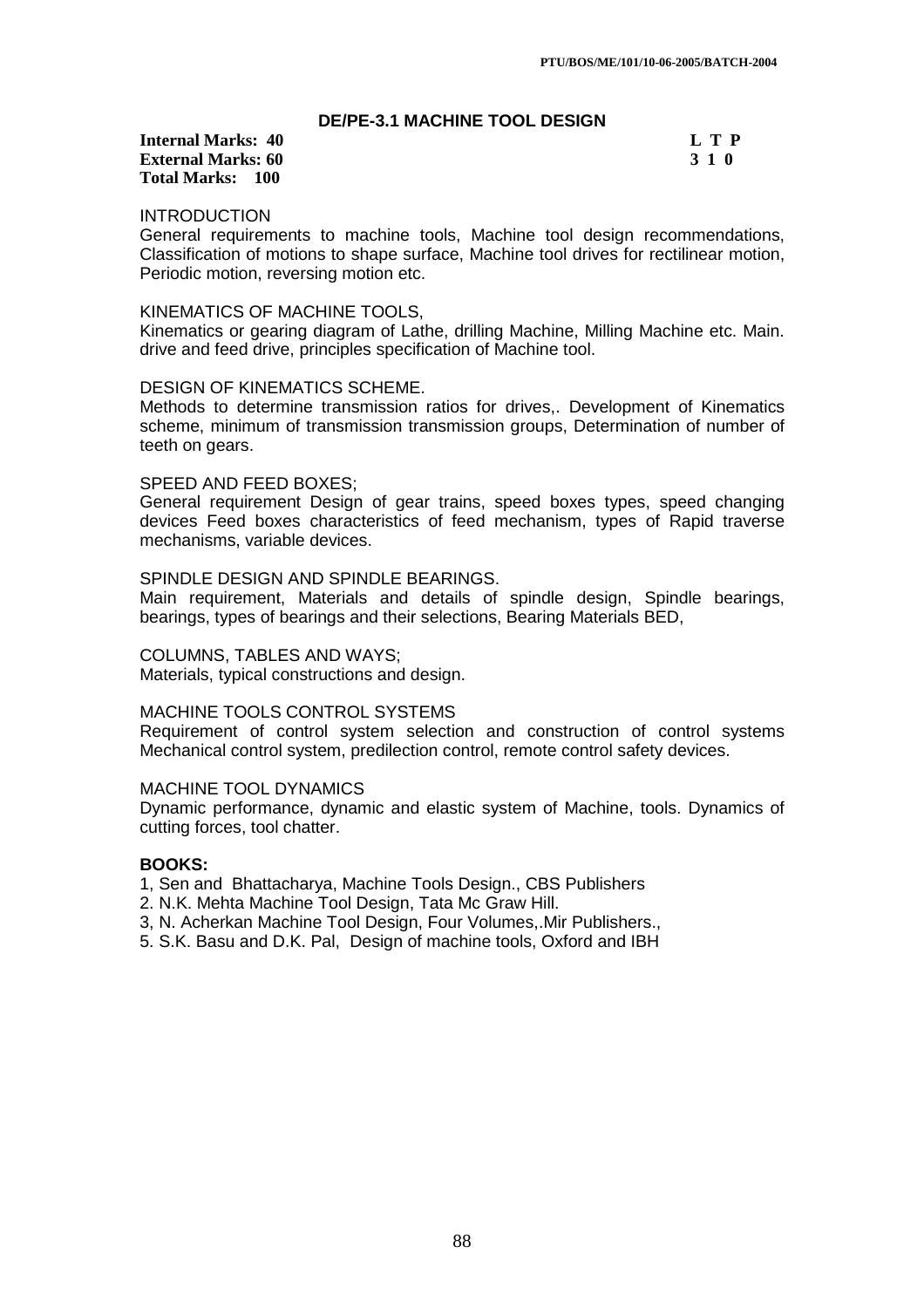## **DE/ME-3.3 TOOL DESIGN**

**Internal Marks: 40 L T P External Marks: 60 3 1 0 Total Marks: 100**

1.Process Planning:

Product Engineering, Process Engineering, Definition of Process Planning, Contents of Process Plan, Process Operations, Steps of Process Planning, Process Planning Sheet, Planning and Tooling for Low Cost Planning.

2.Jigs & Fixture

Principles of jig and fixture design, Principle of degrees of freedoms, methods of locations and clamping, Various devices for location and clamping, indexing devices, Hydraulic and pneumatic actuation of clamping devices, jig bushes, use of standard parts of jig design, type of drilling jigs, milling fixtures, lathe fixture, grinding fixtures and their classification.

3.Die Design

Components of die design, design of die blocks, punches and strippers, methods of holding punches, sketches of stock stops, Design procedure for progressive dies, compound dies and combination dies for press tool operation forging die design for drop and machine forging parts.

4.Tool Layout for Turrets

Characteristics of Turret lathes. Differences between capstan and turret lathes, methods of holding jobs on the Turret lathe. Universal chucking equipment, universal bar equipment, operation sheet and tool layout.

5.Tool Layout for Automatics

Classification of Automatics; Turret type automatic, tool layout procedure, time required for each operation, operation sheet, tool layout, cam layout.

6.Tooling Costs

Estimating cost of a product, estimating costs of tools, Economics of tooling, Break even point analysis, minimum cost analysis.

7.Gauges

Limits and fits, Plain Gauges, types of Gauges, fundamentals of Gauge Design, Gauge makers tolerance, allowance for wear, Practical application of Taylor's principles of limit gauging, care of Gauges, Limitation of Limit Gauging. 8.Surface Finish

Elements of surface finish, Factors affecting surface finish, Effect of surface quality on Functional properties of machine parts, Evaluation of surface finish, Indian Standards on surface finish. Measurement of surface finish, Relationship of surface finish to the production methods. Finishing operations like honing, lapping, buffing super finishing etc.

Books Suggested:

- 1. Cole: Tool Design
- 2. Donaldson: Tool Design
- 3. ASTEM: Fundamentals of Tool Design
- 4. P.C.Sharma: A Textbook of Production Engg., S.Chand Publication,N.Delhi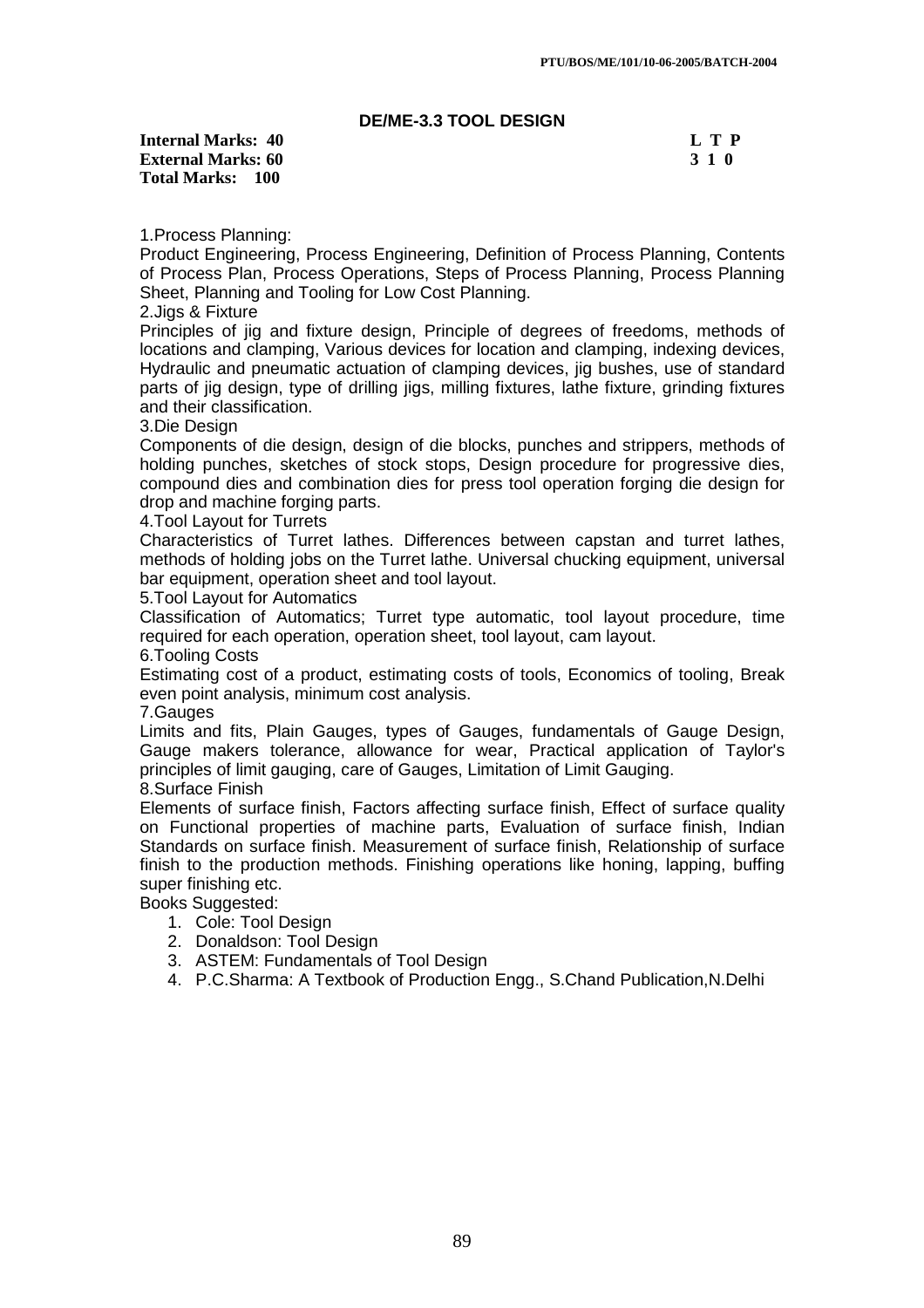## **DE/PE-3.2 NETWORK ANALYSIS**

### **Internal Marks: 40 L T P L T P L L T P External Marks: 60 3 1 0 Total Marks: 100**

**Introduction** 

Characteristics of effective planning, historical background to network charts, where network charts can be used; the basic essentials; analysis and scheduling; controlling and introducing PERT & CPM into an organisation.

### Elements of a Network

Activities and events; conventions adopted in drawing networks; the graphical representation of events and activities; identification of activities; fundamental properties of events and activities; errors in logic;

### Drawing the Network

Drawing the network; interfacing; duration times; duration times under uncertainty; PERT , assigning duration times, numbering the events,listing the events and activities; drawing arrow diagrams.

### Analysing the Networks

Calculating the total project time; isolation of the critical path- earliest and

latest events, time; total float; free and independent float; negative float; use of different float.

### **Applications**

Application of PERT and CPM; calculation of the load; the problem of optimisation, smoothing the load; scheduling manual resource allocation.

### NOP Networks

Representation of logic in MOP; representation of time-milestone in MOP; analysis of a MOP network resource allocation; matrix method of expressing and analysis MOP diagrams.

Introduction to LOB Networks

Where LOB be used; node times LOB chart; LOB life table control using LOB. Books:

- 1. CPM in Construction Management O'Brien McGraw-Hill
- 2. Network Based Management System Archibald & Villaria John Wiley
- 3. A Programmed Introduction to PERT Federal Elect.Corp. Prentice Hall
- 4. A Management Guide to PERT/CPM Wiest & Levy Prentice Hall
- 5. Management by Network Bhattacharya Institution of Engrs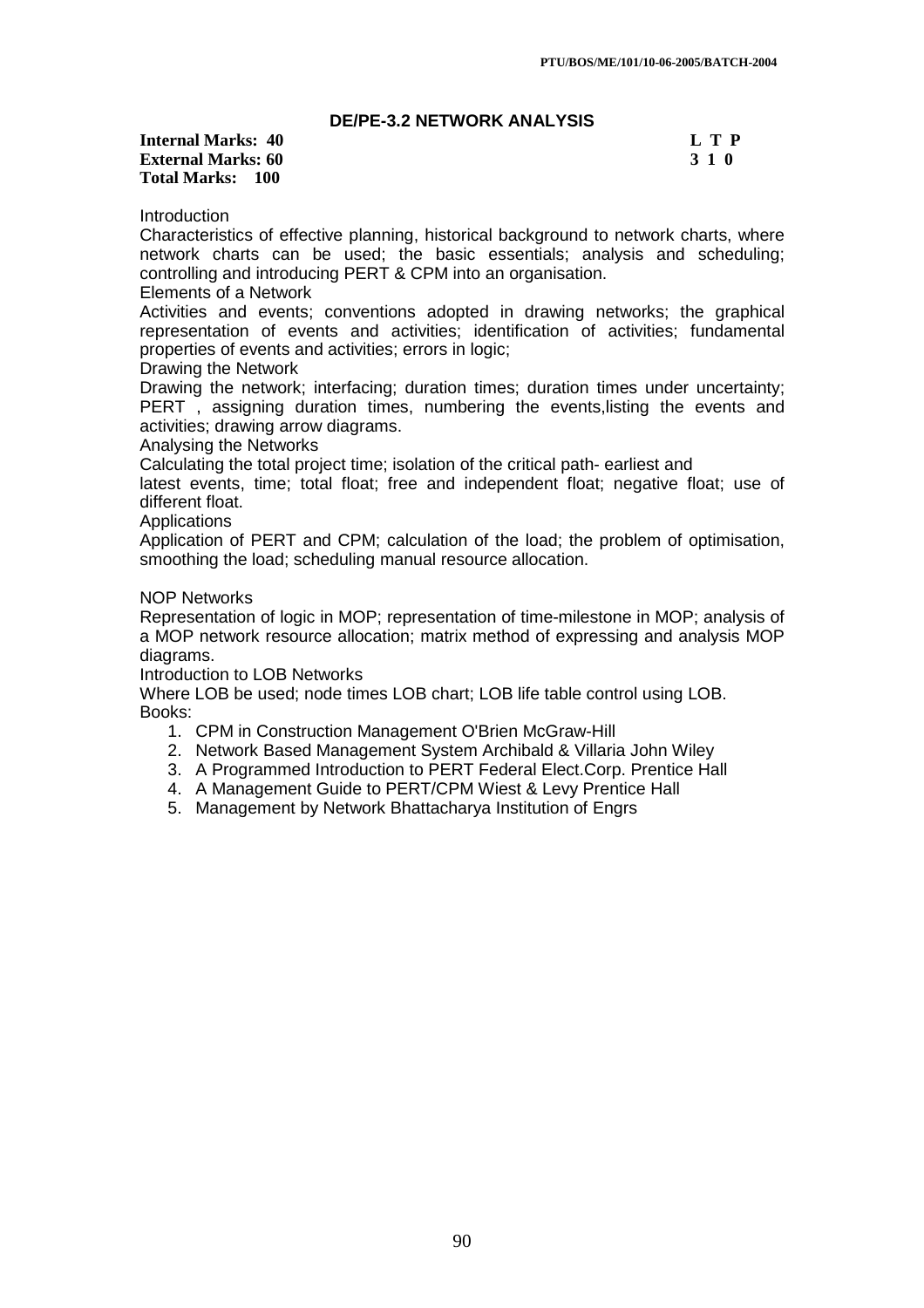## **DE/ME-3.4 FINITE ELEMENT METHOD**

## **Internal Marks: 40 L T P L T P L L T P External Marks: 60 3 1 0 Total Marks: 100**

1. Introduction: General description of the method summary of the analysis procedure

## 2. Discretisation of the domain:

Type of elements, location of nodes, number of elements, simplification on offered by physical configuration of body, node numbering scheme.

iii. One & Two Dimensional Problems: Introduction, coordinates and shape functions, Potential energy approach, Galerkin Approach, Assembly of the global stiffness matrix and load vector , FEM equations and treatment of boundary conditions, quadratic shape functions, Two dimensional problems using constant strain triangles

4 Axisymmetric solids subjected to axisymmetric loadings: Axisymmetric formulation, FEM using triangular element, problem using boundary conditions

5. Static analysis:

Plain and three Dimensional Trusses, Assembly of global matrix for the banded and skyline solutions, Beams and frames in various different conditions.

### 6. Dynamic Analysis:

Dynamic equation of motion, consistent mass matrix for truss element frame element and triangular plate element, evaluation of eigen values and eigen vectors

7. Solution of finite element equations:

Direct integration methods, central difference method, Houbolt method, Wilson method, Newmark method, mode superposition method,

## BOOKS:

1. Finite Element Procedures in Engineering Analysis, Bathe , Prentice Hall of India 2. Introduction to Finite Element in Engineering by Chandrupatla and Belegundu from Prentice Hall of India

3. Concepts and Applications of Finite Element Analysis by Cook from John wiley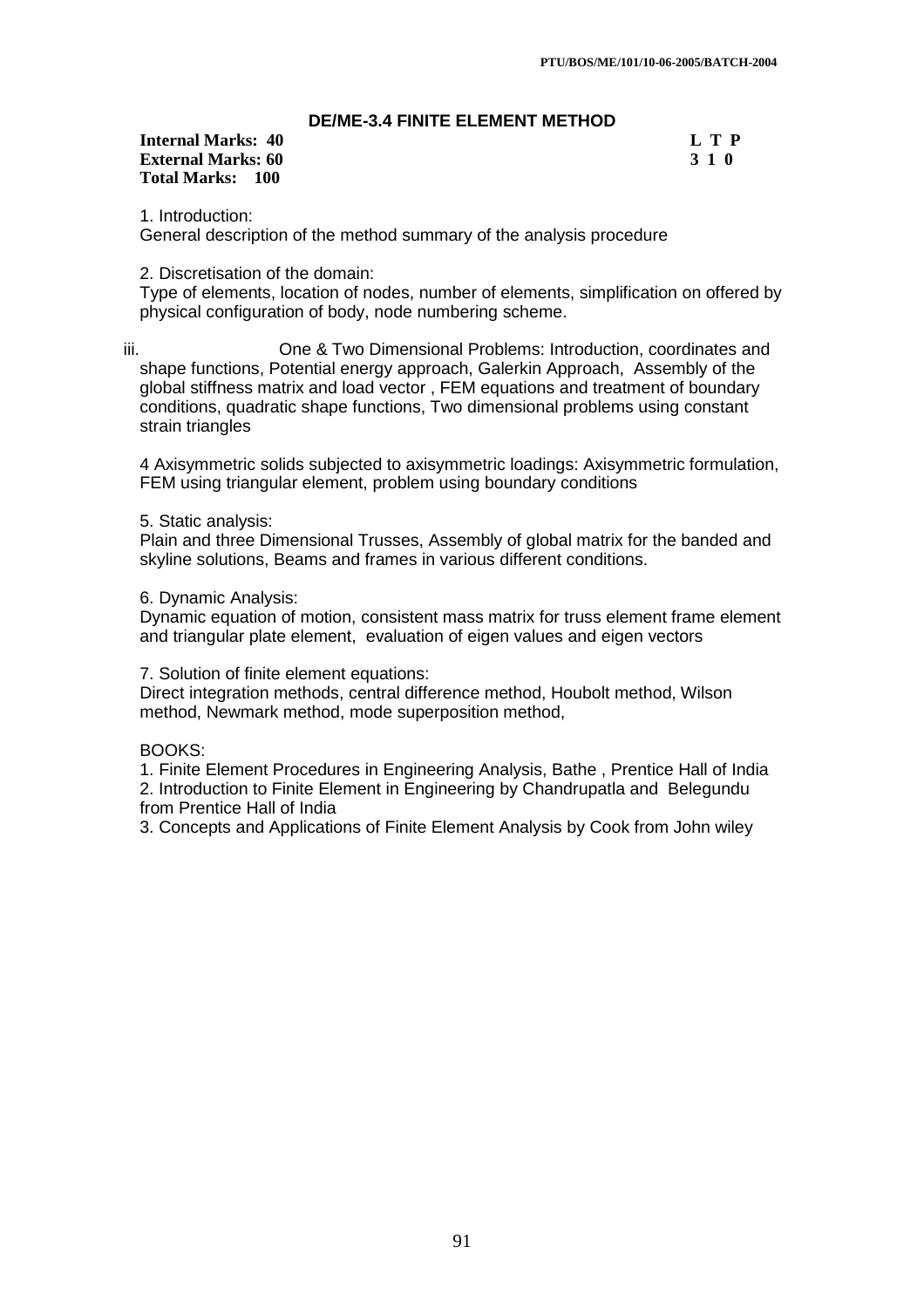# **DE/ME-3.5 EXPERIMENTAL STRESS ANALYSIS**

**Internal Marks: 40 L T P L T P L L T P External Marks: 60 3 1 0 Total Marks: 100**

1. Basic elasticity: Laws of stress transformation, principal stresses and principal planes. Cauchy's stress quadric strain analysis, strain equations of transformation, Cauchy's strain quadric, stress, strain relationship

2. Two Dimensional photoelasticity: Stress optics law, Optics of polarisation plane and circular polariscope, dark and light field arrangements, fringe multiplication, fringe sharp ending, compensation techniques, commonly employed photo elastic materials

3. Dimensional photoelasticity; Neuman's strain optic relationship, stress freezing in model materials for three dimensional photoelasticity, shear difference method for stress separation.

4 Birefringence coatings: sensitivity, reinforcing effects, thickness of birefringence coatings.

5 Electric resistance strain gauges; Gauge construction and installation, temperature compensation, gauge sensitivities, gauge factor, corrections for transverse strain effects, factors affective gauge relation, rosetters Rosetre analysis, potentiometer and whetstone's bridge circuits for strain measurements.

6 Brittle coatings: Introduction, coating stresses and failure theories, different types of crack patterns, crack detection composition of brittle coatings, coating cure, influence of atmospheric conditions, effects of biaxial stress field.

### **Books**

1. Experimental Stress Analysis by Dally and Rilley; McGraw Hill

2. Experimental Stress Analysis and Motion Measurement by Dow and Adams,

Prentice Hall

3. Introduction to Photo Mechanics by Durelly and Riley, Prentice Hall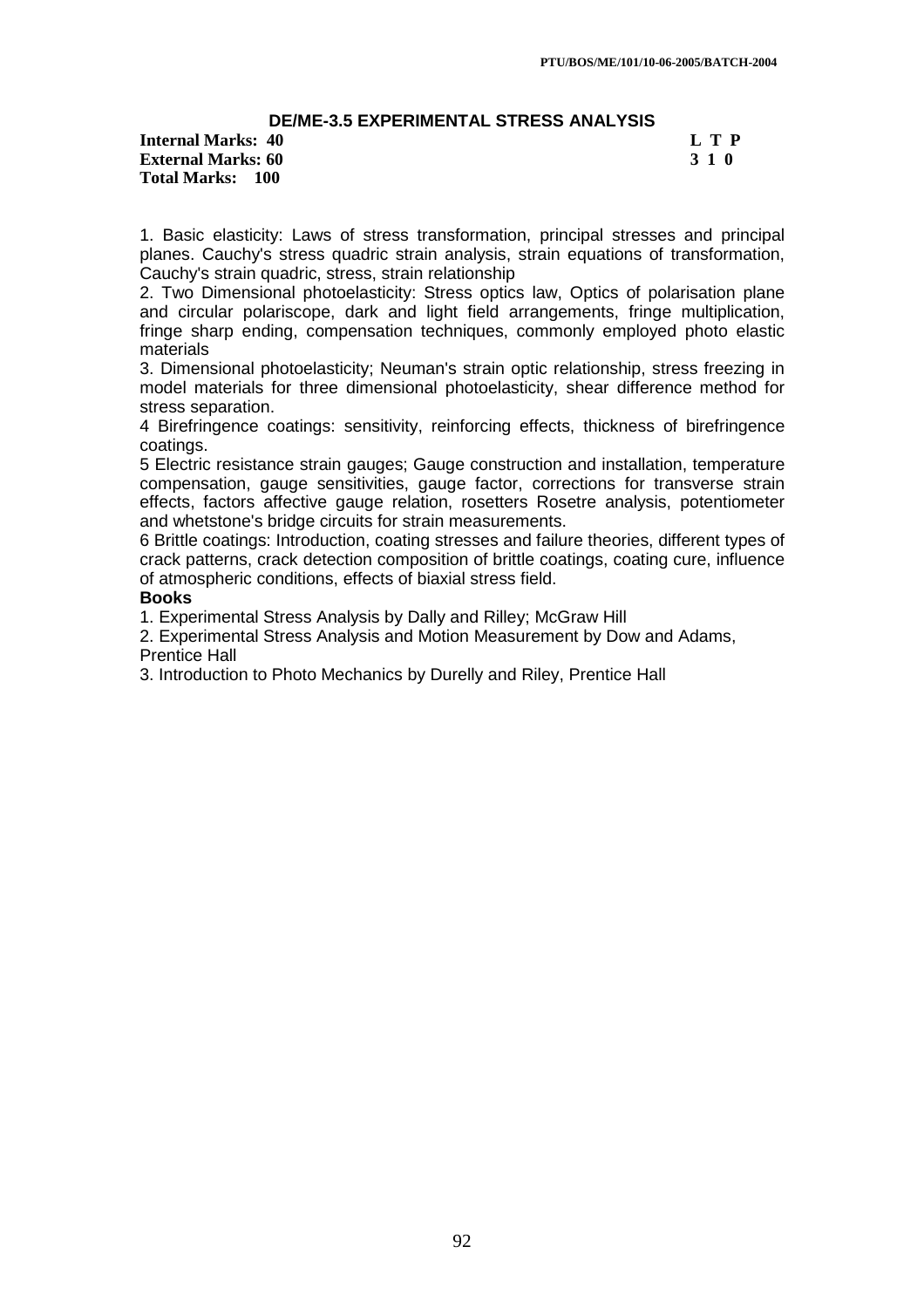## **DE/ME-3.6 INDUSTRIAL TRIBOLOGY**

**Internal Marks: 40 L T P L T P L L T P External Marks: 60 3 1 0 Total Marks: 100**

Introduction Tribological considerations ;Nature of surfaces and their contact; Physicmechanical properties of surface layer

Geometrical properties of surfaces, methods of studying surfaces; Study of contract of smoothly and rough surfaces.

Friction and wear: Role of friction and laws of static friction, causes of friction , adhesion theory, Laws of rolling friction ; Friction of metals and non-metals; Friction measurements.

Definition of wear, mechanism of wear, friction affecting wear, wear measurement; Wear of metals and non-metals.

Lubrication and lubricants: Introduction, dry friction; Boundary lubrication; classic hydrodynamics, hydrostatic and elasto hydrodynamic lubrication, Functions of lubricants, Types of lubricants and their industrial uses; properties of liquid and grease lubricants; lubricant additives , general properties and selection.

Special Topics: Selection of bearing and lubricant; bearing maintenance, diagnostic maintenance of tribological components; lubrication systems; Filters and filtration.

## **BOOKS:**

1. Standard Hand Book of Lubrication Engg., O'Conner and Royle, McGraw Hills Co

- 2. Introduction to Tribology, Halling , Wykeham Publications Ltd.
- 3. Lubrication , Raymono O. Gunther; Bailey Bros & Swinfan Ltd.
- 4. Rearing Systems, Principles and Practice, PT Barwll
- 5. Basic Lubrication Theory, A Cameron (Indian Edition)
- 6. Tribology Hand Book, Michel Ncole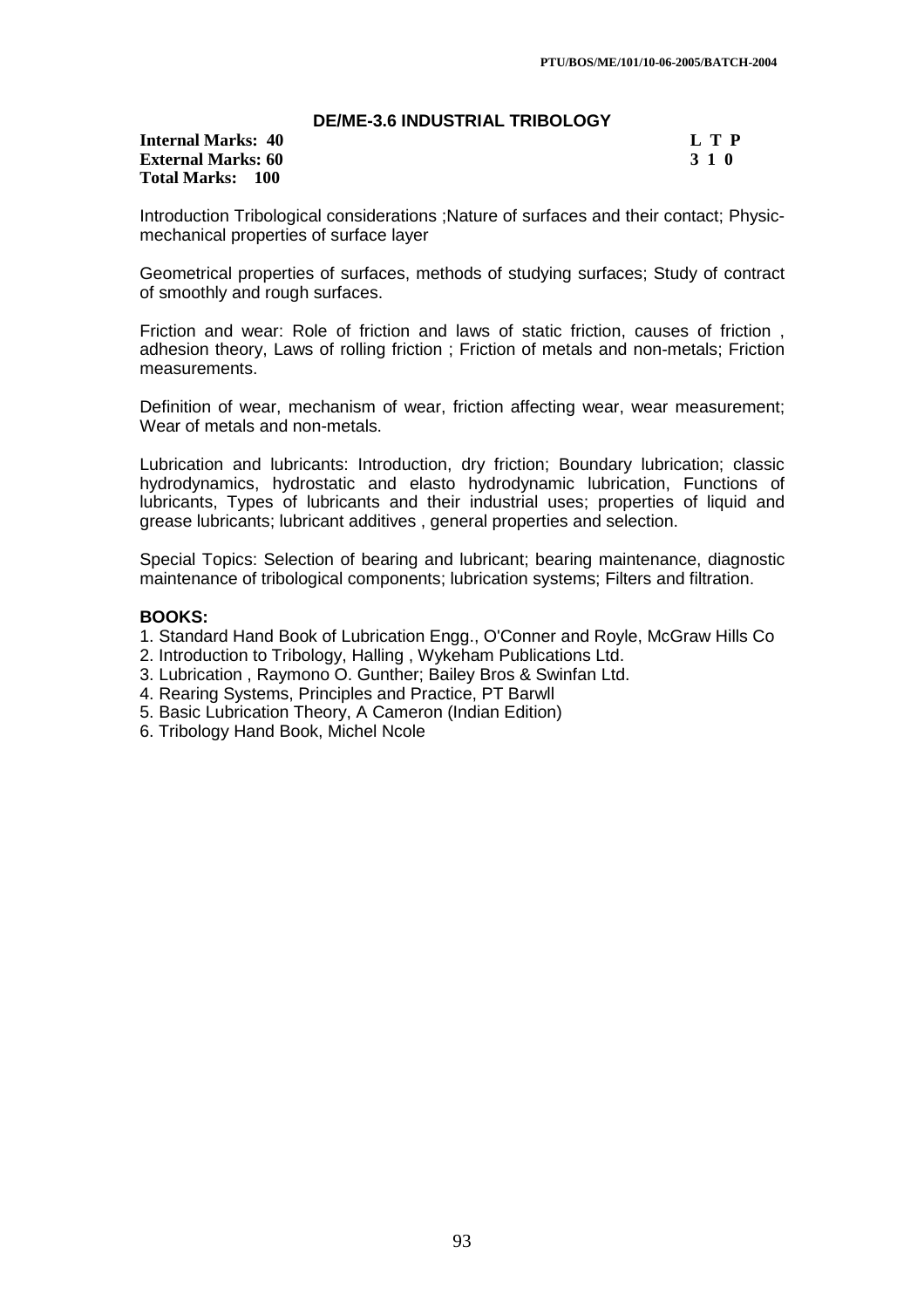## **DE/ME-3.7 THEORY OF PLASTICITY**

## **Internal Marks: 40 L T P <br>
External Marks: 60 3 1 0 External Marks: 60 Total Marks: 100**

Introduction to Plasticity: Idealized stress-strain systems, approximate equation for stress strain curves (Ramberg-Osgood, Ludwig's and Karunes equations), Bauschinger effect-yield locus, yield surface,

Yield Criteria and Flow Rules: Tresca theory & Von-Mises yield criterion, their geometrical representation, experimental evidence for the criteria.

Slip Line Field Theory: Two-dimensional plasticity, slip lines, basic equations, Hencjy's first theorem, Geiringer's Velocity equation. Applications of slip line field theory to plane strain problems.

Load Bounding: The lower bound theorem, the upper bound theorem and their corollaries. Application of load bounding to plane strain problems.

Books

1. Plasticity for mechanical Engineers Johanson and Miller Van Nostrand

2. Engg Plasticity Calladina Pergmean Press